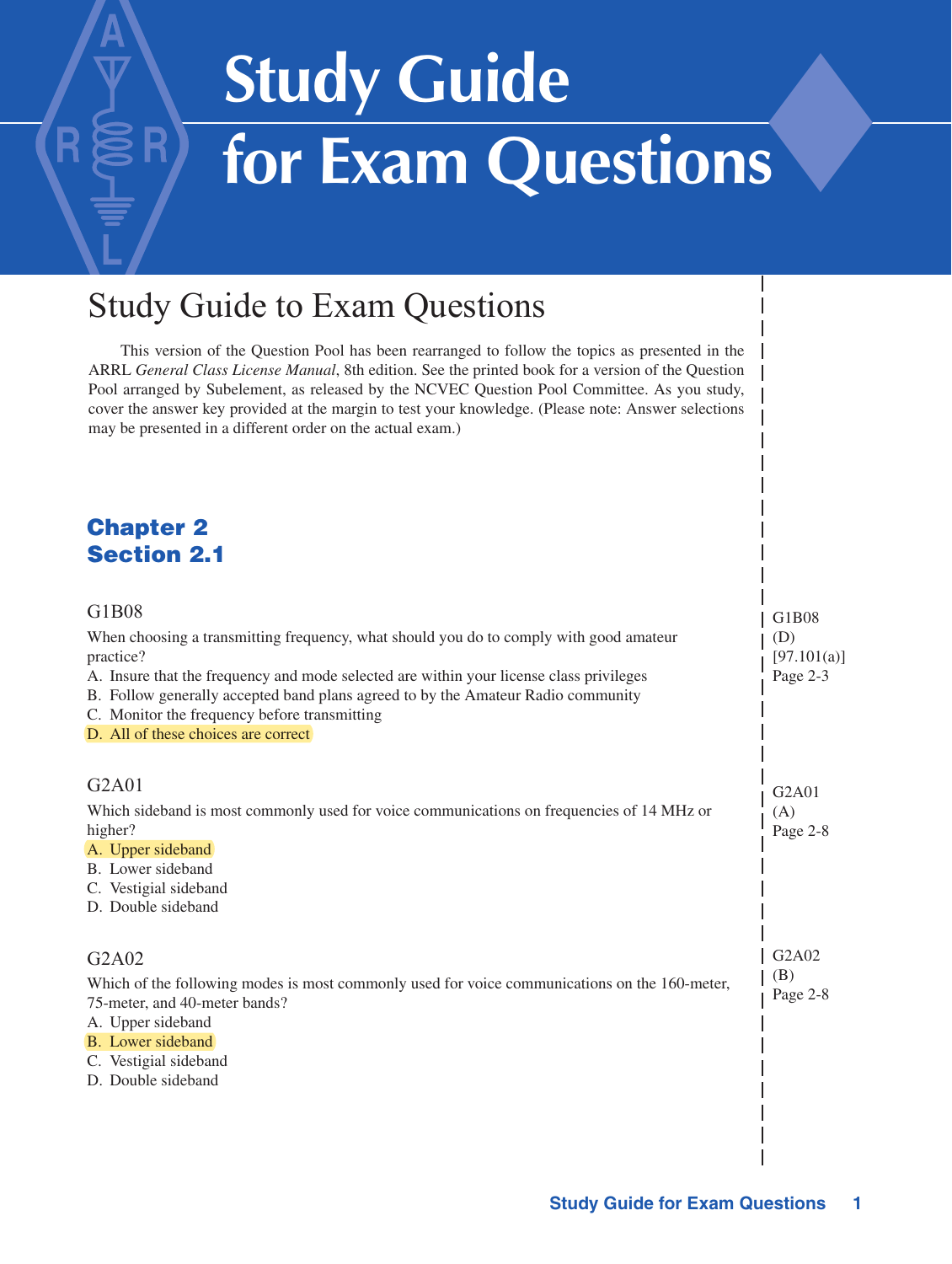| G <sub>2</sub> A <sub>03</sub><br>(A)<br>Page 2-8 | G2A03<br>Which of the following is most commonly used for SSB voice communications in the VHF and<br>UHF bands?<br>A. Upper sideband<br>B. Lower sideband<br>C. Vestigial sideband<br>D. Double sideband                                                                                                                                                                                                                                                                                        |
|---------------------------------------------------|-------------------------------------------------------------------------------------------------------------------------------------------------------------------------------------------------------------------------------------------------------------------------------------------------------------------------------------------------------------------------------------------------------------------------------------------------------------------------------------------------|
| G <sub>2</sub> A <sub>04</sub><br>(A)<br>Page 2-8 | G <sub>2</sub> A <sub>04</sub><br>Which mode is most commonly used for voice communications on the 17-meter and 12-meter<br>bands?<br>A. Upper sideband<br>B. Lower sideband<br>C. Vestigial sideband<br>D. Double sideband                                                                                                                                                                                                                                                                     |
| G <sub>2</sub> A <sub>05</sub><br>(C)<br>Page 2-7 | G <sub>2</sub> A <sub>05</sub><br>Which mode of voice communication is most commonly used on the HF amateur bands?<br>A. Frequency modulation<br>B. Double sideband<br>C. Single sideband<br>D. Phase modulation                                                                                                                                                                                                                                                                                |
| G <sub>2</sub> A <sub>06</sub><br>(B)<br>Page 2-7 | G2A06<br>Which of the following is an advantage when using single sideband as compared to other analog<br>voice modes on the HF amateur bands?<br>A. Very high fidelity voice modulation<br>B. Less bandwidth used and greater power efficiency<br>C. Ease of tuning on receive and immunity to impulse noise<br>D. Less subject to interference from atmospheric static crashes                                                                                                                |
| G2A07<br>(B)<br>Page 2-7                          | G2A07<br>Which of the following statements is true of the single sideband voice mode?<br>A. Only one sideband and the carrier are transmitted; the other sideband is suppressed<br>B. Only one sideband is transmitted; the other sideband and carrier are suppressed<br>C. SSB is the only voice mode that is authorized on the 20-meter, 15-meter, and 10-meter amateur<br>bands<br>D. SSB is the only voice mode that is authorized on the 160-meter, 75-meter and 40-meter amateur<br>bands |
| G2A08<br>(B)<br>Page 2-2                          | G2A08<br>Which of the following is a recommended way to break into a contact when using phone?<br>A. Say "QRZ" several times followed by your call sign<br>B. Say your call sign during a break between transmissions by the other stations<br>C. Say "Break Break Break" and wait for a response<br>D. Say "CQ" followed by the call sign of either station                                                                                                                                    |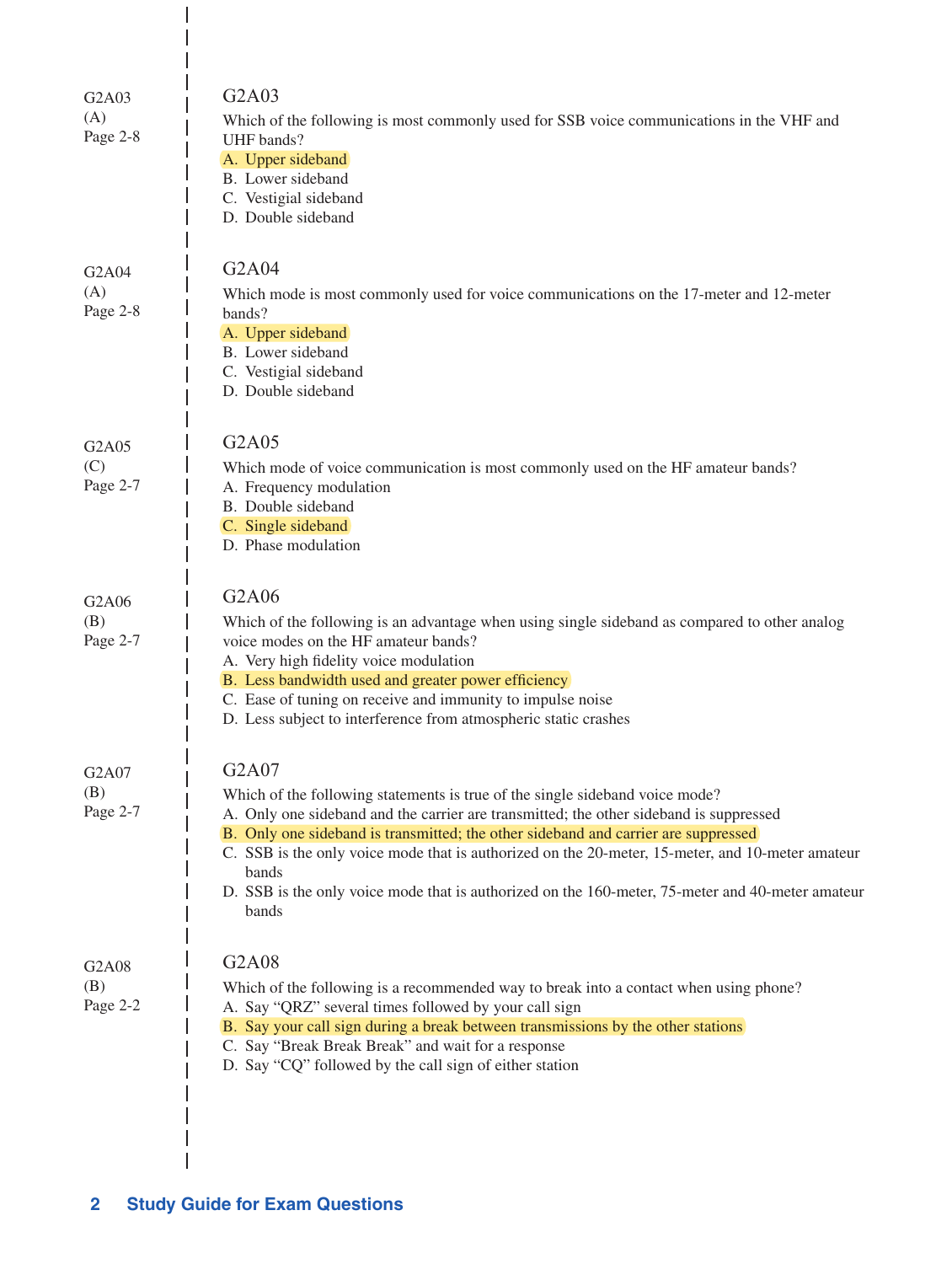| G <sub>2</sub> A <sub>09</sub>                                                                                                            | G2A09            |
|-------------------------------------------------------------------------------------------------------------------------------------------|------------------|
| Why do most amateur stations use lower sideband on the 160-meter, 75-meter and 40-meter bands?                                            | (D)              |
| A. Lower sideband is more efficient than upper sideband at these frequencies                                                              | Page 2-8         |
| B. Lower sideband is the only sideband legal on these frequency bands<br>C. Because it is fully compatible with an AM detector            |                  |
| D. Current amateur practice is to use lower sideband on these frequency bands                                                             |                  |
|                                                                                                                                           |                  |
| G2A10                                                                                                                                     | G2A10            |
| Which of the following statements is true of voice VOX operation versus PTT operation?                                                    | (B)              |
| A. The received signal is more natural sounding                                                                                           | Page 2-10        |
| B. It allows "hands free" operation                                                                                                       |                  |
| C. It occupies less bandwidth                                                                                                             |                  |
| D. It provides more power output                                                                                                          |                  |
| G2A11                                                                                                                                     | G2A11            |
| What does the expression "CQ DX" usually indicate?                                                                                        | (C)              |
| A. A general call for any station                                                                                                         | Page $2-2$       |
| B. The caller is listening for a station in Germany                                                                                       |                  |
| C. The caller is looking for any station outside their own country                                                                        |                  |
| D. A distress call                                                                                                                        |                  |
|                                                                                                                                           |                  |
| G2B01                                                                                                                                     | G2B01            |
| Which of the following is true concerning access to frequencies in non-emergency situations?                                              | (C)<br>Page 2-3  |
| A. Nets always have priority<br>B. QSOs in progress always have priority                                                                  |                  |
| C. Except during FCC declared emergencies, no one has priority access to frequencies                                                      |                  |
| D. Contest operations must always yield to non-contest use of frequencies                                                                 |                  |
|                                                                                                                                           |                  |
| G2B03                                                                                                                                     | G2B03            |
| If propagation changes during your contact and you notice increasing interference from other                                              | (C)              |
| activity on the same frequency, what should you do?                                                                                       | $\vert$ Page 2-7 |
| A. Tell the interfering stations to change frequency                                                                                      |                  |
| B. Report the interference to your local Amateur Auxiliary Coordinator<br>C. As a common courtesy, move your contact to another frequency |                  |
| D. Increase power to overcome interference                                                                                                |                  |
|                                                                                                                                           |                  |
| G2B04                                                                                                                                     | G2B04            |
| When selecting a CW transmitting frequency, what minimum separation should be used to                                                     | (B)              |
| minimize interference to stations on adjacent frequencies?                                                                                | Page 2-3         |
| A. 5 to 50 Hz                                                                                                                             |                  |
| B. 150 to 500 Hz                                                                                                                          |                  |
| $C. 1$ to $3$ kHz                                                                                                                         |                  |
| D. 3 to 6 kHz                                                                                                                             |                  |
|                                                                                                                                           |                  |
|                                                                                                                                           |                  |
|                                                                                                                                           |                  |
|                                                                                                                                           |                  |
|                                                                                                                                           |                  |
|                                                                                                                                           |                  |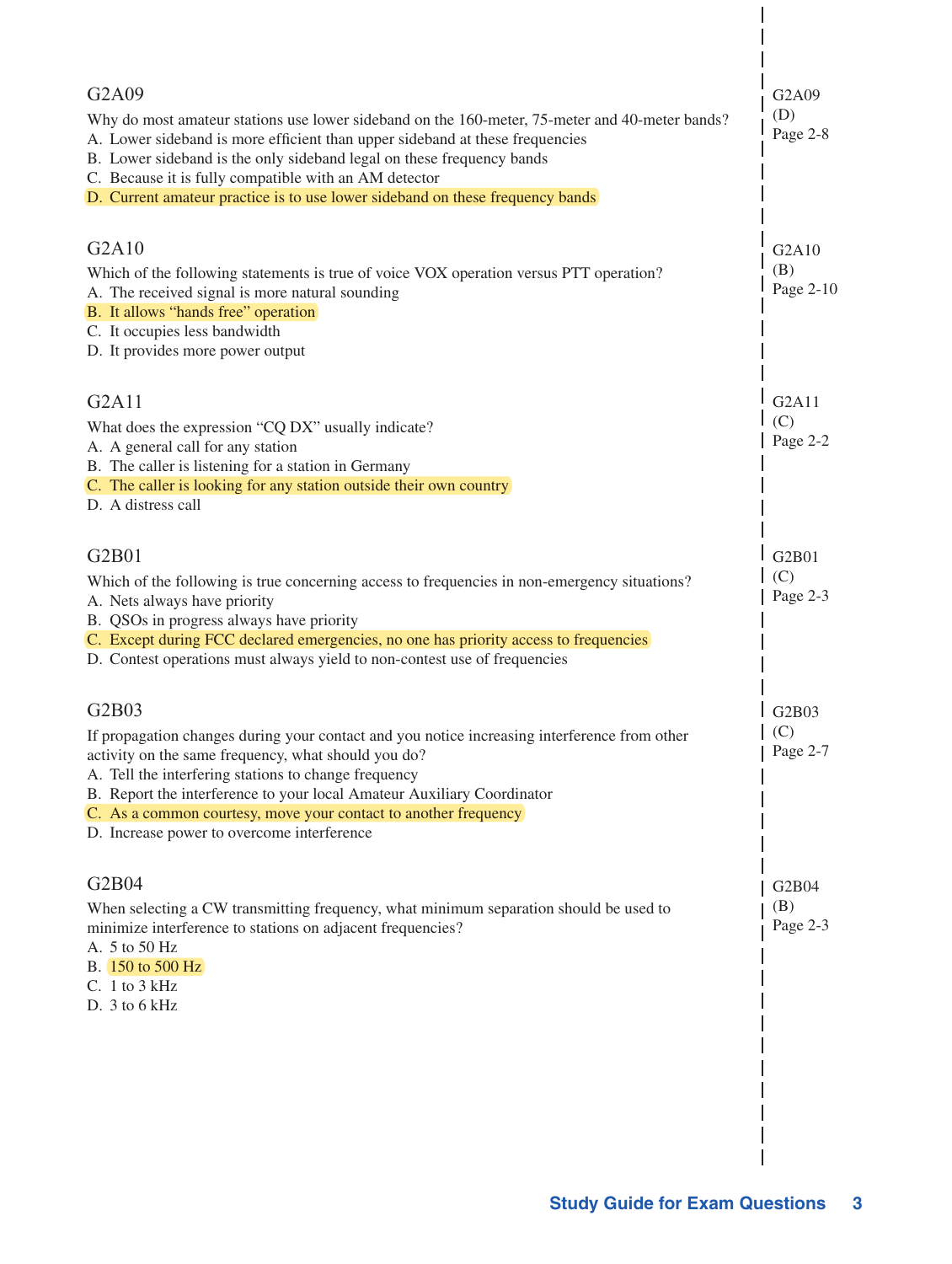| G2B05<br>(B)<br>Page 2-3                           | G2B05<br>What is the customary minimum frequency separation between SSB signals under normal<br>conditions?<br>A. Between 150 and 500 Hz<br>B. Approximately 3 kHz<br>C. Approximately 6 kHz<br>D. Approximately 10 kHz                                                                                                                                                                                                                                                                                                                                                                          |
|----------------------------------------------------|--------------------------------------------------------------------------------------------------------------------------------------------------------------------------------------------------------------------------------------------------------------------------------------------------------------------------------------------------------------------------------------------------------------------------------------------------------------------------------------------------------------------------------------------------------------------------------------------------|
| G2B06<br>(A)<br>Page 2-3                           | G2B06<br>What is a practical way to avoid harmful interference on an apparently clear frequency before<br>calling CQ on CW or phone?<br>A. Send "QRL?" on CW, followed by your call sign; or, if using phone, ask if the frequency is in<br>use, followed by your call sign<br>B. Listen for 2 minutes before calling CQ<br>C. Send the letter "V" in Morse code several times and listen for a response or say "test" several<br>times and listen for a response<br>D. Send "QSY" on CW or if using phone, announce "the frequency is in use", then give your call<br>and listen for a response |
| G2B07<br>(C)<br>Page 2-2                           | G2B07<br>Which of the following complies with good amateur practice when choosing a frequency on which<br>to initiate a call?<br>A. Check to see if the channel is assigned to another station<br>B. Identify your station by transmitting your call sign at least 3 times<br>C. Follow the voluntary band plan for the operating mode you intend to use<br>D. All of these choices are correct                                                                                                                                                                                                  |
| G2B08<br>(A)<br>Page 2-4                           | <b>G2B08</b><br>What is the "DX window" in a voluntary band plan?<br>A. A portion of the band that should not be used for contacts between stations within the<br>48 contiguous United States<br>B. An FCC rule that prohibits contacts between stations within the United States and possessions<br>in that portion of the band<br>C. An FCC rule that allows only digital contacts in that portion of the band<br>D. A portion of the band that has been voluntarily set aside for digital contacts only                                                                                       |
| G <sub>2</sub> C <sub>01</sub><br>(D)<br>Page 2-12 | G2C01<br>Which of the following describes full break-in telegraphy (QSK)?<br>A. Breaking stations send the Morse code prosign BK<br>B. Automatic keyers are used to send Morse code instead of hand keys<br>C. An operator must activate a manual send/receive switch before and after every transmission<br>D. Transmitting stations can receive between code characters and elements                                                                                                                                                                                                           |
| G <sub>2</sub> C <sub>02</sub><br>(A)<br>Page 2-12 | G2C02<br>What should you do if a CW station sends "QRS"?<br>A. Send slower<br>B. Change frequency<br>C. Increase your power<br>D. Repeat everything twice                                                                                                                                                                                                                                                                                                                                                                                                                                        |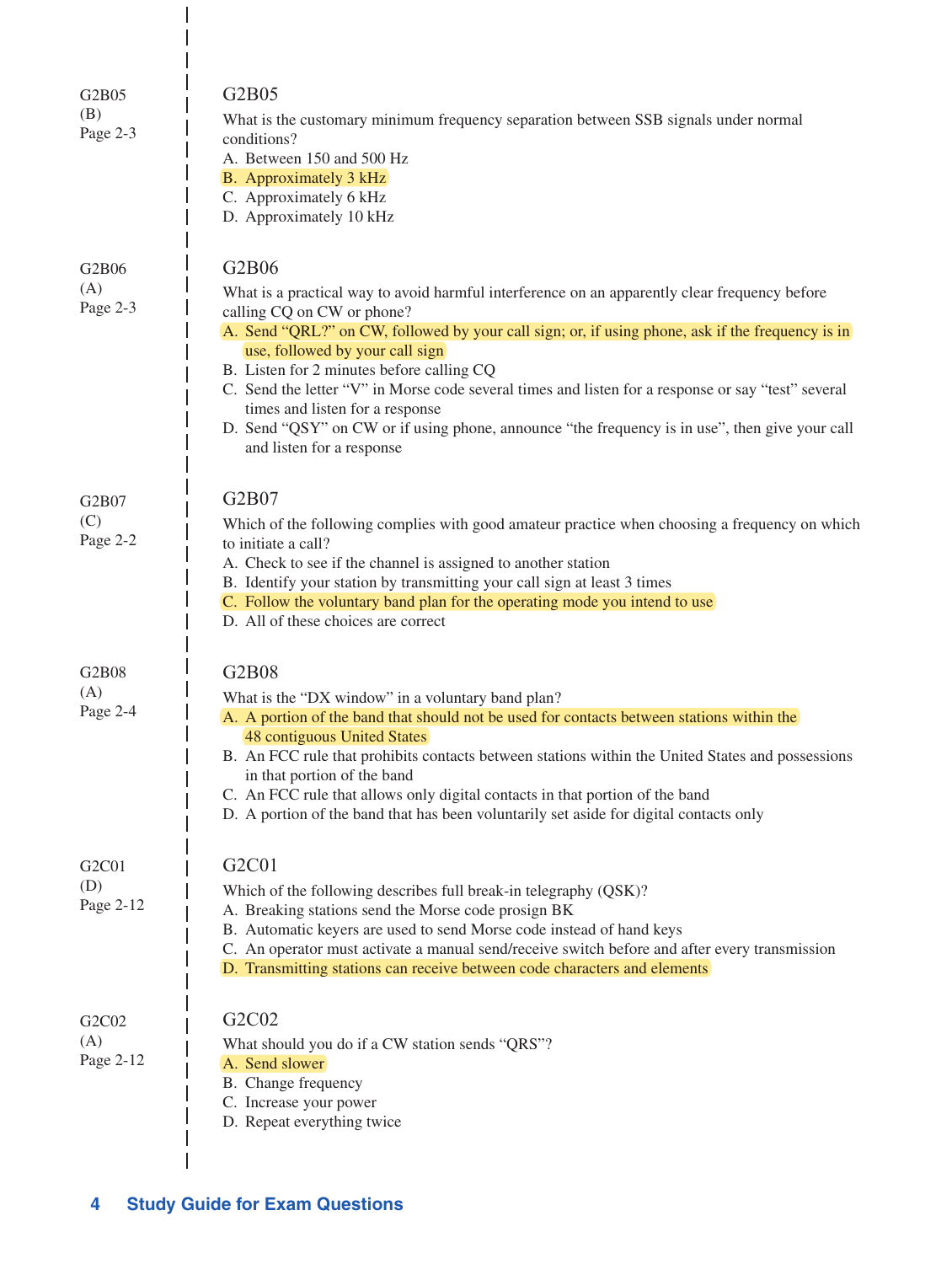| G2C03<br>What does it mean when a CW operator sends "KN" at the end of a transmission?<br>A. Listening for novice stations<br>B. Operating full break-in<br>C. Listening only for a specific station or stations<br>D. Closing station now                                           | G <sub>2</sub> C <sub>03</sub><br>(C)<br>Page 2-12 |
|--------------------------------------------------------------------------------------------------------------------------------------------------------------------------------------------------------------------------------------------------------------------------------------|----------------------------------------------------|
| G2C04<br>What does the Q signal "QRL?" mean?<br>A. "Will you keep the frequency clear?"<br>B. "Are you operating full break-in" or "Can you operate full break-in?"<br>C. "Are you listening only for a specific station?"<br>D. "Are you busy?", or "Is this frequency in use?"     | G2C04<br>(D)<br>Page 2-3                           |
| G2C05<br>What is the best speed to use when answering a CQ in Morse code?<br>A. The fastest speed at which you are comfortable copying<br>B. The speed at which the CQ was sent<br>C. A slow speed until contact is established<br>D. At the standard calling speed of 5 wpm         | G2C05<br>(B)<br>Page 2-12                          |
| G2C06<br>What does the term "zero beat" mean in CW operation?<br>A. Matching the speed of the transmitting station<br>B. Operating split to avoid interference on frequency<br>C. Sending without error<br>D. Matching your transmit frequency to the frequency of a received signal | G2C06<br>(D)<br>Page 2-12                          |
| G2C07<br>When sending CW, what does a "C" mean when added to the RST report?<br>A. Chirpy or unstable signal<br>B. Report was read from an S meter rather than estimated<br>C. 100 percent copy<br>D. Key clicks                                                                     | G2C07<br>(A)<br>Page 2-11                          |
| G2C08<br>What prosign is sent to indicate the end of a formal message when using CW?<br>A. SK<br>B. BK<br>C. AR<br>D. KN                                                                                                                                                             | G <sub>2</sub> C <sub>08</sub><br>(C)<br>Page 2-12 |
| G2C09<br>What does the Q signal "QSL" mean?<br>A. Send slower<br>B. We have already confirmed by card<br>C. I acknowledge receipt<br>D. We have worked before                                                                                                                        | G2C09<br>(C)<br>Page 2-12                          |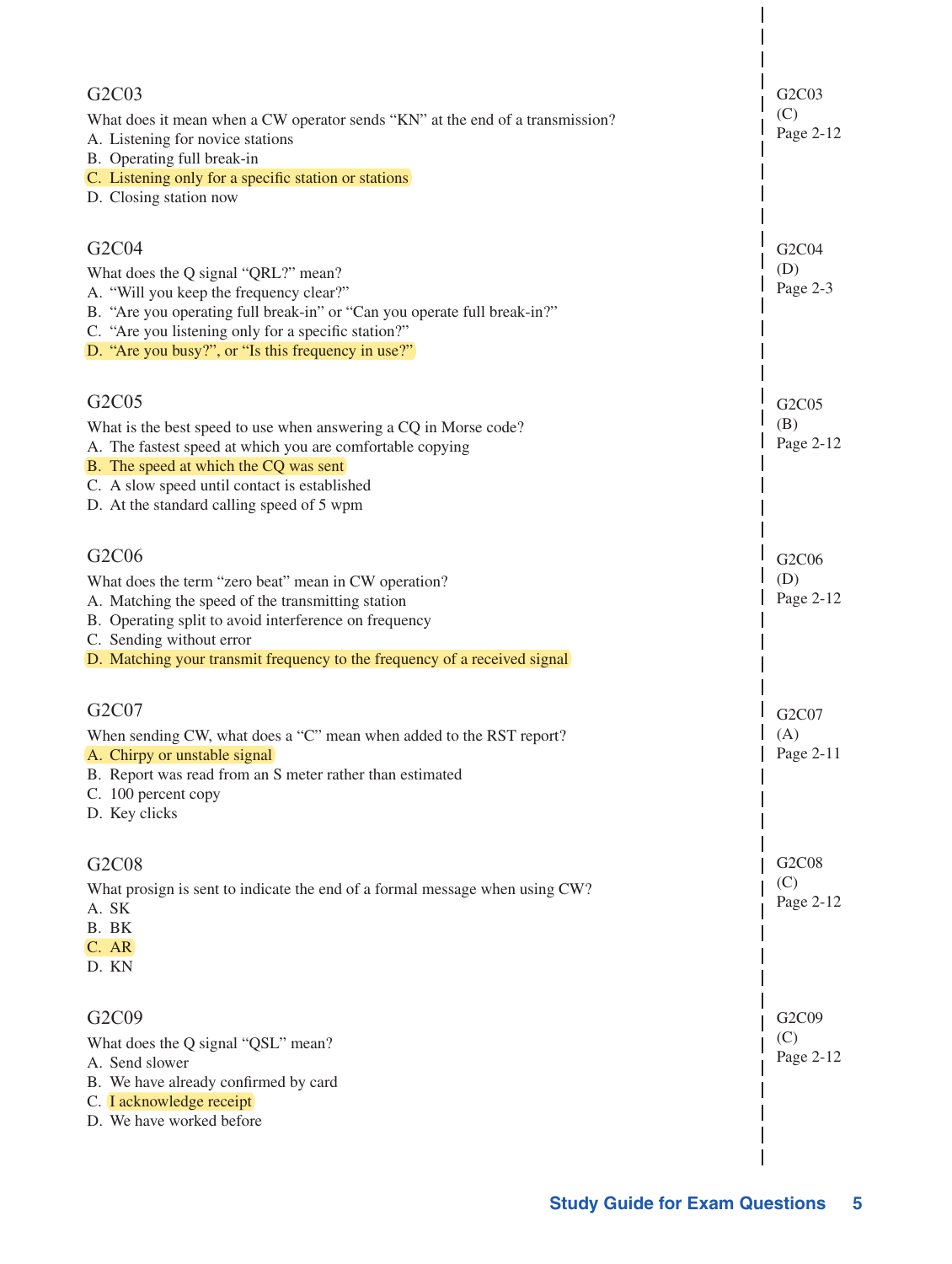| G2C10<br>(B)<br>Page 2-9                 | G2C10<br>What does the Q signal "QRN" mean?<br>A. Send more slowly<br>B. I am troubled by static<br>C. Zero beat my signal<br>D. Stop sending                                                                                                                                                                                                                                                                                                                                                                                                                                                                                                   |
|------------------------------------------|-------------------------------------------------------------------------------------------------------------------------------------------------------------------------------------------------------------------------------------------------------------------------------------------------------------------------------------------------------------------------------------------------------------------------------------------------------------------------------------------------------------------------------------------------------------------------------------------------------------------------------------------------|
| G2C11<br>(D)<br>Page 2-12                | G2C11<br>What does the Q signal "QRV" mean?<br>A. You are sending too fast<br>B. There is interference on the frequency<br>C. I am quitting for the day<br>D. I am ready to receive messages                                                                                                                                                                                                                                                                                                                                                                                                                                                    |
| G2D08<br>(D)<br>Page 2-5                 | G2D08<br>What is a reason why many amateurs keep a station log?<br>A. The ITU requires a log of all international contacts<br>B. The ITU requires a log of all international third party traffic<br>C. The log provides evidence of operation needed to renew a license without retest<br>D. To help with a reply if the FCC requests information                                                                                                                                                                                                                                                                                               |
| G2D09<br>(D)<br>Page 2-5                 | G2D09<br>What information is traditionally contained in a station log?<br>A. Date and time of contact<br>B. Band and/or frequency of the contact<br>C. Call sign of station contacted and the signal report given<br>D. All of these choices are correct                                                                                                                                                                                                                                                                                                                                                                                        |
| G4A10<br>(B)<br>Page 2-11                | G4A10<br>What is the purpose of an electronic keyer?<br>A. Automatic transmit/receive switching<br>B. Automatic generation of strings of dots and dashes for CW operation<br>C. VOX operation<br>D. Computer interface for PSK and RTTY operation                                                                                                                                                                                                                                                                                                                                                                                               |
| G1B04<br>(A)<br>[97.113(b)]<br>Page 2-13 | <b>Section 2.2</b><br>G1B04<br>Which of the following must be true before amateur stations may provide communications to<br>broadcasters for dissemination to the public?<br>A. The communications must directly relate to the immediate safety of human life or protection of<br>property and there must be no other means of communication reasonably available before or at<br>the time of the event<br>B. The communications must be approved by a local emergency preparedness official and<br>conducted on officially designated frequencies<br>C. The FCC must have declared a state of emergency<br>D. All of these choices are correct |

 $\begin{array}{c} \hline \end{array}$ 

 $\mathcal I$  $\overline{\phantom{a}}$  $\overline{1}$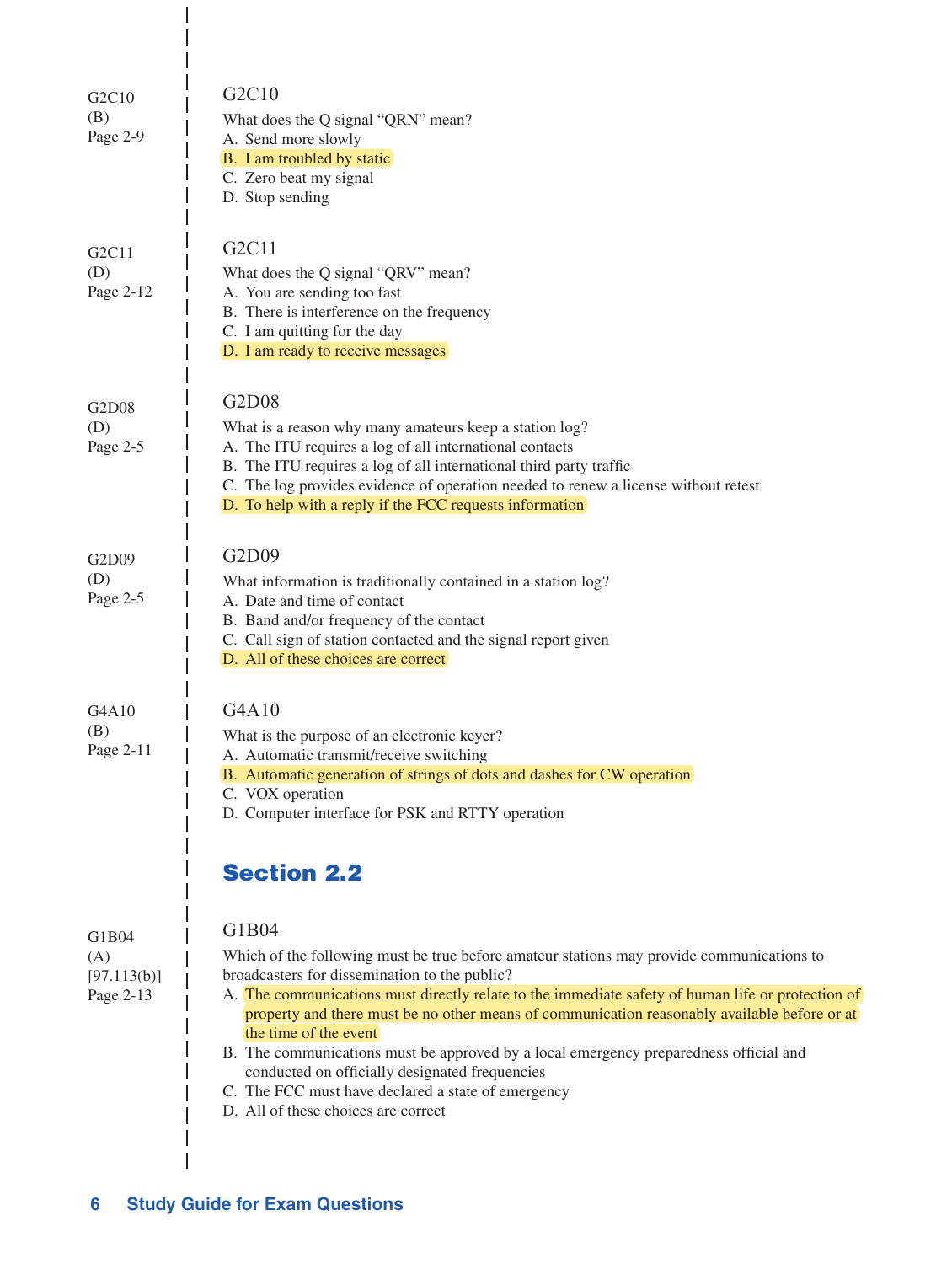| G2B02<br>What is the first thing you should do if you are communicating with another amateur station and<br>hear a station in distress break in?                                                 | G2B02<br>(B)<br>Page 2-15       |
|--------------------------------------------------------------------------------------------------------------------------------------------------------------------------------------------------|---------------------------------|
| A. Continue your communication because you were on the frequency first<br>B. Acknowledge the station in distress and determine what assistance may be needed                                     |                                 |
| C. Change to a different frequency<br>D. Immediately cease all transmissions                                                                                                                     |                                 |
| G2B09                                                                                                                                                                                            | G2B09                           |
| Who may be the control operator of an amateur station transmitting in RACES to assist relief<br>operations during a disaster?<br>A. Only a person holding an FCC issued amateur operator license | (A)<br>[97.407(a)]<br>Page 2-13 |
| B. Only a RACES net control operator                                                                                                                                                             |                                 |
| C. A person holding an FCC issued amateur operator license or an appropriate government official<br>D. Any control operator when normal communication systems are operational                    |                                 |
| G2B10                                                                                                                                                                                            | G2B10                           |
| When may the FCC restrict normal frequency operations of amateur stations participating in<br>RACES?                                                                                             | (D)<br>[97.407(b)]              |
| A. When they declare a temporary state of communication emergency<br>B. When they seize your equipment for use in disaster communications                                                        | Page 2-14                       |
| C. Only when all amateur stations are instructed to stop transmitting<br>D. When the President's War Emergency Powers have been invoked                                                          |                                 |
|                                                                                                                                                                                                  |                                 |
| G2B11                                                                                                                                                                                            | G2B11                           |
| What frequency should be used to send a distress call?<br>A. Whichever frequency has the best chance of communicating the distress message                                                       | (A)<br>[97.405]                 |
| B. Only frequencies authorized for RACES or ARES stations<br>C. Only frequencies that are within your operating privileges                                                                       | Page 2-16                       |
| D. Only frequencies used by police, fire or emergency medical services                                                                                                                           |                                 |
| G2B12                                                                                                                                                                                            | G2B12                           |
| When is an amateur station allowed to use any means at its disposal to assist another station in<br>distress?                                                                                    | (C)<br>[97.405(b)]              |
| A. Only when transmitting in RACES                                                                                                                                                               | Page 2-16                       |
| B. At any time when transmitting in an organized net<br>C. At any time during an actual emergency                                                                                                |                                 |
| D. Only on authorized HF frequencies                                                                                                                                                             |                                 |
|                                                                                                                                                                                                  |                                 |
|                                                                                                                                                                                                  |                                 |
|                                                                                                                                                                                                  |                                 |
|                                                                                                                                                                                                  |                                 |
|                                                                                                                                                                                                  |                                 |
|                                                                                                                                                                                                  |                                 |
|                                                                                                                                                                                                  |                                 |
|                                                                                                                                                                                                  |                                 |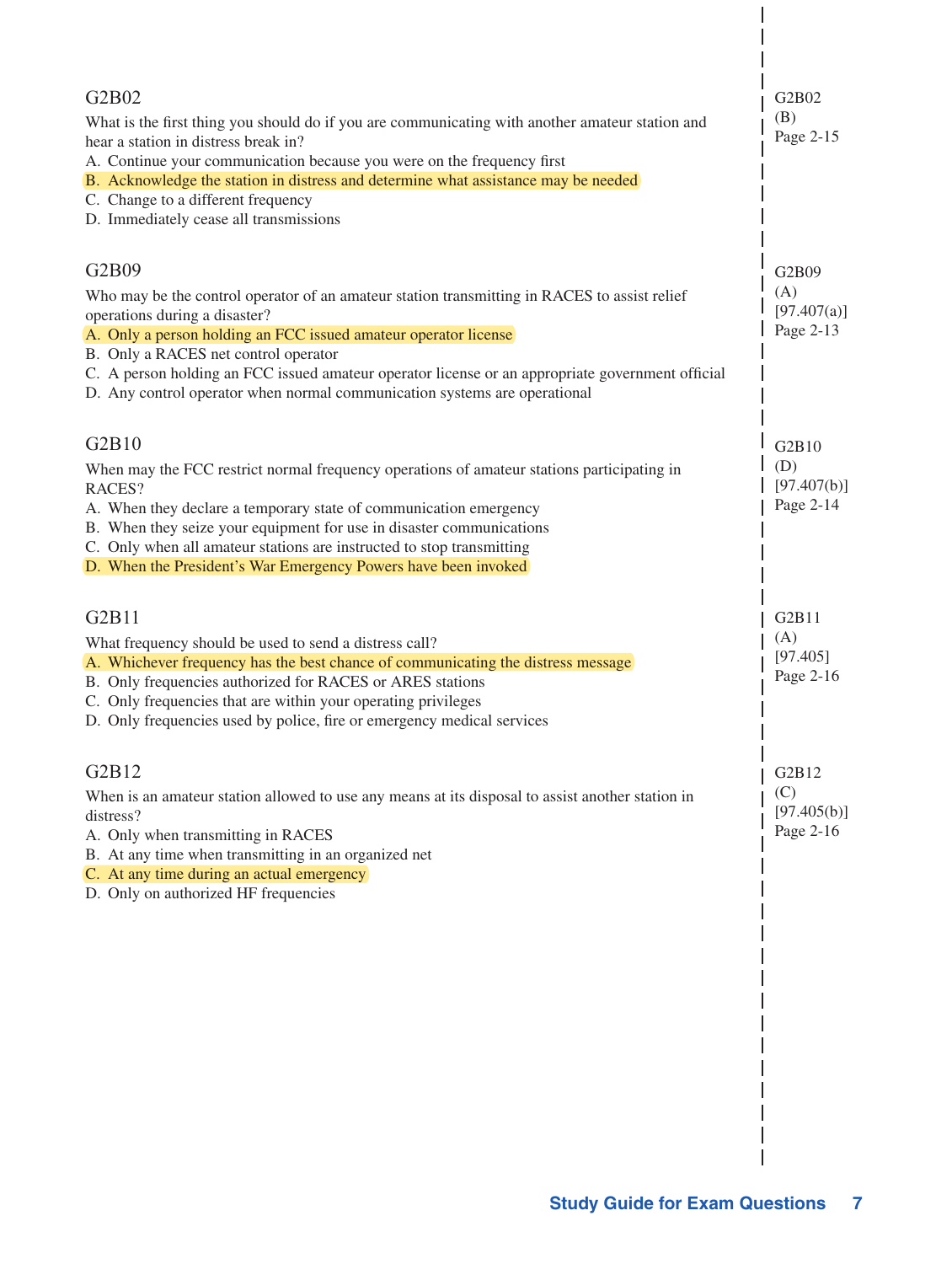# Chapter 3 Section 3.1

 $\overline{\phantom{a}}$ 

 $\overline{\phantom{a}}$ 

| G1A14<br>(B)<br>[97.301(d)]<br>Page 3-2 | G1A14<br>In what ITU region is operation in the 7.175 to 7.300 MHz band permitted for a control operator<br>holding an FCC issued General Class license?<br>A. Region 1<br>B. Region 2<br>C. Region 3<br>D. All three regions                                                                                                                                                                                                      |
|-----------------------------------------|------------------------------------------------------------------------------------------------------------------------------------------------------------------------------------------------------------------------------------------------------------------------------------------------------------------------------------------------------------------------------------------------------------------------------------|
| G1B01<br>(C)<br>[97.15(a)]<br>Page 3-2  | G1B01<br>What is the maximum height above ground to which an antenna structure may be erected without<br>requiring notification to the FAA and registration with the FCC, provided it is not at or near a<br>public use airport?<br>A. 50 feet<br><b>B.</b> 100 feet<br>C. 200 feet<br>D. 300 feet                                                                                                                                 |
| G2D01<br>(A)<br>Page 3-2                | G2D01<br>What is the Amateur Auxiliary to the FCC?<br>A. Amateur volunteers who are formally enlisted to monitor the airwaves for rules violations<br>B. Amateur volunteers who conduct amateur licensing examinations<br>C. Amateur volunteers who conduct frequency coordination for amateur VHF repeaters<br>D. Amateur volunteers who use their station equipment to help civil defense organizations in times<br>of emergency |
| G2D02<br>(B)<br>Page 3-2                | G2D02<br>Which of the following are objectives of the Amateur Auxiliary?<br>A. To conduct efficient and orderly amateur licensing examinations<br>B. To encourage self-regulation and compliance with the rules by radio amateur operators<br>C. To coordinate repeaters for efficient and orderly spectrum usage<br>D. To provide emergency and public safety communications                                                      |
| G2D03<br>(B)<br>Page 3-2                | G2D03<br>What skills learned during hidden transmitter hunts are of help to the Amateur Auxiliary?<br>A. Identification of out of band operation<br>B. Direction finding used to locate stations violating FCC Rules<br>C. Identification of different call signs<br>D. Hunters have an opportunity to transmit on non-amateur frequencies                                                                                         |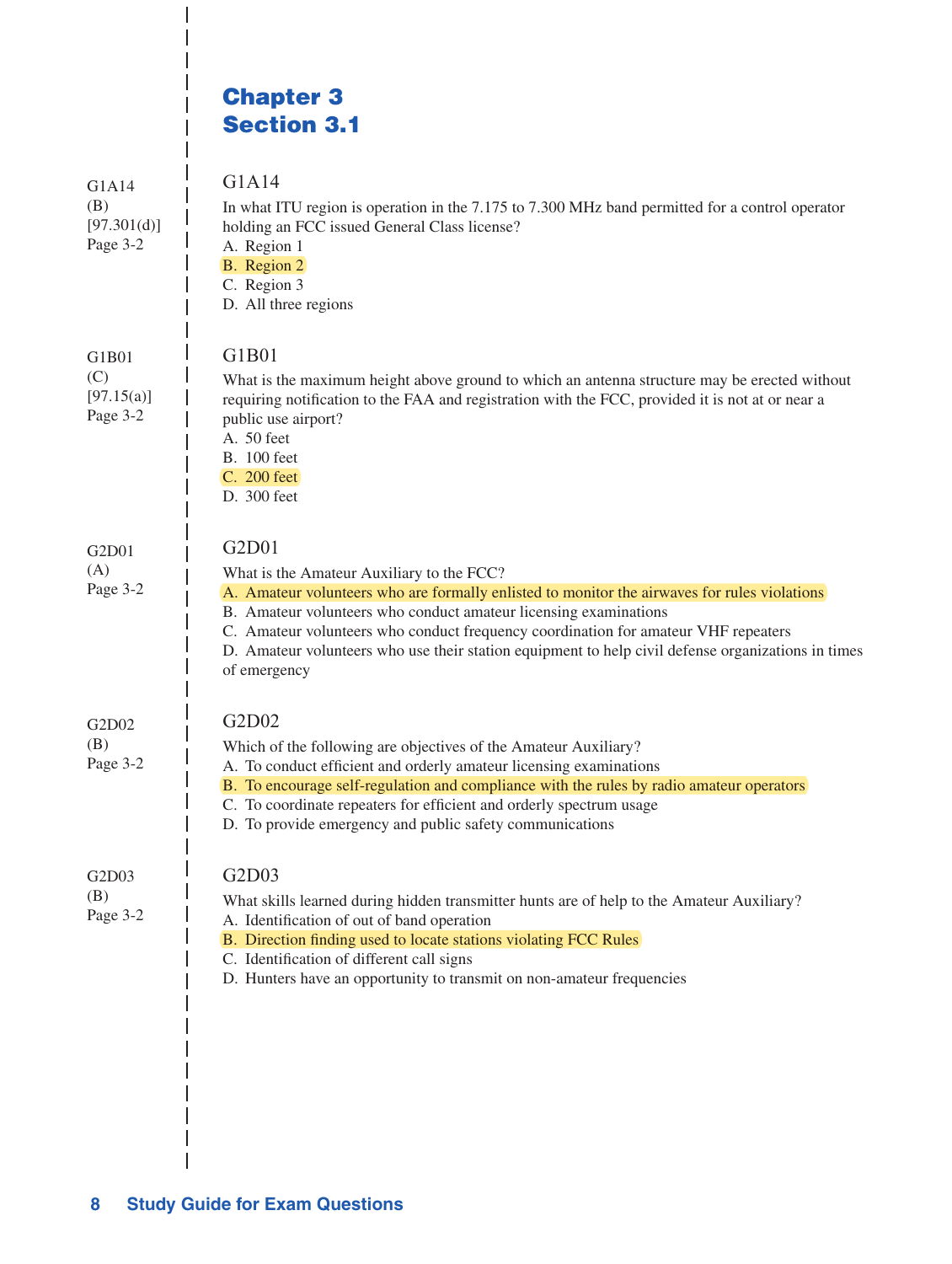### Section 3.2

| G1D01<br>Who may receive credit for the elements represented by an expired amateur radio license?<br>A. Any person who can demonstrate that they once held an FCC issued General, Advanced, or<br>Amateur Extra class license that was not revoked by the FCC<br>B. Anyone who held an FCC issued amateur radio license that has been expired for not less than<br>5 years and not more than 15 years<br>C. Any person who previously held an amateur license issued by another country, but only if that<br>country has a current reciprocal licensing agreement with the FCC<br>D. Only persons who once held an FCC issued Novice, Technician, or Technician Plus license | G1D01<br>(A)<br>[97.501, 97.505(a)]<br>Page 3-3 |
|------------------------------------------------------------------------------------------------------------------------------------------------------------------------------------------------------------------------------------------------------------------------------------------------------------------------------------------------------------------------------------------------------------------------------------------------------------------------------------------------------------------------------------------------------------------------------------------------------------------------------------------------------------------------------|-------------------------------------------------|
| G1D02<br>What license examinations may you administer when you are an accredited VE holding a General<br>Class operator license?<br>A. General and Technician<br>B. General only<br>C. Technician only<br>D. Extra, General and Technician                                                                                                                                                                                                                                                                                                                                                                                                                                   | G1D02<br>(C)<br>[97.509(b)(3)(i)]<br>Page 3-4   |
| G1D03<br>On which of the following band segments may you operate if you are a Technician Class operator<br>and have a CSCE for General Class privileges?<br>A. Only the Technician band segments until your upgrade is posted in the FCC database<br>B. Only on the Technician band segments until your license arrives in the mail<br>C. On any General or Technician Class band segment<br>D. On any General or Technician Class band segment except 30-meters and 60-meters                                                                                                                                                                                               | G1D03<br>(C)<br>[97.9(b)]<br>Page 3-6           |
| G1D04<br>Which of the following is a requirement for administering a Technician Class license examination?<br>A. At least three General Class or higher VEs must observe the examination<br>B. At least two General Class or higher VEs must be present<br>C. At least two General Class or higher VEs must be present, but only one need be Extra Class<br>D. At least three VEs of Technician Class or higher must observe the examination                                                                                                                                                                                                                                 | G1D04<br>(A)<br>[97.509(a), (b)]<br>Page 3-4    |
| G1D05<br>Which of the following must a person have before they can be an administering VE for a<br>Technician Class license examination?<br>A. Notification to the FCC that you want to give an examination<br>B. Receipt of a CSCE for General Class<br>C. Possession of a properly obtained telegraphy license<br>D. An FCC General Class or higher license and VEC accreditation                                                                                                                                                                                                                                                                                          | IG1D05<br>(D)<br>[97.509(b)(3)(i)]<br>Page 3-3  |

 $\overline{1}$  $\overline{\phantom{a}}$  $\begin{array}{c} \hline \end{array}$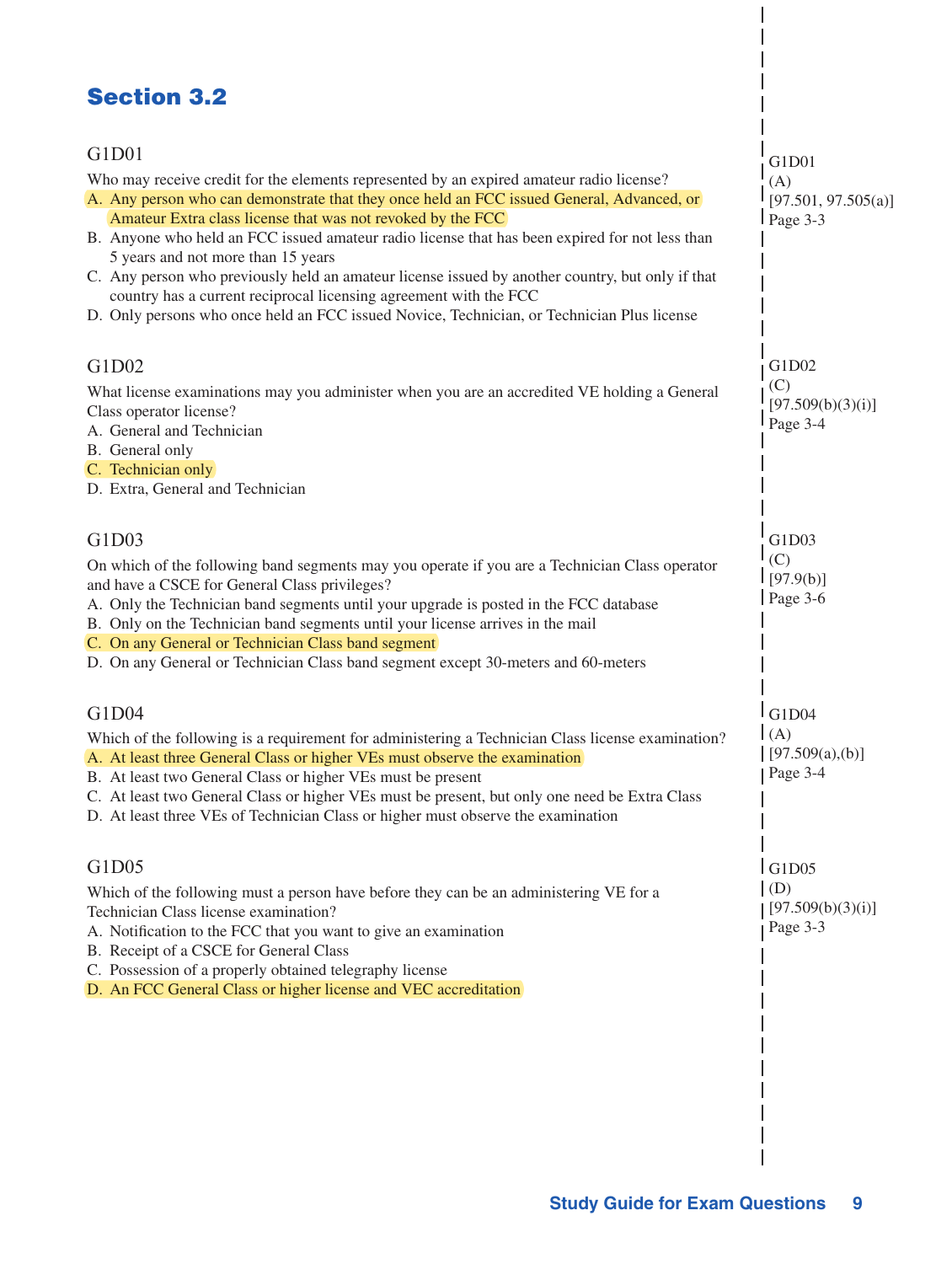| G1D06<br>(A)<br>[97.119(f)(2)]<br>Page 3-6 | G1D06<br>When must you add the special identifier "AG" after your call sign if you are a Technician Class<br>licensee and have a CSCE for General Class operator privileges, but the FCC has not yet posted<br>your upgrade on its website?<br>A. Whenever you operate using General Class frequency privileges<br>B. Whenever you operate on any amateur frequency<br>C. Whenever you operate using Technician frequency privileges<br>D. A special identifier is not required as long as your General Class license application has been<br>filed with the FCC |
|--------------------------------------------|------------------------------------------------------------------------------------------------------------------------------------------------------------------------------------------------------------------------------------------------------------------------------------------------------------------------------------------------------------------------------------------------------------------------------------------------------------------------------------------------------------------------------------------------------------------|
| G1D07<br>(C)<br>[97.509(b)(1)]<br>Page 3-3 | G1D07<br>Volunteer Examiners are accredited by what organization?<br>A. The Federal Communications Commission<br>B. The Universal Licensing System<br>C. A Volunteer Examiner Coordinator<br>D. The Wireless Telecommunications Bureau                                                                                                                                                                                                                                                                                                                           |
| G1D08<br>(B)<br>[97.509(b)(3)]<br>Page 3-3 | G1D08<br>Which of the following criteria must be met for a non-U.S. citizen to be an accredited Volunteer<br>Examiner?<br>A. The person must be a resident of the U.S. for a minimum of 5 years<br>B. The person must hold an FCC granted Amateur Radio license of General Class or above<br>C. The person's home citizenship must be in ITU region 2<br>D. None of these choices is correct; a non-U.S. citizen cannot be a Volunteer Examiner                                                                                                                  |
| G1D09<br>(C)<br>[97.9(b)]<br>Page 3-4      | G1D09<br>How long is a Certificate of Successful Completion of Examination (CSCE) valid for exam<br>element credit?<br>A. 30 days<br>B. 180 days<br>C. 365 days<br>D. For as long as your current license is valid                                                                                                                                                                                                                                                                                                                                               |
| G1D10<br>(B)<br>[97.509(b)(2)]<br>Page 3-3 | G1D10<br>What is the minimum age that one must be to qualify as an accredited Volunteer Examiner?<br>A. 12 years<br>B. 18 years<br>C. 21 years<br>D. There is no age limit                                                                                                                                                                                                                                                                                                                                                                                       |
| G1D11<br>(D)<br>Page 3-3                   | G1D11<br>If a person has an expired FCC issued amateur radio license of General Class or higher, what is<br>required before they can receive a new license?<br>A. They must have a letter from the FCC showing they once held an amateur or commercial<br>license<br>B. There are no requirements other than being able to show a copy of the expired license<br>C. The applicant must be able to produce a copy of a page from a call book published in the USA<br>showing his or her name and address<br>D. The applicant must pass the current element 2 exam |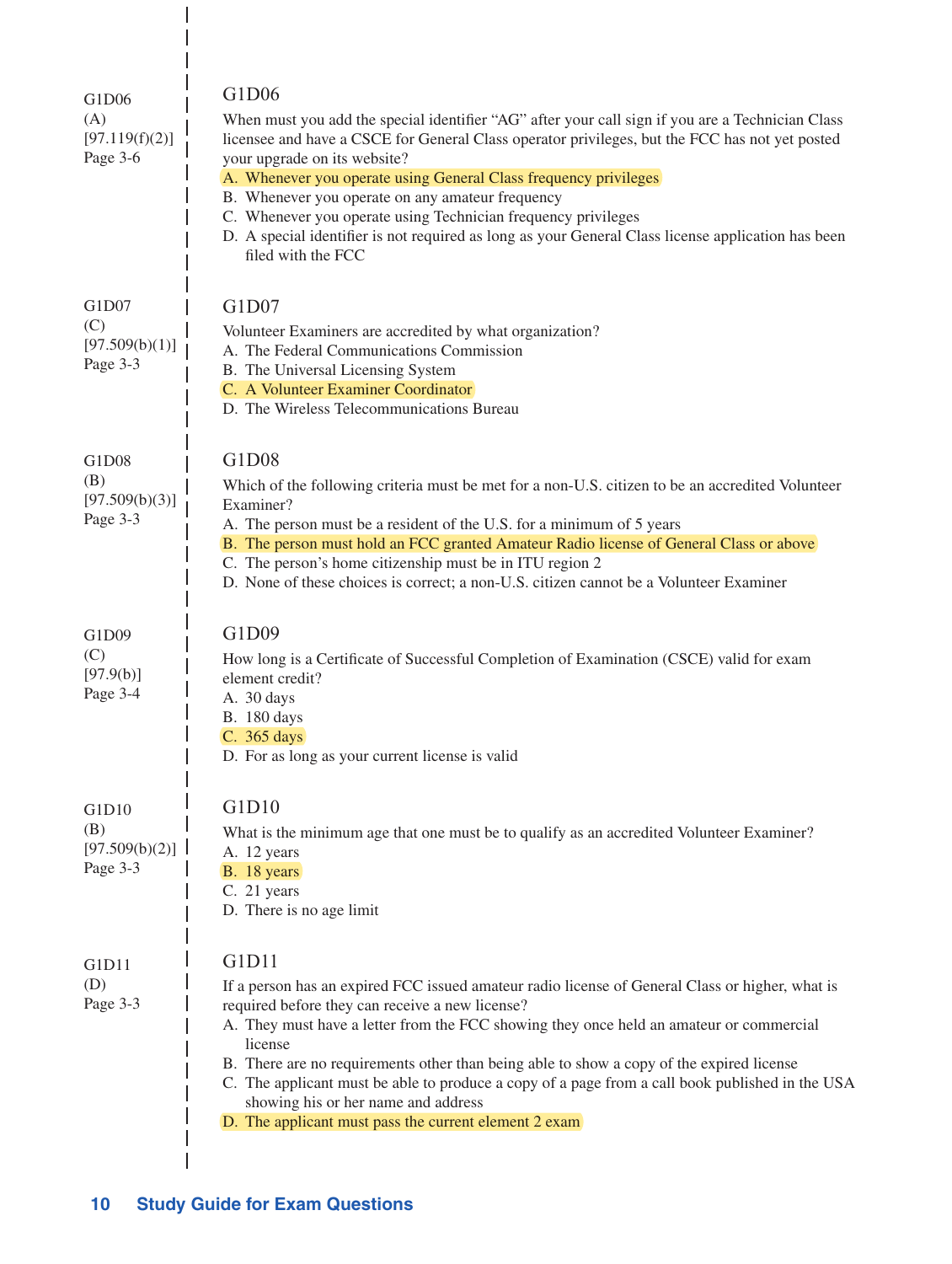| G1E09<br>What language must be used when identifying your station if you are using a language other than<br>English in making a contact using phone emission?<br>A. The language being used for the contact<br>B. Any language recognized by the United Nations<br>C. English only<br>D. English, Spanish, French, or German | G1E09<br>(C)<br>[97.119(b)(2)]<br>Page 3-6     |
|------------------------------------------------------------------------------------------------------------------------------------------------------------------------------------------------------------------------------------------------------------------------------------------------------------------------------|------------------------------------------------|
| <b>Section 3.3</b>                                                                                                                                                                                                                                                                                                           |                                                |
| G1A01<br>On which of the following bands is a General Class license holder granted all amateur frequency<br>privileges?<br>A. 60, 20, 17, and 12 meters<br>B. 160, 80, 40, and 10 meters<br>C. 160, 60, 30, 17, 12, and 10 meters<br>D. 160, 30, 17, 15, 12, and 10 meters                                                   | G1A01<br>(C)<br>[97.301(d)]<br>Page 3-8        |
| G1A02<br>On which of the following bands is phone operation prohibited?<br>A. 160 meters<br>B. 30 meters<br>C. 17 meters<br>D. 12 meters                                                                                                                                                                                     | G1A02<br>(B)<br>[97.305]<br>Page 3-8           |
| G1A03<br>On which of the following bands is image transmission prohibited?<br>A. 160 meters<br>B. 30 meters<br>C. 20 meters<br>D. 12 meters                                                                                                                                                                                  | G1A03<br>(B)<br>[97.305]<br>  Page 3-8         |
| G1A04<br>Which of the following amateur bands is restricted to communication on only specific channels,<br>rather than frequency ranges?<br>A. 11 meters<br>B. 12 meters<br>C. 30 meters<br>D. 60 meters                                                                                                                     | G1A04<br>$\mid$ (D)<br>[97.303(h)]<br>Page 3-8 |
| G1A05<br>Which of the following frequencies is in the General Class portion of the 40-meter band?<br>A. 7.250 MHz<br>B. 7.500 MHz<br>C. 40.200 MHz<br>D. 40.500 MHz                                                                                                                                                          | G1A05<br>(A)<br>[97.301(d)]<br>Page 3-7        |

 $\begin{array}{c} \end{array}$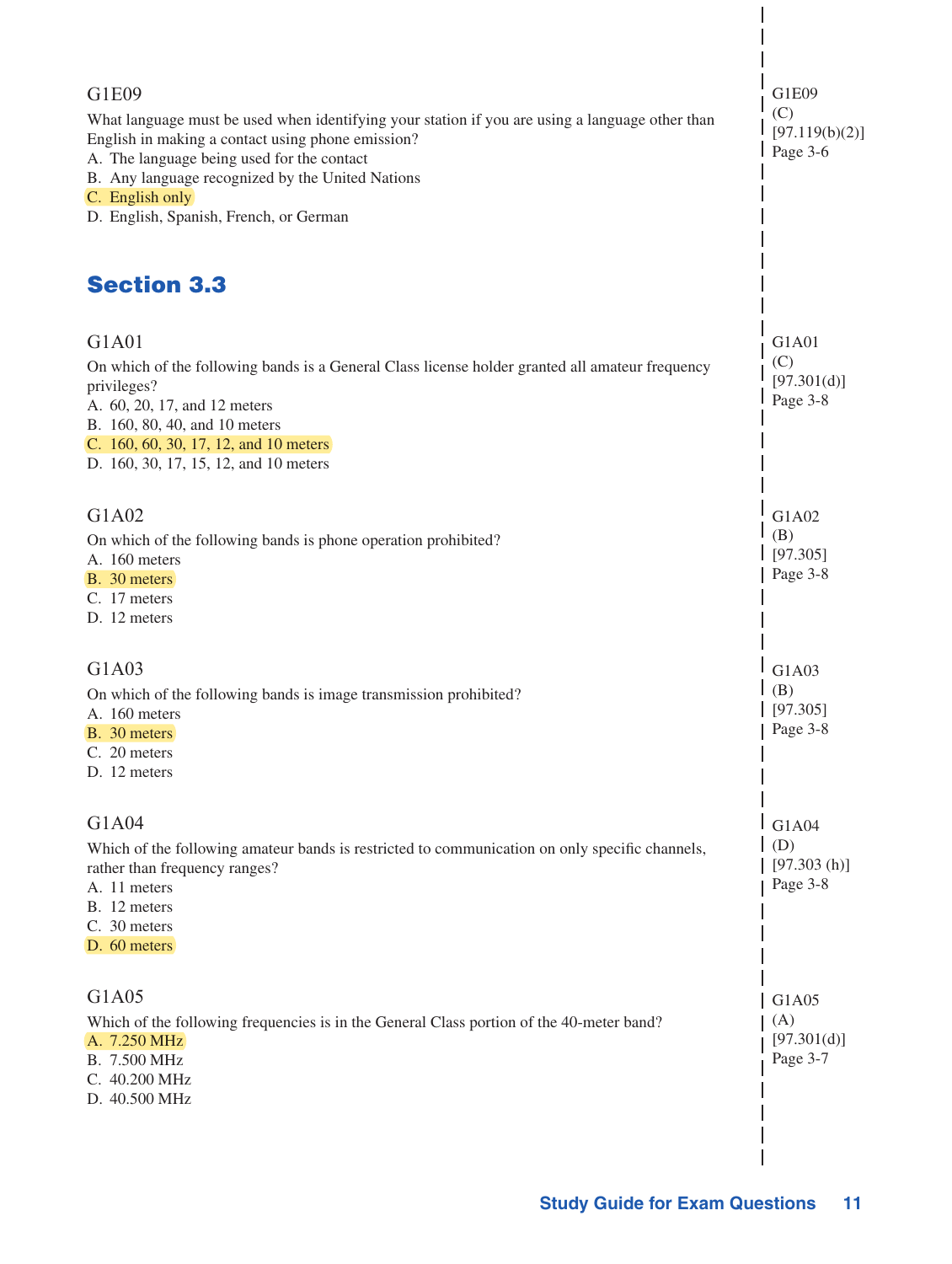| G1A06<br>(C)<br>[97.301(d)]<br>Page 3-8 | G1A06<br>Which of the following frequencies is within the General Class portion of the 75-meter phone<br>band?<br>A. 1875 kHz<br>B. 3750 kHz<br>C. 3900 kHz<br>D. 4005 kHz                                                                                                                                                                                                                                                                                                      |
|-----------------------------------------|---------------------------------------------------------------------------------------------------------------------------------------------------------------------------------------------------------------------------------------------------------------------------------------------------------------------------------------------------------------------------------------------------------------------------------------------------------------------------------|
| G1A07<br>(C)<br>[97.301(d)]<br>Page 3-7 | G1A07<br>Which of the following frequencies is within the General Class portion of the 20-meter phone<br>band?<br>A. 14005 kHz<br>B. 14105 kHz<br>C. 14305 kHz<br>D. 14405 kHz                                                                                                                                                                                                                                                                                                  |
| G1A08<br>(C)<br>[97.301(d)]<br>Page 3-7 | G1A08<br>Which of the following frequencies is within the General Class portion of the 80-meter band?<br>A. 1855 kHz<br>B. 2560 kHz<br>C. 3560 kHz<br>D. 3650 kHz                                                                                                                                                                                                                                                                                                               |
| G1A09<br>(C)<br>[97.301(d)]<br>Page 3-7 | G1A09<br>Which of the following frequencies is within the General Class portion of the 15-meter band?<br>A. 14250 kHz<br>B. 18155 kHz<br>C. 21300 kHz<br>D. 24900 kHz                                                                                                                                                                                                                                                                                                           |
| G1A10<br>(D)<br>[97.301(d)]<br>Page 3-7 | G1A10<br>Which of the following frequencies is available to a control operator holding a General Class<br>license?<br>A. 28.020 MHz<br>B. 28.350 MHz<br>C. 28.550 MHz<br>D. All of these choices are correct                                                                                                                                                                                                                                                                    |
| G1A11<br>(B)<br>[97.301]<br>Page 3-8    | G1A11<br>When General Class licensees are not permitted to use the entire voice portion of a particular band,<br>which portion of the voice segment is generally available to them?<br>A. The lower frequency end<br>B. The upper frequency end<br>C. The lower frequency end on frequencies below 7.3 MHz and the upper end on frequencies<br>above 14.150 MHz<br>D. The upper frequency end on frequencies below 7.3 MHz and the lower end on frequencies<br>above 14.150 MHz |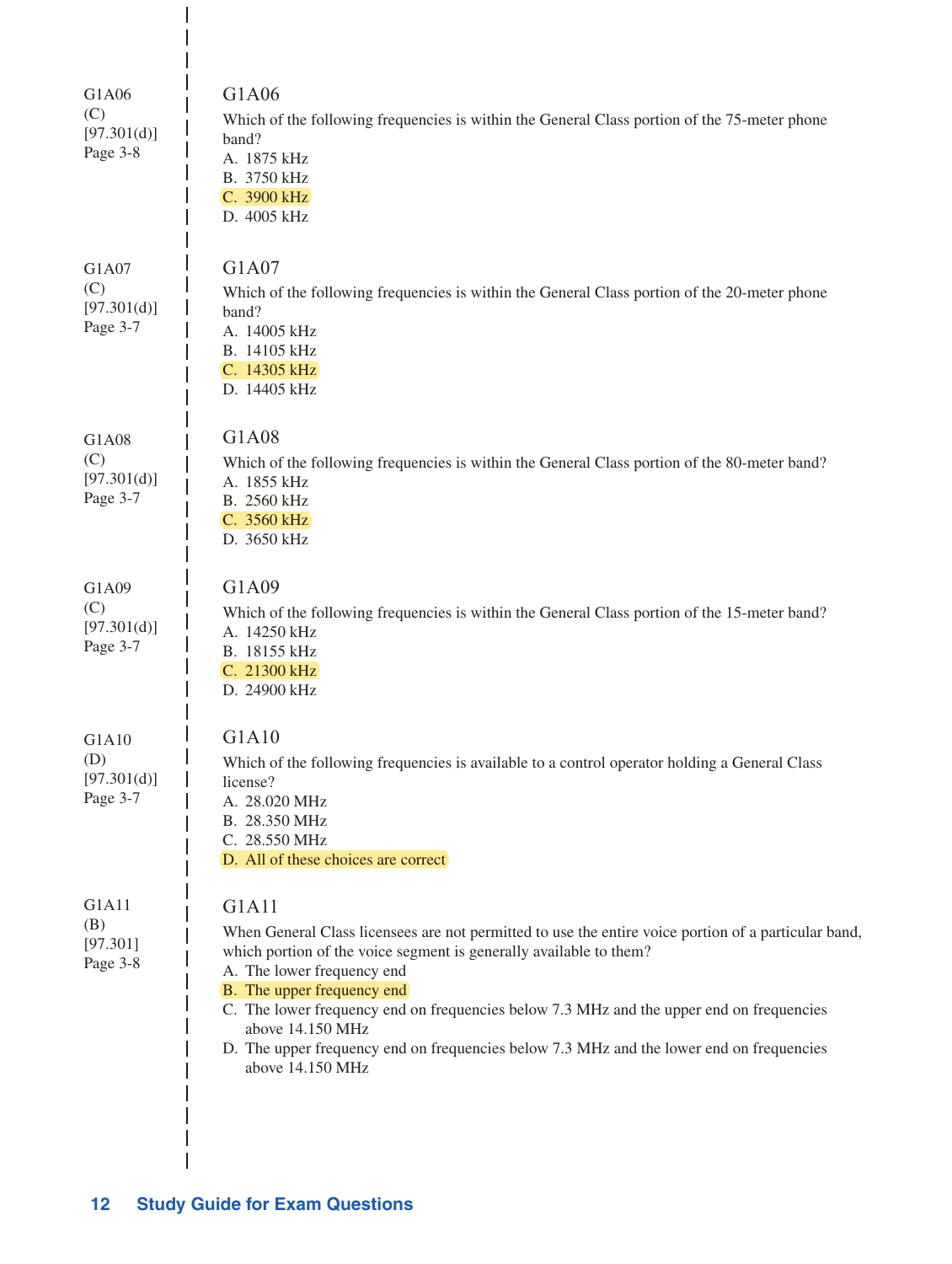| G1A12<br>Which of the following applies when the FCC rules designate the Amateur Service as a secondary<br>user on a band?<br>A. Amateur stations must record the call sign of the primary service station before operating on a<br>frequency assigned to that station<br>B. Amateur stations are allowed to use the band only during emergencies<br>C. Amateur stations are allowed to use the band only if they do not cause harmful interference to<br>primary users<br>D. Amateur stations may only operate during specific hours of the day, while primary users are<br>permitted 24 hour use of the band | G1A12<br>(C)<br>[97.303]<br>Page 3-8                         |
|----------------------------------------------------------------------------------------------------------------------------------------------------------------------------------------------------------------------------------------------------------------------------------------------------------------------------------------------------------------------------------------------------------------------------------------------------------------------------------------------------------------------------------------------------------------------------------------------------------------|--------------------------------------------------------------|
| G1A13<br>What is the appropriate action if, when operating on either the 30-meter or 60-meter bands, a<br>station in the primary service interferes with your contact?<br>A. Notify the FCCs regional Engineer in Charge of the interference<br>B. Increase your transmitter's power to overcome the interference<br>C. Attempt to contact the station and request that it stop the interference<br>D. Move to a clear frequency or stop transmitting                                                                                                                                                          | G1A13<br>(D)<br>[97.303(h)(2)(j)]<br>Page 3-8                |
| G1B02<br>With which of the following conditions must beacon stations comply?<br>A. A beacon station may not use automatic control<br>B. The frequency must be coordinated with the National Beacon Organization<br>C. The frequency must be posted on the Internet or published in a national periodical<br>D. There must be no more than one beacon signal transmitting in the same band from the same<br>station location                                                                                                                                                                                    | G1B02<br>(D)<br>[97.203(b)]<br>Page 3-9                      |
| G1B03<br>Which of the following is a purpose of a beacon station as identified in the FCC rules?<br>A. Observation of propagation and reception<br>B. Automatic identification of repeaters<br>C. Transmission of bulletins of general interest to Amateur Radio licensees<br>D. Identifying net frequencies                                                                                                                                                                                                                                                                                                   | G1B03<br>(A)<br>[97.3(a)(9)]<br>$\log$ Page 3-8              |
| G1B05<br>When may music be transmitted by an amateur station?<br>A. At any time, as long as it produces no spurious emissions<br>B. When it is unintentionally transmitted from the background at the transmitter<br>C. When it is transmitted on frequencies above 1215 MHz<br>D. When it is an incidental part of a manned space craft retransmission                                                                                                                                                                                                                                                        | G1B05<br>(D)<br>[97.113(c)]<br>Page 3-10                     |
| G1B06<br>When is an amateur station permitted to transmit secret codes?<br>A. During a declared communications emergency<br>B. To control a space station<br>C. Only when the information is of a routine, personal nature<br>D. Only with Special Temporary Authorization from the FCC                                                                                                                                                                                                                                                                                                                        | G1B06<br>(B)<br>[97.113(a)(4)<br>and 97.207(f)]<br>Page 3-11 |

 $\overline{\phantom{a}}$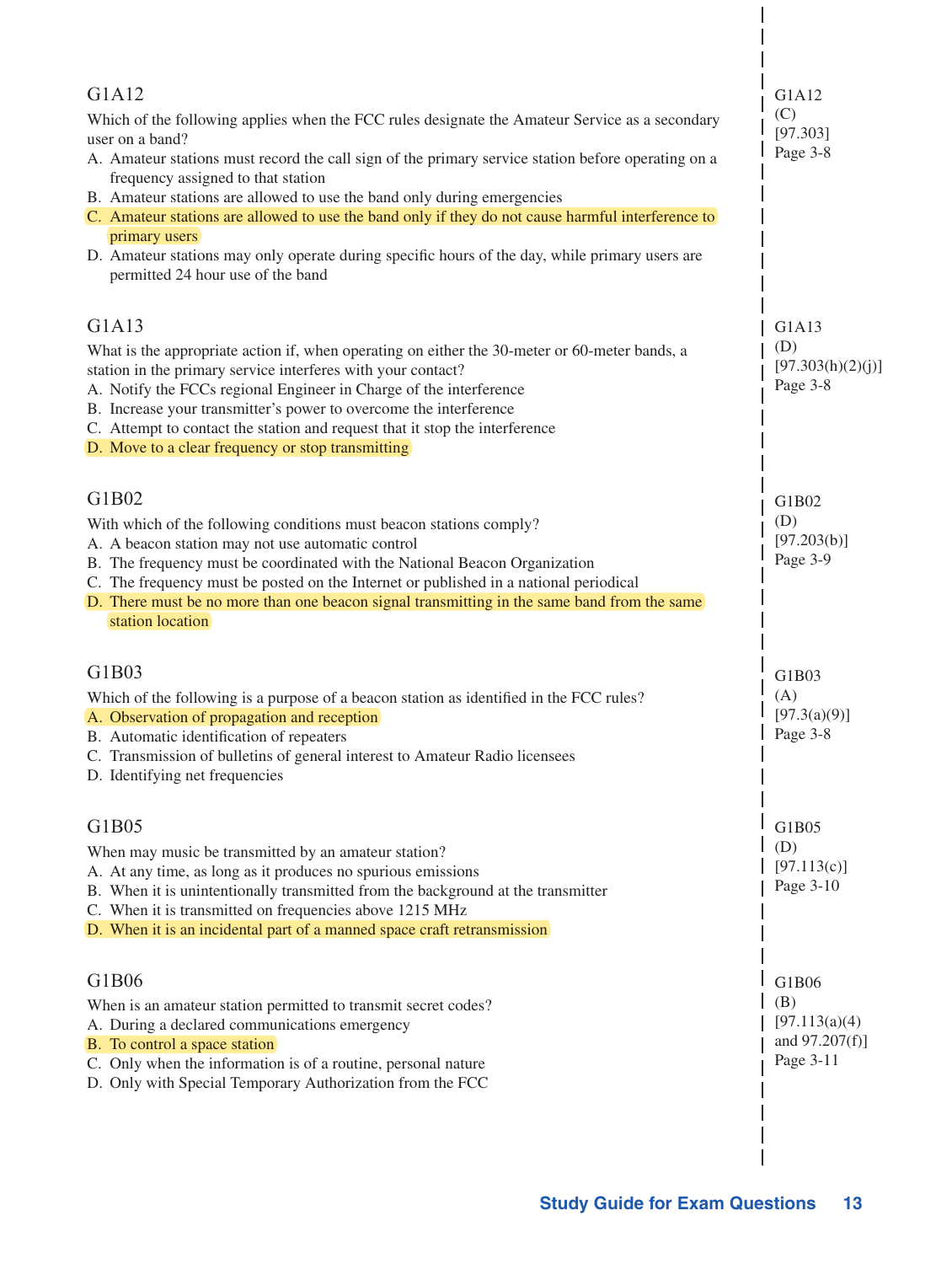| G1B07<br>(B)<br>[97.113(a)(4)]<br>Page 3-11                    | G1B07<br>What are the restrictions on the use of abbreviations or procedural signals in the Amateur Service?<br>A. Only "Q" signals are permitted<br>B. They may be used if they do not obscure the meaning of a message<br>C. They are not permitted<br>D. Only "10 codes" are permitted                                                                                                                                                                                                                                                                           |
|----------------------------------------------------------------|---------------------------------------------------------------------------------------------------------------------------------------------------------------------------------------------------------------------------------------------------------------------------------------------------------------------------------------------------------------------------------------------------------------------------------------------------------------------------------------------------------------------------------------------------------------------|
| G1B09<br>(A)<br>[97.113(a)(3)]<br>Page 3-12                    | G1B09<br>When may an amateur station transmit communications in which the licensee or control operator<br>has a pecuniary (monetary) interest?<br>A. When other amateurs are being notified of the sale of apparatus normally used in an amateur<br>station and such activity is not done on a regular basis<br>B. Only when there is no other means of communications readily available<br>C. When other amateurs are being notified of the sale of any item with a monetary value less than<br>\$200 and such activity is not done on a regular basis<br>D. Never |
| G1B10<br>(C)<br>[97.203(c)]<br>Page 3-9                        | G1B10<br>What is the power limit for beacon stations?<br>A. 10 watts PEP output<br>B. 20 watts PEP output<br>C. 100 watts PEP output<br>D. 200 watts PEP output                                                                                                                                                                                                                                                                                                                                                                                                     |
| G1E01<br>(A)<br>[97.115(b)(2)]<br>Page 3-10                    | G1E01<br>Which of the following would disqualify a third party from participating in stating a message over<br>an amateur station?<br>A. The third party's amateur license has been revoked and not reinstated<br>B. The third party is not a U.S. citizen<br>C. The third party is a licensed amateur<br>D. The third party is speaking in a language other than English                                                                                                                                                                                           |
| G1E02<br>(D)<br>[97.205(a)]<br>Page 3-12                       | G1E02<br>When may a 10-meter repeater retransmit the 2-meter signal from a station having a Technician<br>Class control operator?<br>A. Under no circumstances<br>B. Only if the station on 10-meters is operating under a Special Temporary Authorization allowing<br>such retransmission<br>C. Only during an FCC declared general state of communications emergency<br>D. Only if the 10-meter repeater control operator holds at least a General Class license                                                                                                  |
| G1E04<br>(D)<br>[97.13(b),<br>97.303,<br>97.311(b)<br>Page 3-9 | G1E04<br>Which of the following conditions require a licensed Amateur Radio operator to take specific steps<br>to avoid harmful interference to other users or facilities?<br>A. When operating within one mile of an FCC Monitoring Station<br>B. When using a band where the Amateur Service is secondary<br>C. When a station is transmitting spread spectrum emissions<br>D. All of these choices are correct                                                                                                                                                   |

 $\overline{\phantom{a}}$ 

 $\begin{array}{c} \hline \end{array}$  $\overline{\phantom{a}}$  $\overline{1}$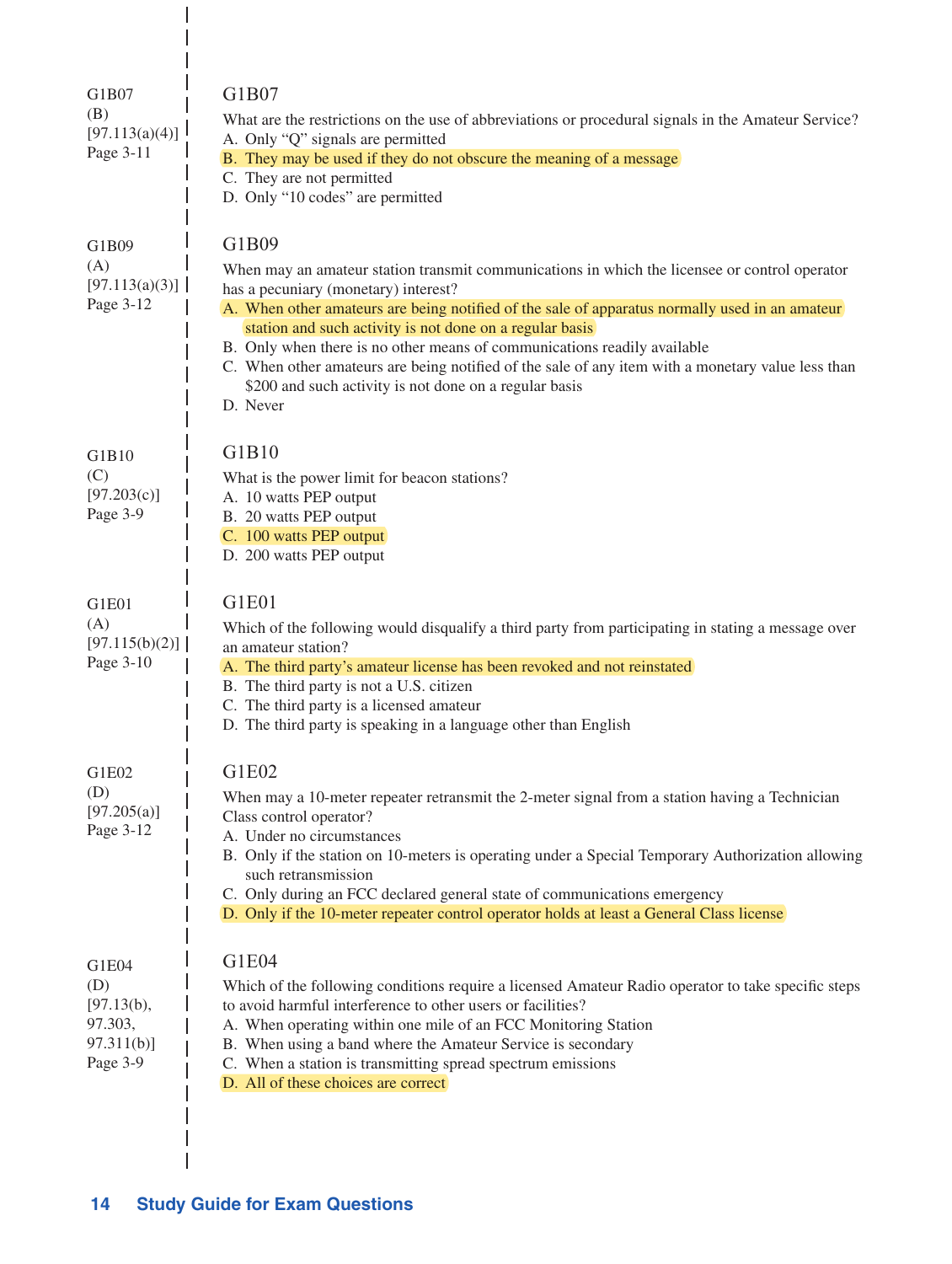| G1E05<br>What types of messages for a third party in another country may be transmitted by an amateur<br>station?<br>A. Any message, as long as the amateur operator is not paid<br>B. Only messages for other licensed amateurs<br>C. Only messages relating to Amateur Radio or remarks of a personal character, or messages<br>relating to emergencies or disaster relief<br>D. Any messages, as long as the text of the message is recorded in the station log                                                                                                                                                         | G1E05<br>(C)<br>[97.115(a)(2), 97.117]<br>Page 3-9 |
|----------------------------------------------------------------------------------------------------------------------------------------------------------------------------------------------------------------------------------------------------------------------------------------------------------------------------------------------------------------------------------------------------------------------------------------------------------------------------------------------------------------------------------------------------------------------------------------------------------------------------|----------------------------------------------------|
| G1E06<br>Which of the following applies in the event of interference between a coordinated repeater and an<br>uncoordinated repeater?<br>A. The licensee of the uncoordinated repeater has primary responsibility to resolve the interference<br>B. The licensee of the coordinated repeater has primary responsibility to resolve the interference<br>C. Both repeater licensees share equal responsibility to resolve the interference<br>D. The frequency coordinator bears primary responsibility to resolve the interference                                                                                          | G1E06<br>(A)<br>[97.205(c)]<br>Page 3-9            |
| G1E07<br>With which foreign countries is third party traffic prohibited, except for messages directly<br>involving emergencies or disaster relief communications?<br>A. Countries in ITU Region 2<br>B. Countries in ITU Region 1<br>C. Every foreign country, unless there is a third party agreement in effect with that country<br>D. Any country which is not a member of the International Amateur Radio Union (IARU)                                                                                                                                                                                                 | G1E07<br>(C)<br>[97.115(a)(2)]<br>Page 3-10        |
| G1E08<br>Which of the following is a requirement for a non-licensed person to communicate with a foreign<br>Amateur Radio station from a station with an FCC-granted license at which an FCC licensed<br>control operator is present?<br>A. Information must be exchanged in English<br>B. The foreign amateur station must be in a country with which the United States has a third party<br>agreement<br>C. The control operator must have at least a General Class license<br>D. All of these choices are correct                                                                                                       | G1E08<br>(B)<br>[97.115(a)(b)]<br>Page 3-10        |
| G2D05<br>When is it permissible to communicate with amateur stations in countries outside the areas<br>administered by the Federal Communications Commission?<br>A. Only when the foreign country has a formal third party agreement filed with the FCC<br>B. When the contact is with amateurs in any country except those whose administrations have<br>notified the ITU that they object to such communications<br>C. When the contact is with amateurs in any country as long as the communication is conducted in<br>English<br>D. Only when the foreign country is a member of the International Amateur Radio Union | G2D05<br>(B)<br>[97.111(a)(1)]<br>Page 3-9         |
| G2D07<br>Which of the following is required by the FCC rules when operating in the 60-meter band?<br>A. If you are using other than a dipole antenna, you must keep a record of the gain of your antenna<br>B. You must keep a record of the date, time, frequency, power level and stations worked<br>C. You must keep a record of all third party traffic<br>D. You must keep a record of the manufacturer of your equipment and the antenna used                                                                                                                                                                        | G2D07<br>(A)<br>[97.303(i)]<br>Page 3-12           |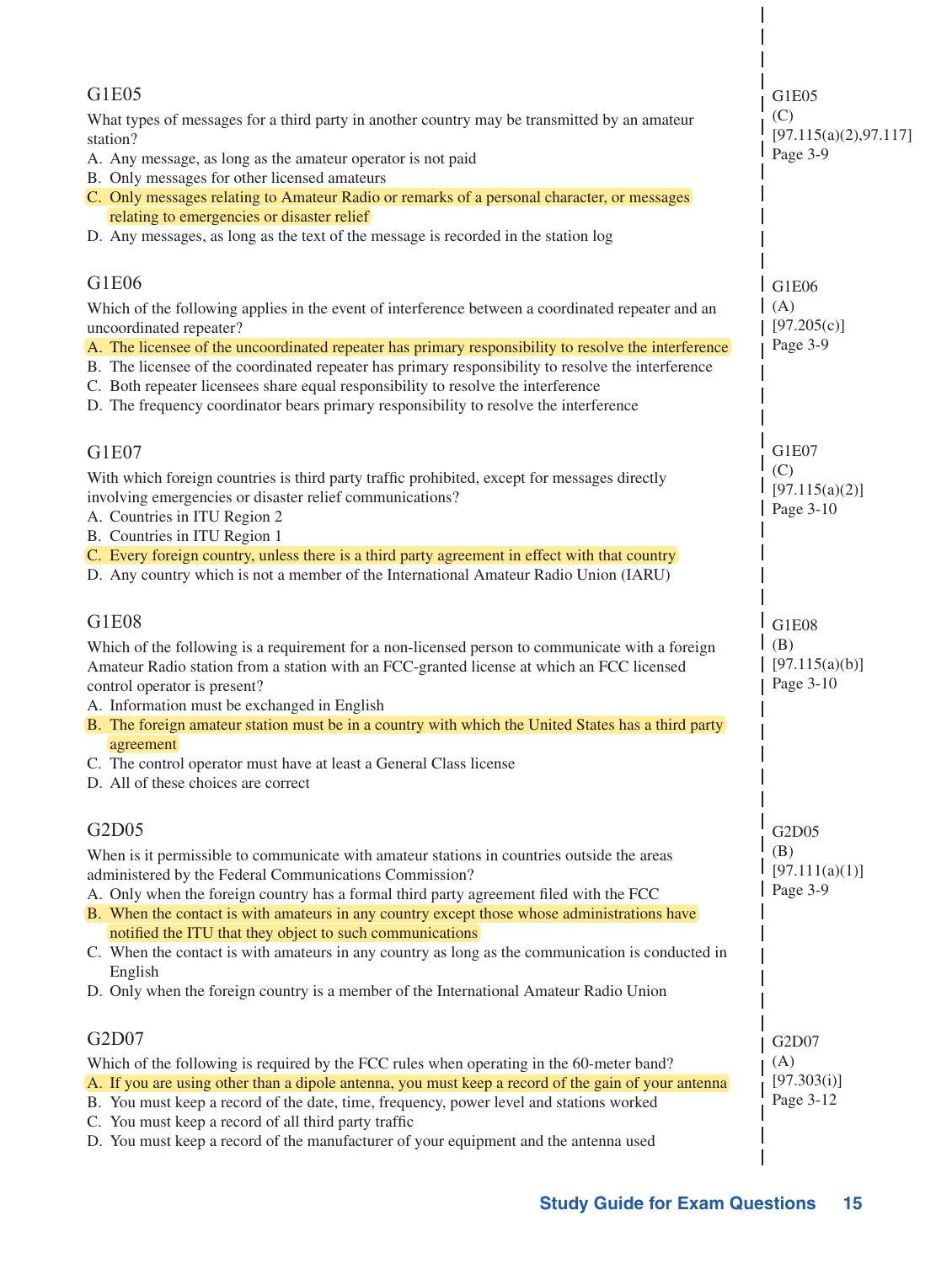# Section 3.4

I I I

| G1B11<br>(C)<br>[97.101(a)]<br>Page 3-13     | G1B11<br>How does the FCC require an amateur station to be operated in all respects not specifically covered<br>by the Part 97 rules?<br>A. In conformance with the rules of the IARU<br>B. In conformance with Amateur Radio custom<br>C. In conformance with good engineering and good amateur practice<br>D. All of these choices are correct                                                                                                               |
|----------------------------------------------|----------------------------------------------------------------------------------------------------------------------------------------------------------------------------------------------------------------------------------------------------------------------------------------------------------------------------------------------------------------------------------------------------------------------------------------------------------------|
| G1B12<br>(A)<br>[97.101(a)]<br>Page 3-13     | G1B12<br>Who or what determines "good engineering and good amateur practice" as applied to the operation<br>of an amateur station in all respects not covered by the Part 97 rules?<br>A. The FCC<br>B. The Control Operator<br>C. The IEEE<br>D. The ITU                                                                                                                                                                                                      |
| G1C01<br>(A)<br>[97.313(c)(1)]<br>Page 3-13  | G1C01<br>What is the maximum transmitting power an amateur station may use on 10.140 MHz?<br>A. 200 watts PEP output<br>B. 1000 watts PEP output<br>C. 1500 watts PEP output<br>D. 2000 watts PEP output                                                                                                                                                                                                                                                       |
| G1C02<br>(C)<br>[97.313(a),(b)]<br>Page 3-13 | G1C02<br>What is the maximum transmitting power an amateur station may use on the 12-meter band?<br>A. 50 watts PEP output<br>B. 200 watts PEP output<br>C. 1500 watts PEP output<br>D. An effective radiated power equivalent to 100 watts from a half-wave dipole                                                                                                                                                                                            |
| G1C03<br>(A)<br>[97.303(h)(1)]<br>Page 3-14  | G1C03<br>What is the maximum bandwidth permitted by FCC rules for Amateur Radio stations transmitting<br>on USB frequencies in the 60-meter band?<br>A. 2.8 kHz<br>B. 5.6 kHz<br>C. 1.8 kHz<br>D. 3 kHz                                                                                                                                                                                                                                                        |
| G1C04<br>(A)<br>[97.313(a)]<br>Page 3-14     | G1C04<br>Which of the following limitations apply to transmitter power on every amateur band?<br>A. Only the minimum power necessary to carry out the desired communications should be used<br>B. Power must be limited to 200 watts when transmitting between 14.100 MHz and 14.150 MHz<br>C. Power should be limited as necessary to avoid interference to another radio service on the<br>frequency<br>D. Effective radiated power cannot exceed 1500 watts |

 $\overline{\phantom{a}}$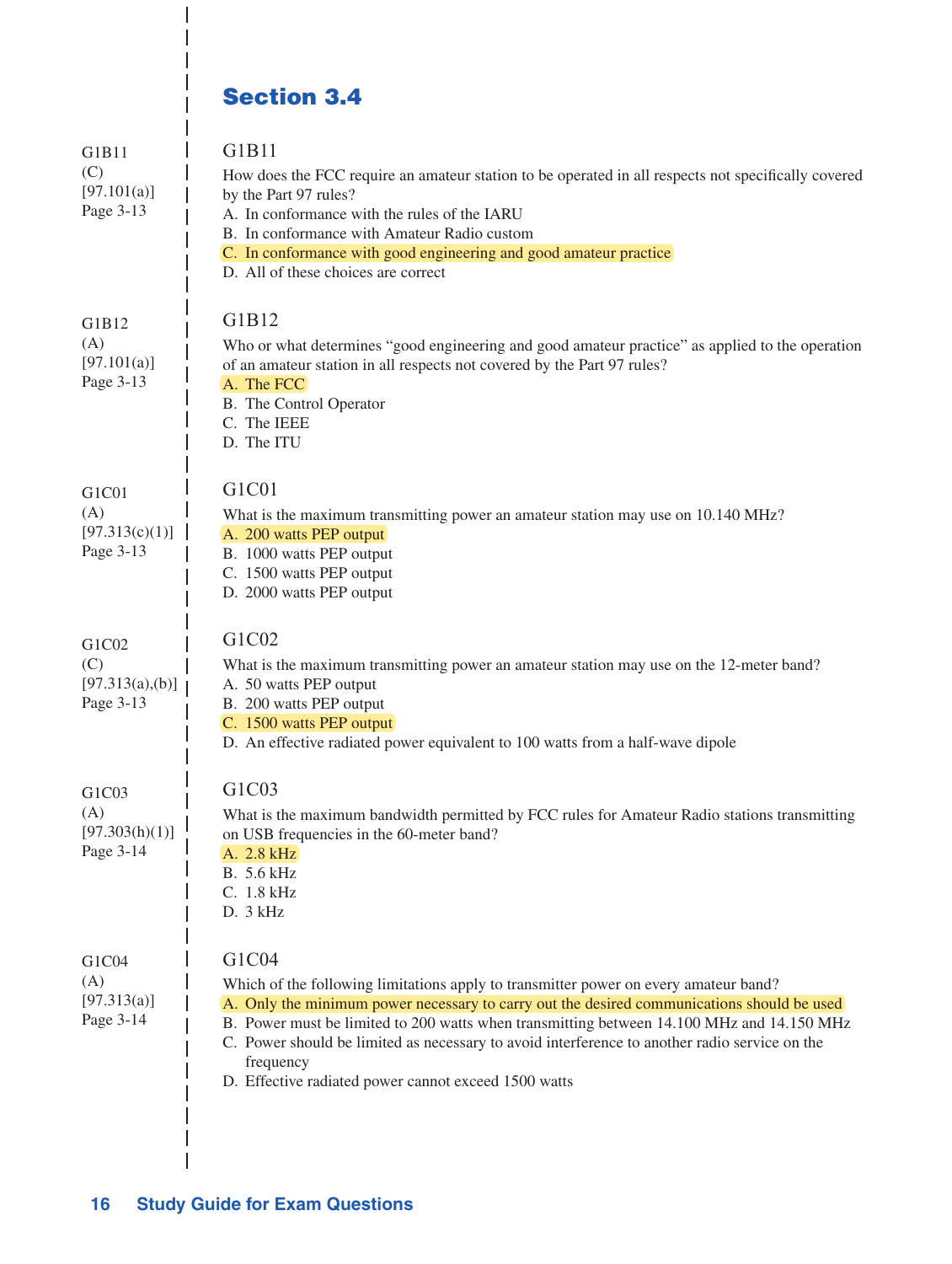| G1C05<br>Which of the following is a limitation on transmitter power on the 28 MHz band for a General<br>Class control operator?<br>A. 100 watts PEP output<br>B. 1000 watts PEP output<br>C. 1500 watts PEP output<br>D. 2000 watts PEP output | G1C05<br>(C)<br>[97.313(c)(2)]<br>$Page 3-13$                       |
|-------------------------------------------------------------------------------------------------------------------------------------------------------------------------------------------------------------------------------------------------|---------------------------------------------------------------------|
| G1C06<br>Which of the following is a limitation on transmitter power on the 1.8 MHz band?<br>A. 200 watts PEP output<br>B. 1000 watts PEP output<br>C. 1200 watts PEP output<br>D. 1500 watts PEP output                                        | G1C06<br>(D)<br>[97.313]<br>Page 3-13                               |
| G1C07<br>What is the maximum symbol rate permitted for RTTY or data emission transmission on the<br>20-meter band?<br>A. 56 kilobaud<br>B. 19.6 kilobaud<br>C. 1200 baud<br>D. 300 baud                                                         | G1C07<br>(D)<br>[97.305(c), 97.307(f)]<br>(3)]<br>Page 3-14         |
| G1C08<br>What is the maximum symbol rate permitted for RTTY or data emission transmitted at frequencies<br>below 28 MHz?<br>A. 56 kilobaud<br>B. 19.6 kilobaud<br>C. 1200 baud<br>D. 300 baud                                                   | G1C08<br>(D)<br>[97.307(f)(3)]<br>Page 3-14                         |
| G1C09<br>What is the maximum symbol rate permitted for RTTY or data emission transmitted on the<br>1.25-meter and 70-centimeter bands?<br>A. 56 kilobaud<br>B. 19.6 kilobaud<br>C. 1200 baud<br>D. 300 baud                                     | G1C09<br>(A)<br>$[97.305(c)$ and<br>$97.307(f)(5)$ ]<br>$Page 3-14$ |
| G1C10<br>What is the maximum symbol rate permitted for RTTY or data emission transmissions on the<br>10-meter band?<br>A. 56 kilobaud<br>B. 19.6 kilobaud<br>C. 1200 baud<br>D. 300 baud                                                        | G1C10<br>(C)<br>$1$ [97.305(c) and<br>$97.307(f)(4)$ ]<br>Page 3-14 |
|                                                                                                                                                                                                                                                 |                                                                     |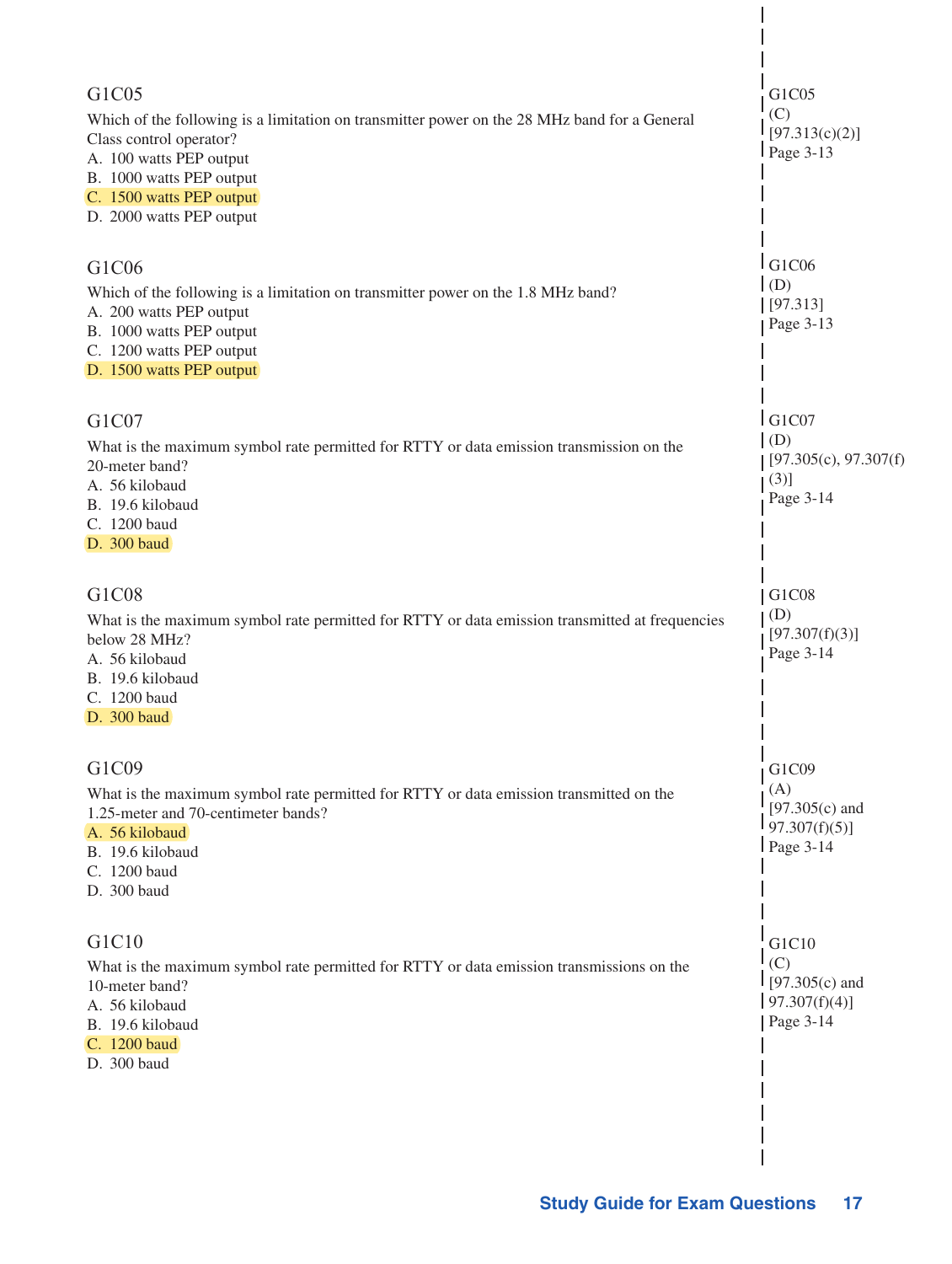| G1C11<br>(B)<br>$[97.305(c)$ and<br>$97.307(f)(5)$ ]<br>Page 3-14 | G1C11<br>What is the maximum symbol rate permitted for RTTY or data emission transmissions on the<br>2-meter band?<br>A. 56 kilobaud<br>B. 19.6 kilobaud<br>C. 1200 baud<br>D. 300 baud                                                           |
|-------------------------------------------------------------------|---------------------------------------------------------------------------------------------------------------------------------------------------------------------------------------------------------------------------------------------------|
| G2D10<br>(B)<br>Page 3-13                                         | G2D10<br>What is QRP operation?<br>A. Remote piloted model control<br>B. Low power transmit operation<br>C. Transmission using Quick Response Protocol<br>D. Traffic relay procedure net operation                                                |
|                                                                   | <b>Chapter 4</b><br><b>Section 4.1</b>                                                                                                                                                                                                            |
| G5B01<br>(B)<br>Page 4-3                                          | G5B01<br>What dB change represents a two-times increase or decrease in power?<br>A. Approximately 2 dB<br>B. Approximately 3 dB<br>C. Approximately 6 dB<br>D. Approximately 12 dB                                                                |
| G5B03<br>(B)<br>Page 4-2                                          | G5B03<br>How many watts of electrical power are used if 400 VDC is supplied to an 800 ohm load?<br>A. 0.5 watts<br>B. 200 watts<br>C. 400 watts<br>D. 3200 watts                                                                                  |
| G5B04<br>(A)<br>Page 4-2                                          | G5B04<br>How many watts of electrical power are used by a 12 VDC light bulb that draws 0.2 amperes?<br>A. 2.4 watts<br>B. 24 watts<br>C. 6 watts<br>D. 60 watts                                                                                   |
| G5B05<br>(A)<br>Page 4-2                                          | G5B05<br>How many watts are dissipated when a current of 7.0 milliamperes flows through 1.25 kilohms<br>resistance?<br>A. Approximately 61 milliwatts<br>B. Approximately 61 watts<br>C. Approximately 11 milliwatts<br>D. Approximately 11 watts |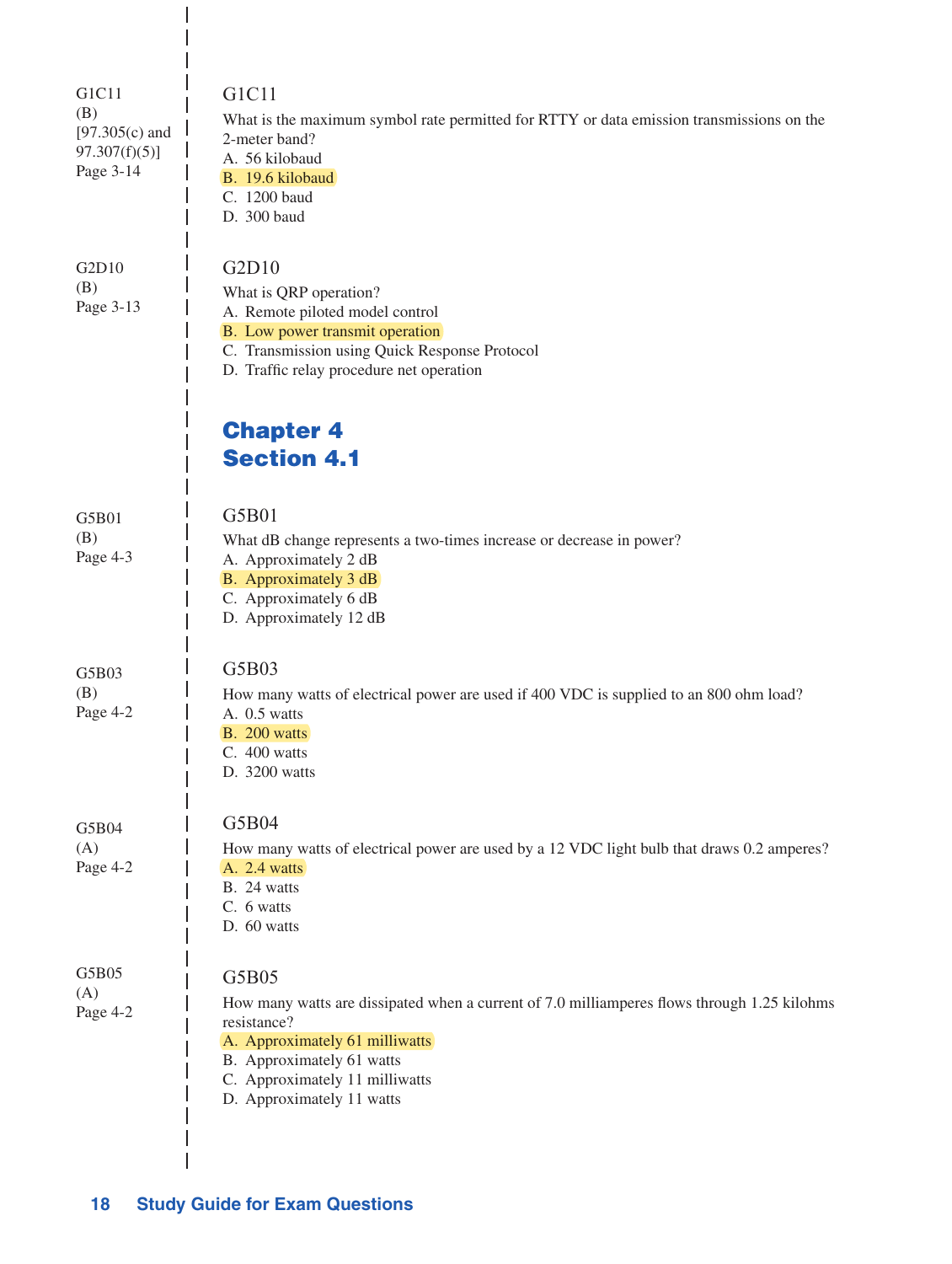| G5B10<br>What percentage of power loss would result from a transmission line loss of 1 dB?<br>A. 10.9 percent<br>B. 12.2 percent<br>C. 20.5 percent<br>D. 25.9 percent<br><b>Section 4.2</b>                                               | G5B10<br>(C)<br>Page 4-4 |
|--------------------------------------------------------------------------------------------------------------------------------------------------------------------------------------------------------------------------------------------|--------------------------|
| G5B06<br>What is the output PEP from a transmitter if an oscilloscope measures 200 volts peak-to-peak<br>across a 50 ohm dummy load connected to the transmitter output?<br>A. 1.4 watts<br>B. 100 watts<br>C. 353.5 watts<br>D. 400 watts | G5B06<br>(B)<br>Page 4-6 |
| G5B07<br>What value of an AC signal produces the same power dissipation in a resistor as a DC voltage of<br>the same value?<br>A. The peak-to-peak value<br>B. The peak value<br>C. The RMS value<br>D. The reciprocal of the RMS value    | G5B07<br>(C)<br>Page 4-5 |
| G5B09<br>What is the RMS voltage of a sine wave with a value of 17 volts peak?<br>A. 8.5 volts<br>B. 12 volts<br>C. 24 volts<br>D. 34 volts                                                                                                | G5B09<br>(B)<br>Page 4-6 |
| G5B11<br>What is the ratio of peak envelope power to average power for an unmodulated carrier?<br>A. 0.707<br><b>B.</b> 1.00<br>C. 1.414<br>D. 2.00                                                                                        | G5B11<br>(B)<br>Page 4-7 |
| G5B12<br>What would be the RMS voltage across a 50 ohm dummy load dissipating 1200 watts?<br>A. 173 volts<br><b>B.</b> 245 volts<br>C. 346 volts<br>D. 692 volts                                                                           | G5B12<br>(B)<br>Page 4-6 |

 $\overline{\phantom{a}}$ 

 $\overline{\phantom{a}}$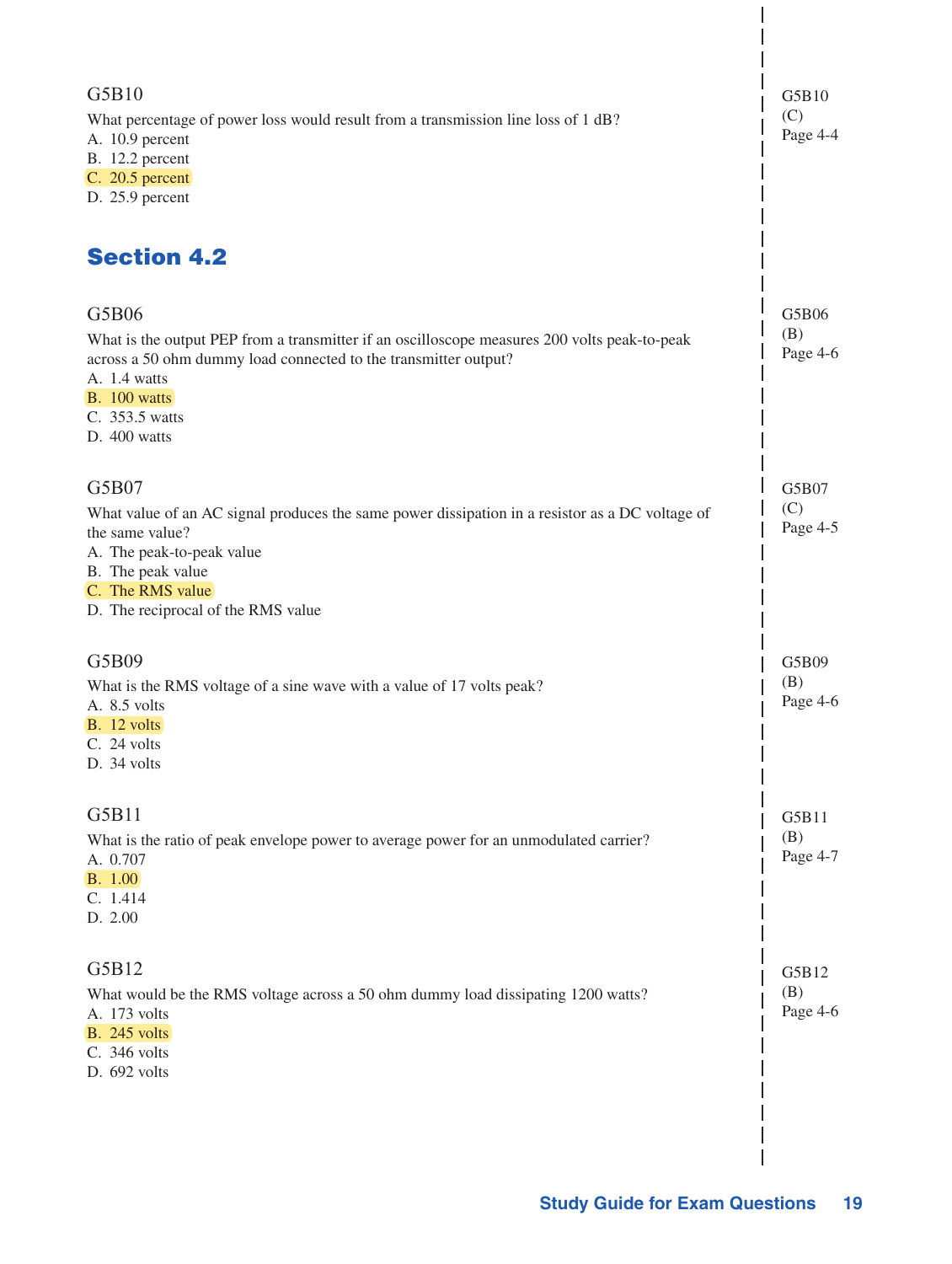| G5B13<br>(B)<br>Page 4-7  | G5B13<br>What is the output PEP of an unmodulated carrier if an average reading wattmeter connected to the<br>transmitter output indicates 1060 watts?<br>A. 530 watts<br><b>B.</b> 1060 watts<br>C. 1500 watts<br>D. 2120 watts                                                                                                                                                                                                                    |
|---------------------------|-----------------------------------------------------------------------------------------------------------------------------------------------------------------------------------------------------------------------------------------------------------------------------------------------------------------------------------------------------------------------------------------------------------------------------------------------------|
| G5B14<br>(B)<br>Page 4-6  | G5B14<br>What is the output PEP from a transmitter if an oscilloscope measures 500 volts peak-to-peak<br>across a 50 ohm resistive load connected to the transmitter output?<br>A. 8.75 watts<br><b>B.</b> 625 watts<br>C. 2500 watts<br>D. 5000 watts                                                                                                                                                                                              |
|                           | <b>Section 4.3</b>                                                                                                                                                                                                                                                                                                                                                                                                                                  |
| G5B02<br>(C)<br>Page 4-12 | G5B02<br>How does the total current relate to the individual currents in each branch of a purely resistive<br>parallel circuit?<br>A. It equals the average of each branch current<br>B. It decreases as more parallel branches are added to the circuit<br>C. It equals the sum of the currents through each branch<br>D. It is the sum of the reciprocal of each individual voltage drop                                                          |
| G5C01<br>(C)<br>Page 4-15 | G5C01<br>What causes a voltage to appear across the secondary winding of a transformer when an AC<br>voltage source is connected across its primary winding?<br>A. Capacitive coupling<br>B. Displacement current coupling<br>C. Mutual inductance<br>D. Mutual capacitance                                                                                                                                                                         |
| G5C02<br>(A)<br>Page 4-16 | G5C02<br>What happens if you reverse the primary and secondary windings of a 4:1 voltage step down<br>transformer?<br>A. The secondary voltage becomes 4 times the primary voltage<br>B. The transformer no longer functions as it is a unidirectional device<br>C. Additional resistance must be added in series with the primary to prevent overload<br>D. Additional resistance must be added in parallel with the secondary to prevent overload |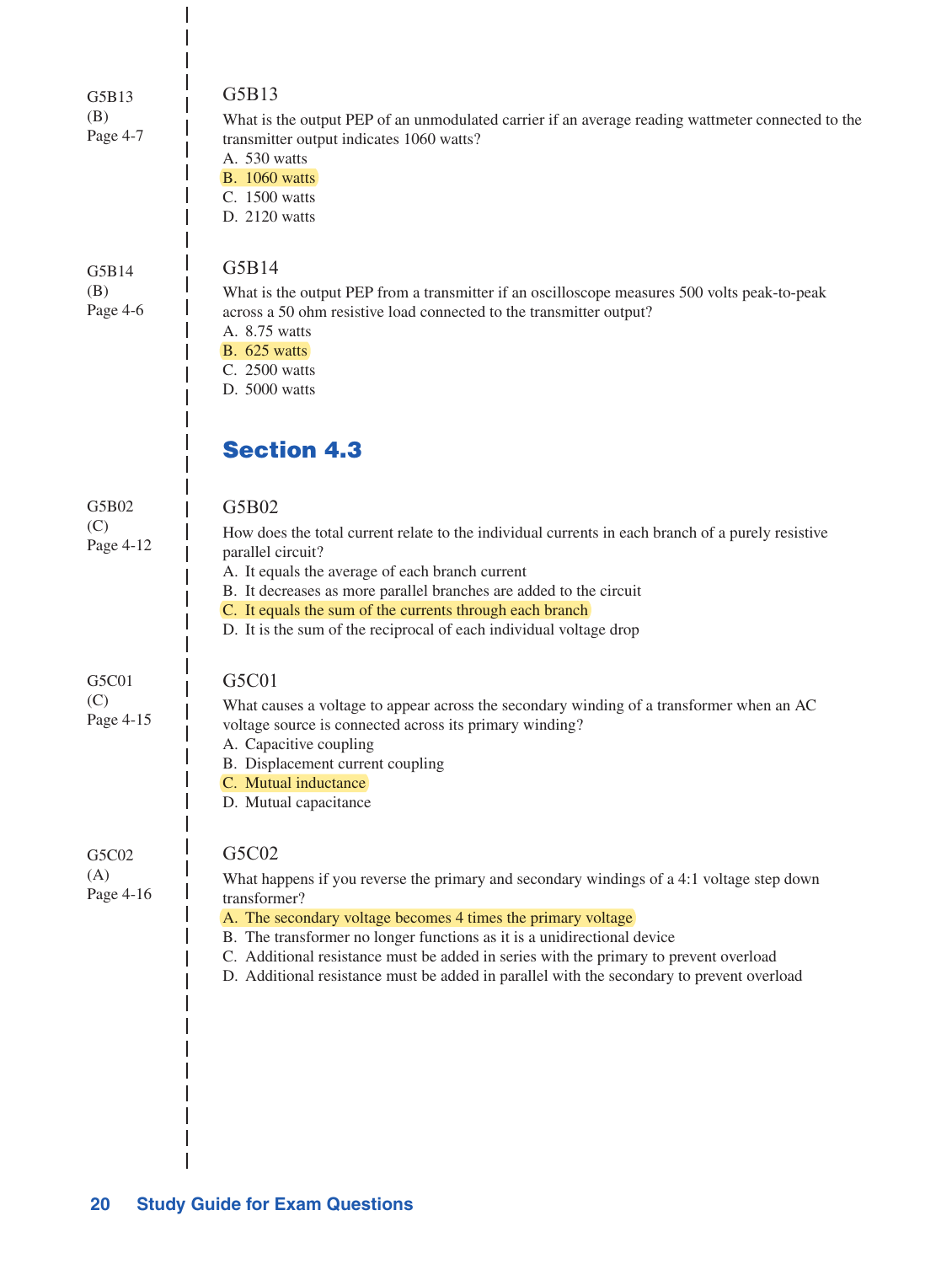| G5C03<br>Which of the following components should be added to an existing resistor to increase the<br>resistance?<br>A. A resistor in parallel<br>B. A resistor in series<br>C. A capacitor in series<br>D. A capacitor in parallel | G5C03<br>(B)<br>Page 4-13 |
|-------------------------------------------------------------------------------------------------------------------------------------------------------------------------------------------------------------------------------------|---------------------------|
| G5C04<br>What is the total resistance of three 100 ohm resistors in parallel?<br>A. 0.30 ohms<br>B. 0.33 ohms<br>C. 33.3 ohms<br>D. 300 ohms                                                                                        | G5C04<br>(C)<br>Page 4-14 |
| G5C05<br>If three equal value resistors in series produce 450 ohms, what is the value of each resistor?<br>A. 1500 ohms<br>B. 90 ohms<br>C. 150 ohms<br>D. 175 ohms                                                                 | G5C05<br>(C)<br>Page 4-15 |
| G5C06<br>What is the RMS voltage across a 500-turn secondary winding in a transformer if the 2250-turn<br>primary is connected to 120 VAC?<br>A. 2370 volts<br><b>B.</b> 540 volts<br>C. 26.7 volts<br>D. 5.9 volts                 | G5C06<br>(C)<br>Page 4-16 |
| G5C08<br>What is the equivalent capacitance of two 5.0 nanofarad capacitors and one 750 picofarad capacitor<br>connected in parallel?<br>A. 576.9 nanofarads<br>B. 1733 picofarads<br>C. 3583 picofarads<br>D. 10.750 nanofarads    | G5C08<br>(D)<br>Page 4-15 |
| G5C09<br>What is the capacitance of three 100 microfarad capacitors connected in series?<br>A. 0.30 microfarads<br>B. 0.33 microfarads<br>C. 33.3 microfarads<br>D. 300 microfarads                                                 | G5C09<br>(C)<br>Page 4-14 |
|                                                                                                                                                                                                                                     |                           |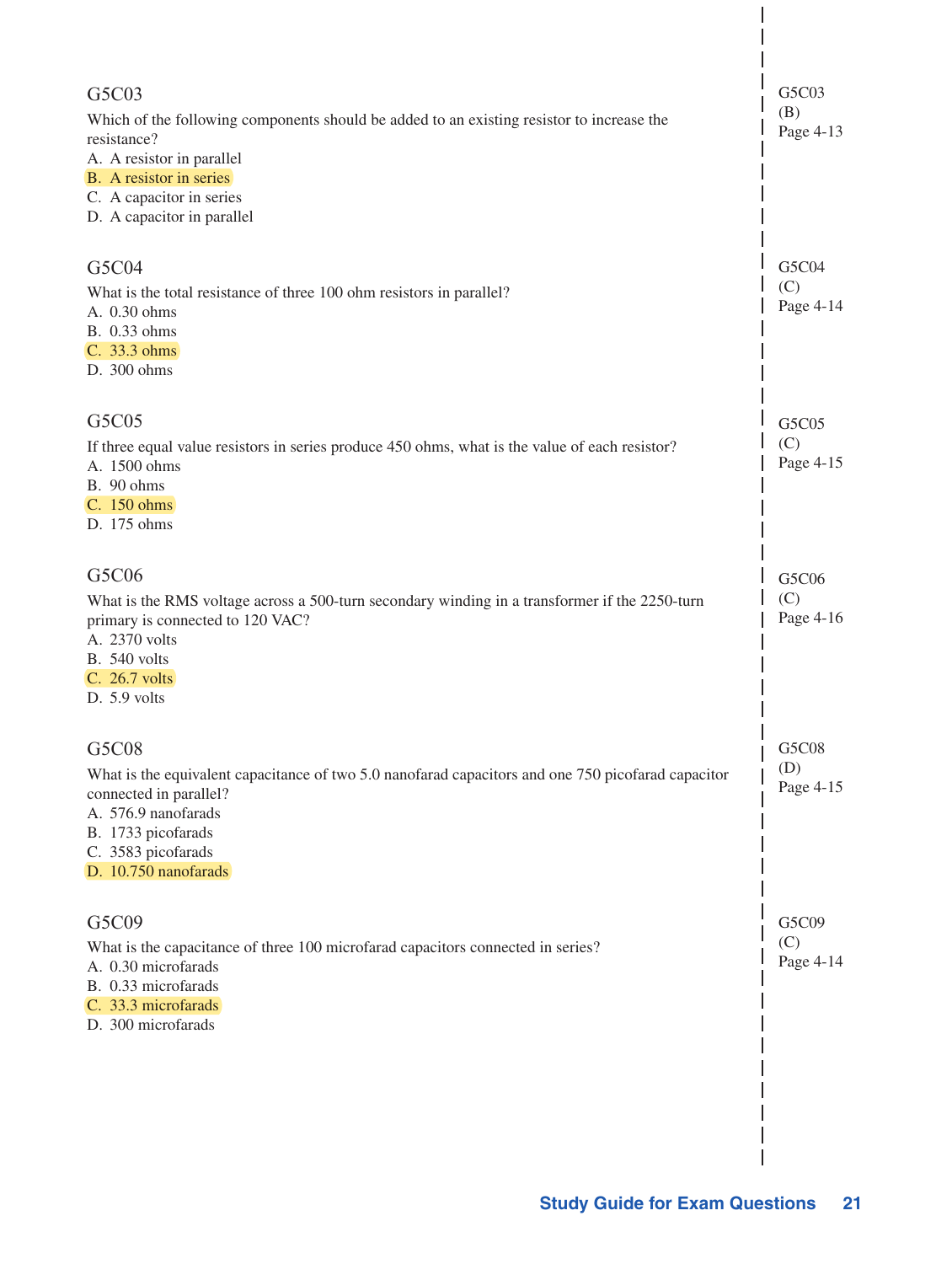| G5C10<br>(C)<br>Page 4-14 | G5C10<br>What is the inductance of three 10 millihenry inductors connected in parallel?<br>A. 0.30 henrys<br>B. 3.3 henrys<br>C. 3.3 millihenrys<br>D. 30 millihenrys                                                    |
|---------------------------|--------------------------------------------------------------------------------------------------------------------------------------------------------------------------------------------------------------------------|
| G5C11<br>(C)<br>Page 4-14 | G5C11<br>What is the inductance of a 20 millihenry inductor connected in series with a 50 millihenry<br>inductor?<br>A. 0.07 millihenrys<br>B. 14.3 millihenrys<br>C. 70 millihenrys<br>D. 1000 millihenrys              |
| G5C12<br>(B)<br>Page 4-14 | G5C12<br>What is the capacitance of a 20 microfarad capacitor connected in series with a 50 microfarad<br>capacitor?<br>A. 0.07 microfarads<br>B. 14.3 microfarads<br>C. 70 microfarads<br>D. 1000 microfarads           |
| G5C13<br>(C)<br>Page 4-13 | G5C13<br>Which of the following components should be added to a capacitor to increase the capacitance?<br>A. An inductor in series<br>B. A resistor in series<br>C. A capacitor in parallel<br>D. A capacitor in series  |
| G5C14<br>(D)<br>Page 4-13 | G5C14<br>Which of the following components should be added to an inductor to increase the inductance?<br>A. A capacitor in series<br>B. A resistor in parallel<br>C. An inductor in parallel<br>D. An inductor in series |
| G5C15<br>(A)<br>Page 4-14 | G5C15<br>What is the total resistance of a 10 ohm, a 20 ohm, and a 50 ohm resistor connected in parallel?<br>A. 5.9 ohms<br>B. 0.17 ohms<br>C. 10000 ohms<br>D. 80 ohms                                                  |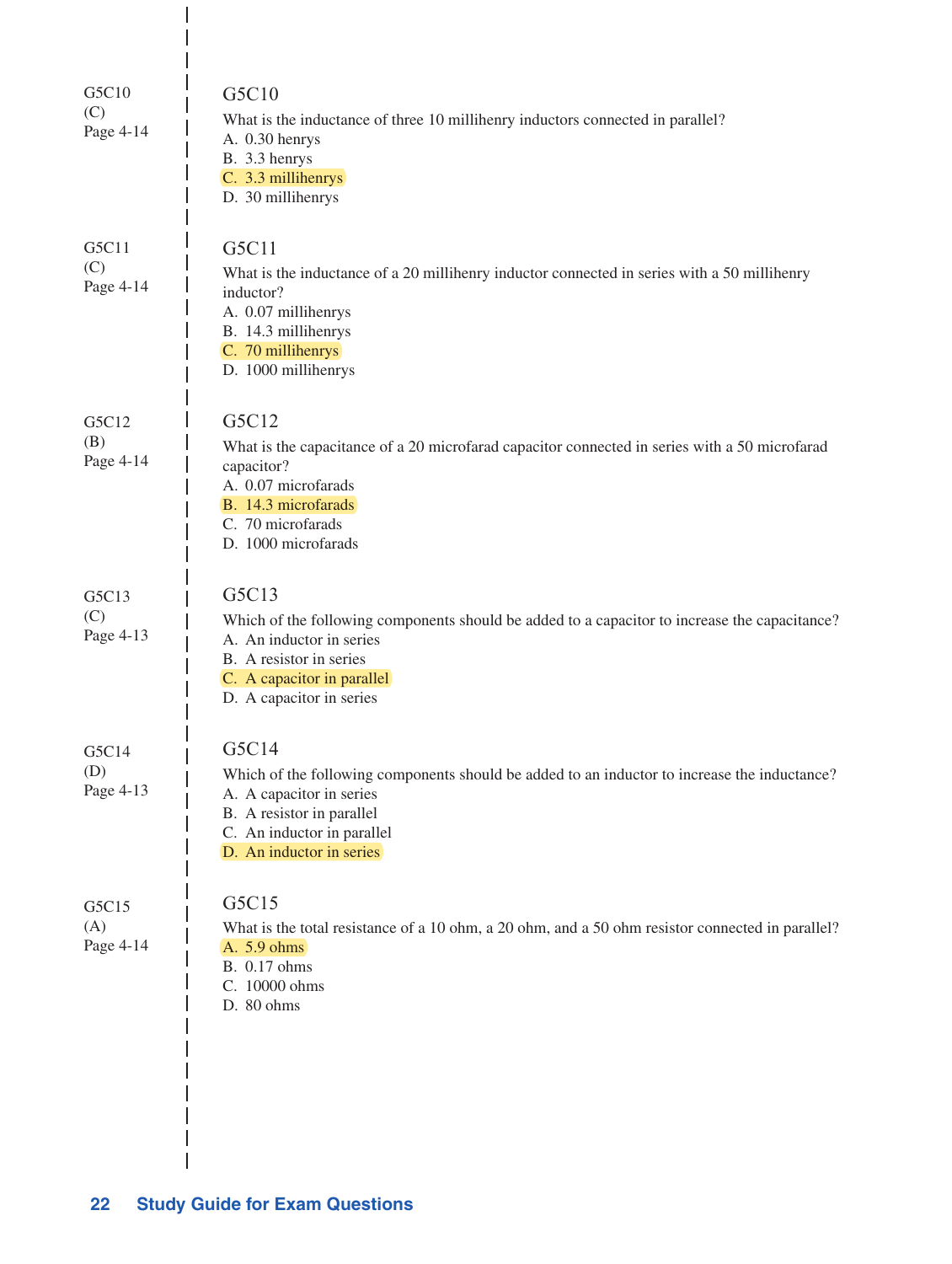| G5C16<br>Why is the conductor of the primary winding of many voltage step up transformers larger in<br>diameter than the conductor of the secondary winding?<br>A. To improve the coupling between the primary and secondary<br>B. To accommodate the higher current of the primary<br>C. To prevent parasitic oscillations due to resistive losses in the primary<br>D. To insure that the volume of the primary winding is equal to the volume of the secondary<br>winding | G5C16<br>(B)<br>Page 4-15 |
|------------------------------------------------------------------------------------------------------------------------------------------------------------------------------------------------------------------------------------------------------------------------------------------------------------------------------------------------------------------------------------------------------------------------------------------------------------------------------|---------------------------|
| G5C17<br>What is the value in nanofarads (nF) of a 22,000 pF capacitor?<br>A. 0.22 nF<br>B. 2.2 nF<br>C. 22 nF<br>D. 220 nF                                                                                                                                                                                                                                                                                                                                                  | G5C17<br>(C)<br>Page 4-7  |
| G5C18<br>What is the value in microfarads of a 4700 nanofarad (nF) capacitor?<br>A. 47 µF<br>B. 0.47 µF<br>C. $47,000 \mu F$<br>D. $4.7 \mu F$                                                                                                                                                                                                                                                                                                                               | G5C18<br>(D)<br>Page 4-7  |
| G6A13<br>Why is the polarity of applied voltages important for polarized capacitors?<br>A. Incorrect polarity can cause the capacitor to short-circuit<br>B. Reverse voltages can destroy the dielectric layer of an electrolytic capacitor<br>C. The capacitor could overheat and explode<br>D. All of these choices are correct                                                                                                                                            | G6A13<br>(D)<br>Page 4-12 |
| G6A14<br>Which of the following is an advantage of ceramic capacitors as compared to other types of<br>capacitors?<br>A. Tight tolerance<br>B. High stability<br>C. High capacitance for given volume<br>D. Comparatively low cost                                                                                                                                                                                                                                           | G6A14<br>(D)<br>Page 4-11 |
| G6A15<br>Which of the following is an advantage of an electrolytic capacitor?<br>A. Tight tolerance<br>B. Much less leakage than any other type<br>C. High capacitance for a given volume<br>D. Inexpensive RF capacitor                                                                                                                                                                                                                                                     | G6A15<br>(C)<br>Page 4-11 |

 $\overline{\phantom{a}}$ 

 $\overline{\phantom{a}}$  $\overline{\phantom{a}}$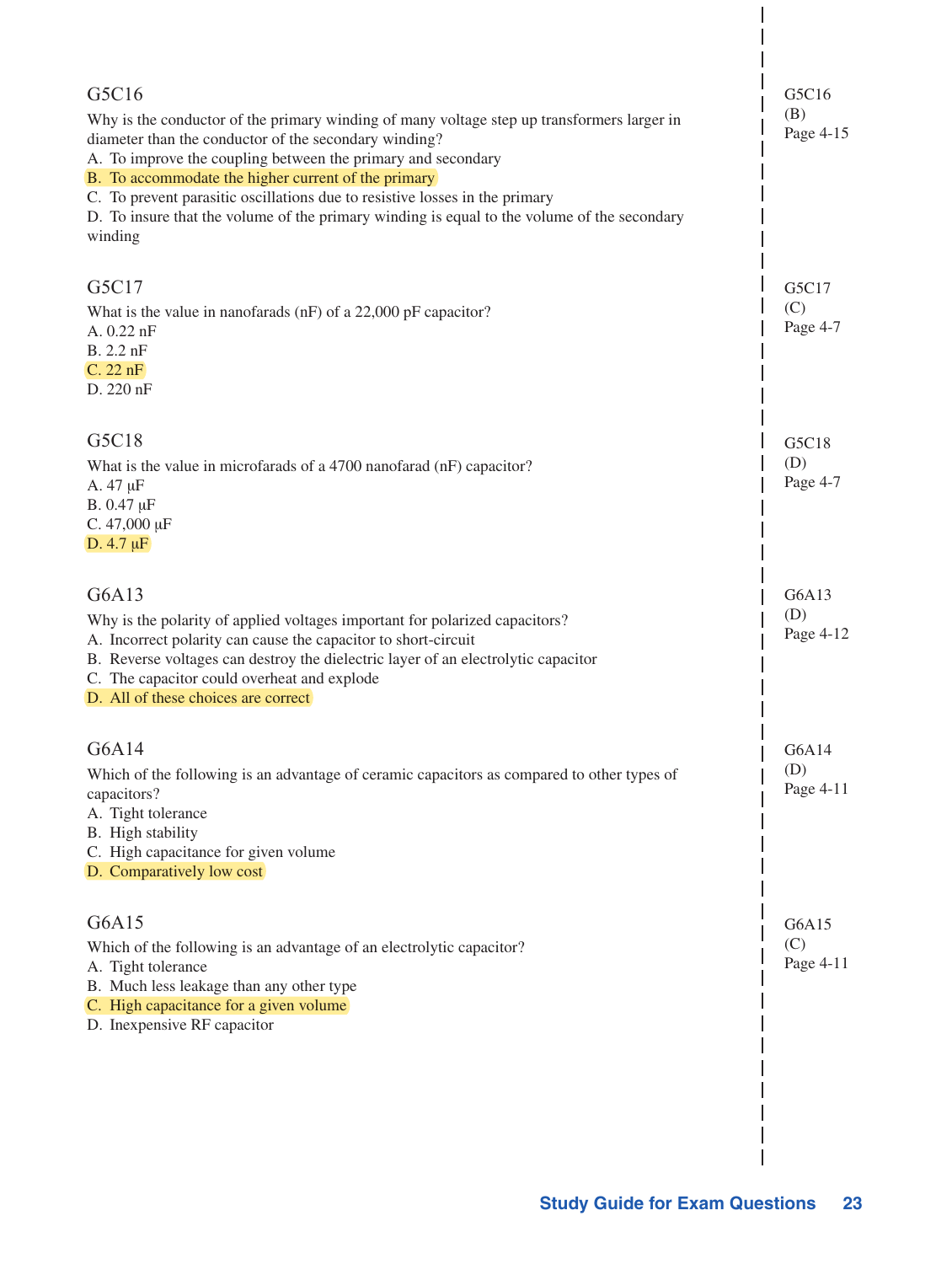| G6A16<br>(C)<br>Page 4-9  | G6A16<br>What will happen to the resistance if the temperature of a resistor is increased?<br>A. It will change depending on the resistor's reactance coefficient<br>B. It will stay the same<br>C. It will change depending on the resistor's temperature coefficient<br>D. It will become time dependent                                                    |
|---------------------------|---------------------------------------------------------------------------------------------------------------------------------------------------------------------------------------------------------------------------------------------------------------------------------------------------------------------------------------------------------------|
| G6A17<br>(B)<br>Page 4-9  | G6A17<br>Which of the following is a reason not to use wire-wound resistors in an RF circuit?<br>A. The resistor's tolerance value would not be adequate for such a circuit<br>B. The resistor's inductance could make circuit performance unpredictable<br>C. The resistor could overheat<br>D. The resistor's internal capacitance would detune the circuit |
| G6A18<br>(D)<br>Page 4-11 | G6A18<br>What is an advantage of using a ferrite core toroidal inductor?<br>A. Large values of inductance may be obtained<br>B. The magnetic properties of the core may be optimized for a specific range of frequencies<br>C. Most of the magnetic field is contained in the core<br>D. All of these choices are correct                                     |
| G6A19<br>(C)<br>Page 4-10 | G6A19<br>How should the winding axes of two solenoid inductors be oriented to minimize their mutual<br>inductance?<br>A. In line<br>B. Parallel to each other<br>C. At right angles to each other<br>D. Interleaved                                                                                                                                           |

 $\overline{\phantom{a}}$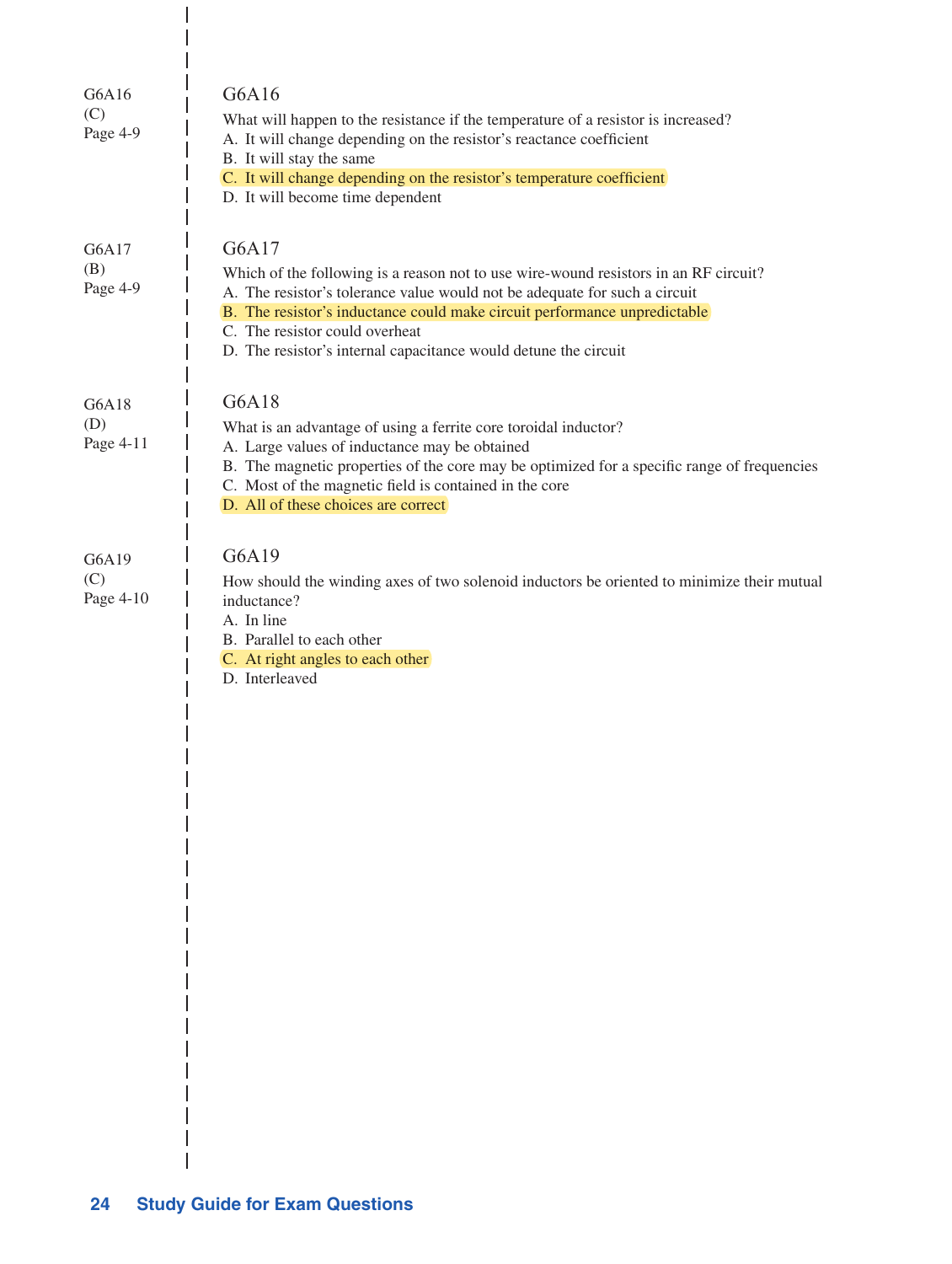| $+DC$<br>Figure G7-1<br>ᄿ<br>- This figure<br>11<br>is used for<br>$8\frac{1}{1}$<br>5<br>questions G7A09<br>through G7A13.<br>∤ out<br>$\overline{4}$<br>₼<br>77<br>77<br>⋚<br>↛<br>₼<br>1<br>$10$<br>$\overline{2}$<br>H<br>$\sqrt{3}$<br>9<br>гĦ<br>гĦ<br>σπ<br>77<br>Figure G7-1<br>ARRL0702 |                          |
|--------------------------------------------------------------------------------------------------------------------------------------------------------------------------------------------------------------------------------------------------------------------------------------------------|--------------------------|
| G7A09                                                                                                                                                                                                                                                                                            | G7A09                    |
| Which symbol in figure G7-1 represents a field effect transistor?<br>A. Symbol 2<br>B. Symbol 5<br>C. Symbol 1<br>D. Symbol 4                                                                                                                                                                    | (C)<br>Page 4-7          |
| G7A10<br>Which symbol in figure G7-1 represents a Zener diode?<br>A. Symbol 4<br>B. Symbol 1<br>C. Symbol 11<br>D. Symbol 5                                                                                                                                                                      | G7A10<br>(D)<br>Page 4-7 |
| G7A11<br>Which symbol in figure G7-1 represents an NPN junction transistor?<br>A. Symbol 1<br>B. Symbol 2<br>C. Symbol 7<br>D. Symbol 11                                                                                                                                                         | G7A11<br>(B)<br>Page 4-7 |
| G7A12<br>Which symbol in Figure G7-1 represents a multiple-winding transformer?<br>A. Symbol 4<br>B. Symbol 7<br>C. Symbol 6<br>D. Symbol 1                                                                                                                                                      | G7A12<br>(C)<br>Page 4-7 |
| G7A13<br>Which symbol in Figure G7-1 represents a tapped inductor?<br>A. Symbol 7<br>B. Symbol 11<br>C. Symbol 6<br>D. Symbol 1                                                                                                                                                                  | G7A13<br>(A)<br>Page 4-7 |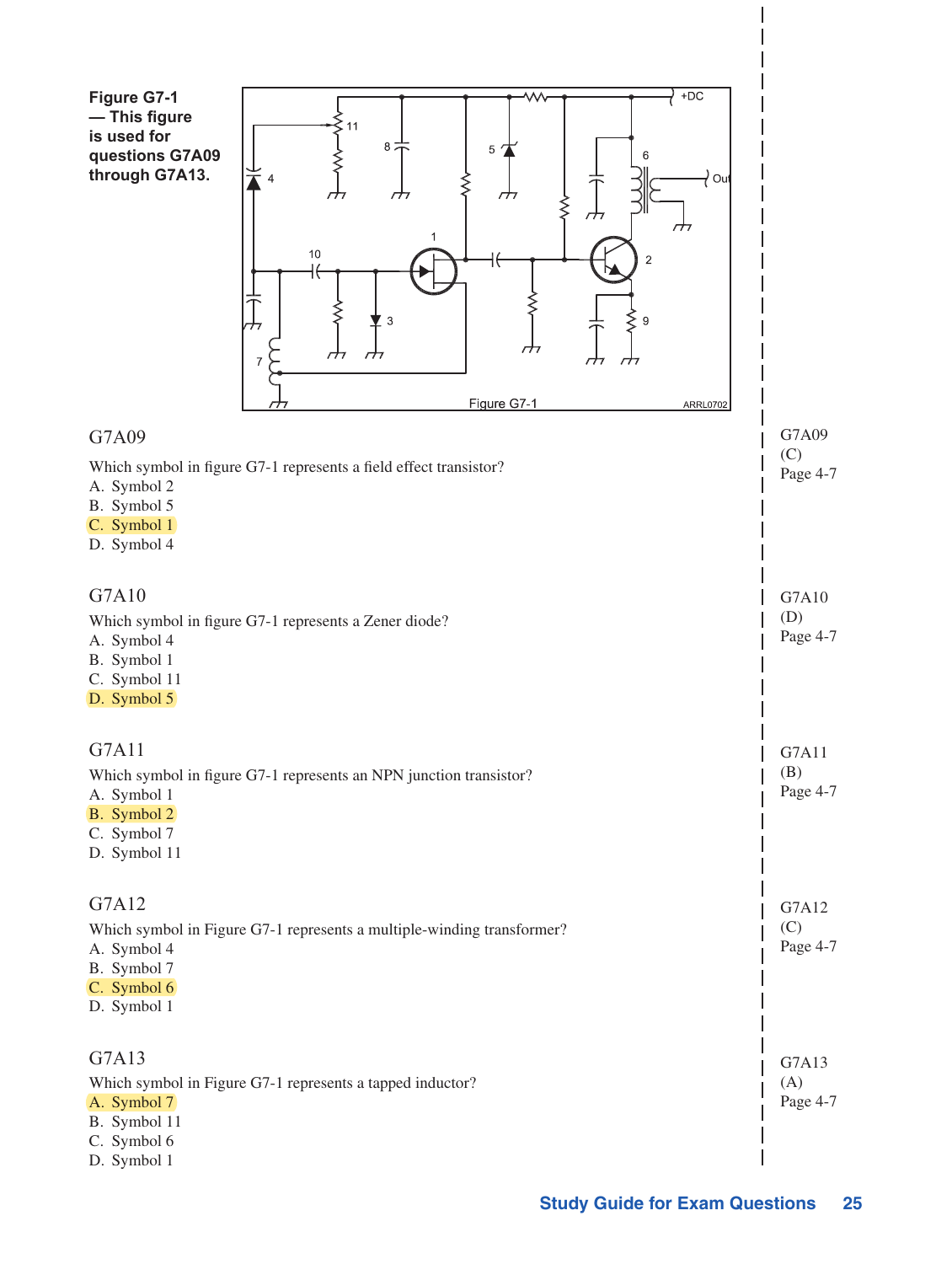## Section 4.4

I I I

| G5A01<br>(C)<br>Page 4-18 | G5A01<br>What is impedance?<br>A. The electric charge stored by a capacitor<br>B. The inverse of resistance<br>C. The opposition to the flow of current in an AC circuit<br>D. The force of repulsion between two similar electric fields                                                                                                                  |
|---------------------------|------------------------------------------------------------------------------------------------------------------------------------------------------------------------------------------------------------------------------------------------------------------------------------------------------------------------------------------------------------|
| G5A02<br>(B)<br>Page 4-16 | G5A02<br>What is reactance?<br>A. Opposition to the flow of direct current caused by resistance<br>B. Opposition to the flow of alternating current caused by capacitance or inductance<br>C. A property of ideal resistors in AC circuits<br>D. A large spark produced at switch contacts when an inductor is de-energized                                |
| G5A03<br>(D)<br>Page 4-16 | G5A03<br>Which of the following causes opposition to the flow of alternating current in an inductor?<br>A. Conductance<br><b>B.</b> Reluctance<br>C. Admittance<br>D. Reactance                                                                                                                                                                            |
| G5A04<br>(C)<br>Page 4-16 | G5A04<br>Which of the following causes opposition to the flow of alternating current in a capacitor?<br>A. Conductance<br><b>B.</b> Reluctance<br>C. Reactance<br>D. Admittance                                                                                                                                                                            |
| G5A05<br>(D)<br>Page 4-18 | G5A05<br>How does an inductor react to AC?<br>A. As the frequency of the applied AC increases, the reactance decreases<br>B. As the amplitude of the applied AC increases, the reactance increases<br>C. As the amplitude of the applied AC increases, the reactance decreases<br>D. As the frequency of the applied AC increases, the reactance increases |
| G5A06<br>(A)<br>Page 4-17 | G5A06<br>How does a capacitor react to AC?<br>A. As the frequency of the applied AC increases, the reactance decreases<br>B. As the frequency of the applied AC increases, the reactance increases<br>C. As the amplitude of the applied AC increases, the reactance increases<br>D. As the amplitude of the applied AC increases, the reactance decreases |

 $\overline{\phantom{a}}$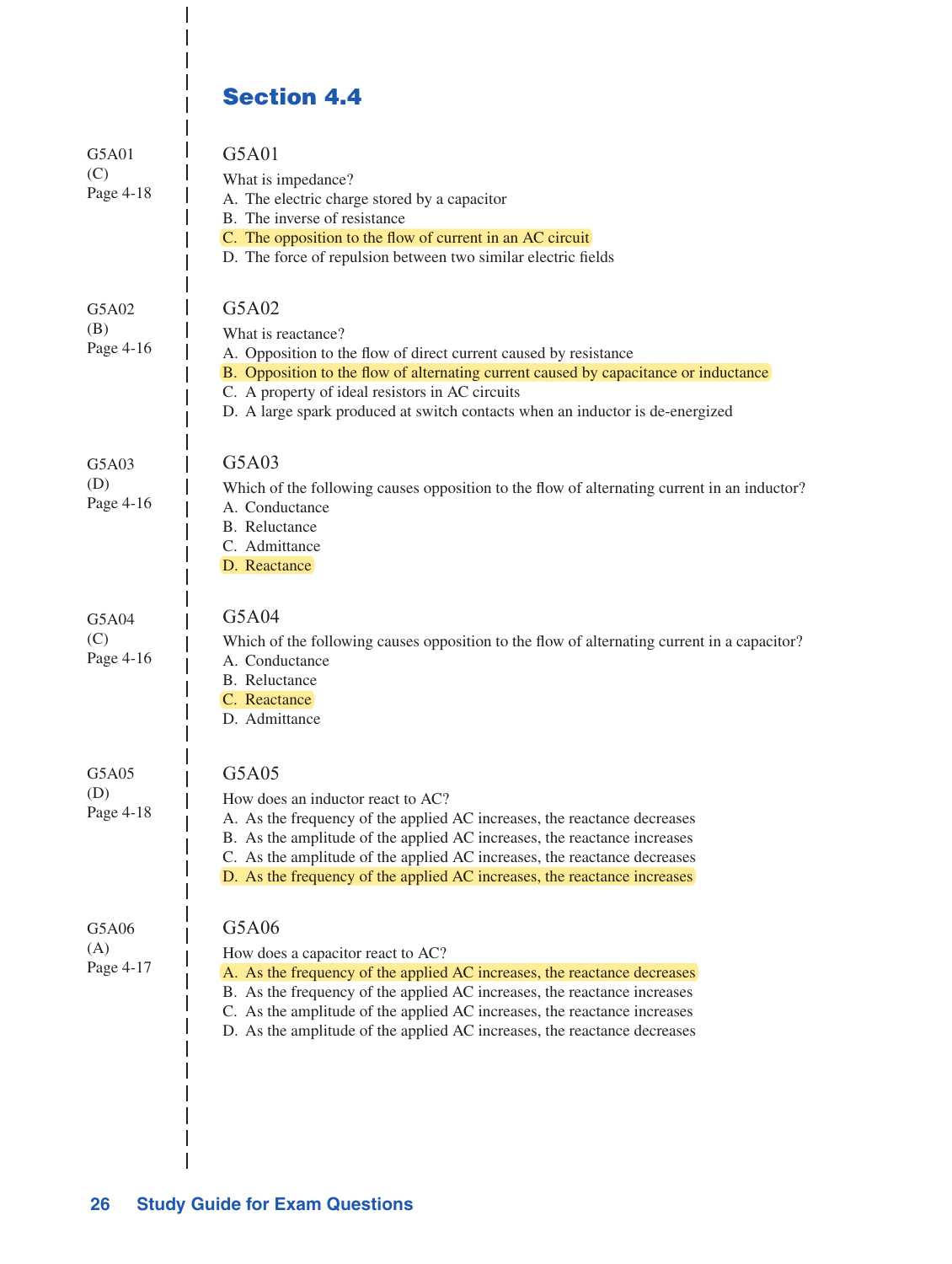| G5A07<br>What happens when the impedance of an electrical load is equal to the output impedance of a<br>power source, assuming both impedances are resistive?<br>A. The source delivers minimum power to the load<br>B. The electrical load is shorted<br>C. No current can flow through the circuit<br>D. The source can deliver maximum power to the load | G5A07<br>(D)<br>Page 4-19 |
|-------------------------------------------------------------------------------------------------------------------------------------------------------------------------------------------------------------------------------------------------------------------------------------------------------------------------------------------------------------|---------------------------|
| G5A08<br>Why is impedance matching important?<br>A. So the source can deliver maximum power to the load<br>B. So the load will draw minimum power from the source<br>C. To ensure that there is less resistance than reactance in the circuit<br>D. To ensure that the resistance and reactance in the circuit are equal                                    | G5A08<br>(A)<br>Page 4-19 |
| G5A09<br>What unit is used to measure reactance?<br>A. Farad<br>B. Ohm<br>C. Ampere<br>D. Siemens                                                                                                                                                                                                                                                           | G5A09<br>(B)<br>Page 4-16 |
| G5A10<br>What unit is used to measure impedance?<br>A. Volt<br>B. Ohm<br>C. Ampere<br>D. Watt                                                                                                                                                                                                                                                               | G5A10<br>(B)<br>Page 4-18 |
| G5A11<br>Which of the following describes one method of impedance matching between two AC circuits?<br>A. Insert an LC network between the two circuits<br>B. Reduce the power output of the first circuit<br>C. Increase the power output of the first circuit<br>D. Insert a circulator between the two circuits                                          | G5A11<br>(A)<br>Page 4-19 |
| G5A12<br>What is one reason to use an impedance matching transformer?<br>A. To minimize transmitter power output<br>B. To maximize the transfer of power<br>C. To reduce power supply ripple<br>D. To minimize radiation resistance                                                                                                                         | G5A12<br>(B)<br>Page 4-20 |
|                                                                                                                                                                                                                                                                                                                                                             |                           |

 $\overline{\phantom{a}}$  $\overline{\phantom{a}}$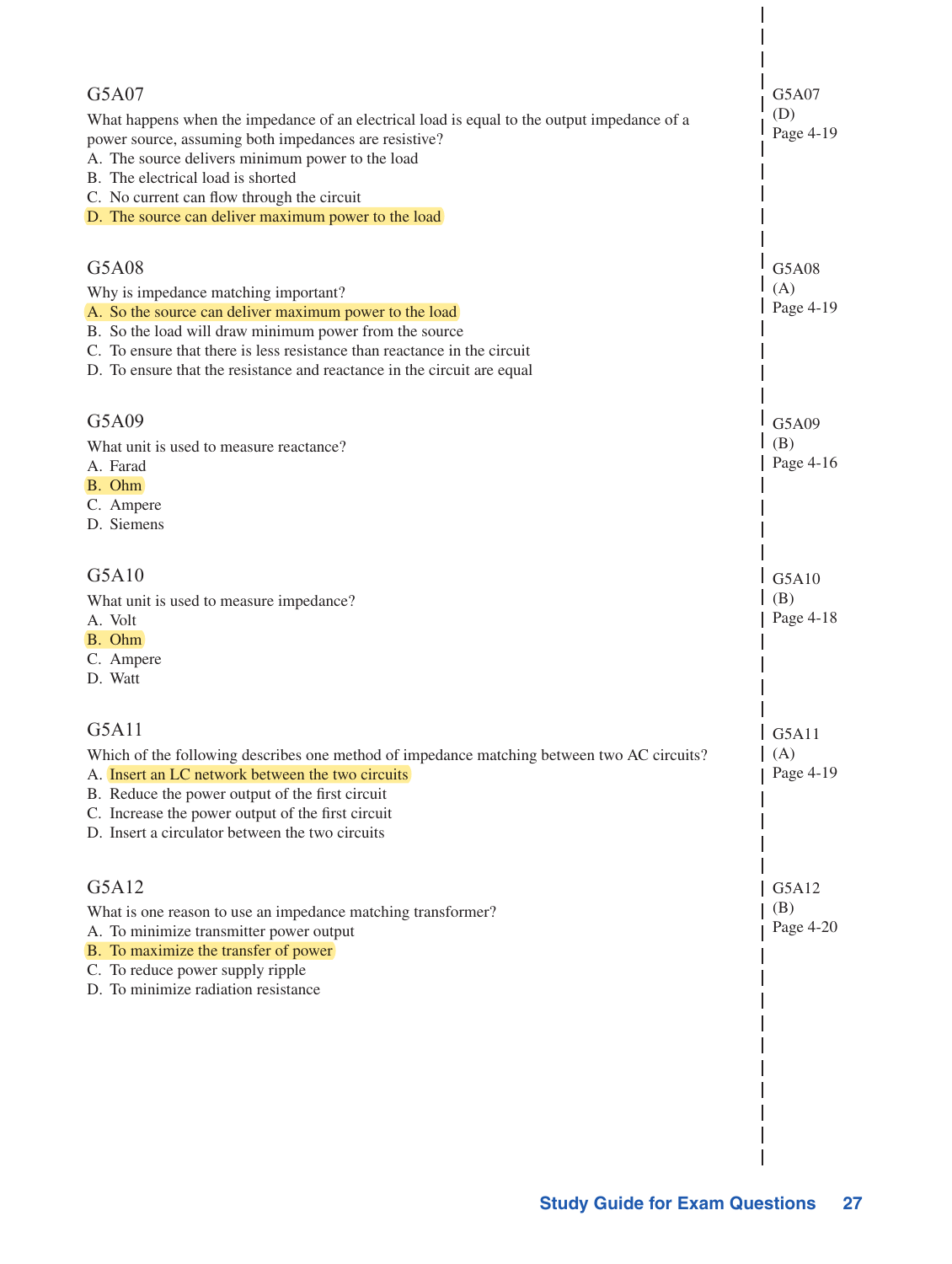| G5A13<br>(D)<br>Page 4-20 | G5A13<br>Which of the following devices can be used for impedance matching at radio frequencies?<br>A. A transformer<br>B. A Pi-network<br>C. A length of transmission line<br>D. All of these choices are correct                                                                                         |
|---------------------------|------------------------------------------------------------------------------------------------------------------------------------------------------------------------------------------------------------------------------------------------------------------------------------------------------------|
| G5C07<br>(A)<br>Page 4-19 | G5C07<br>What is the turns ratio of a transformer used to match an audio amplifier having 600 ohm output<br>impedance to a speaker having 4 ohm impedance?<br>A. 12.2 to 1<br>B. 24.4 to 1<br>C. $150 \text{ to } 1$<br>D. 300 to 1                                                                        |
|                           | <b>Section 4.5</b>                                                                                                                                                                                                                                                                                         |
| G6A03<br>(B)<br>Page 4-20 | G6A03<br>What is the approximate junction threshold voltage of a germanium diode?<br>A. 0.1 volt<br><b>B.</b> 0.3 volts<br>C. 0.7 volts<br>D. 1.0 volts                                                                                                                                                    |
| G6A05<br>(C)<br>Page 4-20 | G6A05<br>What is the approximate junction threshold voltage of a conventional silicon diode?<br>A. 0.1 volt<br>B. 0.3 volts<br>C. 0.7 volts<br>D. 1.0 volts                                                                                                                                                |
| G6A06<br>(A)<br>Page 4-21 | G6A06<br>Which of the following is an advantage of using a Schottky diode in an RF switching circuit rather<br>than a standard silicon diode?<br>A. Lower capacitance<br>B. Lower inductance<br>C. Longer switching times<br>D. Higher breakdown voltage                                                   |
| G6A07<br>(A)<br>Page 4-23 | G6A07<br>What are the stable operating points for a bipolar transistor used as a switch in a logic circuit?<br>A. Its saturation and cutoff regions<br>B. Its active region (between the cutoff and saturation regions)<br>C. Its peak and valley current points<br>D. Its enhancement and depletion modes |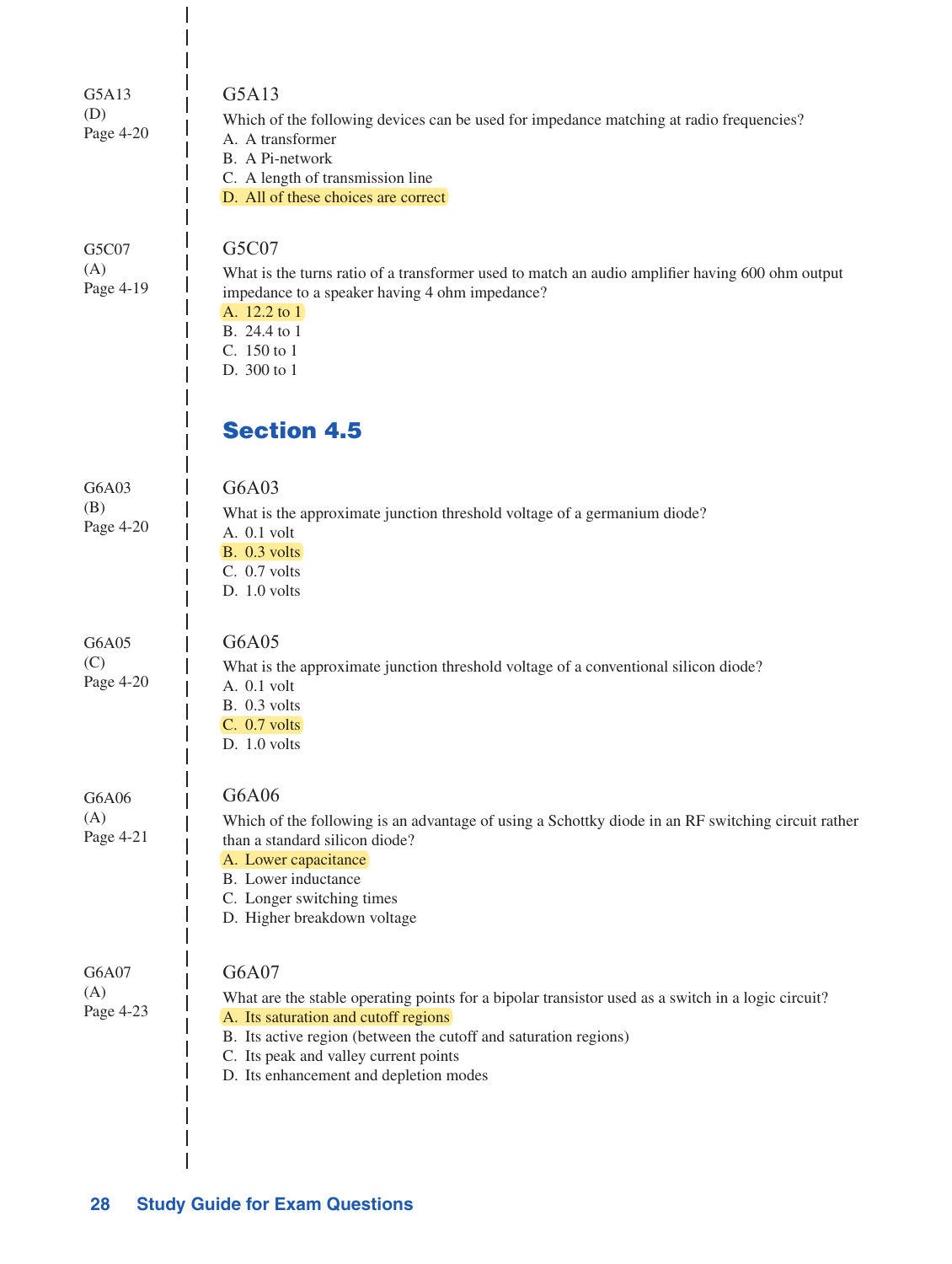| G6A08<br>Why must the cases of some large power transistors be insulated from ground?<br>A. To increase the beta of the transistor<br>B. To improve the power dissipation capability<br>C. To reduce stray capacitance<br>D. To avoid shorting the collector or drain voltage to ground                                                | G6A08<br>(D)<br>Page 4-23 |
|----------------------------------------------------------------------------------------------------------------------------------------------------------------------------------------------------------------------------------------------------------------------------------------------------------------------------------------|---------------------------|
| G6A09<br>Which of the following describes the construction of a MOSFET?<br>A. The gate is formed by a back-biased junction<br>B. The gate is separated from the channel with a thin insulating layer<br>C. The source is separated from the drain by a thin insulating layer<br>D. The source is formed by depositing metal on silicon | G6A09<br>(B)<br>Page 4-22 |
| G6A10<br>Which element of a triode vacuum tube is used to regulate the flow of electrons between cathode<br>and plate?<br>A. Control grid<br>B. Heater<br>C. Screen Grid<br>D. Trigger electrode                                                                                                                                       | G6A10<br>(A)<br>Page 4-23 |
| G6A11<br>Which of the following solid state devices is most like a vacuum tube in its general operating<br>characteristics?<br>A. A bipolar transistor<br>B. A field effect transistor<br>C. A tunnel diode<br>D. A varistor                                                                                                           | G6A11<br>(B)<br>Page 4-23 |
| G6A12<br>What is the primary purpose of a screen grid in a vacuum tube?<br>A. To reduce grid-to-plate capacitance<br>B. To increase efficiency<br>C. To increase the control grid resistance<br>D. To decrease plate resistance                                                                                                        | G6A12<br>(A)<br>Page 4-23 |
| G6B01<br>Which of the following is an analog integrated circuit?<br>A. NAND Gate<br>B. Microprocessor<br>C. Frequency Counter<br>D. Linear voltage regulator                                                                                                                                                                           | G6B01<br>(D)<br>Page 4-24 |
| G6B02<br>What is meant by the term MMIC?<br>A. Multi Megabyte Integrated Circuit<br>B. Monolithic Microwave Integrated Circuit<br>C. Military Manufactured Integrated Circuit<br>D. Mode Modulated Integrated Circuit                                                                                                                  | G6B02<br>(B)<br>Page 4-26 |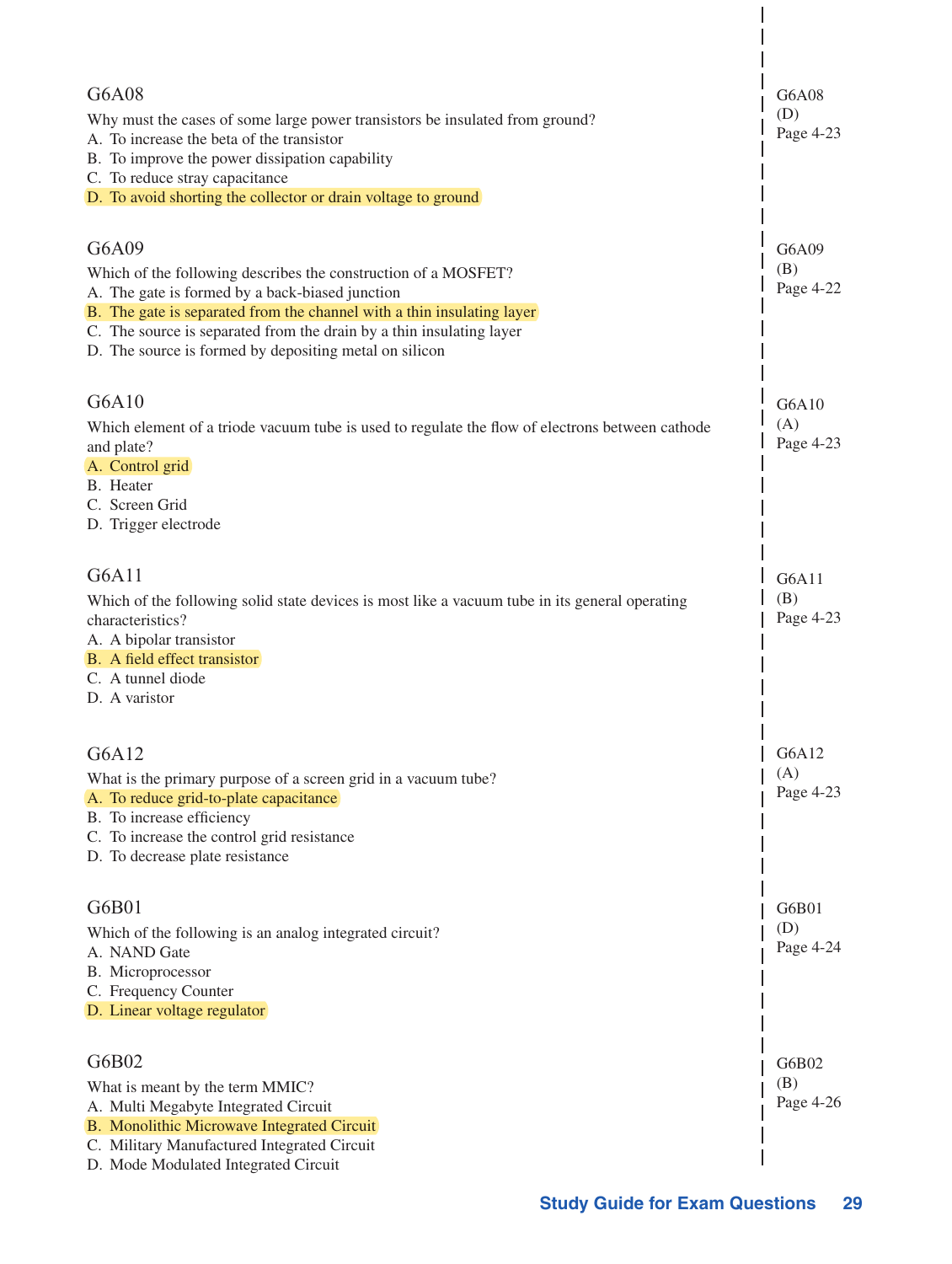| G6B03<br>(A)<br>Page 4-24 | G6B03<br>Which of the following is an advantage of CMOS integrated circuits compared to TTL integrated<br>circuits?<br>A. Low power consumption<br>B. High power handling capability<br>C. Better suited for RF amplification<br>D. Better suited for power supply regulation             |
|---------------------------|-------------------------------------------------------------------------------------------------------------------------------------------------------------------------------------------------------------------------------------------------------------------------------------------|
| G6B04<br>(B)<br>Page 4-27 | G6B04<br>What is meant by the term ROM?<br>A. Resistor Operated Memory<br><b>B.</b> Read Only Memory<br>C. Random Operational Memory<br>D. Resistant to Overload Memory                                                                                                                   |
| G6B05<br>(C)<br>Page 4-27 | G6B05<br>What is meant when memory is characterized as non-volatile?<br>A. It is resistant to radiation damage<br>B. It is resistant to high temperatures<br>C. The stored information is maintained even if power is removed<br>D. The stored information cannot be changed once written |
| G6B06<br>(D)<br>Page 4-24 | G6B06<br>What kind of device is an integrated circuit operational amplifier?<br>A. Digital<br>B. MMIC<br>C. Programmable Logic<br>D. Analog                                                                                                                                               |
| G6B07<br>(D)<br>Page 4-28 | G6B07<br>Which of the following is an advantage of an LED indicator compared to an incandescent<br>indicator?<br>A. Lower power consumption<br>B. Faster response time<br>C. Longer life<br>D. All of these choices are correct                                                           |
| G6B08<br>(D)<br>Page 4-28 | G6B08<br>How is an LED biased when emitting light?<br>A. Beyond cutoff<br>B. At the Zener voltage<br>C. Reverse Biased<br>D. Forward Biased                                                                                                                                               |
| G6B09<br>(A)<br>Page 4-28 | G6B09<br>Which of the following is a characteristic of a liquid crystal display?<br>A. It requires ambient or back lighting<br>B. It offers a wide dynamic range<br>C. It has a wide viewing angle<br>D. All of these choices are correct                                                 |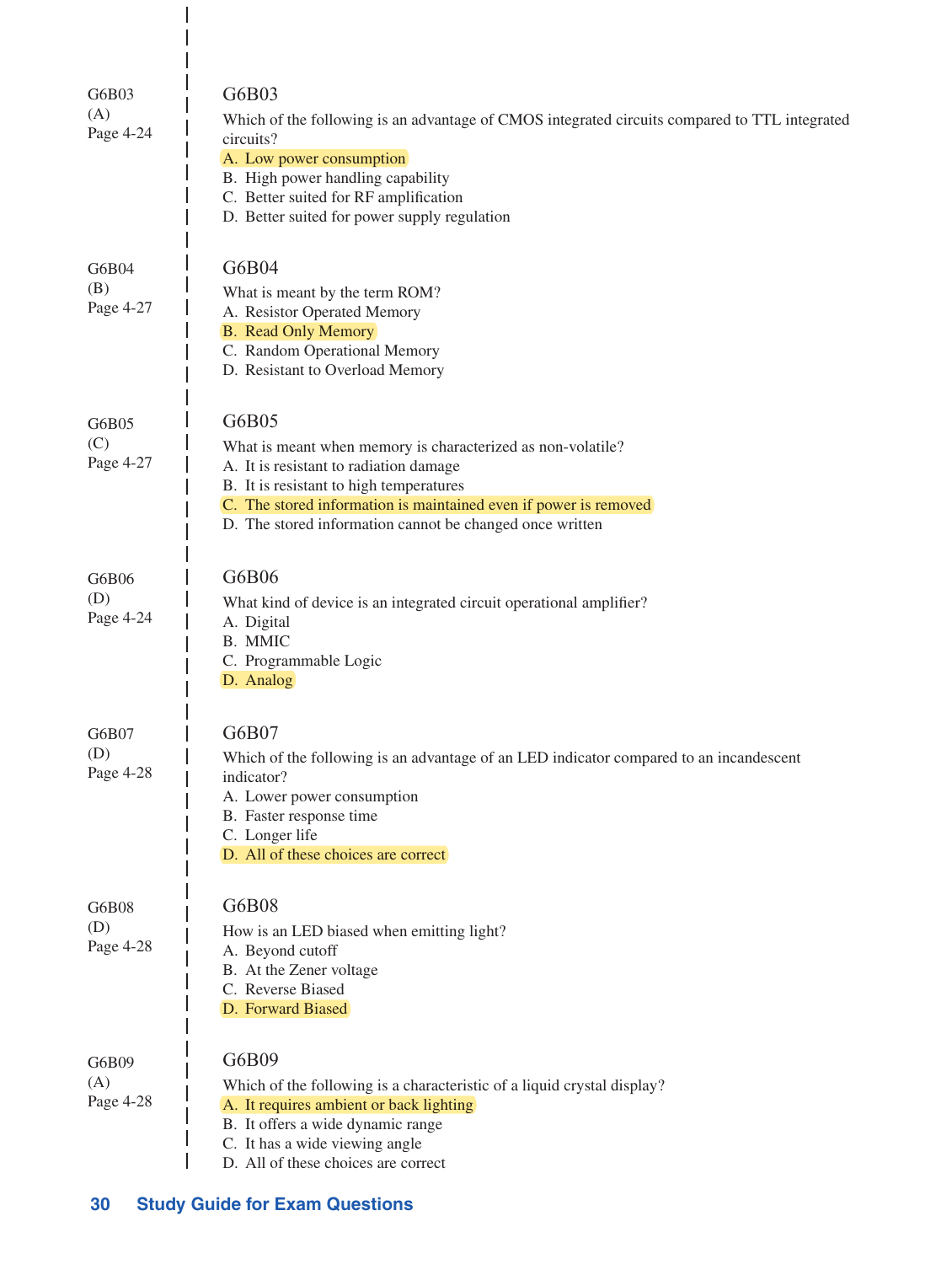| G6B10<br>What two devices in an Amateur Radio station might be connected using a USB interface?<br>A. Computer and transceiver<br>B. Microphone and transceiver<br>C. Amplifier and antenna<br>D. Power supply and amplifier                                                                                                                      | G6B10<br>(A)<br>Page 4-27 |
|---------------------------------------------------------------------------------------------------------------------------------------------------------------------------------------------------------------------------------------------------------------------------------------------------------------------------------------------------|---------------------------|
| G6B11<br>What is a microprocessor?<br>A. A low power analog signal processor used as a microwave detector<br>B. A computer on a single integrated circuit<br>C. A microwave detector, amplifier, and local oscillator on a single integrated circuit<br>D. A low voltage amplifier used in a microwave transmitter modulator stage                | G6B11<br>(B)<br>Page 4-26 |
| G7B01<br>Complex digital circuitry can often be replaced by what type of integrated circuit?<br>A. Microcontroller<br>B. Charge-coupled device<br>C. Phase detector<br>D. Window comparator                                                                                                                                                       | G7B01<br>(A)<br>Page 4-26 |
| G7B02<br>Which of the following is an advantage of using the binary system when processing digital signals?<br>A. Binary "ones" and "zeros" are easy to represent by an "on" or "off" state<br>B. The binary number system is most accurate<br>C. Binary numbers are more compatible with analog circuitry<br>D. All of these choices are correct | G7B02<br>(A)<br>Page 4-24 |
| G7B03<br>Which of the following describes the function of a two input AND gate?<br>A. Output is high when either or both inputs are low<br>B. Output is high only when both inputs are high<br>C. Output is low when either or both inputs are high<br>D. Output is low only when both inputs are high                                            | G7B03<br>(B)<br>Page 4-25 |
| G7B04<br>Which of the following describes the function of a two input NOR gate?<br>A. Output is high when either or both inputs are low<br>B. Output is high only when both inputs are high<br>C. Output is low when either or both inputs are high<br>D. Output is low only when both inputs are high                                            | G7B04<br>(C)<br>Page 4-25 |
| G7B05<br>How many states does a 3-bit binary counter have?<br>A. 3<br><b>B.</b> 6<br>C. 8<br>D. 16                                                                                                                                                                                                                                                | G7B05<br>(C)<br>Page 4-26 |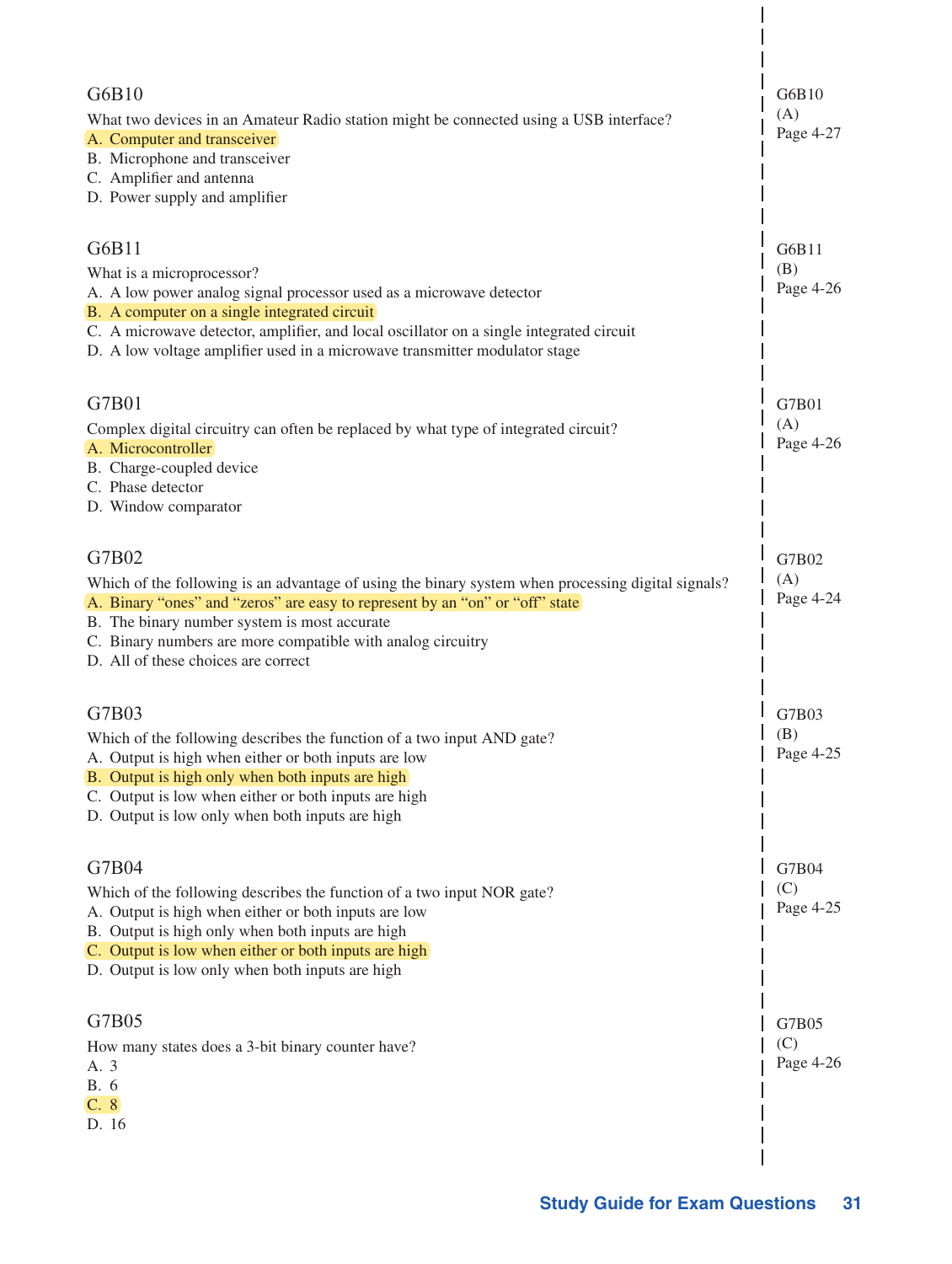| G7B06<br>(A)<br>Page 4-26 | G7B06<br>What is a shift register?<br>A. A clocked array of circuits that passes data in steps along the array<br>B. An array of operational amplifiers used for tri-state arithmetic operations<br>C. A digital mixer<br>D. An analog mixer                                                                                                                                                                                                                                                                  |
|---------------------------|---------------------------------------------------------------------------------------------------------------------------------------------------------------------------------------------------------------------------------------------------------------------------------------------------------------------------------------------------------------------------------------------------------------------------------------------------------------------------------------------------------------|
|                           | <b>Section 4.6</b>                                                                                                                                                                                                                                                                                                                                                                                                                                                                                            |
| G4E08<br>(A)<br>Page 4-33 | <b>G4E08</b><br>What is the name of the process by which sunlight is changed directly into electricity?<br>A. Photovoltaic conversion<br>B. Photon emission<br>C. Photosynthesis<br>D. Photon decomposition                                                                                                                                                                                                                                                                                                   |
| G4E09<br>(B)<br>Page 4-33 | G4E09<br>What is the approximate open-circuit voltage from a fully illuminated silicon photovoltaic cell?<br>A. 0.02 VDC<br><b>B.</b> 0.5 VDC<br>C. 0.2 VDC<br>D. 1.38 VDC                                                                                                                                                                                                                                                                                                                                    |
| G4E10<br>(B)<br>Page 4-34 | G4E10<br>What is the reason that a series diode is connected between a solar panel and a storage battery that<br>is being charged by the panel?<br>A. The diode serves to regulate the charging voltage to prevent overcharge<br>B. The diode prevents self-discharge of the battery through the panel during times of low or no<br>illumination<br>C. The diode limits the current flowing from the panel to a safe value<br>D. The diode greatly increases the efficiency during times of high illumination |
| G4E11<br>(C)<br>Page 4-33 | G4E11<br>Which of the following is a disadvantage of using wind as the primary source of power for an<br>emergency station?<br>A. The conversion efficiency from mechanical energy to electrical energy is less than 2 percent<br>B. The voltage and current ratings of such systems are not compatible with amateur equipment<br>C. A large energy storage system is needed to supply power when the wind is not blowing<br>D. All of these choices are correct                                              |
| G6A01<br>(C)<br>Page 4-32 | G6A01<br>What is the minimum allowable discharge voltage for maximum life of a standard 12 volt lead acid<br>battery?<br>A. 6 volts<br>B. 8.5 volts<br>C. 10.5 volts<br>D. 12 volts                                                                                                                                                                                                                                                                                                                           |

 $\frac{1}{1}$  $\overline{1}$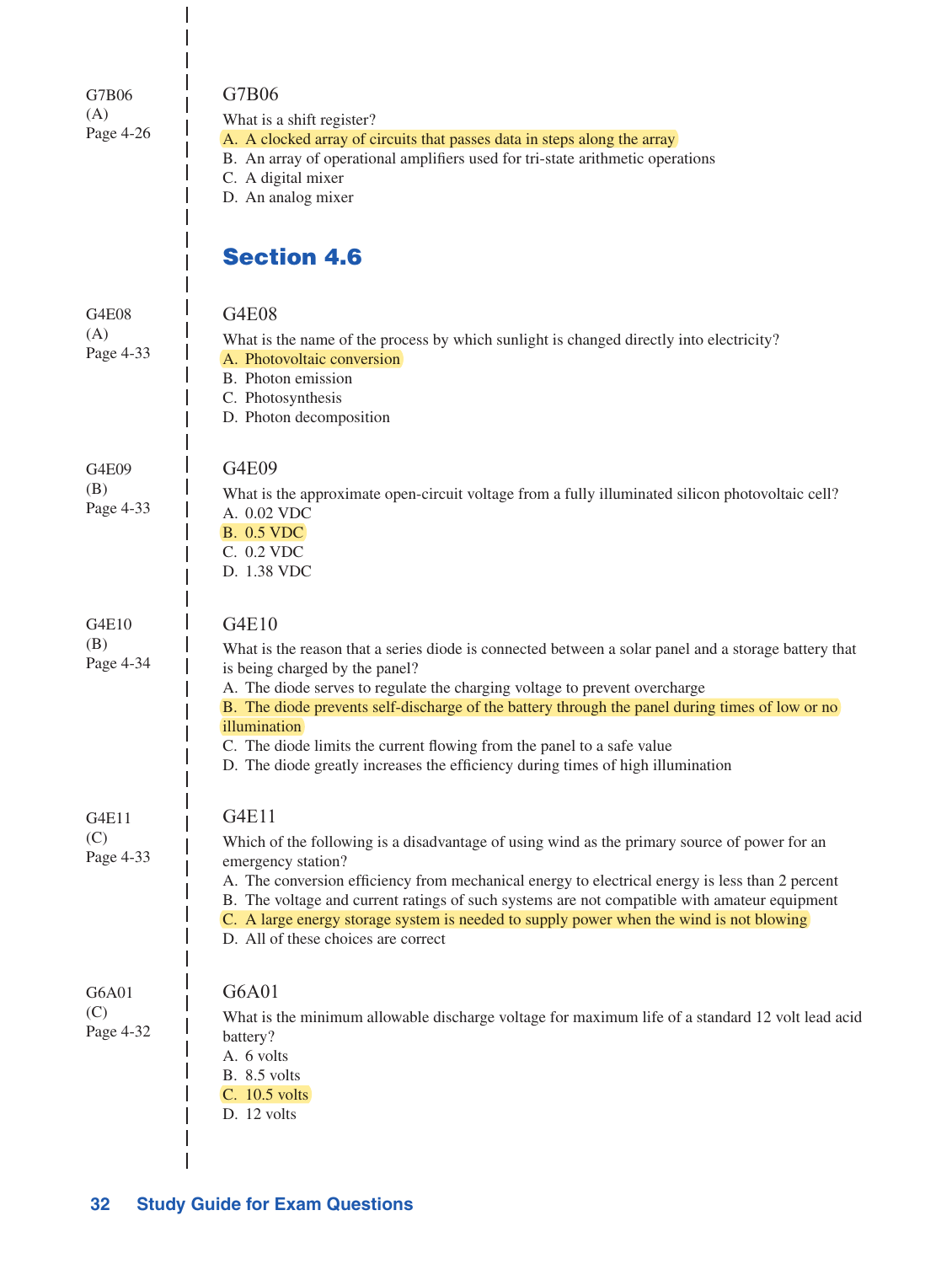| G6A02<br>What is an advantage of the low internal resistance of nickel-cadmium batteries?<br>A. Long life<br>B. High discharge current<br>C. High voltage<br>D. Rapid recharge                                                                                                                    | G6A02<br>(B)<br>Page 4-33 |
|---------------------------------------------------------------------------------------------------------------------------------------------------------------------------------------------------------------------------------------------------------------------------------------------------|---------------------------|
| G6A04<br>When is it acceptable to recharge a carbon-zinc primary cell?<br>A. As long as the voltage has not been allowed to drop below 1.0 volt<br>B. When the cell is kept warm during the recharging period<br>C. When a constant current charger is used<br>D. Never                           | G6A04<br>(D)<br>Page 4-33 |
| G6B12<br>Which of the following connectors would be a good choice for a serial data port?<br>A. PL-259<br>B. Type N<br>C. Type SMA<br>D. DE-9                                                                                                                                                     | G6B12<br>(D)<br>Page 4-36 |
| G6B13<br>Which of these connector types is commonly used for RF connections at frequencies up to<br>150 MHz?<br>A. Octal<br><b>B.</b> RJ-11<br>C. PL-259<br>D. DB-25                                                                                                                              | G6B13<br>(C)<br>Page 4-36 |
| G6B14<br>Which of these connector types is commonly used for audio signals in Amateur Radio stations?<br>A. PL-259<br>B. BNC<br>C. RCA Phono<br>D. Type N                                                                                                                                         | G6B14<br>(C)<br>Page 4-35 |
| G6B15<br>What is the main reason to use keyed connectors instead of non-keyed types?<br>A. Prevention of use by unauthorized persons<br>B. Reduced chance of incorrect mating<br>C. Higher current carrying capacity<br>D. All of these choices are correct                                       | G6B15<br>(B)<br>Page 4-34 |
| G6B16<br>Which of the following describes a type N connector?<br>A. A moisture-resistant RF connector useful to 10 GHz<br>B. A small bayonet connector used for data circuits<br>C. A threaded connector used for hydraulic systems<br>D. An audio connector used in surround-sound installations | G6B16<br>(A)<br>Page 4-36 |

 $\overline{\phantom{a}}$  $\overline{\phantom{a}}$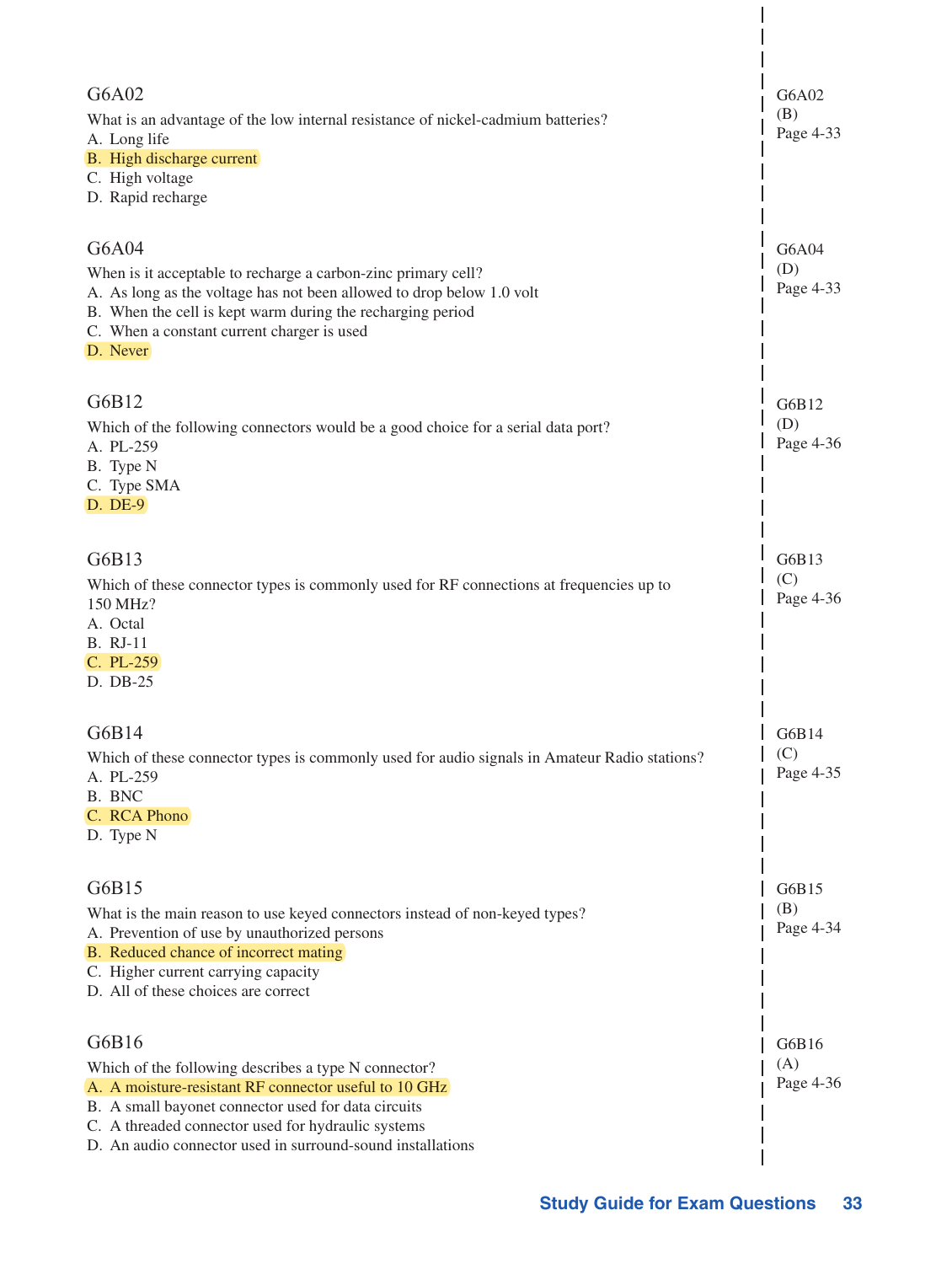| G6B17<br>(C)<br>Page 4-35 | G6B17<br>What is the general description of a DIN type connector?<br>A. A special connector for microwave interfacing<br>B. A DC power connector rated for currents between 30 and 50 amperes<br>C. A family of multiple circuit connectors suitable for audio and control signals<br>D. A special watertight connector for use in marine applications         |
|---------------------------|----------------------------------------------------------------------------------------------------------------------------------------------------------------------------------------------------------------------------------------------------------------------------------------------------------------------------------------------------------------|
| G6B18<br>(B)<br>Page 4-36 | G6B18<br>What is a type SMA connector?<br>A. A large bayonet connector usable at power levels in excess of 1 KW<br>B. A small threaded connector suitable for signals up to several GHz<br>C. A connector designed for serial multiple access signals<br>D. A type of push-on connector intended for high voltage applications                                 |
| G7A01<br>(B)<br>Page 4-31 | G7A01<br>What useful feature does a power supply bleeder resistor provide?<br>A. It acts as a fuse for excess voltage<br>B. It ensures that the filter capacitors are discharged when power is removed<br>C. It removes shock hazards from the induction coils<br>D. It eliminates ground loop current                                                         |
| G7A02<br>(D)<br>Page 4-30 | G7A02<br>Which of the following components are used in a power supply filter network?<br>A. Diodes<br>B. Transformers and transducers<br>C. Quartz crystals<br>D. Capacitors and inductors                                                                                                                                                                     |
| G7A03<br>(D)<br>Page 4-30 | G7A03<br>What is the peak-inverse-voltage across the rectifiers in a full-wave bridge power supply?<br>A. One-quarter the normal output voltage of the power supply<br>B. Half the normal output voltage of the power supply<br>C. Double the normal peak output voltage of the power supply<br>D. Equal to the normal peak output voltage of the power supply |
| G7A04<br>(D)<br>Page 4-30 | G7A04<br>What is the peak-inverse-voltage across the rectifier in a half-wave power supply?<br>A. One-half the normal peak output voltage of the power supply<br>B. One-half the normal output voltage of the power supply<br>C. Equal to the normal output voltage of the power supply<br>D. Two times the normal peak output voltage of the power supply     |
| G7A05<br>(B)<br>Page 4-28 | G7A05<br>What portion of the AC cycle is converted to DC by a half-wave rectifier?<br>A. 90 degrees<br>B. 180 degrees<br>C. 270 degrees<br>D. 360 degrees                                                                                                                                                                                                      |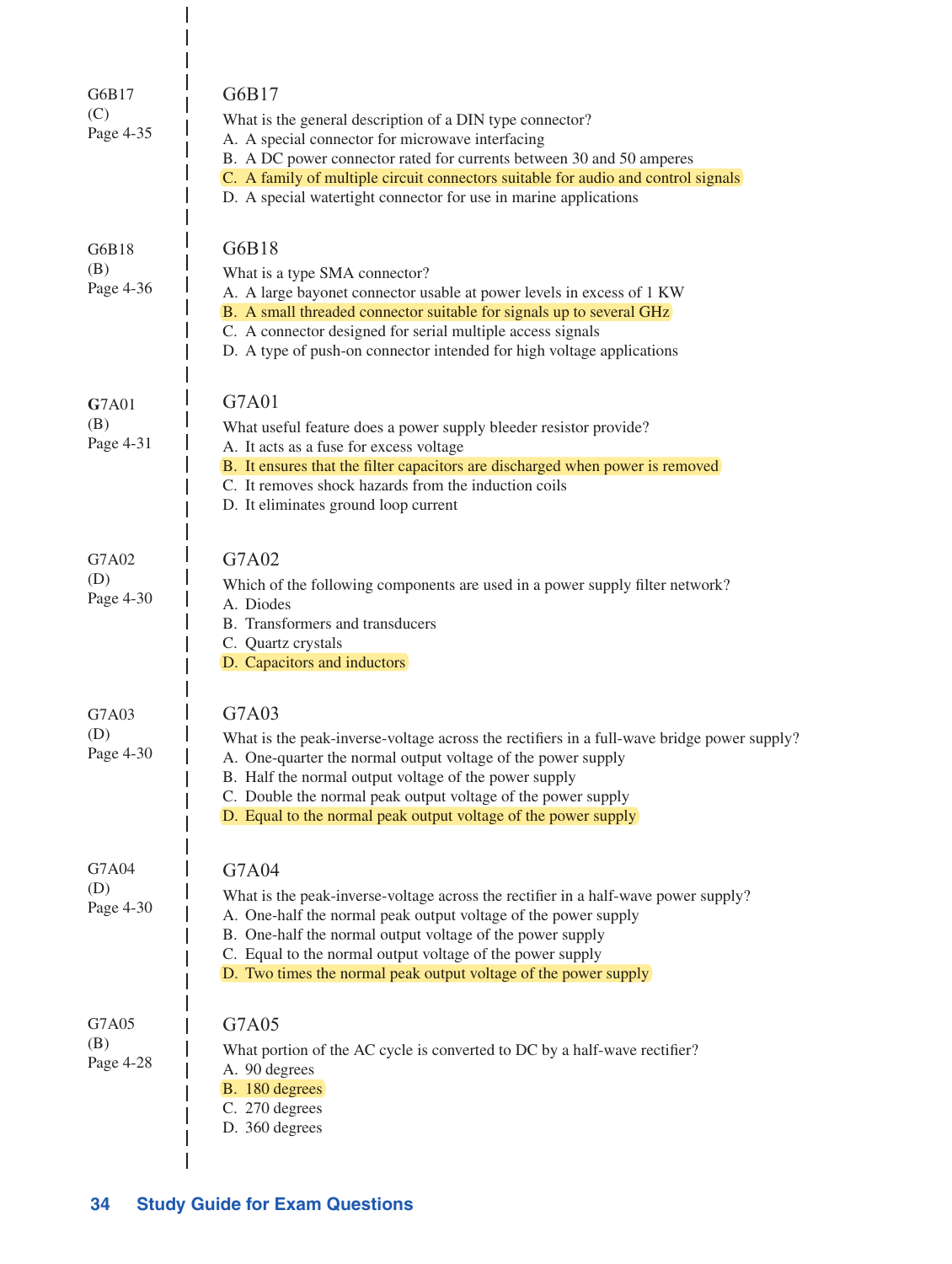| G7A06<br>What portion of the AC cycle is converted to DC by a full-wave rectifier?<br>A. 90 degrees<br>B. 180 degrees<br>C. 270 degrees<br>D. 360 degrees                                                                                                                                                                                     | G7A06<br>(D)<br>Page 4-29 |
|-----------------------------------------------------------------------------------------------------------------------------------------------------------------------------------------------------------------------------------------------------------------------------------------------------------------------------------------------|---------------------------|
| G7A07<br>What is the output waveform of an unfiltered full-wave rectifier connected to a resistive load?<br>A. A series of DC pulses at twice the frequency of the AC input<br>B. A series of DC pulses at the same frequency as the AC input<br>C. A sine wave at half the frequency of the AC input<br>D. A steady DC voltage               | G7A07<br>(A)<br>Page 4-29 |
| G7A08<br>Which of the following is an advantage of a switchmode power supply as compared to a linear<br>power supply?<br>A. Faster switching time makes higher output voltage possible<br>B. Fewer circuit components are required<br>C. High frequency operation allows the use of smaller components<br>D. All of these choices are correct | G7A08<br>(C)<br>Page 4-32 |
| <b>Section 4.7</b>                                                                                                                                                                                                                                                                                                                            |                           |
| G4B01<br>What item of test equipment contains horizontal and vertical channel amplifiers?<br>A. An ohmmeter<br>B. A signal generator<br>C. An ammeter<br>D. An oscilloscope                                                                                                                                                                   | G4B01<br>(D)<br>Page 4-38 |
| G4B02<br>Which of the following is an advantage of an oscilloscope versus a digital voltmeter?<br>A. An oscilloscope uses less power<br>B. Complex impedances can be easily measured<br>C. Input impedance is much lower<br>D. Complex waveforms can be measured                                                                              | G4B02<br>(D)<br>Page 4-38 |
| G4B03<br>Which of the following is the best instrument to use when checking the keying waveform of a CW<br>transmitter?<br>A. An oscilloscope<br>B. A field strength meter<br>C. A sidetone monitor<br>D. A wavemeter                                                                                                                         | G4B03<br>(A)<br>Page 4-38 |

 $\overline{\phantom{a}}$ 

 $\overline{\phantom{a}}$  $\overline{\phantom{a}}$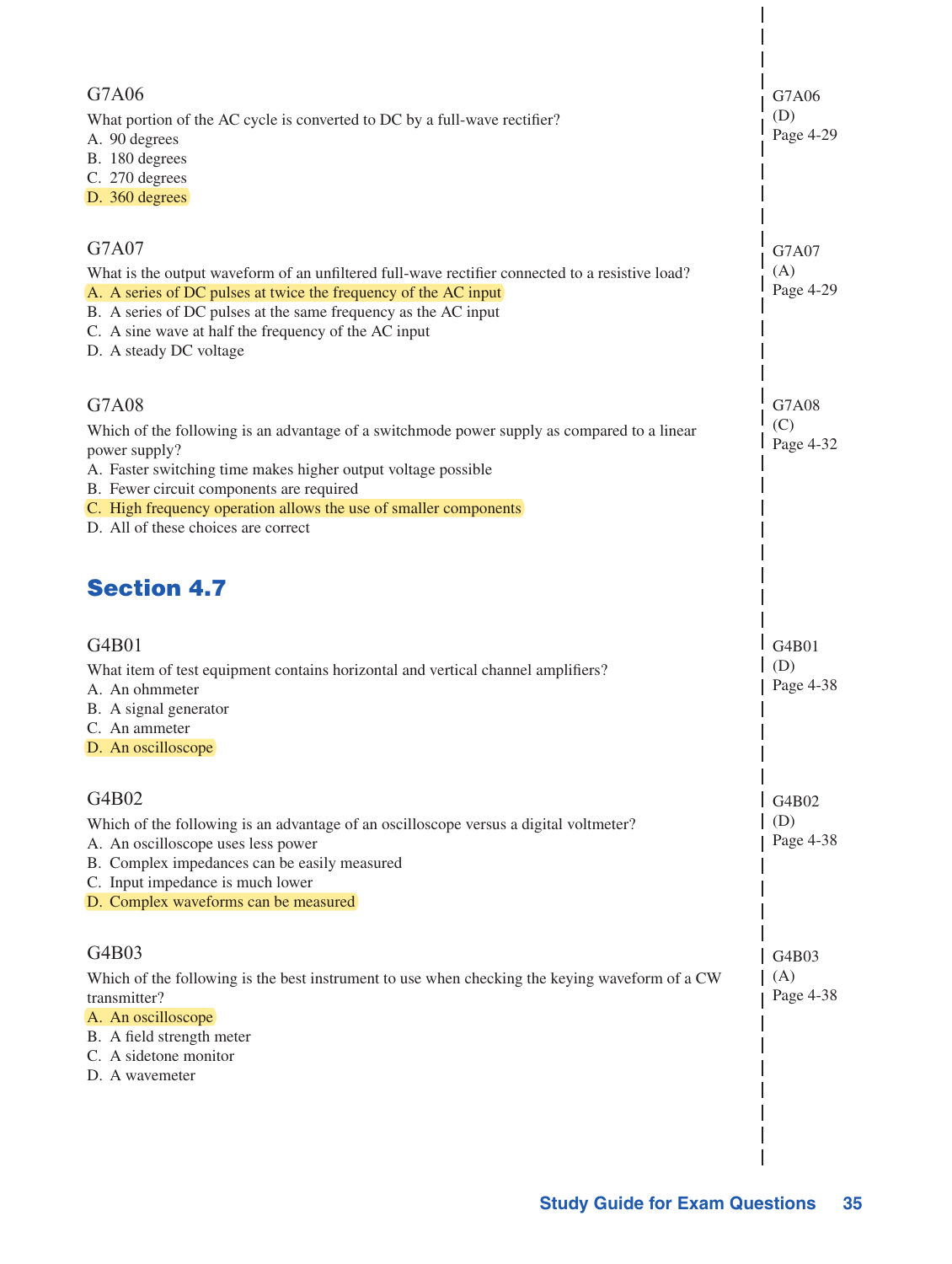| G4B04<br>(D)<br>Page 4-38 | G4B04<br>What signal source is connected to the vertical input of an oscilloscope when checking the RF<br>envelope pattern of a transmitted signal?<br>A. The local oscillator of the transmitter<br>B. An external RF oscillator<br>C. The transmitter balanced mixer output<br>D. The attenuated RF output of the transmitter |
|---------------------------|---------------------------------------------------------------------------------------------------------------------------------------------------------------------------------------------------------------------------------------------------------------------------------------------------------------------------------|
| G4B05<br>(D)<br>Page 4-38 | G4B05<br>Why is high input impedance desirable for a voltmeter?<br>A. It improves the frequency response<br>B. It decreases battery consumption in the meter<br>C. It improves the resolution of the readings<br>D. It decreases the loading on circuits being measured                                                         |
| G4B06<br>(C)<br>Page 4-37 | G4B06<br>What is an advantage of a digital voltmeter as compared to an analog voltmeter?<br>A. Better for measuring computer circuits<br><b>B.</b> Better for RF measurements<br>C. Better precision for most uses<br>D. Faster response                                                                                        |
| G4B08<br>(A)<br>Page 4-39 | G4B08<br>Which of the following instruments may be used to monitor relative RF output when making<br>antenna and transmitter adjustments?<br>A. A field strength meter<br>B. An antenna noise bridge<br>C. A multimeter<br>D. A Q meter                                                                                         |
| G4B09<br>(B)<br>Page 4-39 | G4B09<br>Which of the following can be determined with a field strength meter?<br>A. The radiation resistance of an antenna<br>B. The radiation pattern of an antenna<br>C. The presence and amount of phase distortion of a transmitter<br>D. The presence and amount of amplitude distortion of a transmitter                 |
| G4B10<br>(A)<br>Page 4-40 | G4B10<br>Which of the following can be determined with a directional wattmeter?<br>A. Standing wave ratio<br>B. Antenna front-to-back ratio<br>C. RF interference<br>D. Radio wave propagation                                                                                                                                  |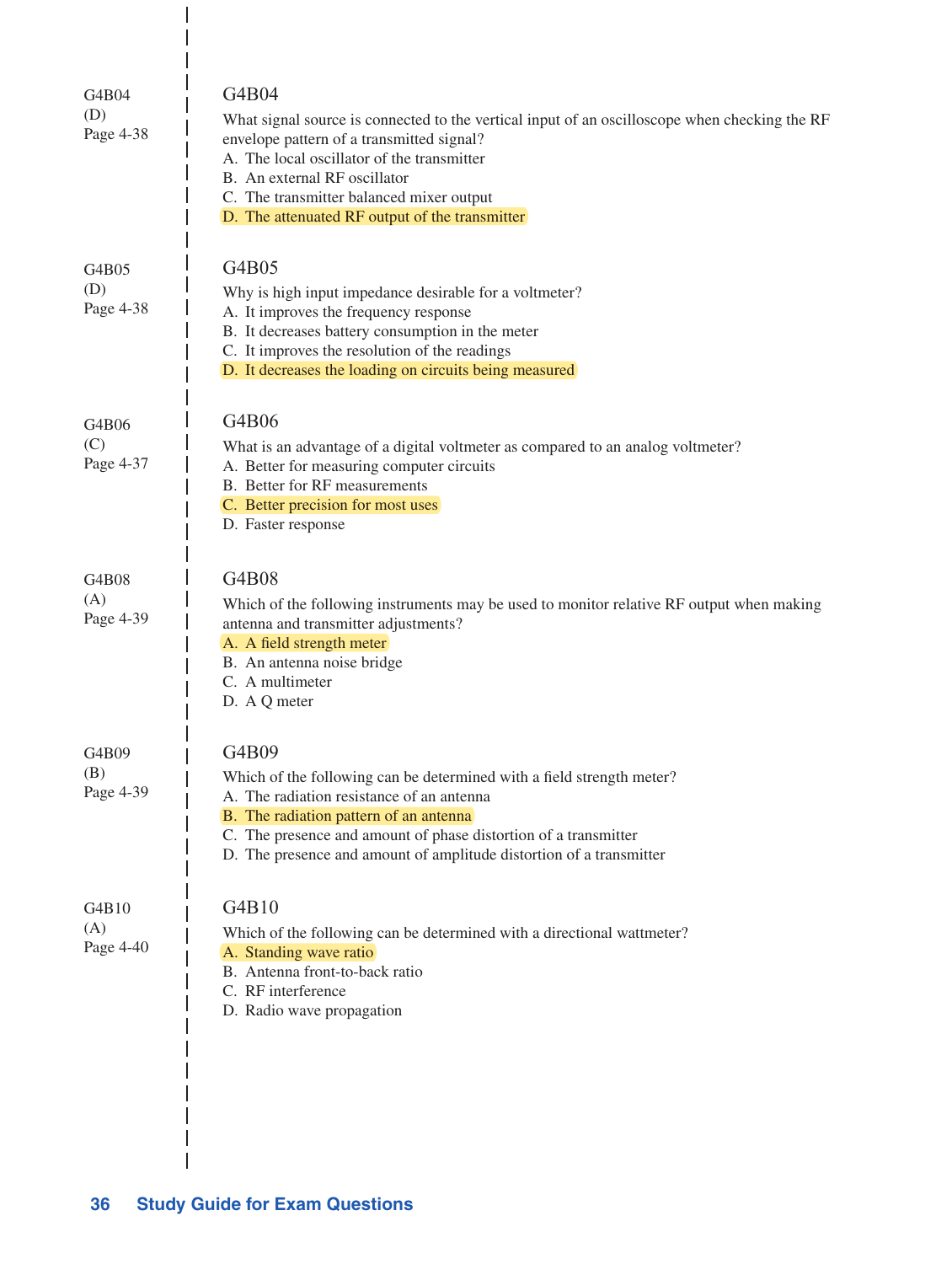| G4B11<br>Which of the following must be connected to an antenna analyzer when it is being used for SWR<br>measurements?<br>A. Receiver                                                                                                                                                                                                                | G4B11<br>(C)<br>Page 4-39 |
|-------------------------------------------------------------------------------------------------------------------------------------------------------------------------------------------------------------------------------------------------------------------------------------------------------------------------------------------------------|---------------------------|
| B. Transmitter<br>C. Antenna and feed line<br>D. All of these choices are correct                                                                                                                                                                                                                                                                     |                           |
| G4B12<br>What problem can occur when making measurements on an antenna system with an antenna                                                                                                                                                                                                                                                         | G4B12<br>(B)              |
| analyzer?<br>A. Permanent damage to the analyzer may occur if it is operated into a high SWR<br>B. Strong signals from nearby transmitters can affect the accuracy of measurements<br>C. The analyzer can be damaged if measurements outside the ham bands are attempted<br>D. Connecting the analyzer to an antenna can cause it to absorb harmonics | Page 4-39                 |
|                                                                                                                                                                                                                                                                                                                                                       |                           |
| G4B13<br>What is a use for an antenna analyzer other than measuring the SWR of an antenna system?<br>A. Measuring the front to back ratio of an antenna<br>B. Measuring the turns ratio of a power transformer<br>C. Determining the impedance of an unknown or unmarked coaxial cable<br>D. Determining the gain of a directional antenna            | G4B13<br>(C)<br>Page 4-39 |
| G4B14<br>What is an instance in which the use of an instrument with analog readout may be preferred over<br>an instrument with a digital readout?<br>A. When testing logic circuits                                                                                                                                                                   | G4B14<br>(D)<br>Page 4-37 |
| B. When high precision is desired<br>C. When measuring the frequency of an oscillator<br>D. When adjusting tuned circuits                                                                                                                                                                                                                             |                           |
| <b>Chapter 5</b><br><b>Section 5.1</b>                                                                                                                                                                                                                                                                                                                |                           |
|                                                                                                                                                                                                                                                                                                                                                       | G8A02                     |
| G8A02<br>What is the name of the process that changes the phase angle of an RF wave to convey<br>information?<br>A. Phase convolution                                                                                                                                                                                                                 | (B)<br>Page 5-2           |
| <b>B.</b> Phase modulation<br>C. Angle convolution<br>D. Radian inversion                                                                                                                                                                                                                                                                             |                           |
| G8A03                                                                                                                                                                                                                                                                                                                                                 | G8A03                     |
| What is the name of the process that changes the instantaneous frequency of an RF wave to convey<br>information?                                                                                                                                                                                                                                      | (D)<br>Page 5-2           |
| A. Frequency convolution<br>B. Frequency transformation                                                                                                                                                                                                                                                                                               |                           |
| C. Frequency conversion<br>D. Frequency modulation                                                                                                                                                                                                                                                                                                    |                           |

 $\overline{\phantom{a}}$  $\overline{\phantom{a}}$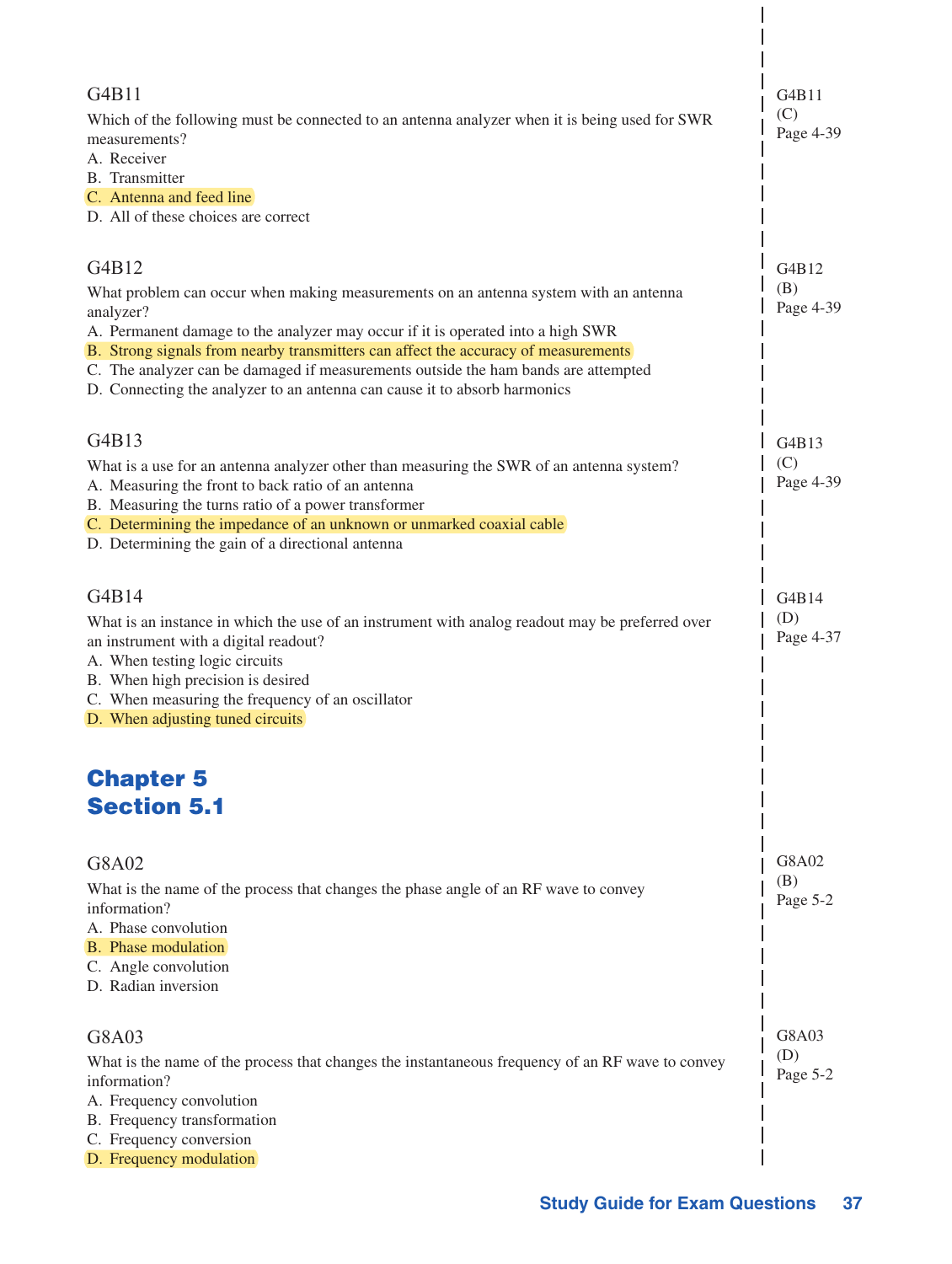| G8A05<br>(D)<br>Page 5-2 | G8A05<br>What type of modulation varies the instantaneous power level of the RF signal?<br>A. Frequency shift keying<br>B. Phase modulation<br>C. Frequency modulation<br>D. Amplitude modulation                                                                                                                                                                                      |
|--------------------------|----------------------------------------------------------------------------------------------------------------------------------------------------------------------------------------------------------------------------------------------------------------------------------------------------------------------------------------------------------------------------------------|
| G8A07<br>(A)<br>Page 5-2 | G8A07<br>Which of the following phone emissions uses the narrowest bandwidth?<br>A. Single sideband<br>B. Double sideband<br>C. Phase modulation<br>D. Frequency modulation<br><b>Section 5.2</b>                                                                                                                                                                                      |
|                          |                                                                                                                                                                                                                                                                                                                                                                                        |
| G4D08<br>(C)<br>Page 5-5 | G4D08<br>What frequency range is occupied by a 3 kHz LSB signal when the displayed carrier frequency is<br>set to 7.178 MHz?<br>A. 7.178 to 7.181 MHz<br>B. 7.178 to 7.184 MHz<br>C. 7.175 to 7.178 MHz<br>D. 7.1765 to 7.1795 MHz                                                                                                                                                     |
| G4D09<br>(B)<br>Page 5-5 | G4D09<br>What frequency range is occupied by a 3 kHz USB signal with the displayed carrier frequency set<br>to 14.347 MHz?<br>A. 14.347 to 14.647 MHz<br>B. 14.347 to 14.350 MHz<br>C. 14.344 to 14.347 MHz<br>D. 14.3455 to 14.3485 MHz                                                                                                                                               |
| G4D10                    | G4D10                                                                                                                                                                                                                                                                                                                                                                                  |
| (A)<br>Page 5-5          | How close to the lower edge of the 40-meter General Class phone segment should your displayed<br>carrier frequency be when using 3 kHz wide LSB?<br>A. At least 3 kHz above the edge of the segment<br>B. At least 3 kHz below the edge of the segment<br>C. Your displayed carrier frequency may be set at the edge of the segment<br>D. At least 1 kHz above the edge of the segment |
| G4D11<br>(B)<br>Page 5-5 | G4D11<br>How close to the upper edge of the 20-meter General Class band should your displayed carrier<br>frequency be when using 3 kHz wide USB?<br>A. At least 3 kHz above the edge of the band<br>B. At least 3 kHz below the edge of the band<br>C. Your displayed carrier frequency may be set at the edge of the band<br>D. At least 1 kHz below the edge of the segment          |

 $\mathbf{I}$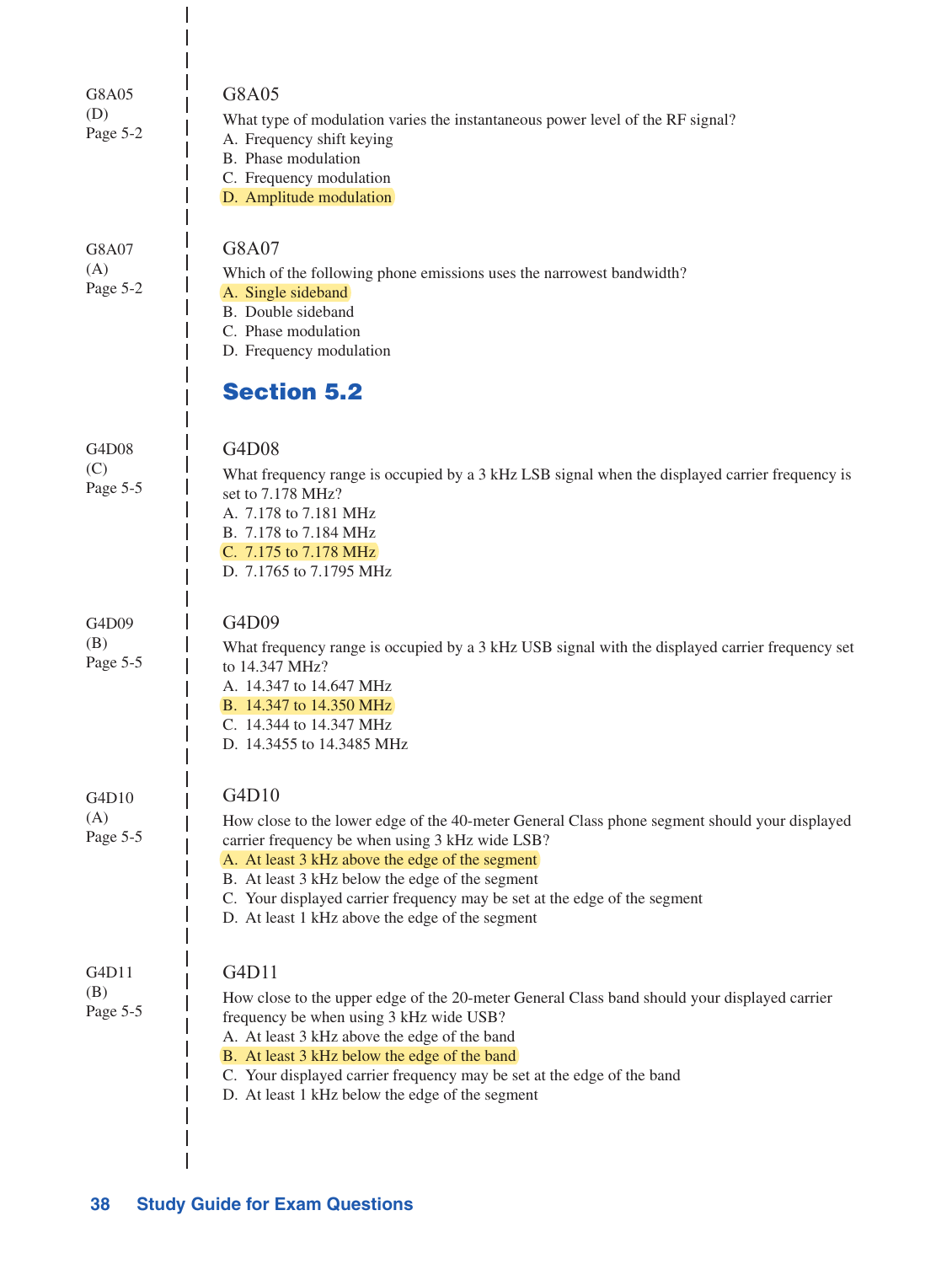| G7B07<br>What are the basic components of virtually all sine wave oscillators?<br>A. An amplifier and a divider<br>B. A frequency multiplier and a mixer<br>C. A circulator and a filter operating in a feed-forward loop<br>D. A filter and an amplifier operating in a feedback loop                                                                           | G7B07<br>(D)<br>Page 5-3 |
|------------------------------------------------------------------------------------------------------------------------------------------------------------------------------------------------------------------------------------------------------------------------------------------------------------------------------------------------------------------|--------------------------|
| G7B09<br>What determines the frequency of an LC oscillator?<br>A. The number of stages in the counter<br>B. The number of stages in the divider<br>C. The inductance and capacitance in the tank circuit<br>D. The time delay of the lag circuit                                                                                                                 | G7B09<br>(C)<br>Page 5-3 |
| G7C05<br>Which of the following is an advantage of a transceiver controlled by a direct digital synthesizer<br>(DDS)?<br>A. Wide tuning range and no need for band switching<br>B. Relatively high power output<br>C. Relatively low power consumption<br>D. Variable frequency with the stability of a crystal oscillator                                       | G7C05<br>(D)<br>Page 5-4 |
| G8A04<br>What emission is produced by a reactance modulator connected to a transmitter RF amplifier<br>stage?<br>A. Multiplex modulation<br><b>B.</b> Phase modulation<br>C. Amplitude modulation<br>D. Pulse modulation                                                                                                                                         | G8A04<br>(B)<br>Page 5-6 |
| G8A06<br>What is one advantage of carrier suppression in a single sideband phone transmission versus full<br>carrier amplitude modulation?<br>A. Audio fidelity is improved<br>B. Greater modulation percentage is obtainable with lower distortion<br>C. Available transmitter power can be used more effectively<br>D. Simpler receiving equipment can be used | G8A06<br>(C)<br>Page 5-6 |
| G8B01<br>What receiver stage combines a 14.250 MHz input signal with a 13.795 MHz oscillator signal to<br>produce a 455 kHz intermediate frequency (IF) signal?<br>A. Mixer<br>B. BFO<br>C. VFO<br>D. Discriminator                                                                                                                                              | G8B01<br>(A)<br>Page 5-4 |

 $\vert$  $\overline{\phantom{a}}$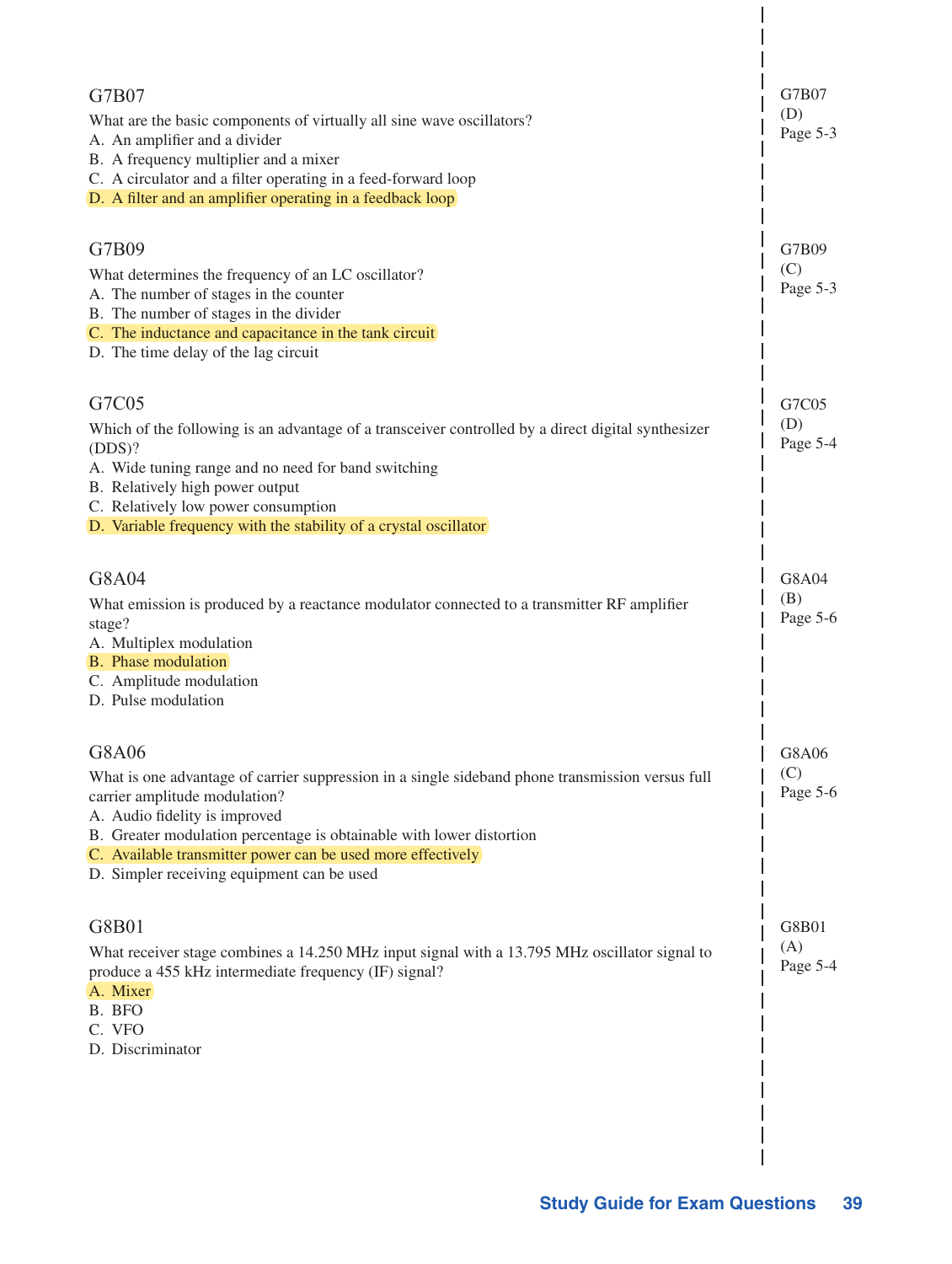| G8B03<br>(A)<br>Page 5-4  | G8B03<br>What is another term for the mixing of two RF signals?<br>A. Heterodyning<br>B. Synthesizing<br>C. Cancellation<br>D. Phase inverting                                                                                                                                                                                                  |
|---------------------------|-------------------------------------------------------------------------------------------------------------------------------------------------------------------------------------------------------------------------------------------------------------------------------------------------------------------------------------------------|
| G8B04<br>(D)<br>Page 5-4  | G8B04<br>What is the stage in a VHF FM transmitter that generates a harmonic of a lower frequency signal<br>to reach the desired operating frequency?<br>A. Mixer<br>B. Reactance modulator<br>C. Pre-emphasis network<br>D. Multiplier                                                                                                         |
|                           | <b>Section 5.3</b>                                                                                                                                                                                                                                                                                                                              |
| G4A03<br>(C)<br>Page 5-8  | G4A03<br>What is normally meant by operating a transceiver in "split" mode?<br>A. The radio is operating at half power<br>B. The transceiver is operating from an external power source<br>C. The transceiver is set to different transmit and receive frequencies<br>D. The transmitter is emitting an SSB signal, as opposed to DSB operation |
| G4A04<br>(B)<br>Page 5-13 | G4A04<br>What reading on the plate current meter of a vacuum tube RF power amplifier indicates correct<br>adjustment of the plate tuning control?<br>A. A pronounced peak<br>B. A pronounced dip<br>C. No change will be observed<br>D. A slow, rhythmic oscillation                                                                            |
| G4A05<br>(C)<br>Page 5-13 | G4A05<br>What is a reason to use Automatic Level Control (ALC) with an RF power amplifier?<br>A. To balance the transmitter audio frequency response<br>B. To reduce harmonic radiation<br>C. To reduce distortion due to excessive drive<br>D. To increase overall efficiency                                                                  |
| G4A07<br>(D)<br>Page5-13  | G4A07<br>What condition can lead to permanent damage to a solid-state RF power amplifier?<br>A. Insufficient drive power<br>B. Low input SWR<br>C. Shorting the input signal to ground<br>D. Excessive drive power                                                                                                                              |

 $\begin{array}{c} \hline \end{array}$  $\overline{\phantom{a}}$  $\mathbf{I}$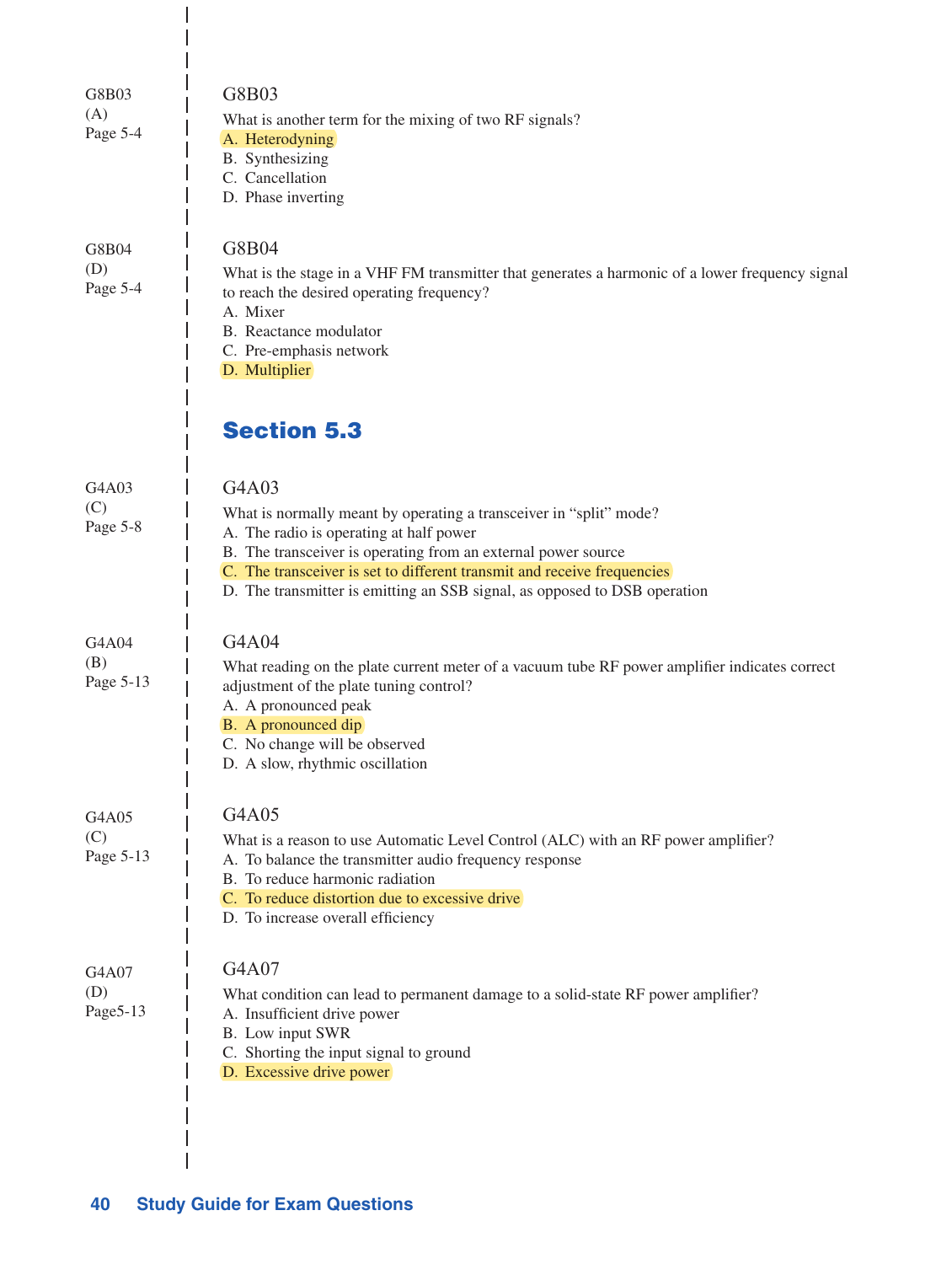| G4A08<br>What is the correct adjustment for the load or coupling control of a vacuum tube RF power<br>amplifier?<br>A. Minimum SWR on the antenna<br>B. Minimum plate current without exceeding maximum allowable grid current<br>C. Highest plate voltage while minimizing grid current<br>D. Maximum power output without exceeding maximum allowable plate current                                    | G4A08<br>(D)<br>Page 5-13 |
|----------------------------------------------------------------------------------------------------------------------------------------------------------------------------------------------------------------------------------------------------------------------------------------------------------------------------------------------------------------------------------------------------------|---------------------------|
| G4A09<br>Why is a time delay sometimes included in a transmitter keying circuit?<br>A. To prevent stations from interfering with one another<br>B. To allow the transmitter power regulators to charge properly<br>C. To allow time for transmit-receive changeover operations to complete properly before RF<br>output is allowed<br>D. To allow time for a warning signal to be sent to other stations | G4A09<br>(C)<br>Page 5-13 |
| G4A12<br>Which of the following is a common use for the dual VFO feature on a transceiver?<br>A. To allow transmitting on two frequencies at once<br>B. To permit full duplex operation, that is transmitting and receiving at the same time<br>C. To permit monitoring of two different frequencies<br>D. To facilitate computer interface                                                              | G4A12<br>(C)<br>Page 5-8  |
| G4B07<br>What signals are used to conduct a two-tone test?<br>A. Two audio signals of the same frequency shifted 90 degrees<br>B. Two non-harmonically related audio signals<br>C. Two swept frequency tones<br>D. Two audio frequency range square wave signals of equal amplitude                                                                                                                      | G4B07<br>(B)<br>Page 5-11 |
| G4B15<br>What type of transmitter performance does a two-tone test analyze?<br>A. Linearity<br>B. Percentage of suppression of carrier and undesired sideband for SSB<br>C. Percentage of frequency modulation<br>D. Percentage of carrier phase shift                                                                                                                                                   | G4B15<br>(A)<br>Page 5-11 |
| G4D01<br>What is the purpose of a speech processor as used in a modern transceiver?<br>A. Increase the intelligibility of transmitted phone signals during poor conditions<br>B. Increase transmitter bass response for more natural sounding SSB signals<br>C. Prevent distortion of voice signals<br>D. Decrease high-frequency voice output to prevent out of band operation                          | G4D01<br>(A)<br>Page 5-11 |
|                                                                                                                                                                                                                                                                                                                                                                                                          |                           |

 $\begin{array}{c} \end{array}$  $\overline{1}$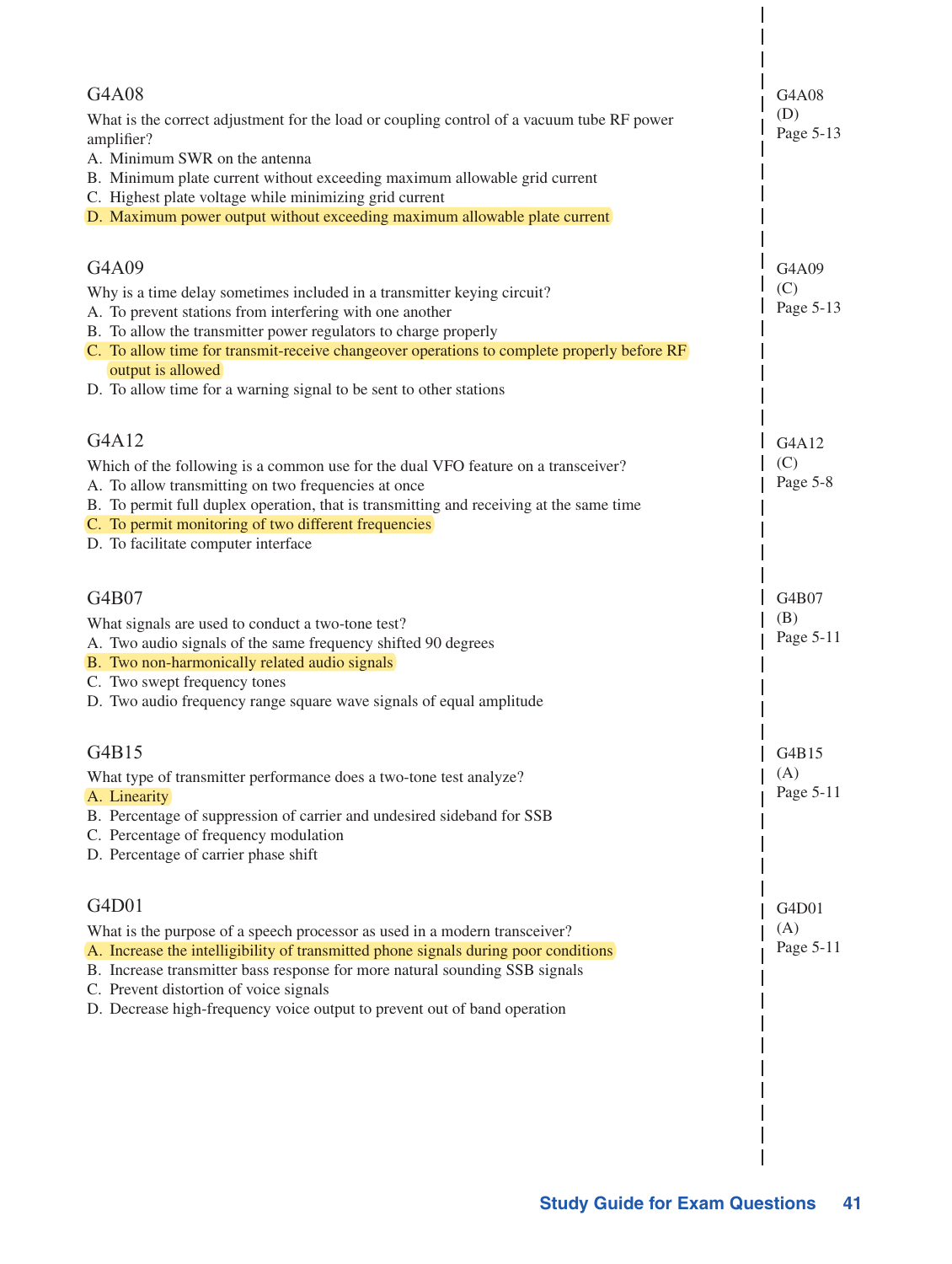| G4D02<br>(B)<br>Page 5-11 | G4D02<br>Which of the following describes how a speech processor affects a transmitted single sideband<br>phone signal?<br>A. It increases peak power<br>B. It increases average power<br>C. It reduces harmonic distortion<br>D. It reduces intermodulation distortion                                          |
|---------------------------|------------------------------------------------------------------------------------------------------------------------------------------------------------------------------------------------------------------------------------------------------------------------------------------------------------------|
| G4D03<br>(D)<br>Page 5-11 | G4D03<br>Which of the following can be the result of an incorrectly adjusted speech processor?<br>A. Distorted speech<br>B. Splatter<br>C. Excessive background pickup<br>D. All of these choices are correct                                                                                                    |
| G7B08<br>(B)<br>Page 5-13 | G7B08<br>How is the efficiency of an RF power amplifier determined?<br>A. Divide the DC input power by the DC output power<br>B. Divide the RF output power by the DC input power<br>C. Multiply the RF input power by the reciprocal of the RF output power<br>D. Add the RF input power to the DC output power |
| G7B10<br>(D)<br>Page 5-12 | G7B10<br>Which of the following is a characteristic of a Class A amplifier?<br>A. Low standby power<br>B. High Efficiency<br>C. No need for bias<br>D. Low distortion                                                                                                                                            |
| G7B11<br>(B)<br>Page 5-13 | G7B11<br>For which of the following modes is a Class C power stage appropriate for amplifying a modulated<br>signal?<br>A. SSB<br>B. CW<br>C. AM<br>D. All of these choices are correct                                                                                                                          |
| G7B12<br>(D)<br>Page 5-13 | G7B12<br>Which of these classes of amplifiers has the highest efficiency?<br>A. Class A<br>B. Class B<br>C. Class AB<br>D. Class C                                                                                                                                                                               |
| G7B13<br>(B)<br>Page 5-14 | G7B13<br>What is the reason for neutralizing the final amplifier stage of a transmitter?<br>A. To limit the modulation index<br>B. To eliminate self-oscillations<br>C. To cut off the final amplifier during standby periods<br>D. To keep the carrier on frequency                                             |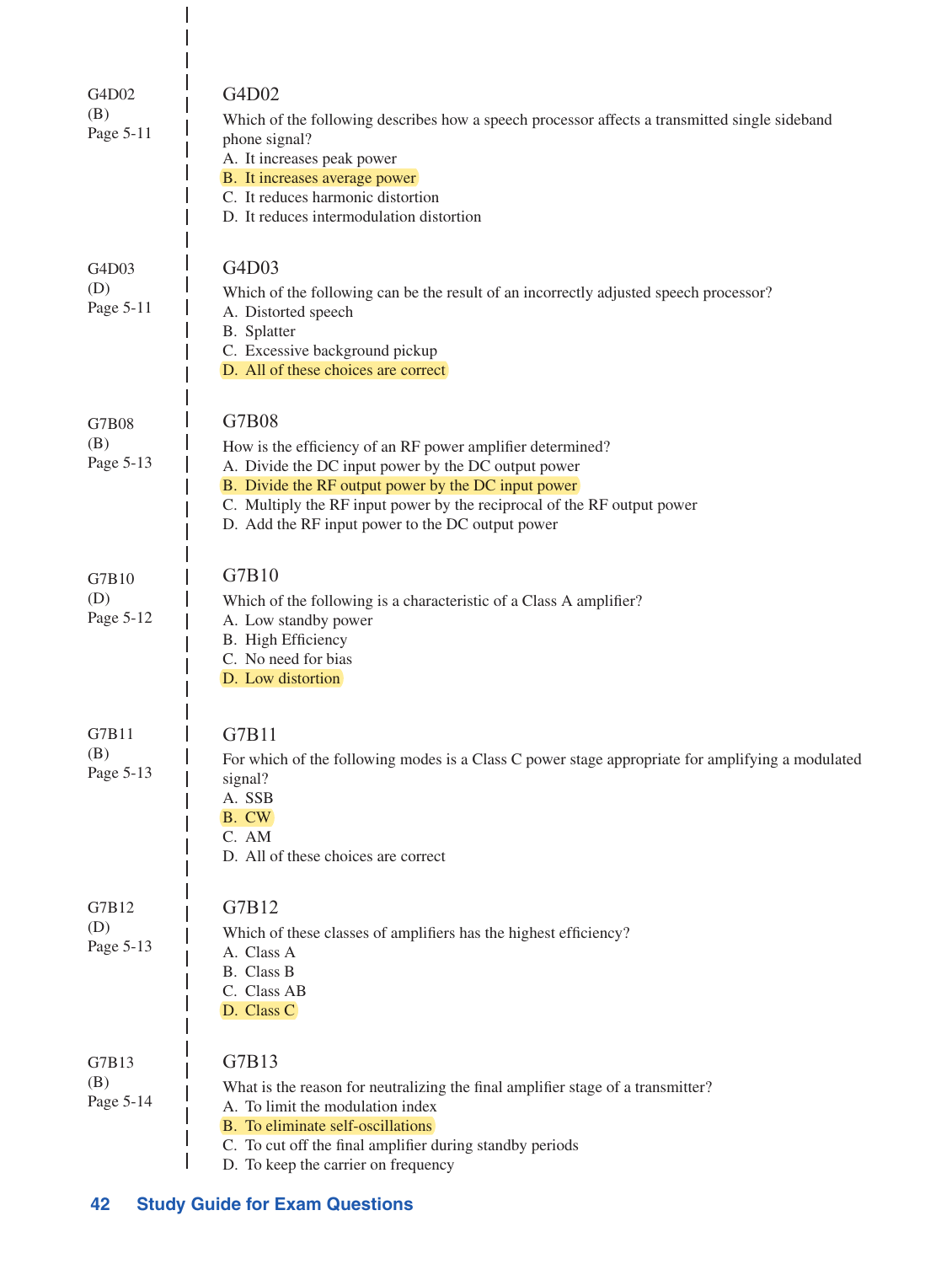| G7B14<br>(B)<br>Page 5-12        |
|----------------------------------|
| G7C01<br>(B)<br>Page 5-8         |
| G7C02<br>(D)<br>Page 5-8         |
| <b>G8A08</b><br>(D)<br>Page 5-12 |
| G8A09<br>(B)<br>Page 5-11        |
| G8A10<br>(C)<br>Page 5-11        |
|                                  |

 $\begin{array}{c} \end{array}$  $\overline{\phantom{a}}$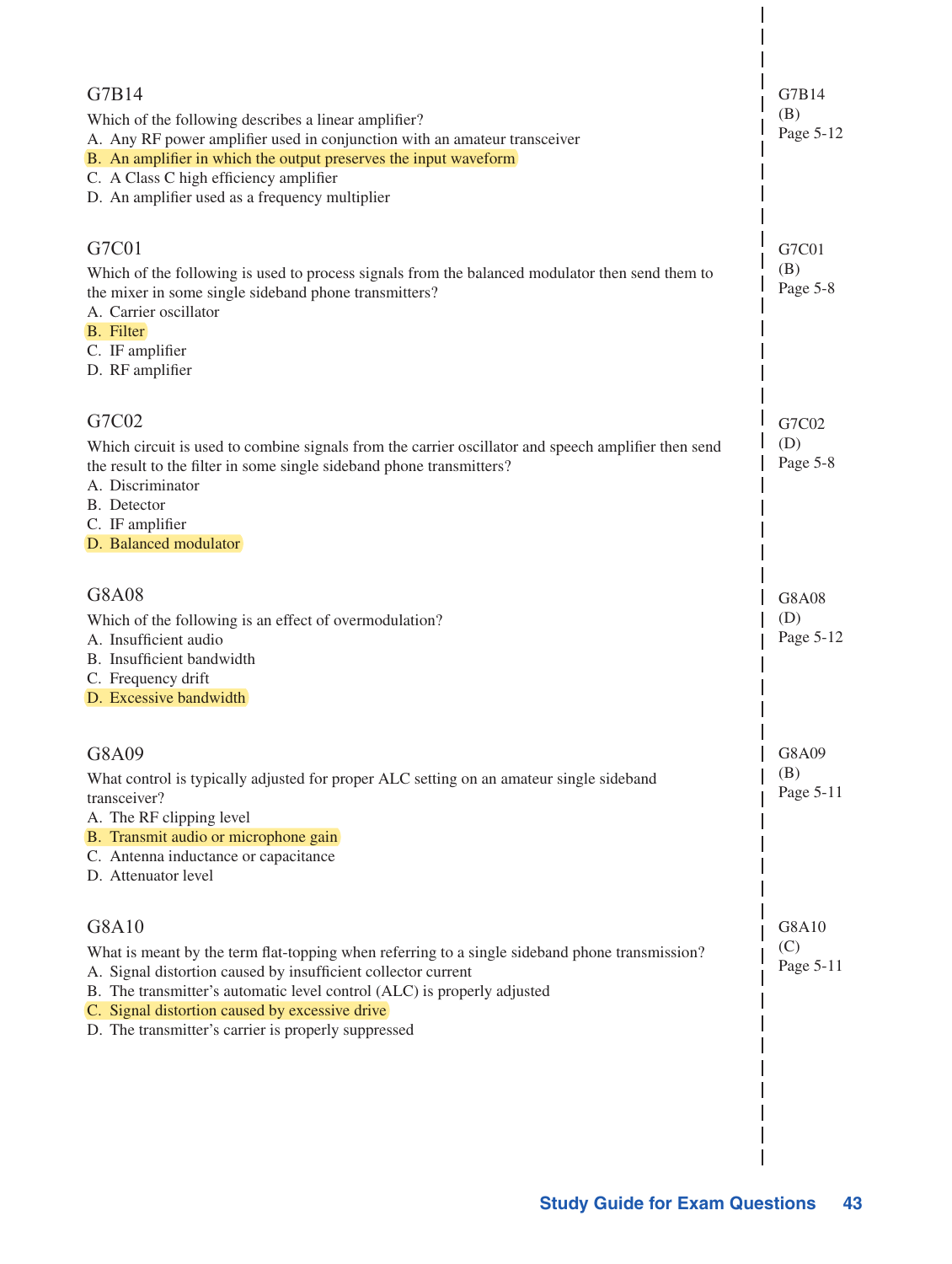| G8A11<br>(A)<br>Page 5-10 | <b>G8A11</b><br>What is the modulation envelope of an AM signal?<br>A. The waveform created by connecting the peak values of the modulated signal<br>B. The carrier frequency that contains the signal<br>C. Spurious signals that envelop nearby frequencies<br>D. The bandwidth of the modulated signal                                                                                                        |
|---------------------------|------------------------------------------------------------------------------------------------------------------------------------------------------------------------------------------------------------------------------------------------------------------------------------------------------------------------------------------------------------------------------------------------------------------|
| G8B06<br>(D)<br>Page 5-9  | G8B06<br>What is the total bandwidth of an FM phone transmission having 5 kHz deviation and 3 kHz<br>modulating frequency?<br>A. 3 kHz<br>B. 5 kHz<br>C. 8 kHz<br>D. 16 kHz                                                                                                                                                                                                                                      |
| G8B07<br>(B)<br>Page 5-9  | G8B07<br>What is the frequency deviation for a 12.21 MHz reactance modulated oscillator in a 5 kHz<br>deviation, 146.52 MHz FM phone transmitter?<br>A. 101.75 Hz<br>B. 416.7 Hz<br>C. 5 kHz<br>$D.60$ kHz<br><b>Section 5.4</b>                                                                                                                                                                                 |
| G4A01<br>(B)<br>Page 5-16 | G4A01<br>What is the purpose of the "notch filter" found on many HF transceivers?<br>A. To restrict the transmitter voice bandwidth<br>B. To reduce interference from carriers in the receiver passband<br>C. To eliminate receiver interference from impulse noise sources<br>D. To enhance the reception of a specific frequency on a crowded band                                                             |
| G4A02<br>(C)<br>Page 5-16 | G4A02<br>What is one advantage of selecting the opposite or "reverse" sideband when receiving CW signals<br>on a typical HF transceiver?<br>A. Interference from impulse noise will be eliminated<br>B. More stations can be accommodated within a given signal passband<br>C. It may be possible to reduce or eliminate interference from other signals<br>D. Accidental out of band operation can be prevented |
| G4A11<br>(A)<br>Page 5-16 | G4A11<br>Which of the following is a use for the IF shift control on a receiver?<br>A. To avoid interference from stations very close to the receive frequency<br>B. To change frequency rapidly<br>C. To permit listening on a different frequency from that on which you are transmitting<br>D. To tune in stations that are slightly off frequency without changing your transmit frequency                   |

 $\mathsf I$  $\begin{array}{c} \hline \end{array}$  $\overline{1}$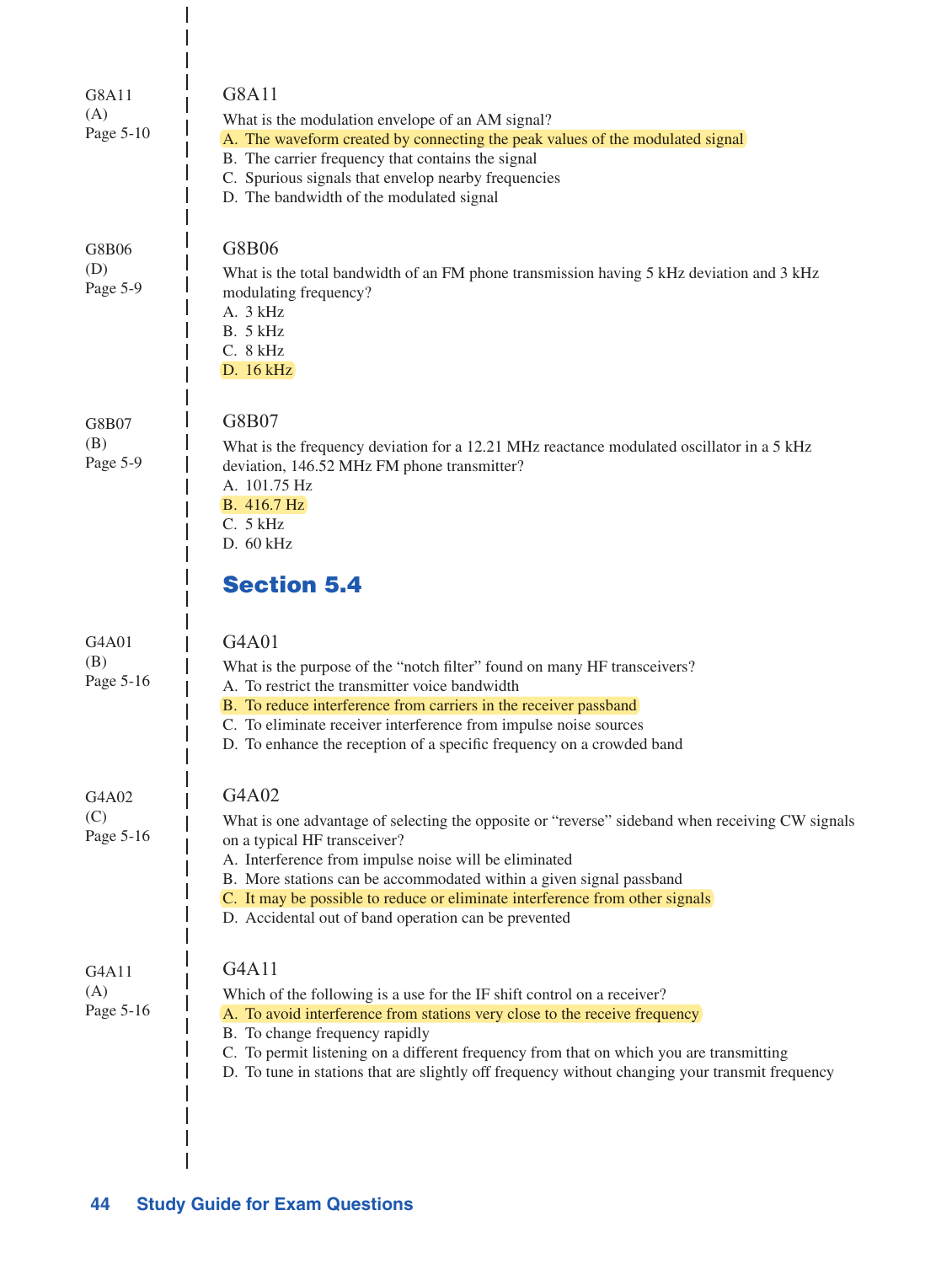| G4A13                                                                                                                             | G4A13            |
|-----------------------------------------------------------------------------------------------------------------------------------|------------------|
| What is one reason to use the attenuator function that is present on many HF transceivers?                                        | (A)<br>Page 5-18 |
| A. To reduce signal overload due to strong incoming signals<br>B. To reduce the transmitter power when driving a linear amplifier |                  |
| C. To reduce power consumption when operating from batteries                                                                      |                  |
| D. To slow down received CW signals for better copy                                                                               |                  |
|                                                                                                                                   |                  |
| G4C11                                                                                                                             | G4C11            |
| Which of the following is a function of a digital signal processor?                                                               | (B)              |
| A. To provide adequate grounding                                                                                                  | Page 5-17        |
| B. To remove noise from received signals<br>C. To increase antenna gain                                                           |                  |
| D. To increase antenna bandwidth                                                                                                  |                  |
|                                                                                                                                   |                  |
| G4C12                                                                                                                             | G4C12            |
| Which of the following is an advantage of a receiver DSP IF filter as compared to an analog filter?                               | (A)              |
| A. A wide range of filter bandwidths and shapes can be created                                                                    | Page 5-17        |
| B. Fewer digital components are required<br>C. Mixing products are greatly reduced                                                |                  |
| D. The DSP filter is much more effective at VHF frequencies                                                                       |                  |
|                                                                                                                                   |                  |
| G4C13                                                                                                                             | G4C13            |
| Which of the following can perform automatic notching of interfering carriers?                                                    | (B)              |
| A. Bandpass tuning                                                                                                                | Page 5-17        |
| B. A Digital Signal Processor (DSP) filter<br>C. Balanced mixing                                                                  |                  |
| D. A noise limiter                                                                                                                |                  |
|                                                                                                                                   |                  |
| G4D04                                                                                                                             | G4D04            |
| What does an S meter measure?                                                                                                     | (C)              |
| A. Conductance                                                                                                                    | Page 5-18        |
| B. Impedance<br>C. Received signal strength                                                                                       |                  |
| D. Transmitter power output                                                                                                       |                  |
|                                                                                                                                   |                  |
| G4D05                                                                                                                             | G4D05            |
| How does a signal that reads 20 dB over S9 compare to one that reads S9 on a receiver, assuming a                                 | (D)              |
| properly calibrated S meter?                                                                                                      | Page 5-18        |
| A. It is 10 times less powerful<br>B. It is 20 times less powerful                                                                |                  |
| C. It is 20 times more powerful                                                                                                   |                  |
| D. It is 100 times more powerful                                                                                                  |                  |
|                                                                                                                                   |                  |
| G4D06                                                                                                                             | G4D06            |
| Where is an S meter found?                                                                                                        | (A)              |
| A. In a receiver<br>B. In an SWR bridge                                                                                           | Page 5-18        |
| C. In a transmitter                                                                                                               |                  |
| D. In a conductance bridge                                                                                                        |                  |
|                                                                                                                                   |                  |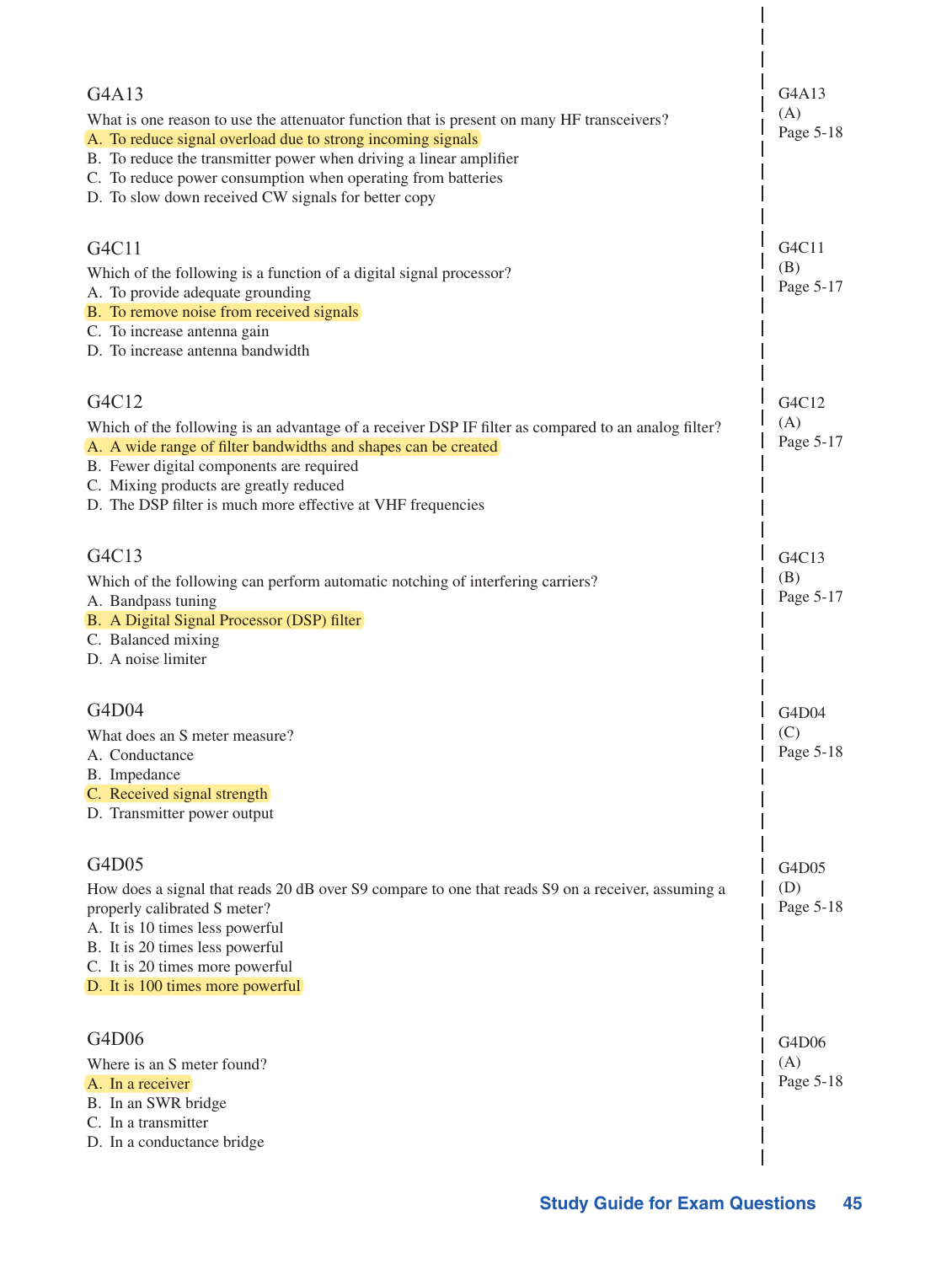| G4D07<br>(C)<br>Page 5-18 | G4D07<br>How much must the power output of a transmitter be raised to change the S meter reading on a<br>distant receiver from S8 to S9?<br>A. Approximately 1.5 times<br>B. Approximately 2 times<br>C. Approximately 4 times<br>D. Approximately 8 times                    |
|---------------------------|-------------------------------------------------------------------------------------------------------------------------------------------------------------------------------------------------------------------------------------------------------------------------------|
| G7C03<br>(C)<br>Page 5-14 | G7C03<br>What circuit is used to process signals from the RF amplifier and local oscillator then send the<br>result to the IF filter in a superheterodyne receiver?<br>A. Balanced modulator<br>B. IF amplifier<br>C. Mixer<br>D. Detector                                    |
| G7C04<br>(D)<br>Page 5-15 | G7C04<br>What circuit is used to combine signals from the IF amplifier and BFO and send the result to the<br>AF amplifier in some single sideband receivers?<br>A. RF oscillator<br>B. IF filter<br>C. Balanced modulator<br>D. Product detector                              |
| G7C07<br>(C)<br>Page 5-14 | G7C07<br>What is the simplest combination of stages that implement a superheterodyne receiver?<br>A. RF amplifier, detector, audio amplifier<br>B. RF amplifier, mixer, IF discriminator<br>C. HF oscillator, mixer, detector<br>D. HF oscillator, prescaler, audio amplifier |
| G7C08<br>(D)<br>Page 5-15 | G7C08<br>What type of circuit is used in many FM receivers to convert signals coming from the IF amplifier<br>to audio?<br>A. Product detector<br>B. Phase inverter<br>C. Mixer<br>D. Discriminator                                                                           |
| G7C09<br>(D)<br>Page 5-16 | G7C09<br>Which of the following is needed for a Digital Signal Processor IF filter?<br>A. An analog to digital converter<br>B. A digital to analog converter<br>C. A digital processor chip<br>D. All of the these choices are correct                                        |

 $\overline{\phantom{a}}$  $\begin{array}{c} \hline \end{array}$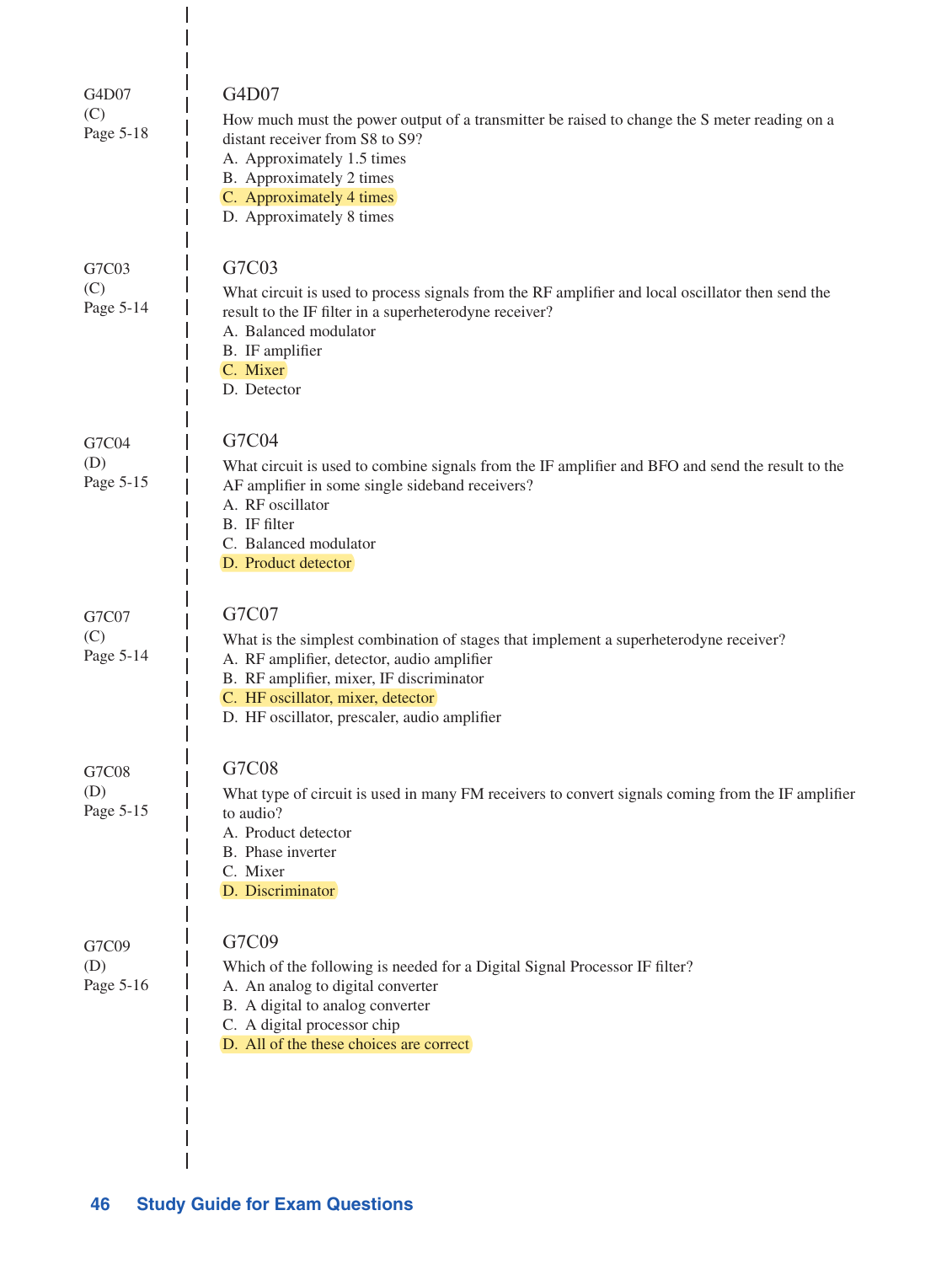| G7C10                                                                                                                                                                                                             | G7C10                          |
|-------------------------------------------------------------------------------------------------------------------------------------------------------------------------------------------------------------------|--------------------------------|
| How is Digital Signal Processor filtering accomplished?                                                                                                                                                           | (B)                            |
| A. By using direct signal phasing<br>B. By converting the signal from analog to digital and using digital processing                                                                                              | Page 5-16                      |
| C. By differential spurious phasing                                                                                                                                                                               |                                |
| D. By converting the signal from digital to analog and taking the difference of mixing products                                                                                                                   |                                |
| G7C11                                                                                                                                                                                                             | G7C11                          |
| What is meant by the term "software defined radio" (SDR)?                                                                                                                                                         | (A)                            |
| A. A radio in which most major signal processing functions are performed by software                                                                                                                              | Page 5-17                      |
| B. A radio that provides computer interface for automatic logging of band and frequency                                                                                                                           |                                |
| C. A radio that uses crystal filters designed using software<br>D. A computer model that can simulate performance of a radio to aid in the design process                                                         |                                |
| G8B02                                                                                                                                                                                                             |                                |
|                                                                                                                                                                                                                   | G8B02<br>(B)                   |
| If a receiver mixes a 13.800 MHz VFO with a 14.255 MHz received signal to produce a 455 kHz<br>intermediate frequency (IF) signal, what type of interference will a 13.345 MHz signal produce in<br>the receiver? | Page 5-16                      |
| A. Quadrature noise                                                                                                                                                                                               |                                |
| B. Image response                                                                                                                                                                                                 |                                |
| C. Mixer interference<br>D. Intermediate interference                                                                                                                                                             |                                |
|                                                                                                                                                                                                                   |                                |
| G8B09                                                                                                                                                                                                             | G8B09                          |
| Why is it good to match receiver bandwidth to the bandwidth of the operating mode?                                                                                                                                | (D)                            |
| A. It is required by FCC rules                                                                                                                                                                                    | Page 5-16                      |
| B. It minimizes power consumption in the receiver<br>C. It improves impedance matching of the antenna                                                                                                             |                                |
| D. It results in the best signal to noise ratio                                                                                                                                                                   |                                |
| <b>Section 5.5</b>                                                                                                                                                                                                |                                |
|                                                                                                                                                                                                                   |                                |
| G4A15                                                                                                                                                                                                             | G4A15                          |
| Which of the following can be a symptom of transmitted RF being picked up by an audio cable                                                                                                                       | (D)                            |
| carrying AFSK data signals between a computer and a transceiver?                                                                                                                                                  | Page 5-20                      |
| A. The VOX circuit does not un-key the transmitter<br>B. The transmitter signal is distorted                                                                                                                      |                                |
| C. Frequent connection timeouts                                                                                                                                                                                   |                                |
| D. All of these choices are correct                                                                                                                                                                               |                                |
| G4C01                                                                                                                                                                                                             | G <sub>4</sub> C <sub>01</sub> |
| Which of the following might be useful in reducing RF interference to audio frequency devices?                                                                                                                    | (B)                            |
| A. Bypass inductor                                                                                                                                                                                                | Page 5-22                      |
| B. Bypass capacitor                                                                                                                                                                                               |                                |
| C. Forward-biased diode<br>D. Reverse-biased diode                                                                                                                                                                |                                |
|                                                                                                                                                                                                                   |                                |
|                                                                                                                                                                                                                   |                                |

 $\overline{\phantom{a}}$  $\overline{\phantom{a}}$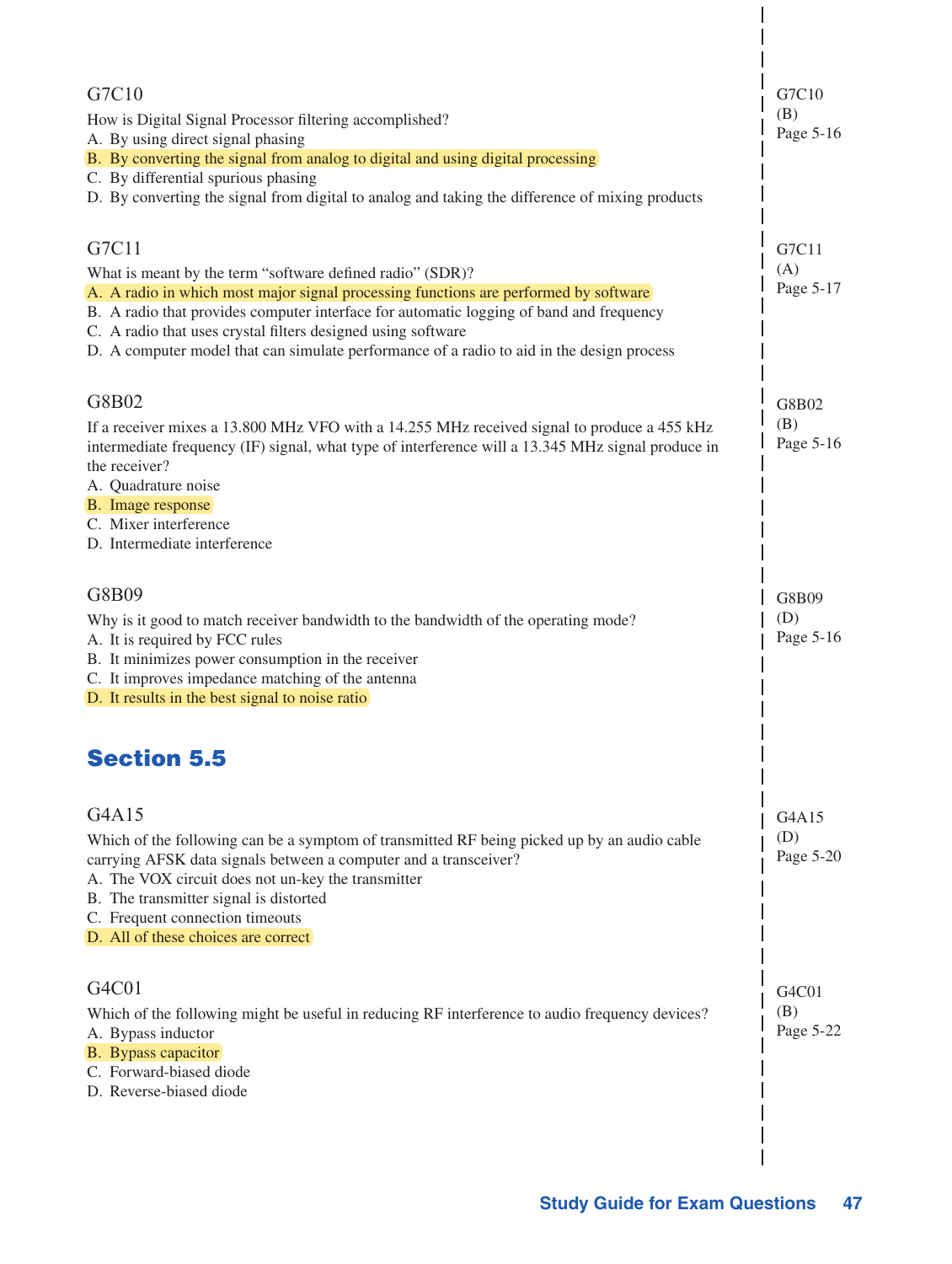| G4C02<br>(C)<br>Page 5-22 | G4C02<br>Which of the following could be a cause of interference covering a wide range of frequencies?<br>A. Not using a balun or line isolator to feed balanced antennas<br>B. Lack of rectification of the transmitter's signal in power conductors<br>C. Arcing at a poor electrical connection<br>D. Using a balun to feed an unbalanced antenna                                                             |
|---------------------------|------------------------------------------------------------------------------------------------------------------------------------------------------------------------------------------------------------------------------------------------------------------------------------------------------------------------------------------------------------------------------------------------------------------|
| G4C03<br>(C)<br>Page 5-22 | G4C03<br>What sound is heard from an audio device or telephone if there is interference from a nearby single<br>sideband phone transmitter?<br>A. A steady hum whenever the transmitter is on the air<br>B. On-and-off humming or clicking<br>C. Distorted speech<br>D. Clearly audible speech                                                                                                                   |
| G4C04<br>(A)<br>Page 5-22 | G4C04<br>What is the effect on an audio device or telephone system if there is interference from a nearby<br>CW transmitter?<br>A. On-and-off humming or clicking<br>B. A CW signal at a nearly pure audio frequency<br>C. A chirpy CW signal<br>D. Severely distorted audio                                                                                                                                     |
| G4C05<br>(D)<br>Page 5-21 | G4C05<br>What might be the problem if you receive an RF burn when touching your equipment while<br>transmitting on an HF band, assuming the equipment is connected to a ground rod?<br>A. Flat braid rather than round wire has been used for the ground wire<br>B. Insulated wire has been used for the ground wire<br>C. The ground rod is resonant<br>D. The ground wire has high impedance on that frequency |
| G4C06<br>(C)<br>Page 5-21 | G4C06<br>What effect can be caused by a resonant ground connection?<br>A. Overheating of ground straps<br>B. Corrosion of the ground rod<br>C. High RF voltages on the enclosures of station equipment<br>D. A ground loop                                                                                                                                                                                       |
| G4C07<br>(A)<br>Page 5-20 | G4C07<br>What is one good way to avoid unwanted effects of stray RF energy in an amateur station?<br>A. Connect all equipment grounds together<br>B. Install an RF filter in series with the ground wire<br>C. Use a ground loop for best conductivity<br>D. Install a few ferrite beads on the ground wire where it connects to your station                                                                    |

 $\frac{1}{1}$  $\overline{1}$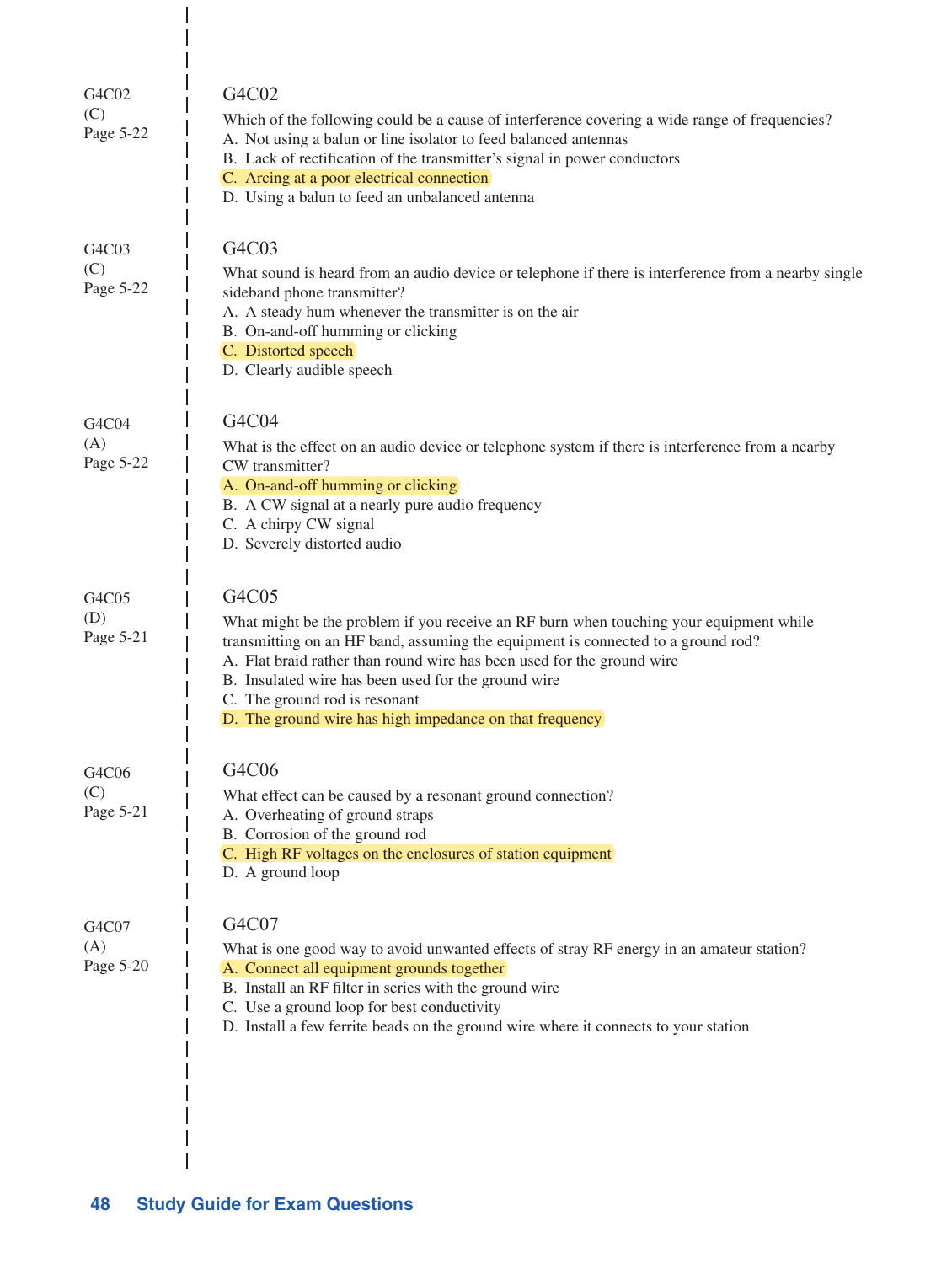| G4C08<br>Which of the following would reduce RF interference caused by common-mode current on an                                          | G4C08<br>(A) |
|-------------------------------------------------------------------------------------------------------------------------------------------|--------------|
| audio cable?                                                                                                                              | Page 5-22    |
| A. Placing a ferrite choke around the cable                                                                                               |              |
| B. Adding series capacitors to the conductors<br>C. Adding shunt inductors to the conductors                                              |              |
| D. Adding an additional insulating jacket to the cable                                                                                    |              |
|                                                                                                                                           |              |
| G4C09                                                                                                                                     | G4C09        |
| How can a ground loop be avoided?                                                                                                         | (D)          |
| A. Connect all ground conductors in series                                                                                                | Page 5-21    |
| B. Connect the AC neutral conductor to the ground wire<br>C. Avoid using lock washers and star washers when making ground connections     |              |
| D. Connect all ground conductors to a single point                                                                                        |              |
|                                                                                                                                           |              |
| G4C10                                                                                                                                     | G4C10        |
| What could be a symptom of a ground loop somewhere in your station?                                                                       | (A)          |
| A. You receive reports of "hum" on your station's transmitted signal<br>B. The SWR reading for one or more antennas is suddenly very high | Page 5-21    |
| C. An item of station equipment starts to draw excessive amounts of current                                                               |              |
| D. You receive reports of harmonic interference from your station                                                                         |              |
|                                                                                                                                           |              |
| G4E03                                                                                                                                     | G4E03        |
| Which of the following direct, fused power connections would be the best for a 100 watt HF                                                | (A)          |
| mobile installation?<br>A. To the battery using heavy gauge wire                                                                          | Page 5-19    |
| B. To the alternator or generator using heavy gauge wire                                                                                  |              |
| C. To the battery using resistor wire                                                                                                     |              |
| D. To the alternator or generator using resistor wire                                                                                     |              |
|                                                                                                                                           |              |
| G4E04                                                                                                                                     | G4E04<br>(B) |
| Why is it best NOT to draw the DC power for a 100 watt HF transceiver from a vehicle's auxiliary<br>power socket?                         | Page 5-19    |
| A. The socket is not wired with an RF-shielded power cable                                                                                |              |
| B. The socket's wiring may be inadequate for the current drawn by the transceiver                                                         |              |
| C. The DC polarity of the socket is reversed from the polarity of modern HF transceivers                                                  |              |
| D. Drawing more than 50 watts from this socket could cause the engine to overheat                                                         |              |
| G4E05                                                                                                                                     |              |
| Which of the following most limits the effectiveness of an HF mobile transceiver operating in the                                         | G4E05<br>(C) |
| 75-meter band?                                                                                                                            | Page 5-19    |
| A. "Picket Fencing" signal variation                                                                                                      |              |
| B. The wire gauge of the DC power line to the transceiver                                                                                 |              |
| C. The antenna system<br>D. FCC rules limiting mobile output power on the 75-meter band                                                   |              |
|                                                                                                                                           |              |
|                                                                                                                                           |              |
|                                                                                                                                           |              |
|                                                                                                                                           |              |
|                                                                                                                                           |              |

 $\begin{array}{c} \end{array}$  $\overline{\phantom{a}}$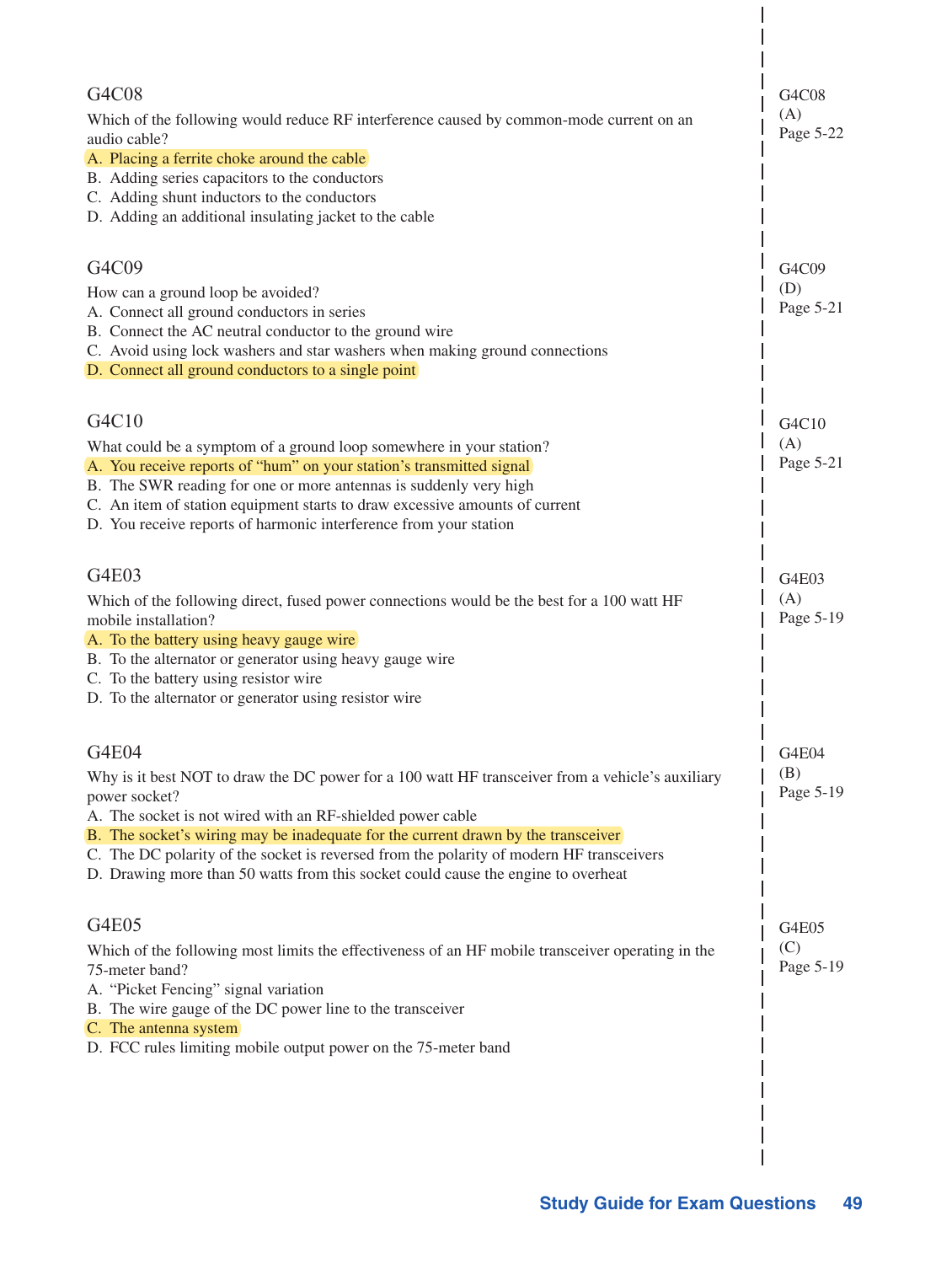| G4E07<br>(D)<br>Page 5-20       | G4E07<br>Which of the following may cause interference to be heard in the receiver of an HF radio installed<br>in a recent model vehicle?<br>A. The battery charging system<br>B. The fuel delivery system<br>C. The vehicle control computer<br>D. All of these choices are correct                                            |
|---------------------------------|---------------------------------------------------------------------------------------------------------------------------------------------------------------------------------------------------------------------------------------------------------------------------------------------------------------------------------|
| G7C06<br>(B)<br>Page 5-21       | G7C06<br>What should be the impedance of a low-pass filter as compared to the impedance of the<br>transmission line into which it is inserted?<br>A. Substantially higher<br>B. About the same<br>C. Substantially lower<br>D. Twice the transmission line impedance                                                            |
|                                 | <b>Chapter 6</b><br><b>Section 6.1</b>                                                                                                                                                                                                                                                                                          |
| G2E04<br>(B)<br>Page 6-1        | G2E04<br>What segment of the 20-meter band is most often used for digital transmissions?<br>A. 14.000 - 14.050 MHz<br>B. $14.070 - 14.100 \text{ MHz}$<br>C. $14.150 - 14.225$ MHz<br>D. 14.275 - 14.350 MHz                                                                                                                    |
| G2E07<br>(A)<br>Page 6-1        | G2E07<br>What segment of the 80-meter band is most commonly used for digital transmissions?<br>A. $3570 - 3600$ kHz<br>B. $3500 - 3525$ kHz<br>C. $3700 - 3750$ kHz<br>D. 3775 - 3825 kHz                                                                                                                                       |
| <b>G2E08</b><br>(D)<br>Page 6-1 | <b>G2E08</b><br>In what segment of the 20-meter band are most PSK31 operations commonly found?<br>A. At the bottom of the slow-scan TV segment, near 14.230 MHz<br>B. At the top of the SSB phone segment, near 14.325 MHz<br>C. In the middle of the CW segment, near 14.100 MHz<br>D. Below the RTTY segment, near 14.070 MHz |
| G2E13<br>(A)<br>Page 6-2        | G2E13<br>Which communication system sometimes uses the Internet to transfer messages?<br>A. Winlink<br><b>B. RTTY</b><br>C. ARES<br>D. Skywarn                                                                                                                                                                                  |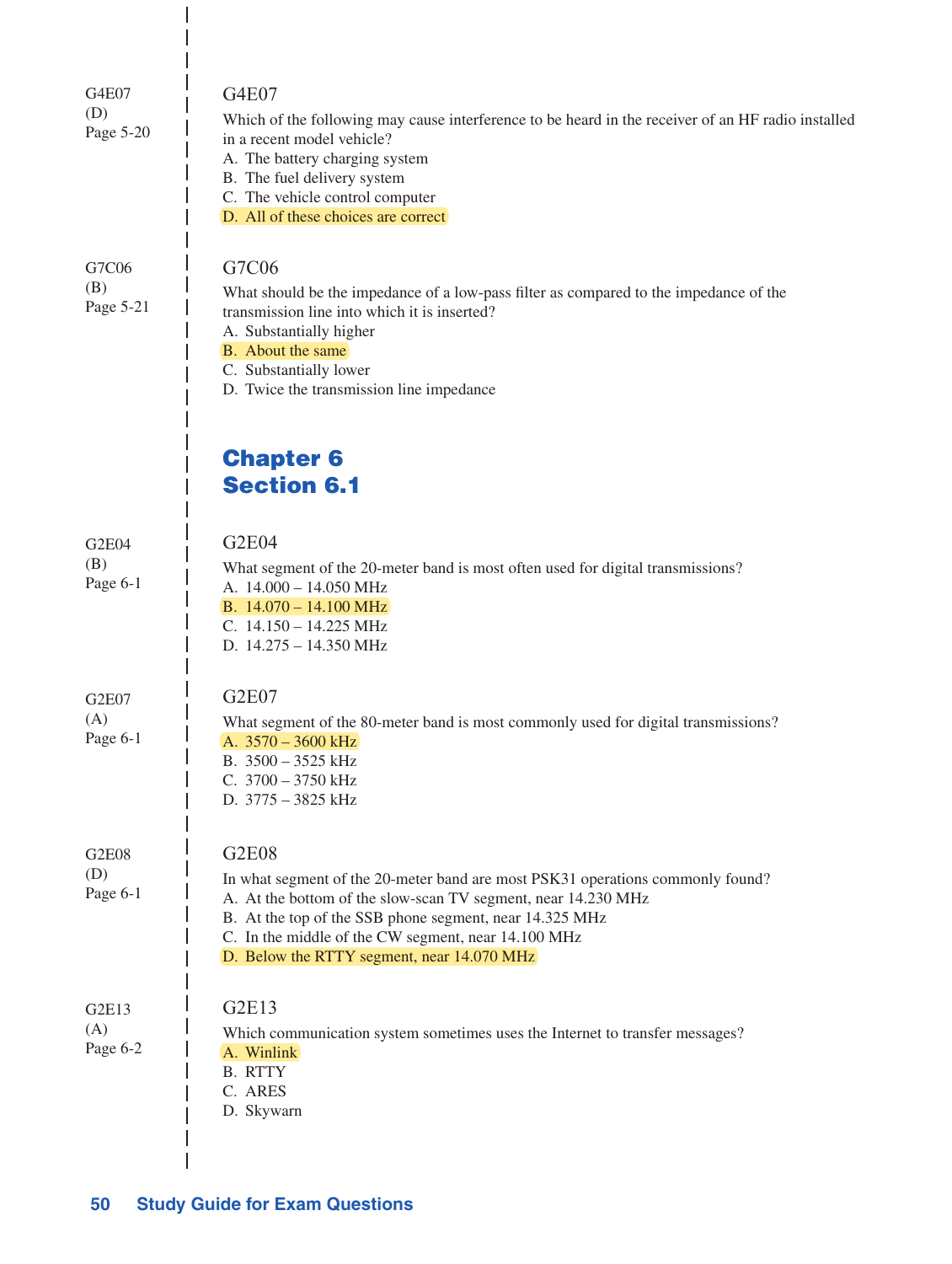| G8C01<br>Which of the following digital modes is designed to operate at extremely low signal strength on the<br>HF bands?<br>A. FSK441 and Hellschreiber<br>$B.$ JT9 and JT65<br>C. Clover<br>D. RTTY                                                                                                                                             | G8C01<br>(B)<br>Page 6-3 |
|---------------------------------------------------------------------------------------------------------------------------------------------------------------------------------------------------------------------------------------------------------------------------------------------------------------------------------------------------|--------------------------|
| <b>Section 6.2</b>                                                                                                                                                                                                                                                                                                                                |                          |
| G8A01<br>How is an FSK signal generated?<br>A. By keying an FM transmitter with a sub-audible tone<br>B. By changing an oscillator's frequency directly with a digital control signal<br>C. By using a transceiver's computer data interface protocol to change frequencies<br>D. By reconfiguring the CW keying input to act as a tone generator | G8A01<br>(B)<br>Page 6-5 |
| G8C11<br>How are the two separate frequencies of a Frequency Shift Keyed (FSK) signal identified?<br>A. Dot and Dash<br>B. On and Off<br>C. High and Low<br>D. Mark and Space                                                                                                                                                                     | G8C11<br>(D)<br>Page 6-5 |
| <b>Section 6.3</b>                                                                                                                                                                                                                                                                                                                                |                          |
| <b>G2E06</b><br>What is the most common frequency shift for RTTY emissions in the amateur HF bands?<br>A. 85 Hz<br><b>B.</b> 170 Hz<br>C. 425 Hz<br>D. 850 Hz                                                                                                                                                                                     | G2E06<br>(B)<br>Page 6-6 |
| G8C02<br>How many data bits are sent in a single PSK31 character?<br>A. The number varies<br>B. 5<br>C. 7<br>D. 8                                                                                                                                                                                                                                 | G8C02<br>(A)<br>Page 6-7 |
| G8C04<br>Which of the following describes Baudot code?<br>A. A 7-bit code with start, stop and parity bits<br>B. A code using error detection and correction<br>C. A 5-bit code with additional start and stop bits<br>D. A code using SELCAL and LISTEN                                                                                          | G8C04<br>(C)<br>Page 6-6 |

 $\overline{\phantom{a}}$  $\overline{\phantom{a}}$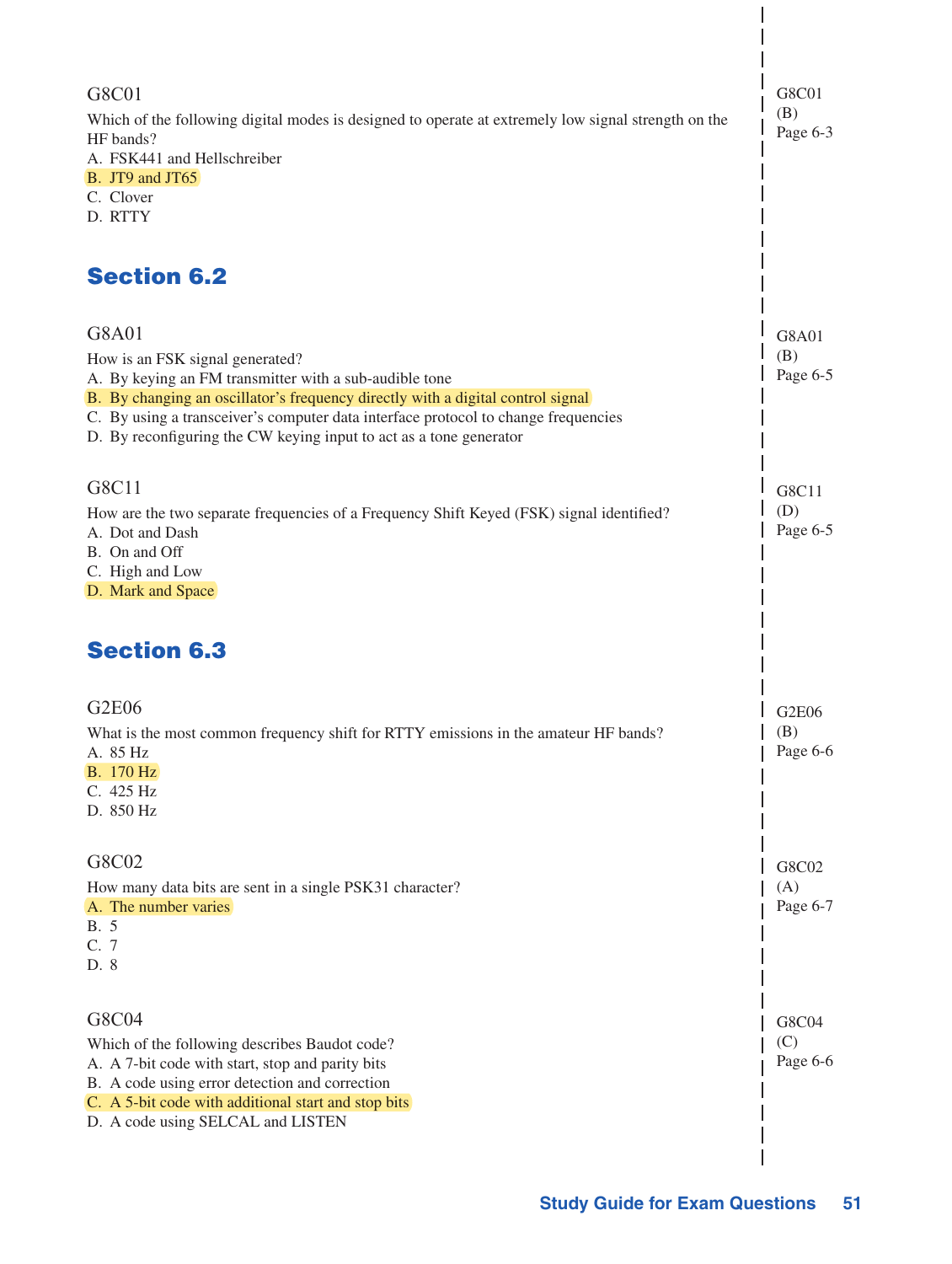| G8C08<br>(B)<br>Page 6-7 | G8C08<br>Which of the following statements is true about PSK31?<br>A. Upper case letters make the signal stronger<br>B. Upper case letters use longer Varicode signals and thus slow down transmission<br>C. Varicode Error Correction is used to ensure accurate message reception<br>D. Higher power is needed as compared to RTTY for similar error rates                                                                                                                                           |
|--------------------------|--------------------------------------------------------------------------------------------------------------------------------------------------------------------------------------------------------------------------------------------------------------------------------------------------------------------------------------------------------------------------------------------------------------------------------------------------------------------------------------------------------|
| G8C09<br>(A)<br>Page 6-6 | G8C09<br>What does the number 31 represent in "PSK31"?<br>A. The approximate transmitted symbol rate<br>B. The version of the PSK protocol<br>C. The year in which PSK31 was invented<br>D. The number of characters that can be represented by PSK31                                                                                                                                                                                                                                                  |
| G8C12<br>(A)<br>Page 6-7 | G8C12<br>Which type of code is used for sending characters in a PSK31 signal?<br>A. Varicode<br>B. Viterbi<br>C. Volumetric<br>D. Binary                                                                                                                                                                                                                                                                                                                                                               |
|                          | <b>Section 6.4</b>                                                                                                                                                                                                                                                                                                                                                                                                                                                                                     |
| G2E02<br>(B)<br>Page 6-8 | G2E02<br>How can a PACTOR modem or controller be used to determine if the channel is in use by other<br>PACTOR stations?<br>A. Unplug the data connector temporarily and see if the channel-busy indication is turned off<br>B. Put the modem or controller in a mode which allows monitoring communications without a<br>connection<br>C. Transmit UI packets several times and wait to see if there is a response from another PACTOR<br>station<br>D. Send the message: "Is this frequency in use?" |
| G2E09<br>(C)<br>Page 6-8 | G2E09<br>How do you join a contact between two stations using the PACTOR protocol?<br>A. Send broadcast packets containing your call sign while in MONITOR mode<br>B. Transmit a steady carrier until the PACTOR protocol times out and disconnects<br>C. Joining an existing contact is not possible, PACTOR connections are limited to two stations<br>D. Send a NAK response continuously so that the sending station has to pause                                                                  |
| G8C03<br>(C)<br>Page 6-7 | G8C03<br>What part of a data packet contains the routing and handling information?<br>A. Directory<br>B. Preamble<br>C. Header<br>D. Footer                                                                                                                                                                                                                                                                                                                                                            |

 $\begin{array}{c} \hline \end{array}$  $\overline{\phantom{a}}$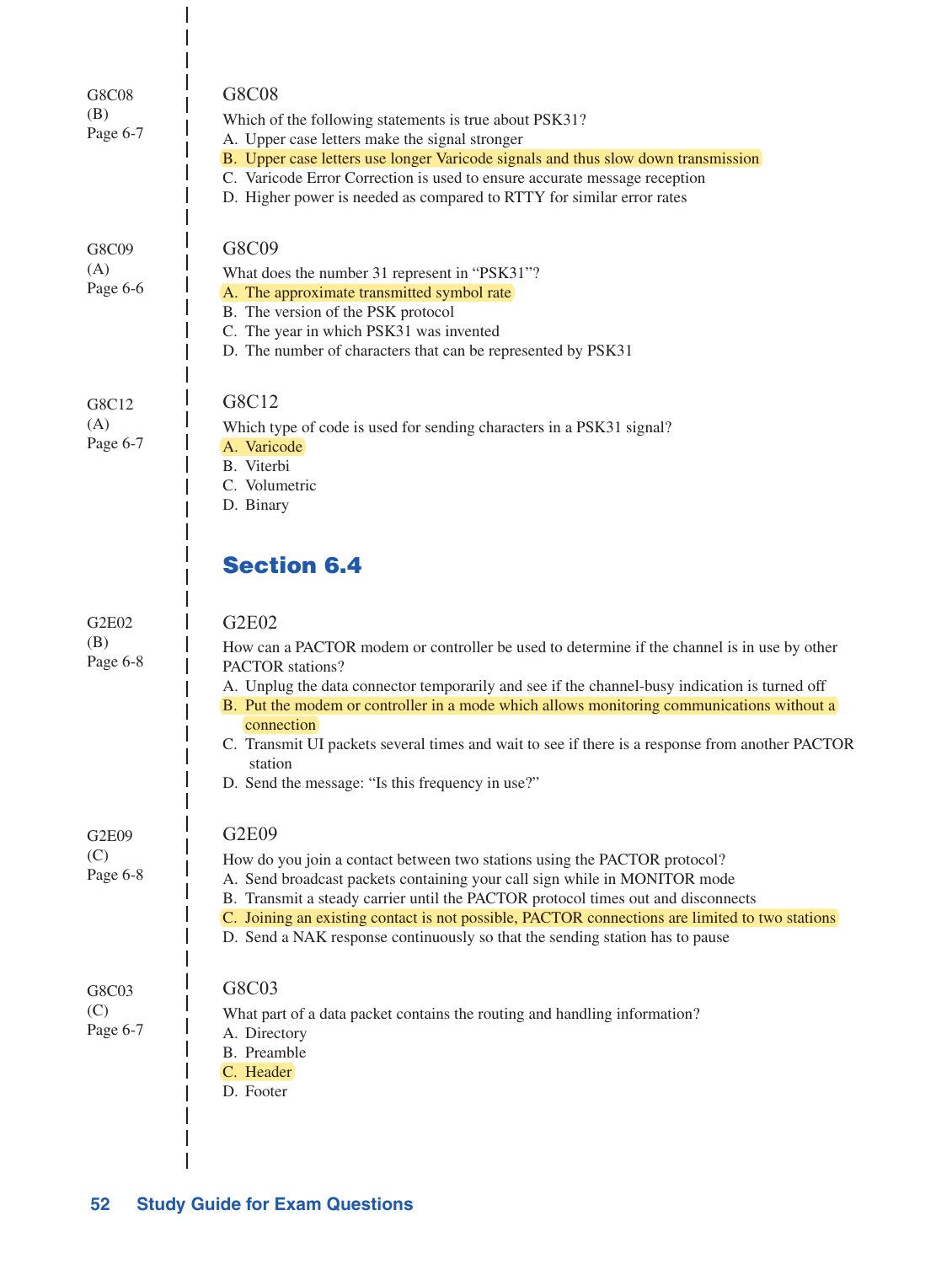| G8C05<br>In the PACTOR protocol, what is meant by an NAK response to a transmitted packet?<br>A. The receiver is requesting the packet be retransmitted<br>B. The receiver is reporting the packet was received without error<br>C. The receiver is busy decoding the packet<br>D. The entire file has been received correctly                   | G8C05<br>(A)<br>Page 6-8  |
|--------------------------------------------------------------------------------------------------------------------------------------------------------------------------------------------------------------------------------------------------------------------------------------------------------------------------------------------------|---------------------------|
| G8C07<br>How does the receiving station respond to an ARQ data mode packet containing errors?<br>A. It terminates the contact<br>B. It requests the packet be retransmitted<br>C. It sends the packet back to the transmitting station<br>D. It requests a change in transmitting protocol                                                       | G8C07<br>(B)<br>Page 6-8  |
| G8C10<br>How does forward error correction (FEC) allow the receiver to correct errors in received data<br>packets?<br>A. By controlling transmitter output power for optimum signal strength<br>B. By using the varicode character set<br>C. By transmitting redundant information with the data<br>D. By using a parity bit with each character | G8C10<br>(C)<br>Page 6-8  |
| <b>Section 6.5</b>                                                                                                                                                                                                                                                                                                                               |                           |
| G2E01<br>Which mode is normally used when sending an RTTY signal via AFSK with an SSB transmitter?<br>A. USB<br>B. DSB<br>C. CW<br>D. LSB                                                                                                                                                                                                        | G2E01<br>(D)<br>Page 6-9  |
| <b>G2E05</b><br>What is the standard sideband used to generate a JT65 or JT9 digital signal when using AFSK in<br>any amateur band?<br>A. LSB<br>B. USB<br>C. DSB<br>D. SSB                                                                                                                                                                      | G2E05<br>(B)<br>Page 6-9  |
| <b>G2E11</b><br>What is indicated on a waterfall display by one or more vertical lines adjacent to a PSK31 signal?<br>A. Long Path propagation<br>B. Backscatter propagation<br>C. Insufficient modulation<br>D. Overmodulation                                                                                                                  | G2E11<br>(D)<br>Page 6-11 |
|                                                                                                                                                                                                                                                                                                                                                  |                           |

 $\begin{array}{c} \end{array}$ 

 $\overline{\phantom{a}}$  $\overline{\phantom{a}}$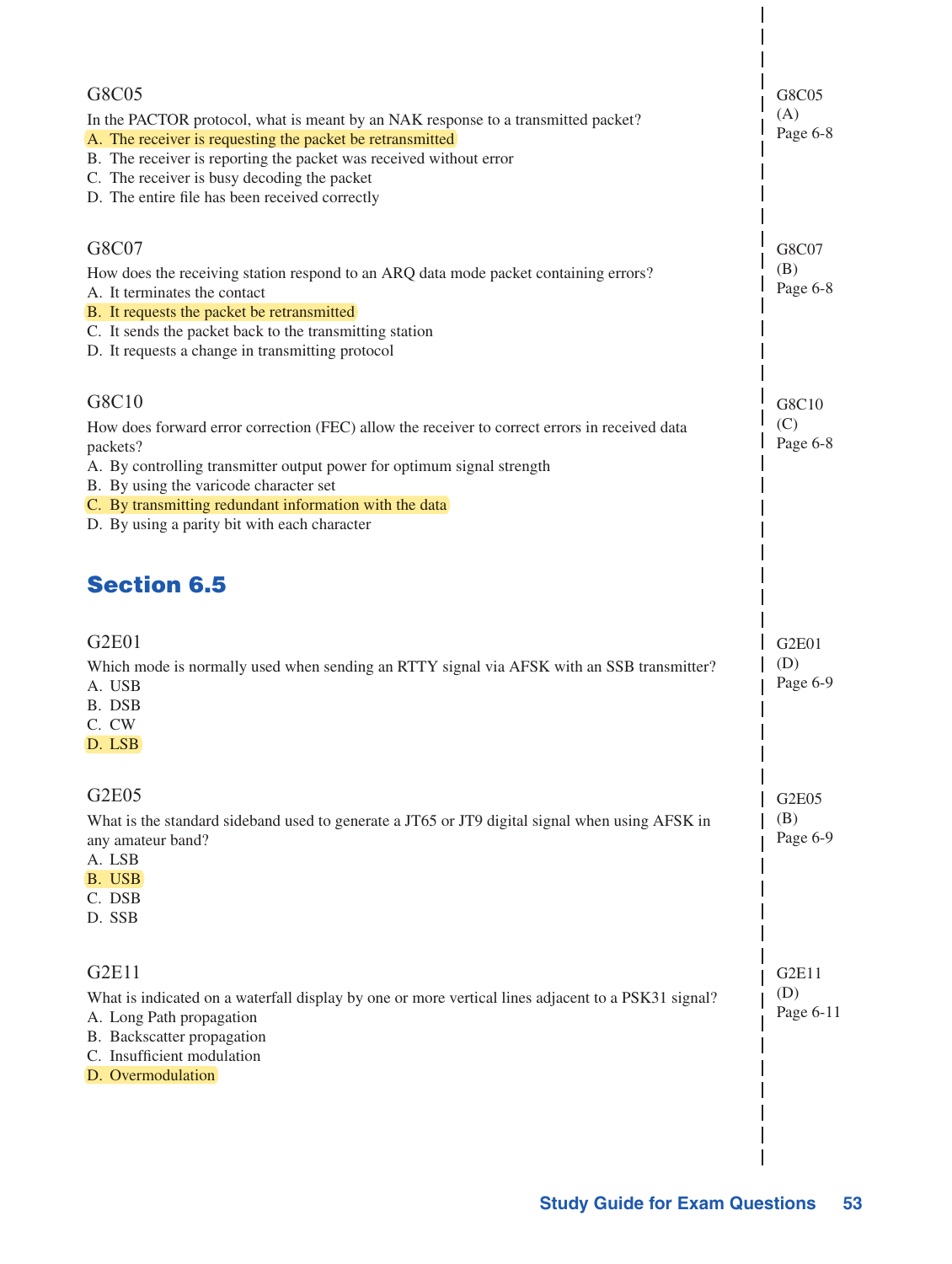| G2E14<br>(D)<br>Page 6-9              | G2E14<br>What could be wrong if you cannot decode an RTTY or other FSK signal even though it is<br>apparently tuned in properly?<br>A. The mark and space frequencies may be reversed<br>B. You may have selected the wrong baud rate<br>C. You may be listening on the wrong sideband<br>D. All of these choices are correct                                                                                                                                                        |
|---------------------------------------|--------------------------------------------------------------------------------------------------------------------------------------------------------------------------------------------------------------------------------------------------------------------------------------------------------------------------------------------------------------------------------------------------------------------------------------------------------------------------------------|
| G4A14<br>(B)<br>Page 6-11             | G4A14<br>What is likely to happen if a transceiver's ALC system is not set properly when transmitting AFSK<br>signals with the radio using single sideband mode?<br>A. ALC will invert the modulation of the AFSK mode<br>B. Improper action of ALC distorts the signal and can cause spurious emissions<br>C. When using digital modes, too much ALC activity can cause the transmitter to overheat<br>D. All of these choices are correct                                          |
| G8B05<br>(D)<br>Page 6-9              | G8B05<br>What is the approximate bandwidth of a PACTOR3 signal at maximum data rate?<br>A. 31.5 Hz<br>B. 500 Hz<br>C. 1800 Hz<br>D. 2300 Hz                                                                                                                                                                                                                                                                                                                                          |
| G8B08<br>(B)<br>Page 6-10             | <b>G8B08</b><br>Why is it important to know the duty cycle of the mode you are using when transmitting?<br>A. To aid in tuning your transmitter<br>B. Some modes have high duty cycles which could exceed the transmitter's average power rating.<br>C. To allow time for the other station to break in during a transmission<br>D. All of these choices are correct                                                                                                                 |
| G8B10<br>(B)<br>Page 6-9              | G8B10<br>What is the relationship between transmitted symbol rate and bandwidth?<br>A. Symbol rate and bandwidth are not related<br>B. Higher symbol rates require wider bandwidth<br>C. Lower symbol rates require wider bandwidth<br>D. Bandwidth is always half the symbol rate<br><b>Section 6.6</b>                                                                                                                                                                             |
| G1E03<br>(A)<br>[97.221]<br>Page 6-12 | G1E03<br>What is required to conduct communications with a digital station operating under automatic<br>control outside the automatic control band segments?<br>A. The station initiating the contact must be under local or remote control<br>B. The interrogating transmission must be made by another automatically controlled station<br>C. No third party traffic maybe be transmitted<br>D. The control operator of the interrogating station must hold an Extra Class license |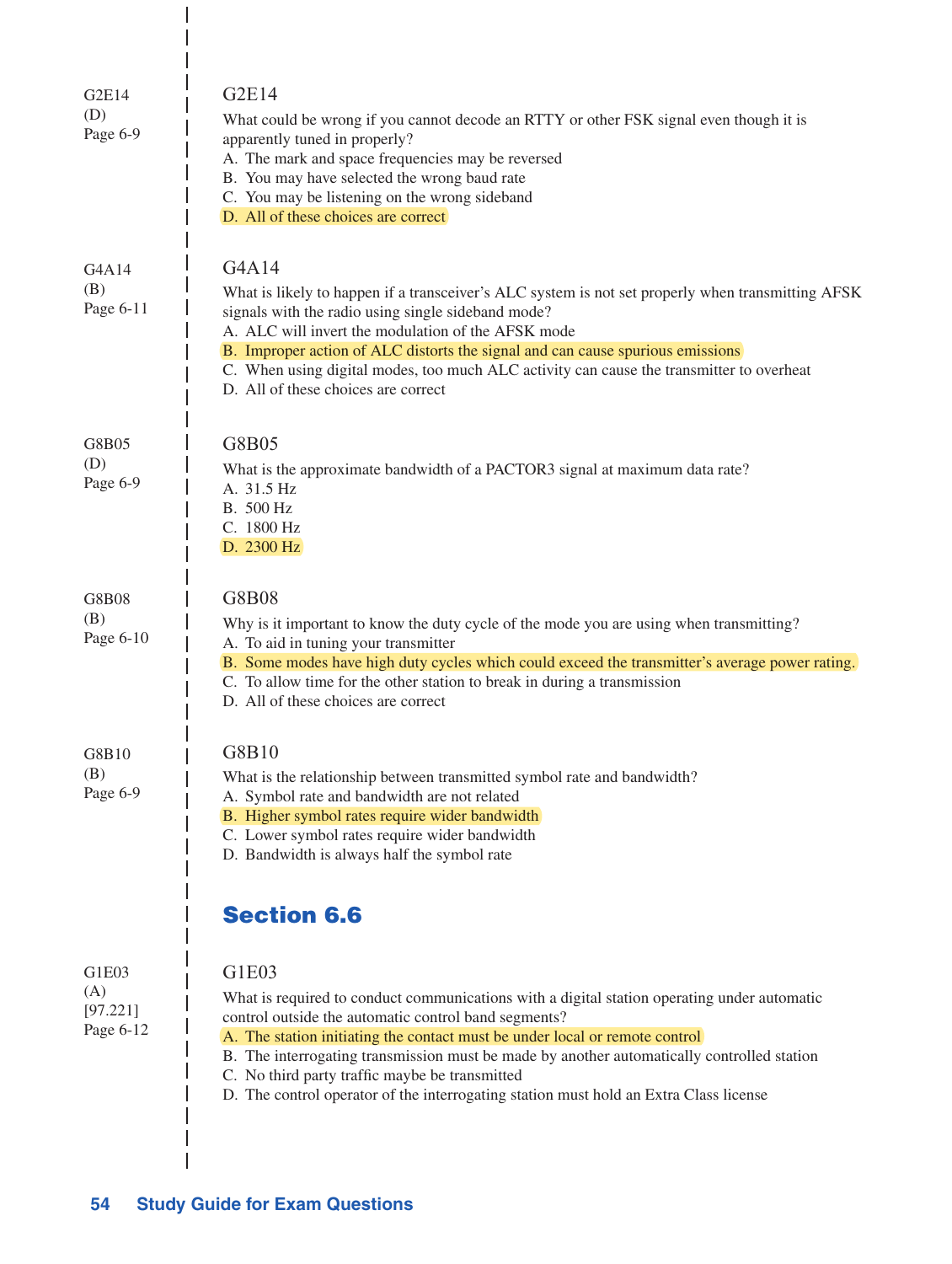| <b>G1E11</b>                                                                                                                                             | G1E11                 |
|----------------------------------------------------------------------------------------------------------------------------------------------------------|-----------------------|
| Which of the following is the FCC term for an unattended digital station that transfers messages to                                                      |                       |
| and from the Internet?<br>A. Locally controlled station                                                                                                  | [97.221]<br>Page 6-12 |
| B. Robotically controlled station                                                                                                                        |                       |
| C. Automatically controlled digital station                                                                                                              |                       |
| D. Fail-safe digital station                                                                                                                             |                       |
| G1E12                                                                                                                                                    | G1E12                 |
| Under what circumstances are messages that are sent via digital modes exempt from Part 97 third                                                          | (A)                   |
| party rules that apply to other modes of communication?                                                                                                  | [97.115]              |
| A. Under no circumstances                                                                                                                                | Page 6-12             |
| B. When messages are encrypted                                                                                                                           |                       |
| C. When messages are not encrypted<br>D. When under automatic control                                                                                    |                       |
|                                                                                                                                                          |                       |
| G1E13                                                                                                                                                    | G1E13                 |
| On what bands may automatically controlled stations transmitting RTTY or data emissions                                                                  | (D)                   |
| communicate with other automatically controlled digital stations?                                                                                        | [97.221,              |
| A. On any band segment where digital operation is permitted                                                                                              | 97.305]<br>Page 6-13  |
| B. Anywhere in the non-phone segments of the 10-meter or shorter wavelength bands<br>C. Only in the non-phone Extra Class segments of the bands          |                       |
| D. Anywhere in the 1.25-meter or shorter wavelength bands, and in specified segments of the                                                              |                       |
| 80-meter through 2-meter bands                                                                                                                           |                       |
| G2E03                                                                                                                                                    |                       |
| What symptoms may result from other signals interfering with a PACTOR or WINMOR                                                                          | G2E03<br>(D)          |
| transmission?                                                                                                                                            | Page 6-13             |
| A. Frequent retries or timeouts                                                                                                                          |                       |
| B. Long pauses in message transmission                                                                                                                   |                       |
| C. Failure to establish a connection between stations                                                                                                    |                       |
| D. All of these choices are correct                                                                                                                      |                       |
| G2E10                                                                                                                                                    | G2E10                 |
| Which of the following is a way to establish contact with a digital messaging system gateway                                                             | (D)                   |
| station?                                                                                                                                                 | Page 6-12             |
| A. Send an email to the system control operator                                                                                                          |                       |
| B. Send QRL in Morse code<br>C. Respond when the station broadcasts its SSID                                                                             |                       |
| D. Transmit a connect message on the station's published frequency                                                                                       |                       |
|                                                                                                                                                          |                       |
| G2E12                                                                                                                                                    | G2E12                 |
| Which of the following describes a waterfall display?                                                                                                    | (C)                   |
| A. Frequency is horizontal, signal strength is vertical, time is intensity                                                                               | Page 6-12             |
| B. Frequency is vertical, signal strength is intensity, time is horizontal                                                                               |                       |
| C. Frequency is horizontal, signal strength is intensity, time is vertical<br>D. Frequency is vertical, signal strength is horizontal, time is intensity |                       |
|                                                                                                                                                          |                       |
|                                                                                                                                                          |                       |

 $\begin{array}{c} \end{array}$ 

 $\overline{\phantom{a}}$  $\overline{\phantom{a}}$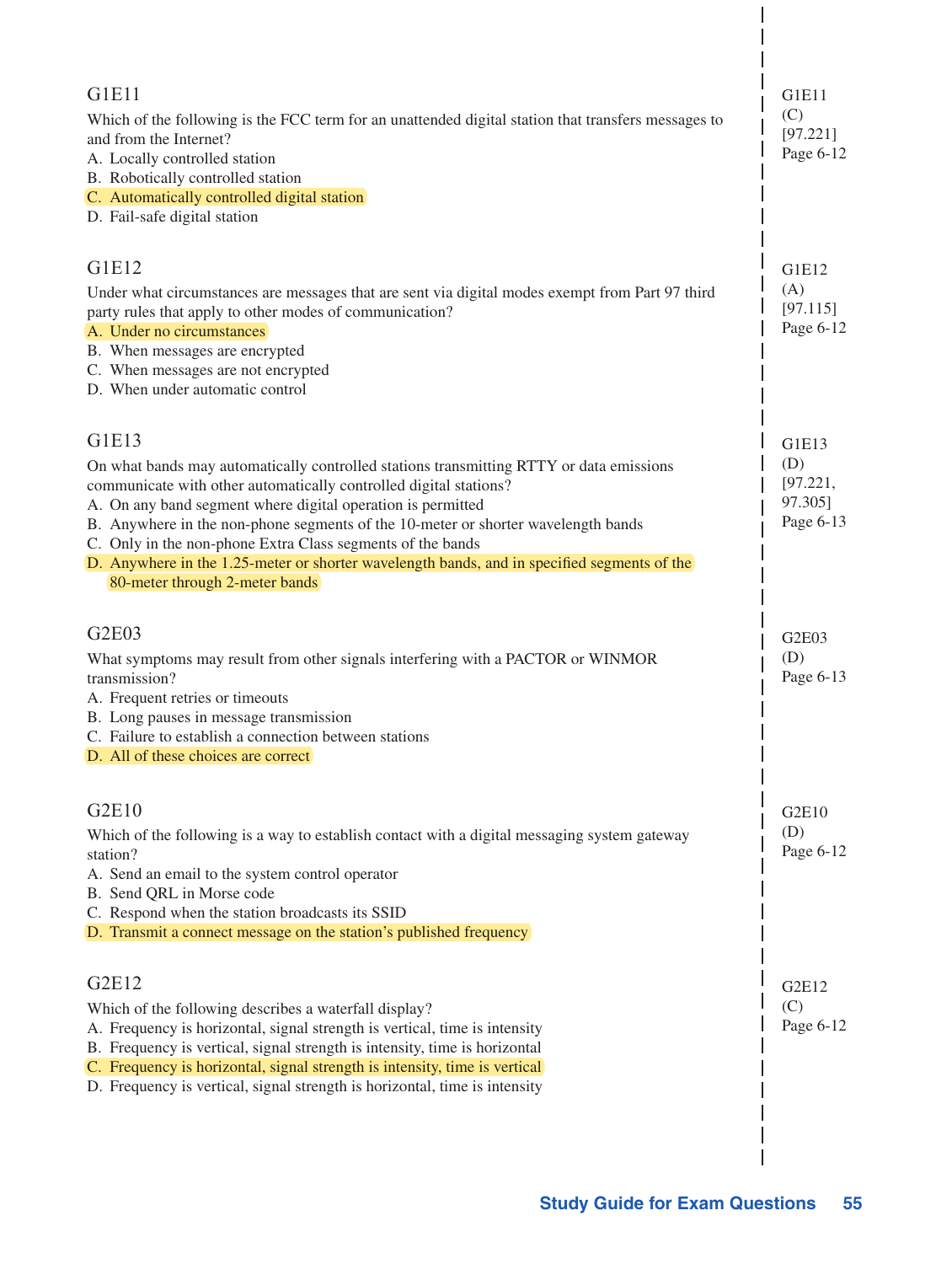G8C06 (B) Page 6-13

#### G8C06

What action results from a failure to exchange information due to excessive transmission attempts when using PACTOR or WINMOR?

- A. The checksum overflows
- B. The connection is dropped
- C. Packets will be routed incorrectly

B. To allow automatic band changing

D. To allow remote tuning

D. Encoding reverts to the default character set

### Chapter 7 Section 7.1

No questions

G4E01

### Section 7.2

G4E01  $(C)$ Page 7-5

G4E02 (D) Page 7-5

G4E06 (C)

#### G4E02

What is the purpose of a corona ball on a HF mobile antenna? A. To narrow the operating bandwidth of the antenna B. To increase the "Q" of the antenna C. To reduce the chance of damage if the antenna should strike an object D. To reduce high voltage discharge from the tip of the antenna G4E06 What is one disadvantage of using a shortened mobile antenna as opposed to a full size antenna?

What is the purpose of a capacitance hat on a mobile antenna? A. To increase the power handling capacity of a whip antenna

C. To electrically lengthen a physically short antenna

A. Short antennas are more likely to cause distortion of transmitted signals B. Short antennas can only receive circularly polarized signals C. Operating bandwidth may be very limited D. Harmonic radiation may increase G9B01 What is one disadvantage of a directly fed random-wire HF antenna? A. It must be longer than 1 wavelength B. You may experience RF burns when touching metal objects in your station C. It produces only vertically polarized radiation D. It is more effective on the lower HF bands than on the higher bands Page 7-5 G9B01 (B) Page 7-5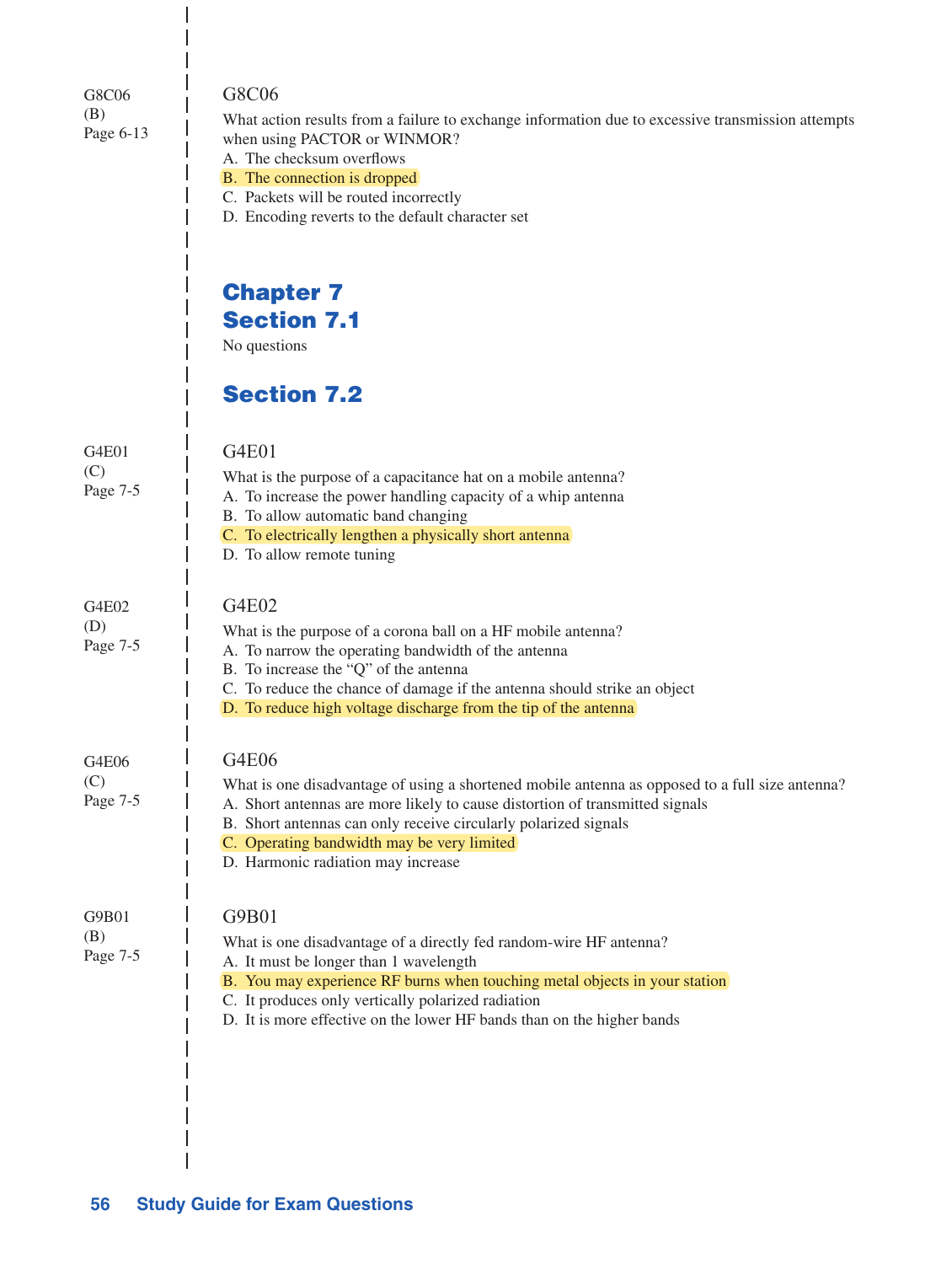| G9B02                                                                                                                                                                                                                                                                     | G9B02             |
|---------------------------------------------------------------------------------------------------------------------------------------------------------------------------------------------------------------------------------------------------------------------------|-------------------|
| Which of the following is a common way to adjust the feed point impedance of a quarter wave<br>ground plane vertical antenna to be approximately 50 ohms?<br>A. Slope the radials upward<br>B. Slope the radials downward                                                 | (B)<br>Page 7-4   |
| C. Lengthen the radials<br>D. Shorten the radials                                                                                                                                                                                                                         |                   |
| G9B03                                                                                                                                                                                                                                                                     | G9B03             |
| What happens to the feed point impedance of a ground plane antenna when its radials are changed<br>from horizontal to sloping downward?<br>A. It decreases                                                                                                                | (B)<br>$Page 7-4$ |
| <b>B.</b> It increases<br>C. It stays the same<br>D. It reaches a maximum at an angle of 45 degrees                                                                                                                                                                       |                   |
| G9B04                                                                                                                                                                                                                                                                     | G9B04             |
| What is the radiation pattern of a dipole antenna in free space in the plane of the conductor?<br>A. It is a figure-eight at right angles to the antenna<br>B. It is a figure-eight off both ends of the antenna<br>C. It is a circle (equal radiation in all directions) | (A)<br>Page 7-2   |
| D. It has a pair of lobes on one side of the antenna and a single lobe on the other side                                                                                                                                                                                  |                   |
| G9B05<br>How does antenna height affect the horizontal (azimuthal) radiation pattern of a horizontal dipole                                                                                                                                                               | G9B05<br>(C)      |
| HF antenna?<br>A. If the antenna is too high, the pattern becomes unpredictable<br>B. Antenna height has no effect on the pattern                                                                                                                                         | Page 7-6          |
| C. If the antenna is less than 1/2 wavelength high, the azimuthal pattern is almost omnidirectional<br>D. If the antenna is less than 1/2 wavelength high, radiation off the ends of the wire is eliminated                                                               |                   |
| G9B06                                                                                                                                                                                                                                                                     | G9B06             |
| Where should the radial wires of a ground-mounted vertical antenna system be placed?<br>A. As high as possible above the ground<br>B. Parallel to the antenna element                                                                                                     | (C)<br>Page 7-4   |
| C. On the surface of the Earth or buried a few inches below the ground<br>D. At the center of the antenna                                                                                                                                                                 |                   |
| G9B07                                                                                                                                                                                                                                                                     | G9B07             |
| How does the feed point impedance of a 1/2 wave dipole antenna change as the antenna is lowered<br>below 1/4 wave above ground?<br>A. It steadily increases                                                                                                               | (B)<br>Page 7-6   |
| <b>B.</b> It steadily decreases<br>C. It peaks at about 1/8 wavelength above ground<br>D. It is unaffected by the height above ground                                                                                                                                     |                   |
|                                                                                                                                                                                                                                                                           |                   |
|                                                                                                                                                                                                                                                                           |                   |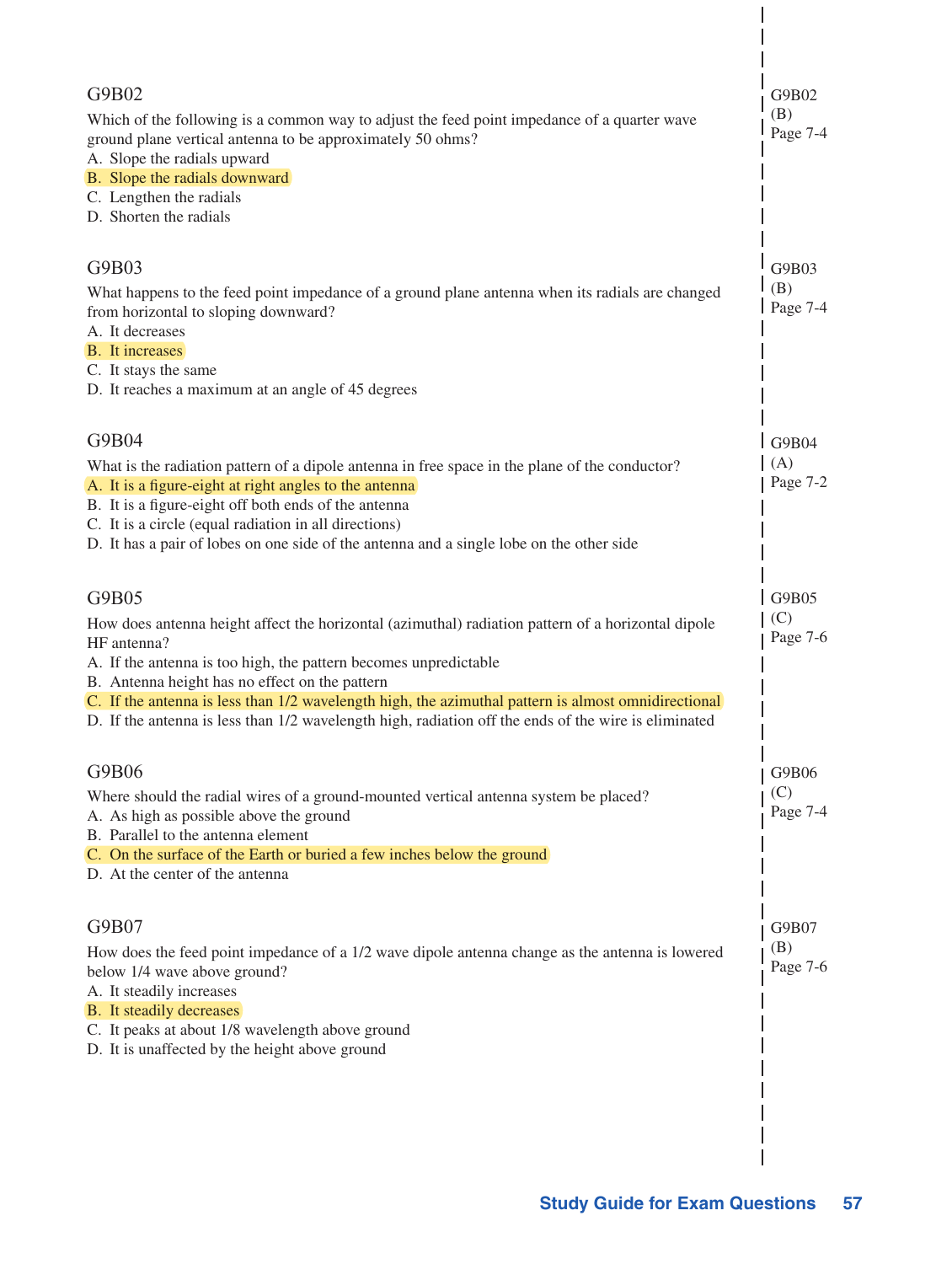| G9B08<br>(A)<br>Page 7-2 | <b>G9B08</b><br>How does the feed point impedance of a 1/2 wave dipole change as the feed point is moved from<br>the center toward the ends?<br>A. It steadily increases<br>B. It steadily decreases<br>C. It peaks at about 1/8 wavelength from the end<br>D. It is unaffected by the location of the feed point                                                                                                      |
|--------------------------|------------------------------------------------------------------------------------------------------------------------------------------------------------------------------------------------------------------------------------------------------------------------------------------------------------------------------------------------------------------------------------------------------------------------|
| G9B09<br>(A)<br>Page 7-7 | G9B09<br>Which of the following is an advantage of a horizontally polarized as compared to a vertically<br>polarized HF antenna?<br>A. Lower ground reflection losses<br>B. Lower feed point impedance<br>C. Shorter Radials<br>D. Lower radiation resistance                                                                                                                                                          |
| G9B10<br>(D)<br>Page 7-3 | G9B10<br>What is the approximate length for a 1/2 wave dipole antenna cut for 14.250 MHz?<br>A. 8 feet<br><b>B.</b> 16 feet<br>C. 24 feet<br>D. 32 feet                                                                                                                                                                                                                                                                |
| G9B11<br>(C)<br>Page 7-3 | G9B11<br>What is the approximate length for a 1/2 wave dipole antenna cut for 3.550 MHz?<br>A. 42 feet<br><b>B.</b> 84 feet<br>C. 131 feet<br>D. 263 feet                                                                                                                                                                                                                                                              |
| G9B12<br>(A)<br>Page 7-4 | G9B12<br>What is the approximate length for a 1/4 wave vertical antenna cut for 28.5 MHz?<br>A. 8 feet<br><b>B.</b> 11 feet<br>C. 16 feet<br>$D. 21$ feet                                                                                                                                                                                                                                                              |
| G9C19<br>(B)<br>Page 7-2 | G9C19<br>How does antenna gain stated in dBi compare to gain stated in dBd for the same antenna?<br>A. dBi gain figures are 2.15 dB lower then dBd gain figures<br>B. dBi gain figures are 2.15 dB higher than dBd gain figures<br>C. dBi gain figures are the same as the square root of dBd gain figures multiplied by 2.15<br>D. dBi gain figures are the reciprocal of dBd gain figures $+ 2.15$ dB                |
| G9C20<br>(A)<br>Page 7-2 | G9C20<br>What is meant by the terms dBi and dBd when referring to antenna gain?<br>A. dBi refers to an isotropic antenna, dBd refers to a dipole antenna<br>B. dBi refers to an ionospheric reflecting antenna, dBd refers to a dissipative antenna<br>C. dBi refers to an inverted-vee antenna, dBd refers to a downward reflecting antenna<br>D. dBi refers to an isometric antenna, dBd refers to a discone antenna |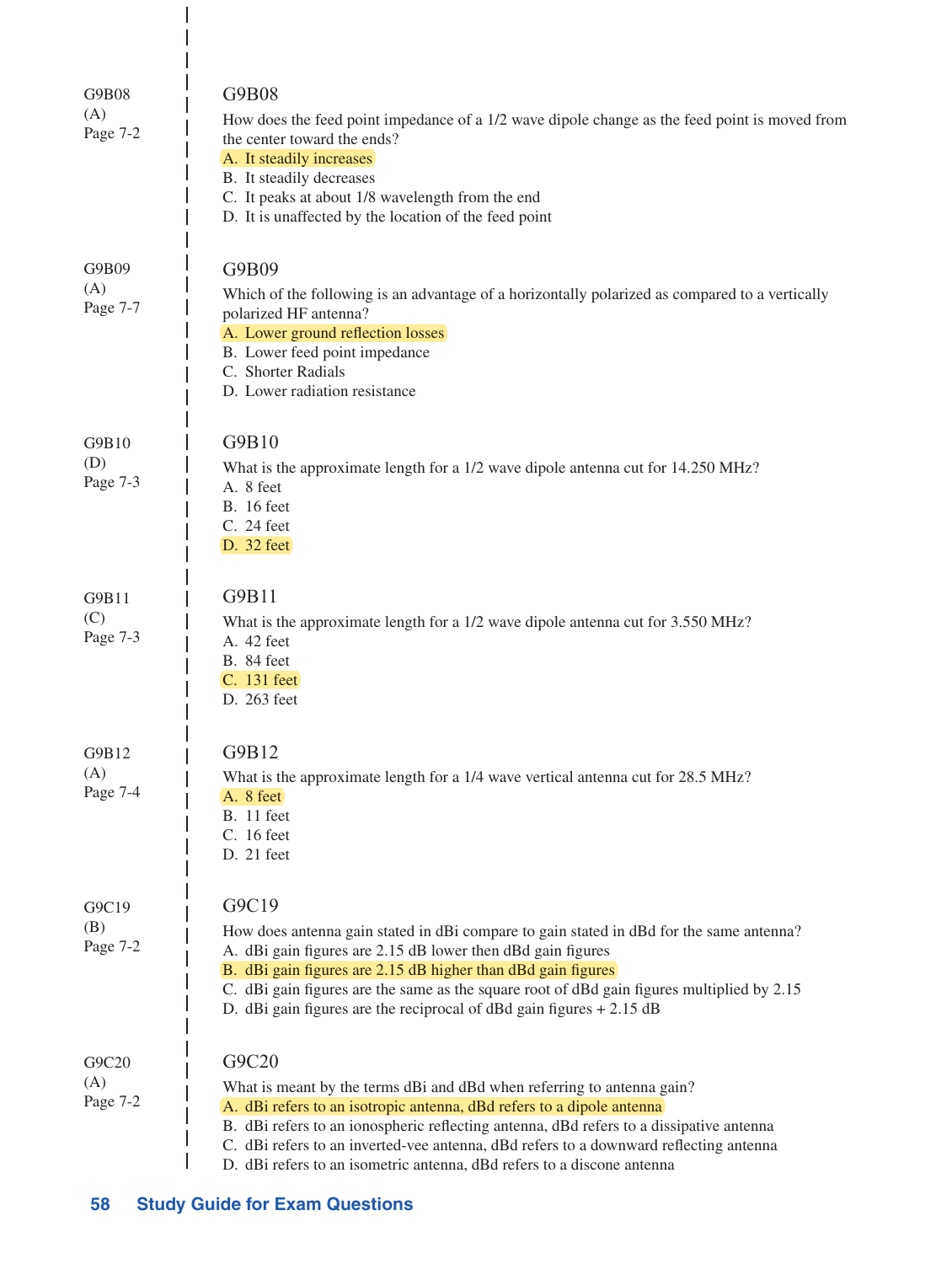| <b>Section 7.3</b>                                                                                                                                                                                                                                                                                                                                    | G2D04<br>(B)<br>Page 7-7       |
|-------------------------------------------------------------------------------------------------------------------------------------------------------------------------------------------------------------------------------------------------------------------------------------------------------------------------------------------------------|--------------------------------|
| G2D04                                                                                                                                                                                                                                                                                                                                                 |                                |
| Which of the following describes an azimuthal projection map?                                                                                                                                                                                                                                                                                         |                                |
| A. A map that shows accurate land masses<br>B. A map that shows true bearings and distances from a particular location<br>C. A map that shows the angle at which an amateur satellite crosses the equator<br>D. A map that shows the number of degrees longitude that an amateur satellite appears to move<br>westward at the equator with each orbit |                                |
| G2D11                                                                                                                                                                                                                                                                                                                                                 | G <sub>2</sub> D <sub>11</sub> |
| Which HF antenna would be the best to use for minimizing interference?                                                                                                                                                                                                                                                                                | (C)                            |
| A. A quarter-wave vertical antenna                                                                                                                                                                                                                                                                                                                    | Page 7-8                       |
| B. An isotropic antenna                                                                                                                                                                                                                                                                                                                               |                                |
| C. A directional antenna<br>D. An omnidirectional antenna                                                                                                                                                                                                                                                                                             |                                |
|                                                                                                                                                                                                                                                                                                                                                       |                                |
| G9C01                                                                                                                                                                                                                                                                                                                                                 | G9C01                          |
| Which of the following would increase the bandwidth of a Yagi antenna?                                                                                                                                                                                                                                                                                | (A)                            |
| A. Larger diameter elements                                                                                                                                                                                                                                                                                                                           | Page 7-10                      |
| B. Closer element spacing                                                                                                                                                                                                                                                                                                                             |                                |
| C. Loading coils in series with the element                                                                                                                                                                                                                                                                                                           |                                |
| D. Tapered-diameter elements                                                                                                                                                                                                                                                                                                                          |                                |
| G9C02                                                                                                                                                                                                                                                                                                                                                 | G9C02                          |
| What is the approximate length of the driven element of a Yagi antenna?                                                                                                                                                                                                                                                                               | (B)                            |
| A. 1/4 wavelength                                                                                                                                                                                                                                                                                                                                     | Page 7-9                       |
| B. 1/2 wavelength                                                                                                                                                                                                                                                                                                                                     |                                |
| C. 3/4 wavelength<br>D. 1 wavelength                                                                                                                                                                                                                                                                                                                  |                                |
|                                                                                                                                                                                                                                                                                                                                                       |                                |
| G9C03                                                                                                                                                                                                                                                                                                                                                 | G9C03                          |
| Which statement about a three-element, single-band Yagi antenna is true?                                                                                                                                                                                                                                                                              | (B)                            |
| A. The reflector is normally the shortest element                                                                                                                                                                                                                                                                                                     | Page 7-9                       |
| B. The director is normally the shortest element<br>C. The driven element is the longest element                                                                                                                                                                                                                                                      |                                |
| D. Low feed point impedance increases bandwidth                                                                                                                                                                                                                                                                                                       |                                |
|                                                                                                                                                                                                                                                                                                                                                       |                                |
| G9C04                                                                                                                                                                                                                                                                                                                                                 | G9C04                          |
| Which statement about a three-element, single-band Yagi antenna is true?                                                                                                                                                                                                                                                                              | (A)<br>Page 7-9                |
| A. The reflector is normally the longest element<br>B. The director is normally the longest element                                                                                                                                                                                                                                                   |                                |
| C. The reflector is normally the shortest element                                                                                                                                                                                                                                                                                                     |                                |
| D. All of the elements must be the same length                                                                                                                                                                                                                                                                                                        |                                |
|                                                                                                                                                                                                                                                                                                                                                       |                                |
|                                                                                                                                                                                                                                                                                                                                                       |                                |
|                                                                                                                                                                                                                                                                                                                                                       |                                |
|                                                                                                                                                                                                                                                                                                                                                       |                                |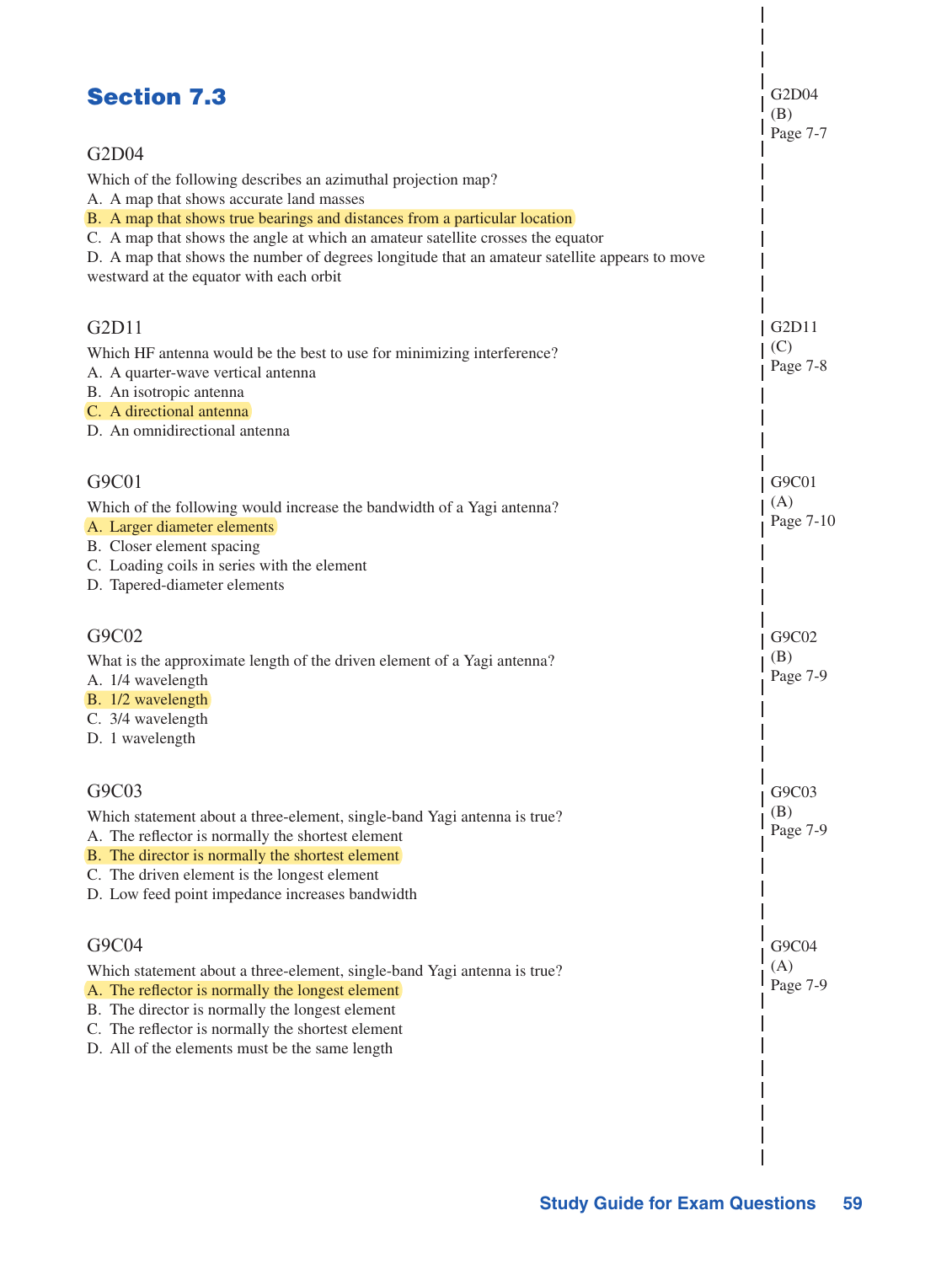| G9C05<br>(A)<br>Page 7-10 | G9C05<br>How does increasing boom length and adding directors affect a Yagi antenna?<br>A. Gain increases<br>B. Beamwidth increases<br>C. Front to back ratio decreases<br>D. Front to side ratio decreases                                                                                                                                                                                                        |
|---------------------------|--------------------------------------------------------------------------------------------------------------------------------------------------------------------------------------------------------------------------------------------------------------------------------------------------------------------------------------------------------------------------------------------------------------------|
| G9C07<br>(C)<br>Page 7-9  | G9C07<br>What does "front-to-back ratio" mean in reference to a Yagi antenna?<br>A. The number of directors versus the number of reflectors<br>B. The relative position of the driven element with respect to the reflectors and directors<br>C. The power radiated in the major radiation lobe compared to the power radiated in exactly the<br>opposite direction<br>D. The ratio of forward gain to dipole gain |
| G9C08<br>(D)<br>Page 7-9  | G9C08<br>What is meant by the "main lobe" of a directive antenna?<br>A. The magnitude of the maximum vertical angle of radiation<br>B. The point of maximum current in a radiating antenna element<br>C. The maximum voltage standing wave point on a radiating element<br>D. The direction of maximum radiated field strength from the antenna                                                                    |
| G9C10<br>(D)<br>Page 7-10 | G9C10<br>Which of the following is a Yagi antenna design variable that could be adjusted to optimize<br>forward gain, front-to-back ratio, or SWR bandwidth?<br>A. The physical length of the boom<br>B. The number of elements on the boom<br>C. The spacing of each element along the boom<br>D. All of these choices are correct                                                                                |
| G9C11<br>(A)<br>Page 7-10 | G9C11<br>What is the purpose of a gamma match used with Yagi antennas?<br>A. To match the relatively low feed point impedance to 50 ohms<br>B. To match the relatively high feed point impedance to 50 ohms<br>C. To increase the front-to-back ratio<br>D. To increase the main lobe gain                                                                                                                         |
| G9C12<br>(A)<br>Page 7-11 | G9C12<br>Which of the following is an advantage of using a gamma match for impedance matching of a Yagi<br>antenna to 50 ohm coax feed line?<br>A. It does not require that the elements be insulated from the boom<br>B. It does not require any inductors or capacitors<br>C. It is useful for matching multiband antennas<br>D. All of these choices are correct                                                |

 $\frac{1}{1}$  $\overline{1}$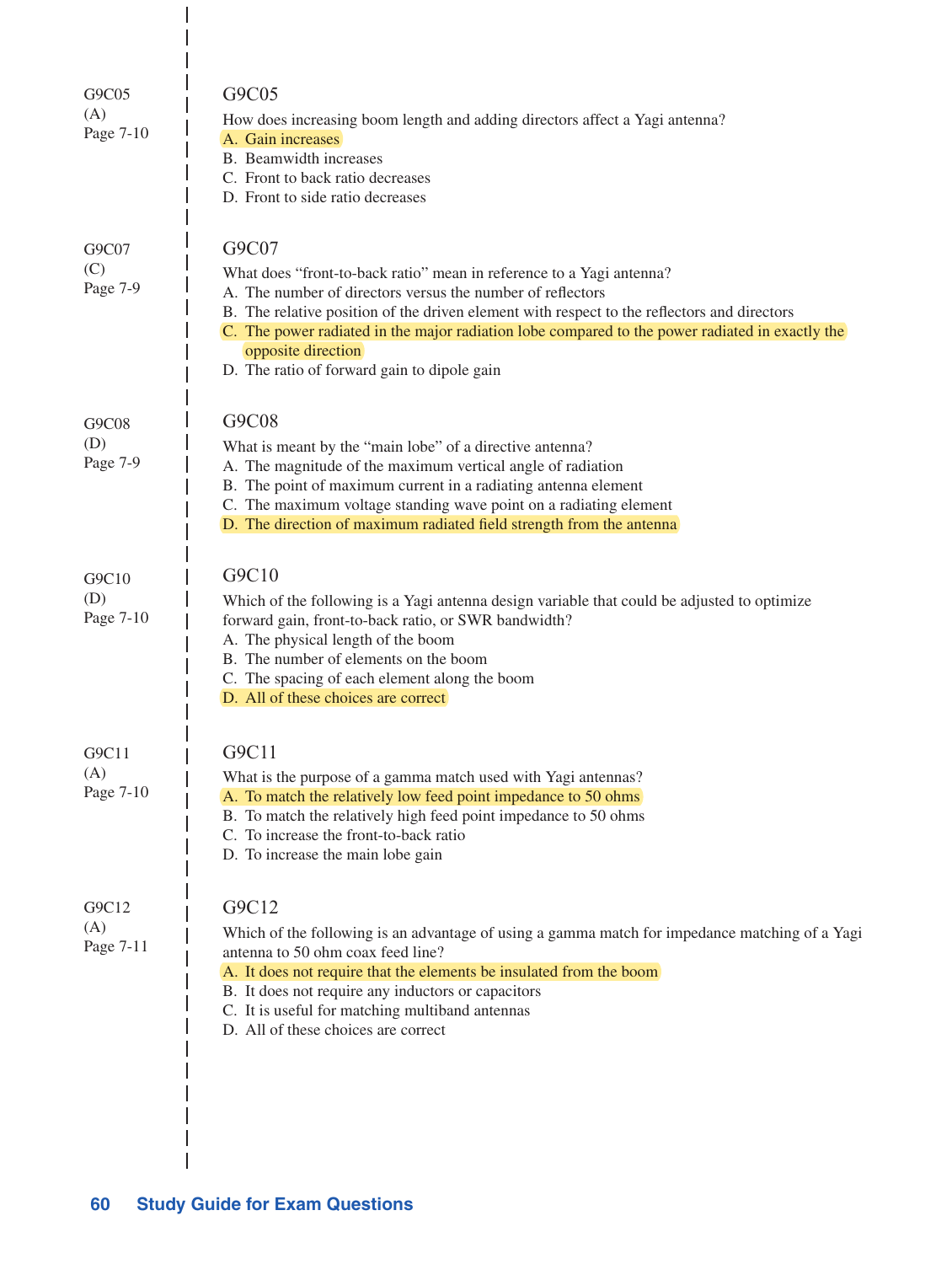| <b>Section 7.4</b>                                                                                                                                                                                                                                                                                                                                                                                                                                                                                                                            |                           |
|-----------------------------------------------------------------------------------------------------------------------------------------------------------------------------------------------------------------------------------------------------------------------------------------------------------------------------------------------------------------------------------------------------------------------------------------------------------------------------------------------------------------------------------------------|---------------------------|
| G9C06<br>What configuration of the loops of a two-element quad antenna must be used for the antenna to<br>operate as a beam antenna, assuming one of the elements is used as a reflector?<br>A. The driven element must be fed with a balun transformer<br>B. There must be an open circuit in the driven element at the point opposite the feed point<br>C. The reflector element must be approximately 5 percent shorter than the driven element<br>D. The reflector element must be approximately 5 percent longer than the driven element | G9C06<br>(D)<br>Page 7-12 |
| G9C13<br>Approximately how long is each side of the driven element of a quad antenna?<br>A. 1/4 wavelength<br>B. 1/2 wavelength<br>C. 3/4 wavelength<br>D. 1 wavelength                                                                                                                                                                                                                                                                                                                                                                       | G9C13<br>(A)<br>Page 7-12 |
| G9C14<br>How does the forward gain of a two-element quad antenna compare to the forward gain of a three-<br>element Yagi antenna?<br>A. About 2/3 as much<br>B. About the same<br>C. About 1.5 times as much<br>D. About twice as much                                                                                                                                                                                                                                                                                                        | G9C14<br>(B)<br>Page 7-12 |
| G9C15<br>Approximately how long is each side of the reflector element of a quad antenna?<br>A. Slightly less than 1/4 wavelength<br>B. Slightly more than 1/4 wavelength<br>C. Slightly less than 1/2 wavelength<br>D. Slightly more than 1/2 wavelength                                                                                                                                                                                                                                                                                      | G9C15<br>(B)<br>Page 7-12 |
| G9C16<br>How does the gain of a two-element delta-loop beam compare to the gain of a two-element quad<br>antenna?<br>A. 3 dB higher<br>B. 3 dB lower<br>C. 2.54 dB higher<br>D. About the same                                                                                                                                                                                                                                                                                                                                                | G9C16<br>(D)<br>Page 7-12 |
| G9C17<br>Approximately how long is each leg of a symmetrical delta-loop antenna?<br>A. 1/4 wavelength<br>B. 1/3 wavelength<br>C. 1/2 wavelength<br>D. 2/3 wavelength                                                                                                                                                                                                                                                                                                                                                                          | G9C17<br>(B)<br>Page 7-12 |

 $\overline{\phantom{a}}$  $\overline{\phantom{a}}$ 

 $\mathbf{I}$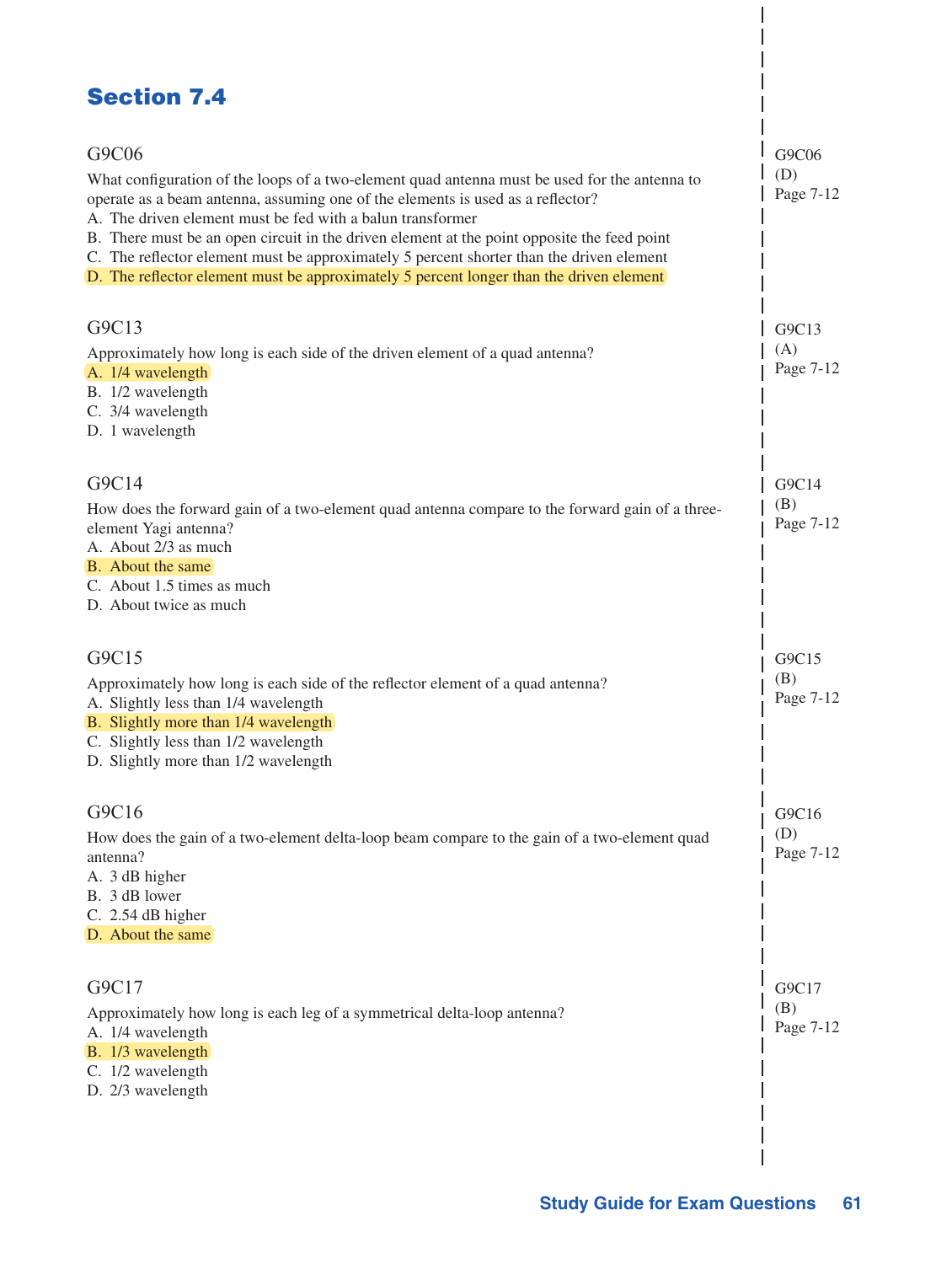| G9C18<br>(A)<br>Page 7-13 | G9C18<br>What happens when the feed point of a quad antenna of any shape is moved from the midpoint of<br>the top or bottom to the midpoint of either side?<br>A. The polarization of the radiated signal changes from horizontal to vertical<br>B. The polarization of the radiated signal changes from vertical to horizontal<br>C. There is no change in polarization<br>D. The radiated signal becomes circularly polarized |
|---------------------------|---------------------------------------------------------------------------------------------------------------------------------------------------------------------------------------------------------------------------------------------------------------------------------------------------------------------------------------------------------------------------------------------------------------------------------|
|                           | <b>Section 7.5</b>                                                                                                                                                                                                                                                                                                                                                                                                              |
| G9C09<br>(B)<br>Page 7-14 | G9C09<br>How does the gain of two 3-element horizontally polarized Yagi antennas spaced vertically 1/2<br>wavelength apart typically compare to the gain of a single 3-element Yagi?<br>A. Approximately 1.5 dB higher<br>B. Approximately 3 dB higher<br>C. Approximately 6 dB higher<br>D. Approximately 9 dB higher                                                                                                          |
| G9D01<br>(D)<br>Page 7-13 | G9D01<br>What does the term NVIS mean as related to antennas?<br>A. Nearly Vertical Inductance System<br>B. Non-Varying Indicated SWR<br>C. Non-Varying Impedance Smoothing<br>D. Near Vertical Incidence sky-wave                                                                                                                                                                                                              |
| G9D02<br>(B)<br>Page 7-13 | G9D02<br>Which of the following is an advantage of an NVIS antenna?<br>A. Low vertical angle radiation for working stations out to ranges of several thousand kilometers<br>B. High vertical angle radiation for working stations within a radius of a few hundred kilometers<br>C. High forward gain<br>D. All of these choices are correct                                                                                    |
| G9D03<br>(D)<br>Page 7-14 | G9D03<br>At what height above ground is an NVIS antenna typically installed?<br>A. As close to 1/2 wavelength as possible<br>B. As close to one wavelength as possible<br>C. Height is not critical as long as it is significantly more than 1/2 wavelength<br>D. Between 1/10 and 1/4 wavelength                                                                                                                               |
| G9D04<br>(A)<br>Page 7-16 | G9D04<br>What is the primary purpose of antenna traps?<br>A. To permit multiband operation<br>B. To notch spurious frequencies<br>C. To provide balanced feed point impedance<br>D. To prevent out of band operation                                                                                                                                                                                                            |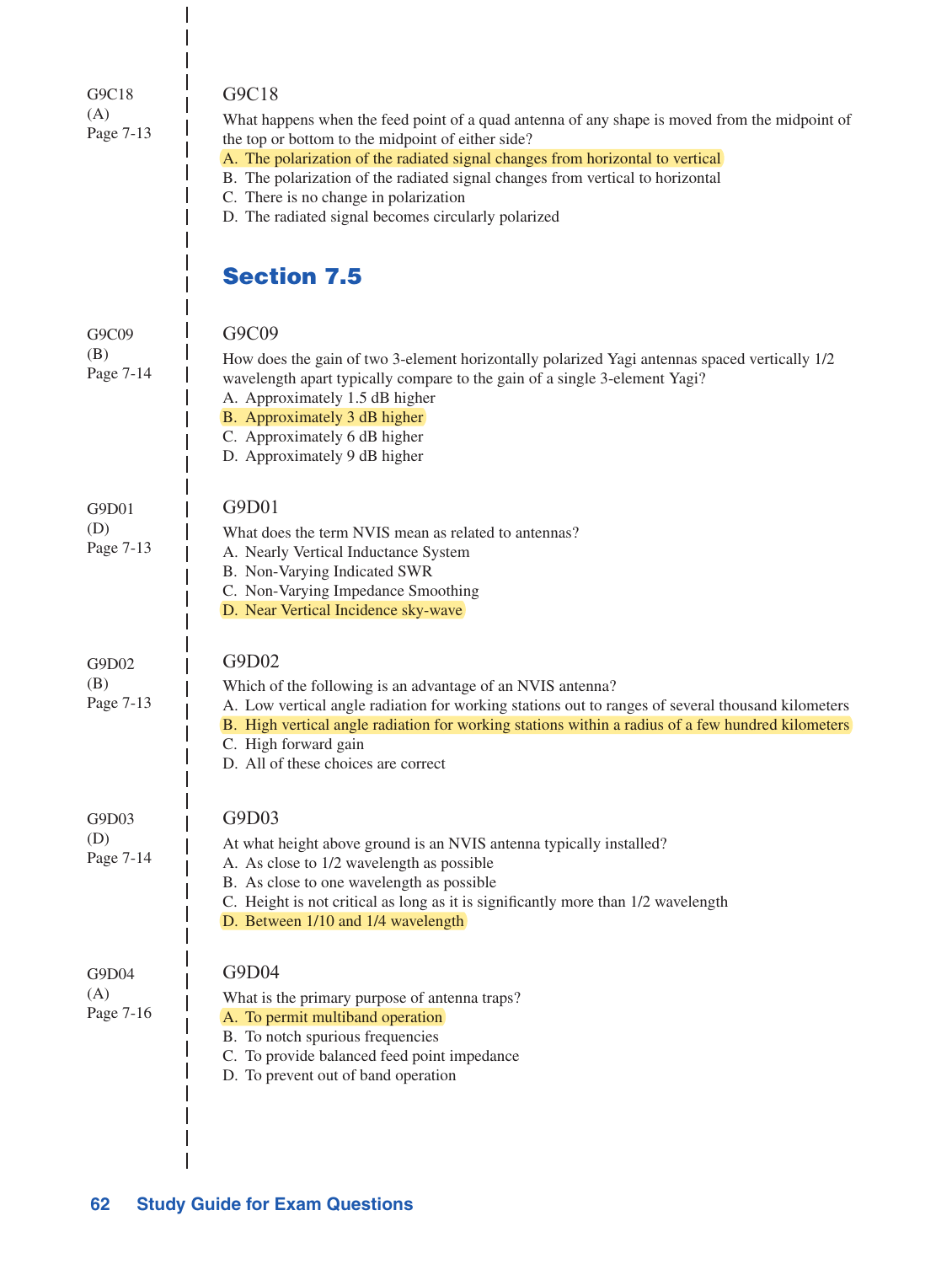| G9D05<br>What is an advantage of vertical stacking of horizontally polarized Yagi antennas?<br>A. It allows quick selection of vertical or horizontal polarization<br>B. It allows simultaneous vertical and horizontal polarization<br>C. It narrows the main lobe in azimuth<br>D. It narrows the main lobe in elevation                                          | G9D05<br>(D)<br>Page 7-14 |
|---------------------------------------------------------------------------------------------------------------------------------------------------------------------------------------------------------------------------------------------------------------------------------------------------------------------------------------------------------------------|---------------------------|
| G9D06<br>Which of the following is an advantage of a log periodic antenna?<br>A. Wide bandwidth<br>B. Higher gain per element than a Yagi antenna<br>C. Harmonic suppression<br>D. Polarization diversity                                                                                                                                                           | G9D06<br>(A)<br>Page 7-14 |
| G9D07<br>Which of the following describes a log periodic antenna?<br>A. Length and spacing of the elements increase logarithmically from one end of the boom to the<br>other<br>B. Impedance varies periodically as a function of frequency<br>C. Gain varies logarithmically as a function of frequency<br>D. SWR varies periodically as a function of boom length | G9D07<br>(A)<br>Page 7-14 |
| G9D08<br>Why is a Beverage antenna not used for transmitting?<br>A. Its impedance is too low for effective matching<br>B. It has high losses compared to other types of antennas<br>C. It has poor directivity<br>D. All of these choices are correct                                                                                                               | G9D08<br>(B)<br>Page 7-15 |
| G9D09<br>Which of the following is an application for a Beverage antenna?<br>A. Directional transmitting for low HF bands<br>B. Directional receiving for low HF bands<br>C. Portable direction finding at higher HF frequencies<br>D. Portable direction finding at lower HF frequencies                                                                           | G9D09<br>(B)<br>Page 7-15 |
| G9D10<br>Which of the following describes a Beverage antenna?<br>A. A vertical antenna<br>B. A broad-band mobile antenna<br>C. A helical antenna for space reception<br>D. A very long and low directional receiving antenna                                                                                                                                        | G9D10<br>(D)<br>Page 7-15 |
| G9D11<br>Which of the following is a disadvantage of multiband antennas?<br>A. They present low impedance on all design frequencies<br>B. They must be used with an antenna tuner<br>C. They must be fed with open wire line<br>D. They have poor harmonic rejection                                                                                                | G9D11<br>(D)<br>Page 7-16 |

 $\overline{\phantom{a}}$  $\overline{\phantom{a}}$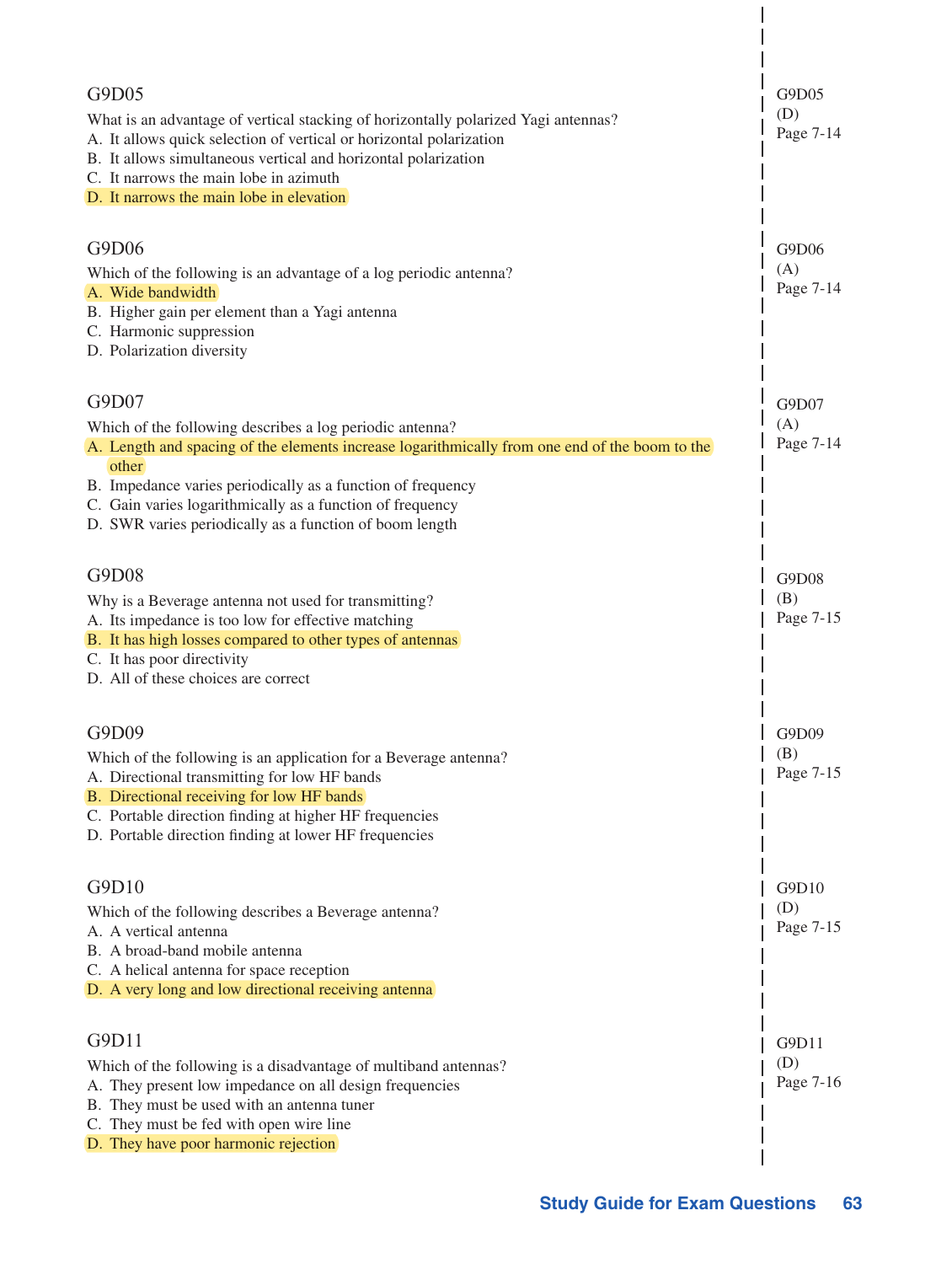# Section 7.6

I I  $\overline{1}$ 

| G4A06<br>(C)<br>Page 7-19 | G4A06<br>What type of device is often used to match transmitter output impedance to an impedance not<br>equal to 50 ohms?<br>A. Balanced modulator<br><b>B.</b> SWR Bridge<br>C. Antenna coupler or antenna tuner<br>D. Q Multiplier                                                                                                                                                                                                       |
|---------------------------|--------------------------------------------------------------------------------------------------------------------------------------------------------------------------------------------------------------------------------------------------------------------------------------------------------------------------------------------------------------------------------------------------------------------------------------------|
| G9A01<br>(A)<br>Page 7-17 | G9A01<br>Which of the following factors determine the characteristic impedance of a parallel conductor<br>antenna feed line?<br>A. The distance between the centers of the conductors and the radius of the conductors<br>B. The distance between the centers of the conductors and the length of the line<br>C. The radius of the conductors and the frequency of the signal<br>D. The frequency of the signal and the length of the line |
| G9A02<br>(B)<br>Page 7-18 | G9A02<br>What are the typical characteristic impedances of coaxial cables used for antenna feed lines at<br>amateur stations?<br>A. 25 and 30 ohms<br><b>B.</b> 50 and 75 ohms<br>C. 80 and 100 ohms<br>D. 500 and 750 ohms                                                                                                                                                                                                                |
| G9A03<br>(D)<br>Page 7-18 | G9A03<br>What is the characteristic impedance of flat ribbon TV type twinlead?<br>A. 50 ohms<br><b>B.</b> 75 ohms<br>C. 100 ohms<br>D. 300 ohms                                                                                                                                                                                                                                                                                            |
| G9A04<br>(C)<br>Page 7-18 | G9A04<br>What might cause reflected power at the point where a feed line connects to an antenna?<br>A. Operating an antenna at its resonant frequency<br>B. Using more transmitter power than the antenna can handle<br>C. A difference between feed line impedance and antenna feed point impedance<br>D. Feeding the antenna with unbalanced feed line                                                                                   |
| G9A05<br>(B)<br>Page 7-20 | G9A05<br>How does the attenuation of coaxial cable change as the frequency of the signal it is carrying<br>increases?<br>A. Attenuation is independent of frequency<br><b>B.</b> Attenuation increases<br>C. Attenuation decreases<br>D. Attenuation reaches a maximum at approximately 18 MHz                                                                                                                                             |

 $\overline{\phantom{a}}$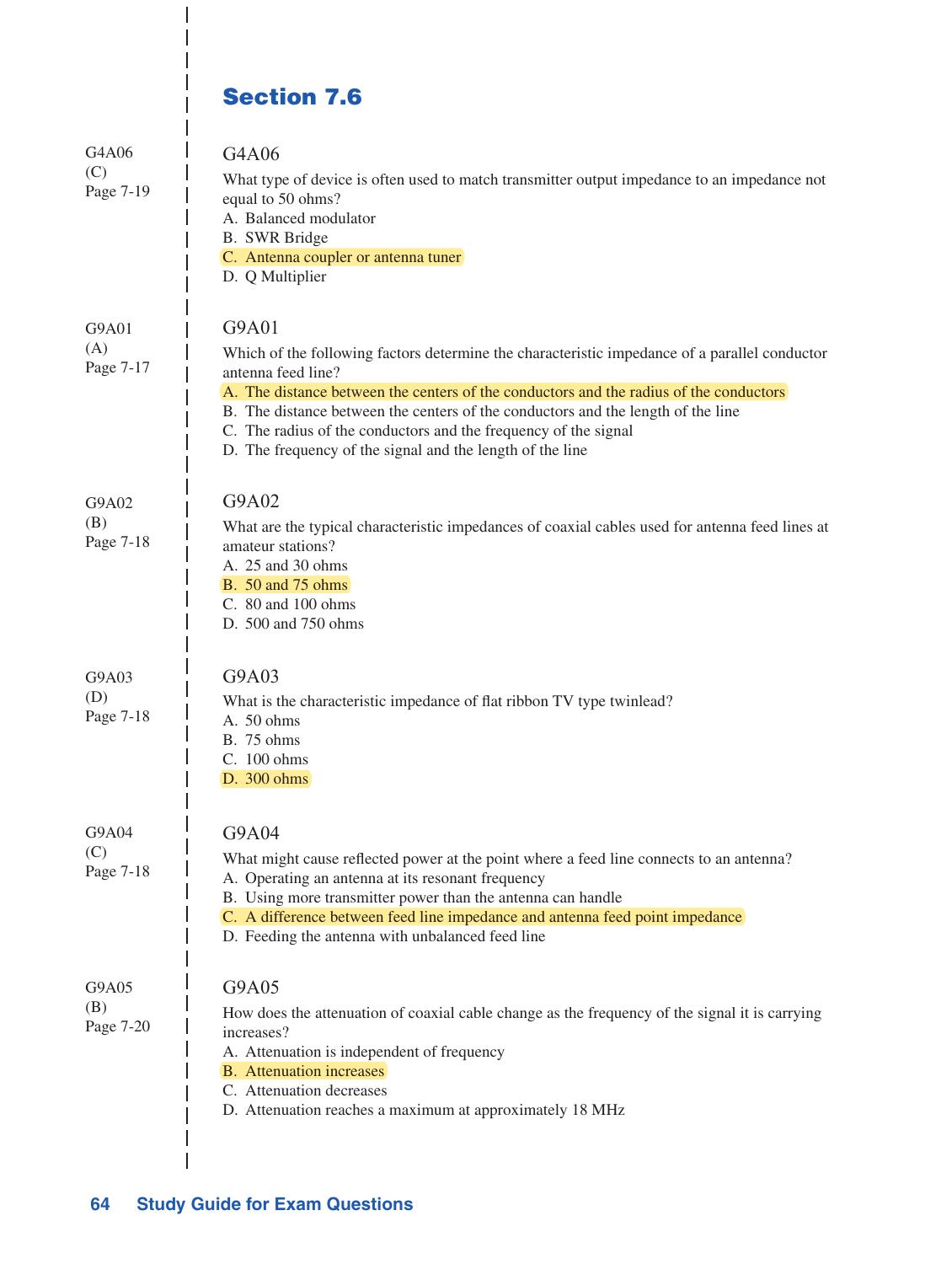| G9A06<br>(D)<br>Page 7-20        |
|----------------------------------|
| G9A07<br>(D)<br>Page 7-19        |
| G9A08<br>(B)<br>Page 7-19        |
| G9A09<br>(A)<br>Page 7-18        |
| $\mid$ G9A10<br>(D)<br>Page 7-18 |
| G9A11<br>(B)<br>Page 7-18        |
|                                  |

 $\begin{array}{c} \end{array}$  $\overline{\phantom{a}}$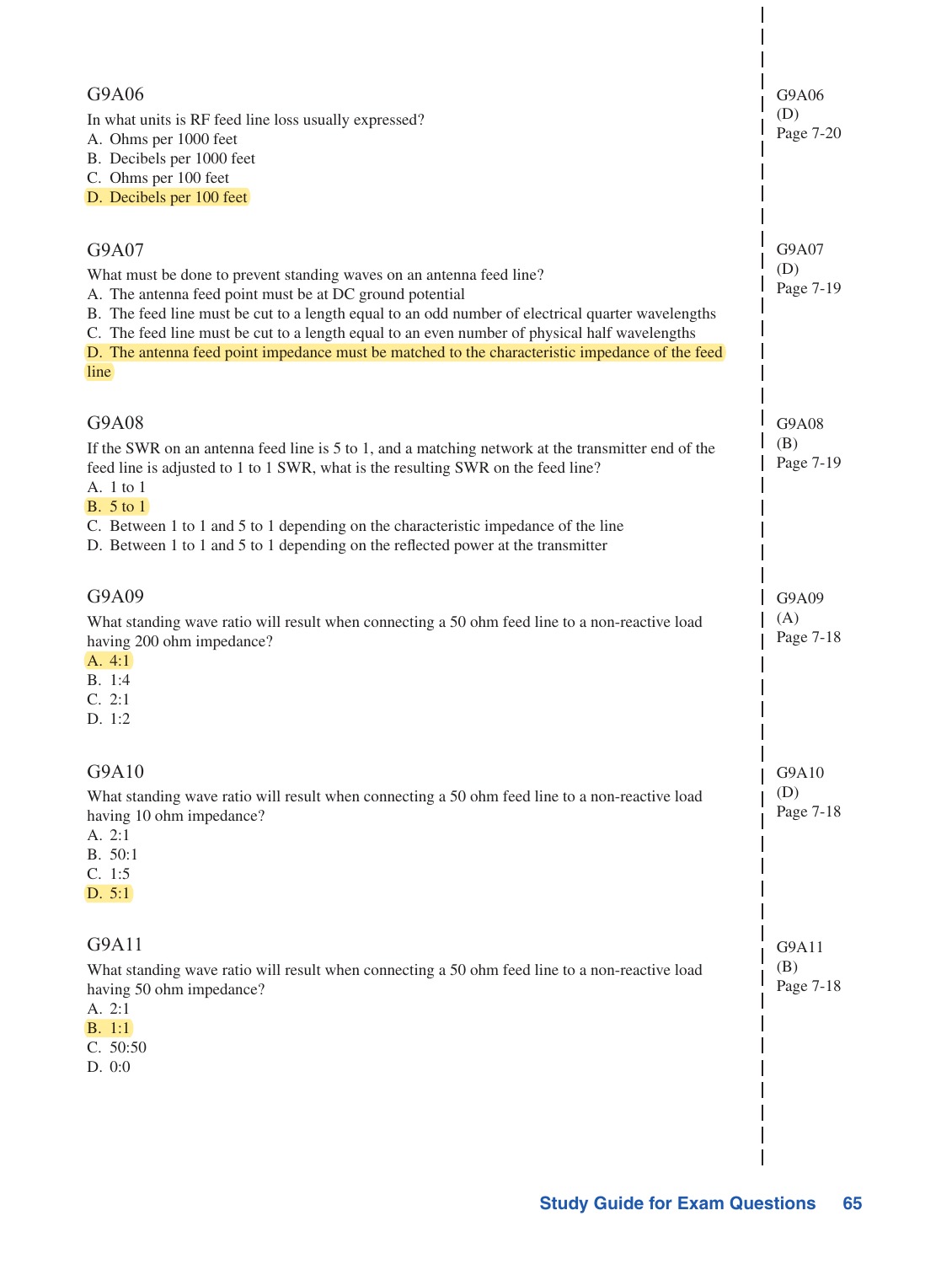| G9A12<br>(A)<br>Page 7-18 | G9A12<br>What standing wave ratio will result when connecting a 50 ohm feed line to a non-reactive load<br>having 25 ohm impedance?<br>A. 2:1<br>B. 2.5:1<br>C. 1.25:1<br>D. You cannot determine SWR from impedance values                                                                                                                                                                                                                    |
|---------------------------|------------------------------------------------------------------------------------------------------------------------------------------------------------------------------------------------------------------------------------------------------------------------------------------------------------------------------------------------------------------------------------------------------------------------------------------------|
| G9A13<br>(C)<br>Page 7-18 | G9A13<br>What standing wave ratio will result when connecting a 50 ohm feed line to an antenna that has a<br>purely resistive 300 ohm feed point impedance?<br>A. 1.5:1<br>B. 3:1<br>C. 6:1<br>D. You cannot determine SWR from impedance values                                                                                                                                                                                               |
| G9A14<br>(B)<br>Page 7-20 | G9A14<br>What is the interaction between high standing wave ratio (SWR) and transmission line loss?<br>A. There is no interaction between transmission line loss and SWR<br>B. If a transmission line is lossy, high SWR will increase the loss<br>C. High SWR makes it difficult to measure transmission line loss<br>D. High SWR reduces the relative effect of transmission line loss                                                       |
| G9A15<br>(A)<br>Page 7-20 | G9A15<br>What is the effect of transmission line loss on SWR measured at the input to the line?<br>A. The higher the transmission line loss, the more the SWR will read artificially low<br>B. The higher the transmission line loss, the more the SWR will read artificially high<br>C. The higher the transmission line loss, the more accurate the SWR measurement will be<br>D. Transmission line loss does not affect the SWR measurement |

 $\overline{\phantom{a}}$  $\overline{\phantom{a}}$ 

 $\begin{array}{c} \hline \end{array}$  $\overline{\phantom{a}}$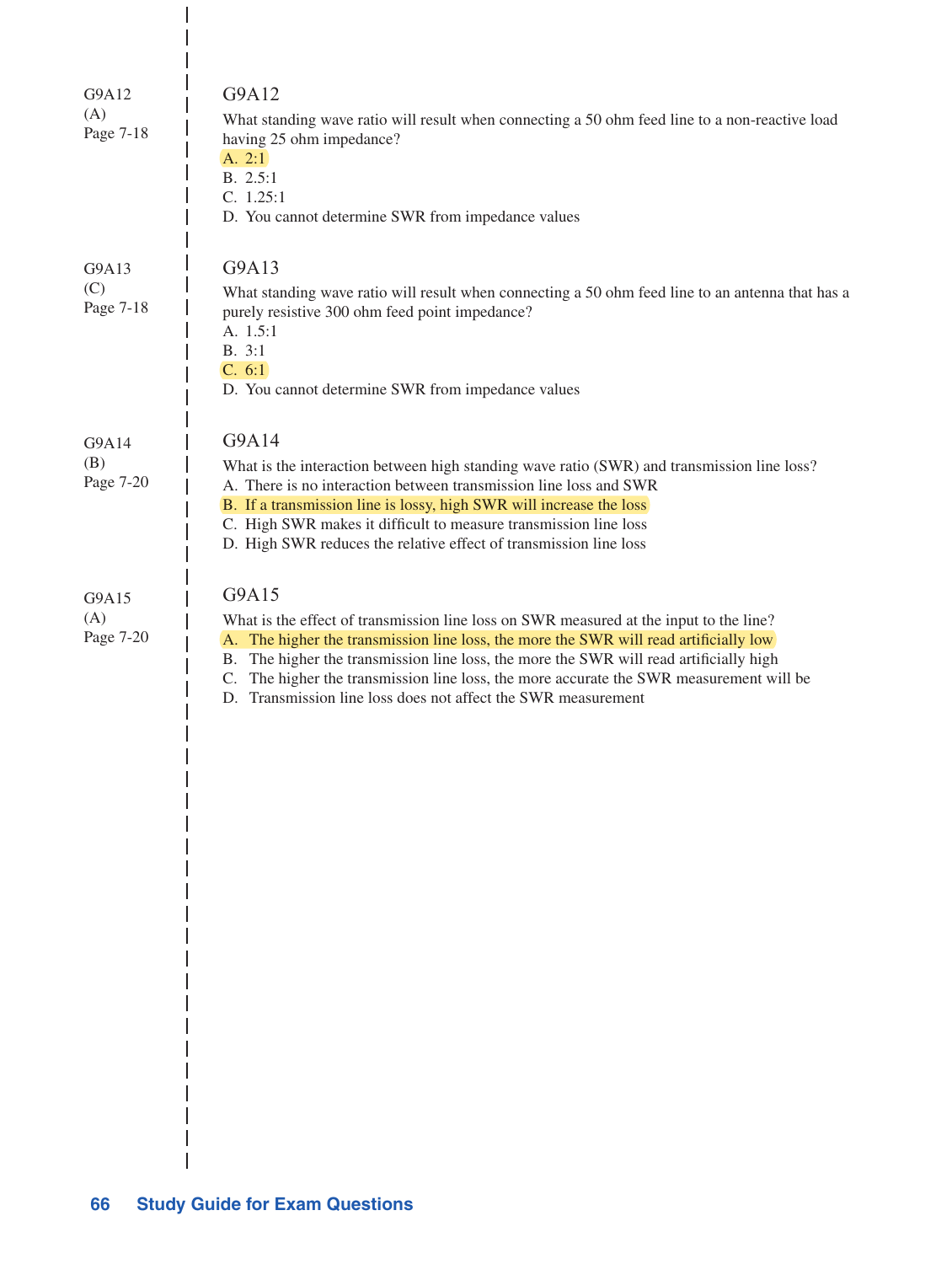# Chapter 8 Section 8.1

| G2D06<br>How is a directional antenna pointed when making a "long-path" contact with another station?<br>A. Toward the rising Sun<br>B. Along the gray line                                                                                                                                                                                             | G2D06<br>(C)<br>Page 8-5 |
|---------------------------------------------------------------------------------------------------------------------------------------------------------------------------------------------------------------------------------------------------------------------------------------------------------------------------------------------------------|--------------------------|
| C. 180 degrees from its short-path heading<br>D. Toward the north                                                                                                                                                                                                                                                                                       |                          |
| G3B01<br>How might a sky-wave signal sound if it arrives at your receiver by both short path and long path<br>propagation?<br>A. Periodic fading approximately every 10 seconds<br>B. Signal strength increased by 3 dB<br>C. The signal might be cancelled causing severe attenuation<br>D. A well-defined echo might be heard                         | G3B01<br>(D)<br>Page 8-5 |
| G3B02<br>Which of the following is a good indicator of the possibility of sky-wave propagation on the<br>6-meter band?<br>A. Short skip sky-wave propagation on the 10-meter band<br>B. Long skip sky-wave propagation on the 10-meter band<br>C. Severe attenuation of signals on the 10-meter band<br>D. Long delayed echoes on the 10-meter band     | G3B02<br>(A)<br>Page 8-4 |
| G3B05<br>What usually happens to radio waves with frequencies below the MUF and above the LUF when<br>they are sent into the ionosphere?<br>A. They are bent back to the Earth<br>B. They pass through the ionosphere<br>C. They are amplified by interaction with the ionosphere<br>D. They are bent and trapped in the ionosphere to circle the Earth | G3B05<br>(A)<br>Page 8-3 |
| G3B09<br>What is the approximate maximum distance along the Earth's surface that is normally covered in<br>one hop using the F2 region?<br>A. 180 miles<br>B. 1,200 miles<br>C. 2,500 miles<br>D. 12,000 miles                                                                                                                                          | G3B09<br>(C)<br>Page 8-4 |
| G3B10<br>What is the approximate maximum distance along the Earth's surface that is normally covered in<br>one hop using the E region?<br>A. 180 miles<br><b>B.</b> 1,200 miles<br>C. 2,500 miles<br>D. 12,000 miles                                                                                                                                    | G3B10<br>(B)<br>Page 8-4 |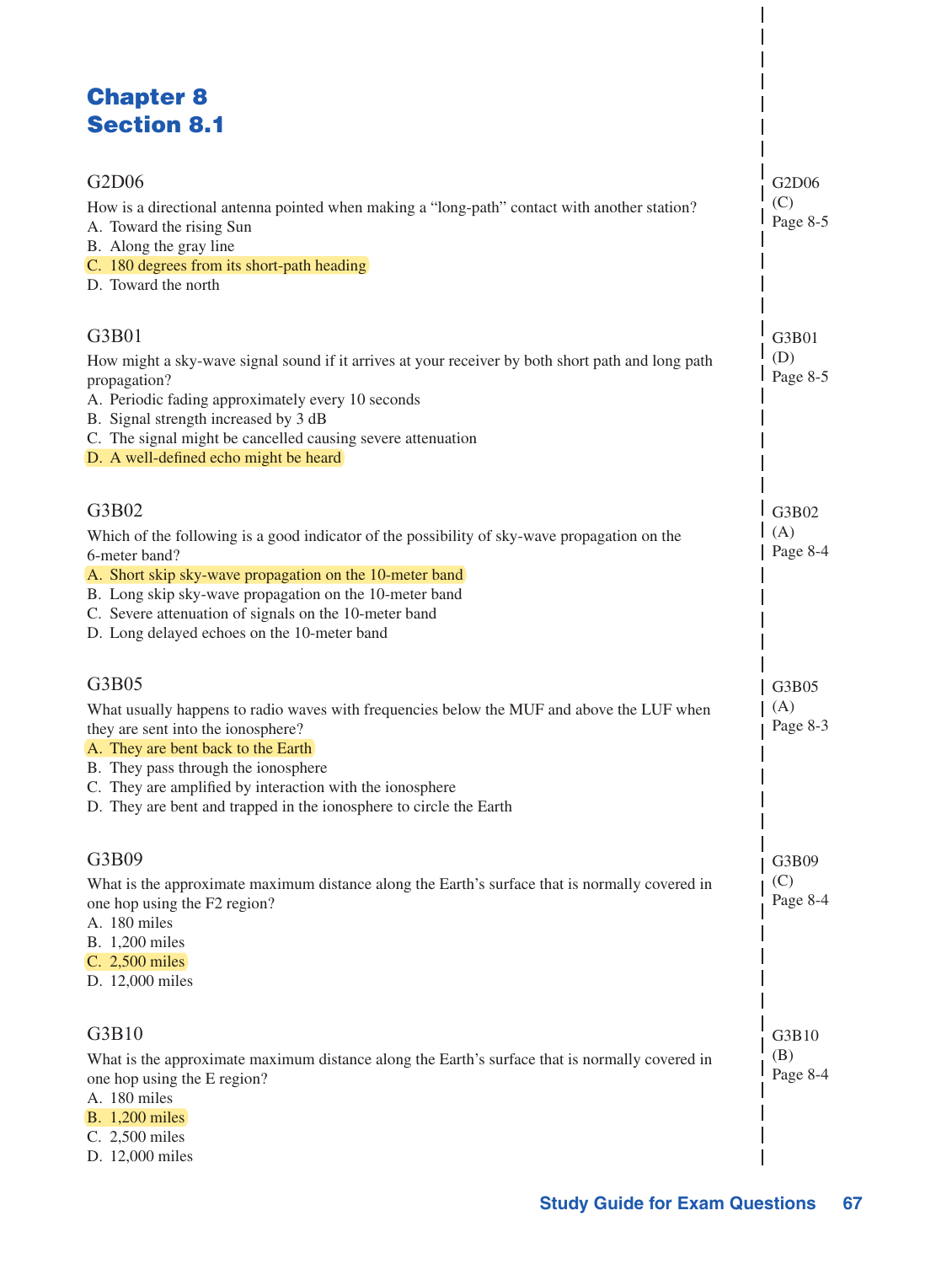| G3C01<br>(A)<br>Page 8-1 | G3C01<br>Which ionospheric layer is closest to the surface of the Earth?<br>A. The D layer<br>B. The E layer<br>C. The F1 layer<br>D. The F2 layer                                                                                                                                                                                                                                                                             |
|--------------------------|--------------------------------------------------------------------------------------------------------------------------------------------------------------------------------------------------------------------------------------------------------------------------------------------------------------------------------------------------------------------------------------------------------------------------------|
| G3C02<br>(A)<br>Page 8-3 | G3C02<br>Where on the Earth do ionospheric layers reach their maximum height?<br>A. Where the Sun is overhead<br>B. Where the Sun is on the opposite side of the Earth<br>C. Where the Sun is rising<br>D. Where the Sun has just set                                                                                                                                                                                          |
| G3C03<br>(C)<br>Page 8-4 | G3C03<br>Why is the F2 region mainly responsible for the longest distance radio wave propagation?<br>A. Because it is the densest ionospheric layer<br>B. Because it does not absorb radio waves as much as other ionospheric regions<br>C. Because it is the highest ionospheric region<br>D. All of these choices are correct                                                                                                |
| G3C04<br>(D)<br>Page 8-3 | G3C04<br>What does the term "critical angle" mean as used in radio wave propagation?<br>A. The long path azimuth of a distant station<br>B. The short path azimuth of a distant station<br>C. The lowest takeoff angle that will return a radio wave to the Earth under specific ionospheric<br>conditions<br>D. The highest takeoff angle that will return a radio wave to the Earth under specific ionospheric<br>conditions |
| G3C05<br>(C)<br>Page 8-4 | G3C05<br>Why is long distance communication on the 40-meter, 60-meter, 80-meter and 160-meter bands<br>more difficult during the day?<br>A. The F layer absorbs signals at these frequencies during daylight hours<br>B. The F layer is unstable during daylight hours<br>C. The D layer absorbs signals at these frequencies during daylight hours<br>D. The E layer is unstable during daylight hours                        |
| G3C12<br>(D)<br>Page 8-4 | G3C12<br>Which ionospheric layer is the most absorbent of long skip signals during daylight hours on<br>frequencies below 10 MHz?<br>A. The F2 layer<br>B. The F1 layer<br>C. The E layer<br>D. The D layer                                                                                                                                                                                                                    |

 $\mathbf{I}$ 

 $\begin{array}{c} \hline \end{array}$  $\begin{array}{c} \hline \end{array}$  $\overline{1}$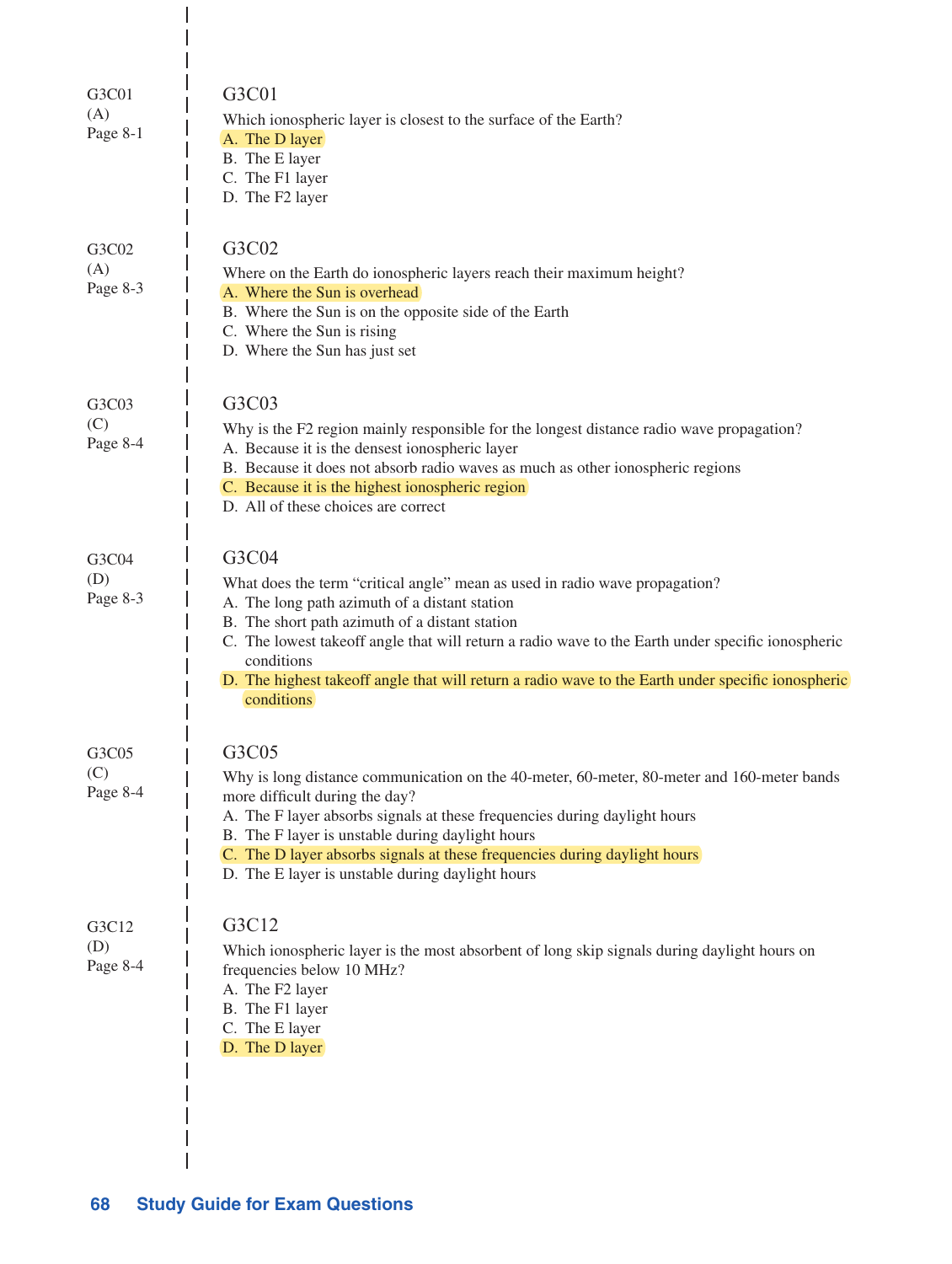## Section 8.2

| G3A01<br>What is the significance of the sunspot number with regard to HF propagation?<br>A. Higher sunspot numbers generally indicate a greater probability of good propagation at higher<br>frequencies<br>B. Lower sunspot numbers generally indicate greater probability of sporadic E propagation<br>C. A zero sunspot number indicate radio propagation is not possible on any band<br>D. All of these choices are correct. | G3A01<br>(A)<br>Page 8-5 |
|-----------------------------------------------------------------------------------------------------------------------------------------------------------------------------------------------------------------------------------------------------------------------------------------------------------------------------------------------------------------------------------------------------------------------------------|--------------------------|
| G3A02<br>What effect does a Sudden Ionospheric Disturbance have on the daytime ionospheric propagation<br>of HF radio waves?<br>A. It enhances propagation on all HF frequencies<br>B. It disrupts signals on lower frequencies more than those on higher frequencies<br>C. It disrupts communications via satellite more than direct communications<br>D. None, because only areas on the night side of the Earth are affected   | G3A02<br>(B)<br>Page 8-9 |
| G3A03<br>Approximately how long does it take the increased ultraviolet and X-ray radiation from solar flares<br>to affect radio propagation on the Earth?<br>A. 28 days<br>B. 1 to 2 hours<br>C. 8 minutes<br>D. 20 to 40 hours                                                                                                                                                                                                   | G3A03<br>(C)<br>Page 8-8 |
| G3A04<br>Which of the following are least reliable for long distance communications during periods of low<br>solar activity?<br>A. 80 meters and 160 meters<br>B. 60 meters and 40 meters<br>C. 30 meters and 20 meters<br>D. 15 meters, 12 meters and 10 meters                                                                                                                                                                  | G3A04<br>(D)<br>Page 8-6 |
| G3A05<br>What is the solar flux index?<br>A. A measure of the highest frequency that is useful for ionospheric propagation between two<br>points on the Earth<br>B. A count of sunspots which is adjusted for solar emissions<br>C. Another name for the American sunspot number<br>D. A measure of solar radiation at 10.7 centimeters wavelength                                                                                | G3A05<br>(D)<br>Page 8-7 |
| G3A06<br>What is a geomagnetic storm?<br>A. A sudden drop in the solar flux index<br>B. A thunderstorm which affects radio propagation<br>C. Ripples in the ionosphere<br>D. A temporary disturbance in the Earth's magnetosphere                                                                                                                                                                                                 | G3A06<br>(D)<br>Page 8-9 |

 $\overline{1}$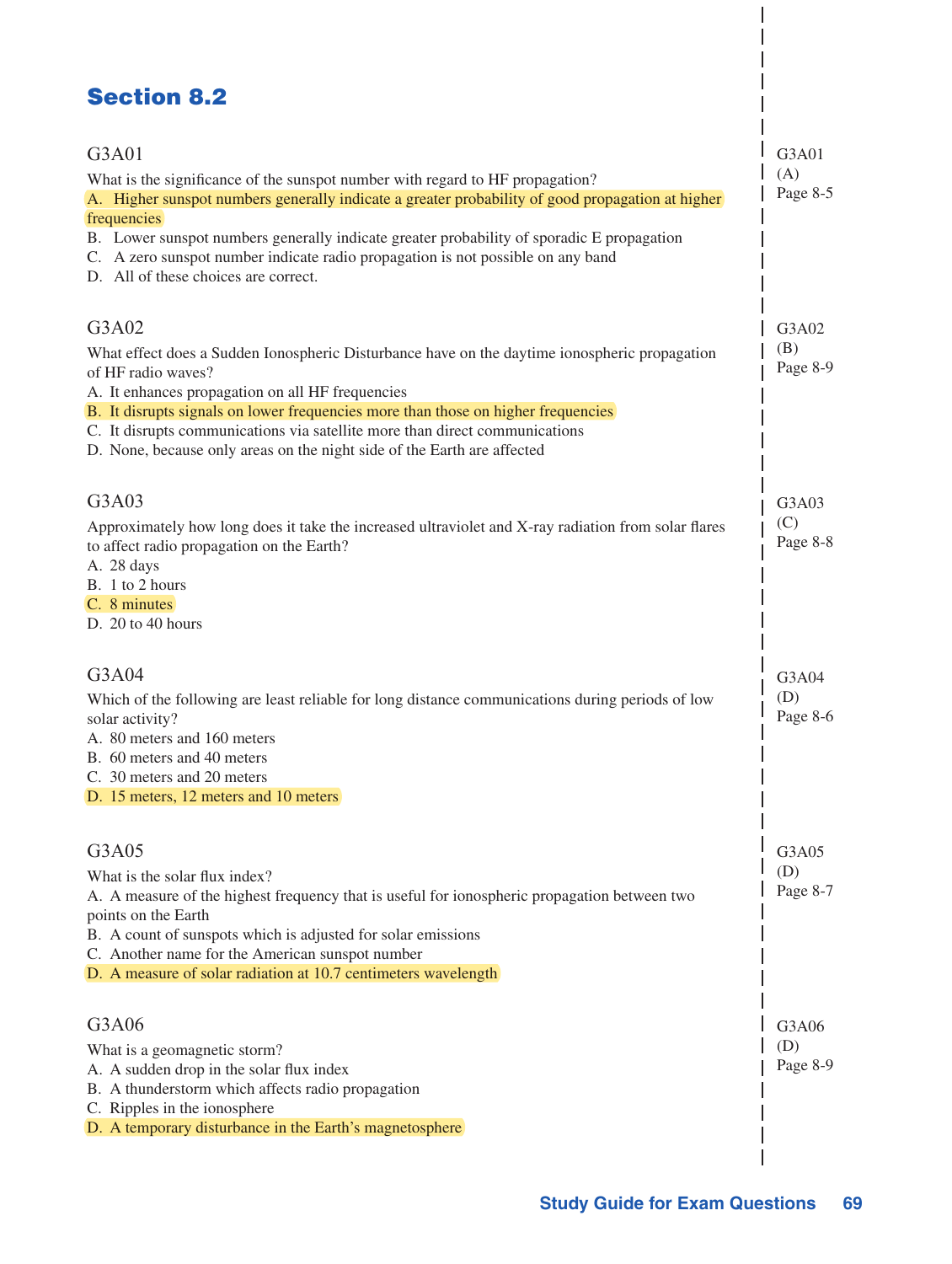| G3A07<br>(D)<br>Page 8-6 | G3A07<br>At what point in the solar cycle does the 20-meter band usually support worldwide propagation<br>during daylight hours?<br>A. At the summer solstice<br>B. Only at the maximum point of the solar cycle<br>C. Only at the minimum point of the solar cycle<br>D. At any point in the solar cycle                                                 |
|--------------------------|-----------------------------------------------------------------------------------------------------------------------------------------------------------------------------------------------------------------------------------------------------------------------------------------------------------------------------------------------------------|
| G3A08<br>(B)<br>Page 8-9 | G3A08<br>Which of the following effects can a geomagnetic storm have on radio propagation?<br>A. Improved high-latitude HF propagation<br>B. Degraded high-latitude HF propagation<br>C. Improved ground-wave propagation<br>D. Improved chances of UHF ducting                                                                                           |
| G3A09<br>(C)<br>Page 8-6 | G3A09<br>What effect does a high sunspot number have on radio communications?<br>A. High-frequency radio signals become weak and distorted<br>B. Frequencies above 300 MHz become usable for long-distance communication<br>C. Long-distance communication in the upper HF and lower VHF range is enhanced<br>D. Microwave communications become unstable |
| G3A10<br>(C)<br>Page 8-6 | G3A10<br>What causes HF propagation conditions to vary periodically in a 28 day cycle?<br>A. Long term oscillations in the upper atmosphere<br>B. Cyclic variation in the Earth's radiation belts<br>C. The Sun's rotation on its axis<br>D. The position of the Moon in its orbit                                                                        |
| G3A11<br>(D)<br>Page 8-5 | G3A11<br>Approximately how long is the typical sunspot cycle?<br>A. 8 minutes<br>B. 40 hours<br>C. 28 days<br>D. 11 years                                                                                                                                                                                                                                 |
| G3A12<br>(B)<br>Page 8-7 | G3A12<br>What does the K-index indicate?<br>A. The relative position of sunspots on the surface of the Sun<br>B. The short term stability of the Earth's magnetic field<br>C. The stability of the Sun's magnetic field<br>D. The solar radio flux at Boulder, Colorado                                                                                   |
| G3A13<br>(C)<br>Page 8-7 | G3A13<br>What does the A-index indicate?<br>A. The relative position of sunspots on the surface of the Sun<br>B. The amount of polarization of the Sun's electric field<br>C. The long term stability of the Earth's geomagnetic field<br>D. The solar radio flux at Boulder, Colorado                                                                    |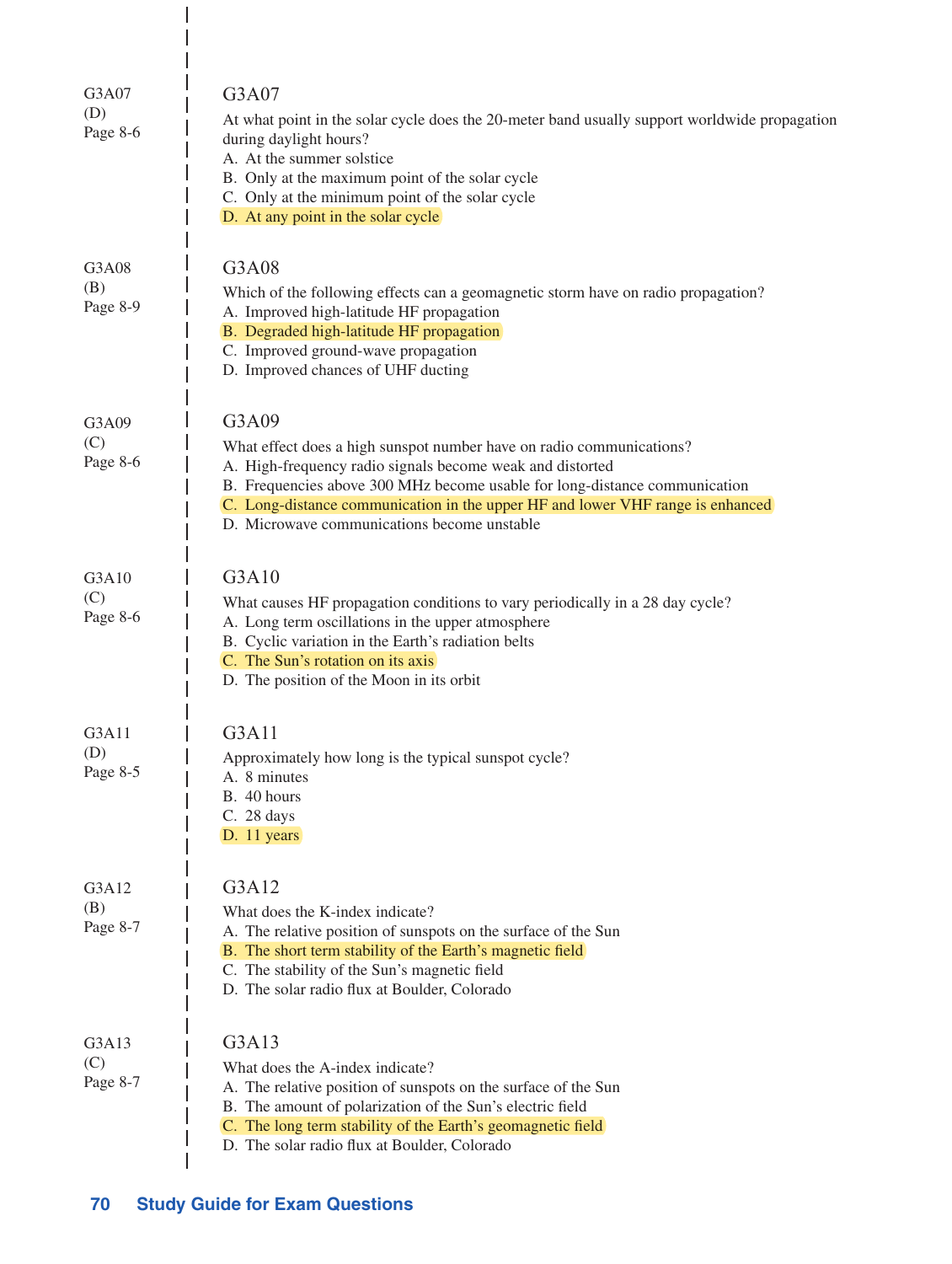| G3A14<br>How are radio communications usually affected by the charged particles that reach the Earth from<br>solar coronal holes?<br>A. HF communications are improved<br>B. HF communications are disturbed<br>C. VHF/UHF ducting is improved<br>D. VHF/UHF ducting is disturbed                                                                                                                                                                                                              | G3A14<br>(B)<br>Page 8-9  |
|------------------------------------------------------------------------------------------------------------------------------------------------------------------------------------------------------------------------------------------------------------------------------------------------------------------------------------------------------------------------------------------------------------------------------------------------------------------------------------------------|---------------------------|
| G3A15<br>How long does it take charged particles from coronal mass ejections to affect radio propagation on<br>the Earth?<br>A. 28 days<br><b>B.</b> 14 days<br>C. 4 to 8 minutes<br>D. $20$ to 40 hours                                                                                                                                                                                                                                                                                       | G3A15<br>(D)<br>Page 8-9  |
| G3A16<br>What is a possible benefit to radio communications resulting from periods of high geomagnetic<br>activity?<br>A. Auroras that can reflect VHF signals<br>B. Higher signal strength for HF signals passing through the polar regions<br>C. Improved HF long path propagation<br>D. Reduced long delayed echoes                                                                                                                                                                         | G3A16<br>(A)<br>Page 8-10 |
| G3B03<br>Which of the following applies when selecting a frequency for lowest attenuation when<br>transmitting on HF?<br>A. Select a frequency just below the MUF<br>B. Select a frequency just above the LUF<br>C. Select a frequency just below the critical frequency<br>D. Select a frequency just above the critical frequency                                                                                                                                                            | G3B03<br>(A)<br>Page 8-8  |
| G3B04<br>What is a reliable way to determine if the MUF is high enough to support skip propagation<br>between your station and a distant location on frequencies between 14 and 30 MHz?<br>A. Listen for signals from an international beacon in the frequency range you plan to use<br>B. Send a series of dots on the band and listen for echoes from your signal<br>C. Check the strength of TV signals from Western Europe<br>D. Check the strength of signals in the MF AM broadcast band | G3B04<br>(A)<br>Page 8-8  |
| G3B06<br>What usually happens to radio waves with frequencies below the LUF?<br>A. They are bent back to the Earth<br>B. They pass through the ionosphere<br>C. They are completely absorbed by the ionosphere<br>D. They are bent and trapped in the ionosphere to circle the Earth                                                                                                                                                                                                           | G3B06<br>(C)<br>Page 8-8  |
|                                                                                                                                                                                                                                                                                                                                                                                                                                                                                                |                           |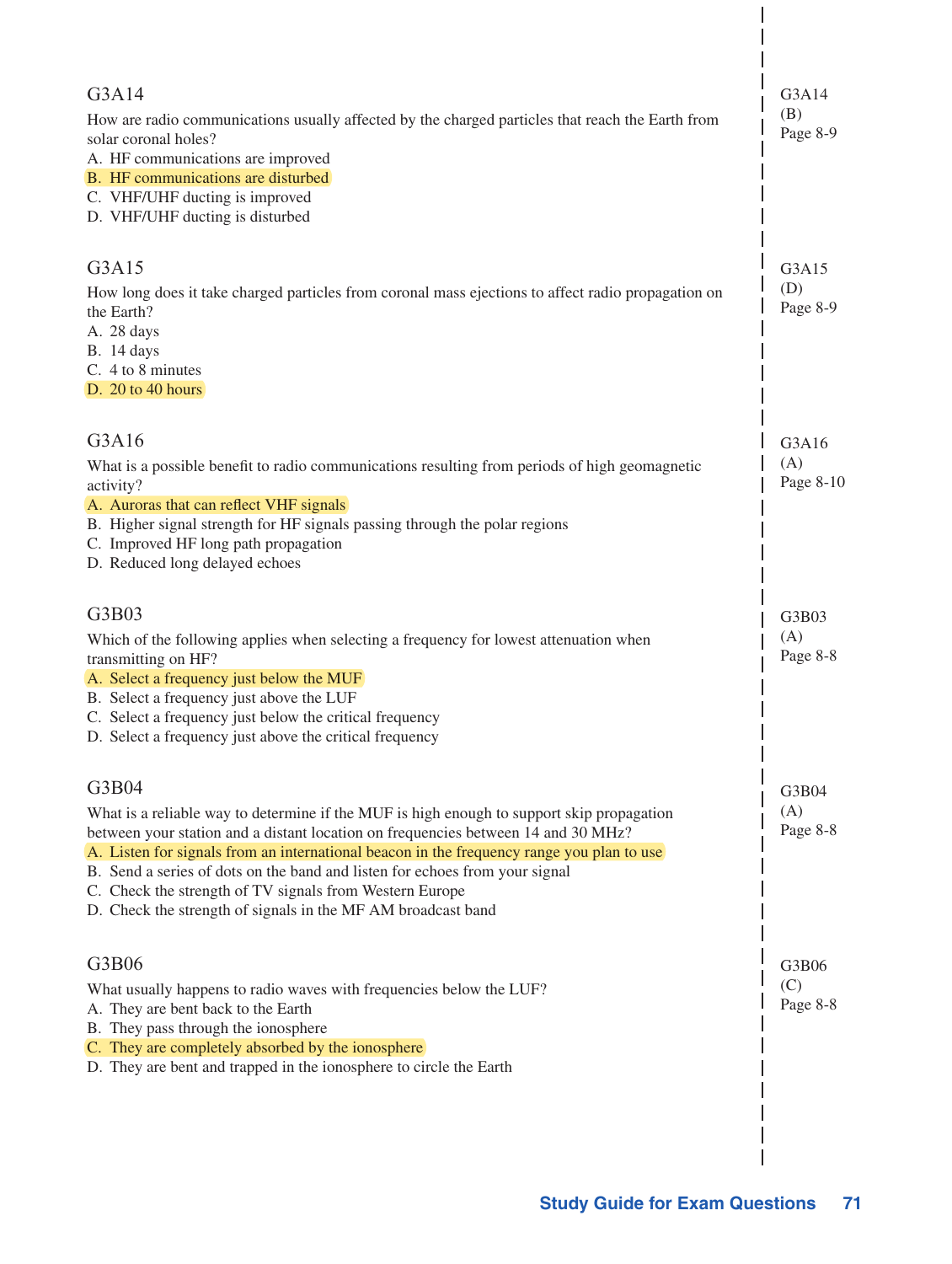| G3B07<br>(A)<br>Page 8-7  | G3B07<br>What does LUF stand for?<br>A. The Lowest Usable Frequency for communications between two points<br>B. The Longest Universal Function for communications between two points<br>C. The Lowest Usable Frequency during a 24 hour period<br>D. The Longest Universal Function during a 24 hour period                                   |
|---------------------------|-----------------------------------------------------------------------------------------------------------------------------------------------------------------------------------------------------------------------------------------------------------------------------------------------------------------------------------------------|
| G3B08<br>(B)<br>Page 8-7  | G3B08<br>What does MUF stand for?<br>A. The Minimum Usable Frequency for communications between two points<br>B. The Maximum Usable Frequency for communications between two points<br>C. The Minimum Usable Frequency during a 24 hour period<br>D. The Maximum Usable Frequency during a 24 hour period                                     |
| G3B11<br>(A)<br>Page 8-8  | G3B11<br>What happens to HF propagation when the LUF exceeds the MUF?<br>A. No HF radio frequency will support ordinary sky-wave communications over the path<br>B. HF communications over the path are enhanced<br>C. Double hop propagation along the path is more common<br>D. Propagation over the path on all HF frequencies is enhanced |
| G3B12<br>(D)<br>Page 8-7  | G3B12<br>What factor or factors affect the MUF?<br>A. Path distance and location<br>B. Time of day and season<br>C. Solar radiation and ionospheric disturbances<br>D. All of these choices are correct                                                                                                                                       |
|                           | <b>Section 8.3</b>                                                                                                                                                                                                                                                                                                                            |
| G3C06<br>(B)<br>Page 8-11 | G3C06<br>What is a characteristic of HF scatter signals?<br>A. They have high intelligibility<br>B. They have a wavering sound<br>C. They have very large swings in signal strength<br>D. All of these choices are correct                                                                                                                    |
| G3C07<br>(D)<br>Page 8-11 | G3C07<br>What makes HF scatter signals often sound distorted?<br>A. The ionospheric layer involved is unstable<br>B. Ground waves are absorbing much of the signal<br>C. The E-region is not present<br>D. Energy is scattered into the skip zone through several different radio wave paths                                                  |

 $\overline{\phantom{a}}$  $\overline{\phantom{a}}$ 

 $\overline{\phantom{a}}$  $\overline{\phantom{a}}$  $\overline{1}$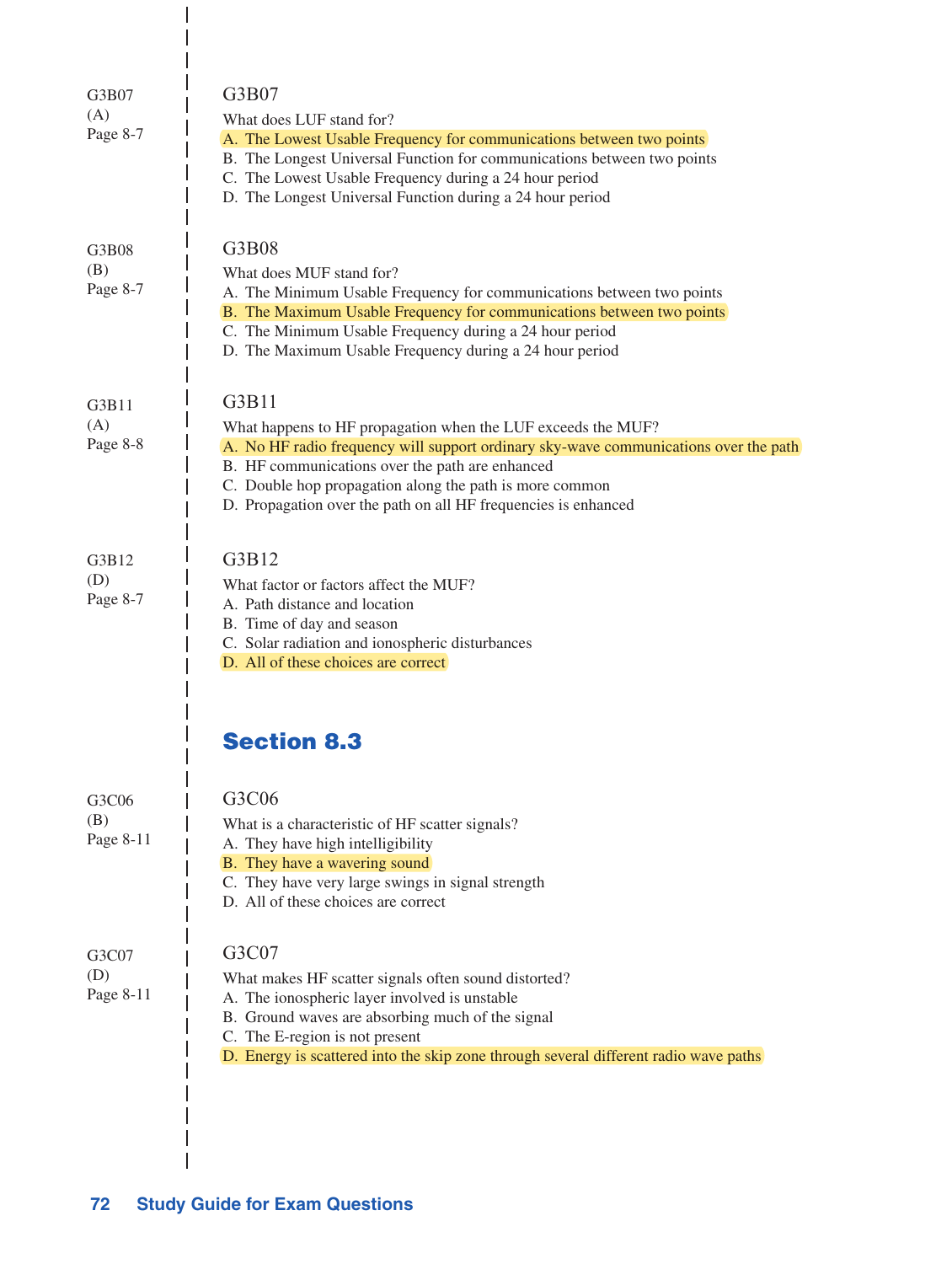| G3C08<br>Why are HF scatter signals in the skip zone usually weak?<br>A. Only a small part of the signal energy is scattered into the skip zone<br>B. Signals are scattered from the magnetosphere which is not a good reflector<br>C. Propagation is through ground waves which absorb most of the signal energy<br>D. Propagations is through ducts in F region which absorb most of the energy                       | G3C08<br>(A)<br>Page 8-11 |
|-------------------------------------------------------------------------------------------------------------------------------------------------------------------------------------------------------------------------------------------------------------------------------------------------------------------------------------------------------------------------------------------------------------------------|---------------------------|
| G3C09<br>What type of radio wave propagation allows a signal to be detected at a distance too far for ground<br>wave propagation but too near for normal sky-wave propagation?<br>A. Faraday rotation<br><b>B.</b> Scatter<br>C. Sporadic-E skip<br>D. Short-path skip                                                                                                                                                  | G3C09<br>(B)<br>Page 8-11 |
| G3C10<br>Which of the following might be an indication that signals heard on the HF bands are being<br>received via scatter propagation?<br>A. The communication is during a sunspot maximum<br>B. The communication is during a sudden ionospheric disturbance<br>C. The signal is heard on a frequency below the Maximum Usable Frequency<br>D. The signal is heard on a frequency above the Maximum Usable Frequency | G3C10<br>(D)<br>Page 8-11 |
| G3C11<br>Which of the following antenna types will be most effective for skip communications on 40-meters<br>during the day?<br>A. A vertical antenna<br>B. A horizontal dipole placed between 1/8 and 1/4 wavelength above the ground<br>C. A left-hand circularly polarized antenna<br>D. A right-hand circularly polarized antenna                                                                                   | G3C11<br>(B)<br>Page 8-11 |
| G3C13<br>What is Near Vertical Incidence Sky-wave (NVIS) propagation?<br>A. Propagation near the MUF<br>B. Short distance MF or HF propagation using high elevation angles<br>C. Long path HF propagation at sunrise and sunset<br>D. Double hop propagation near the LUF                                                                                                                                               | G3C13<br>(B)<br>Page 8-11 |

 $\begin{array}{c} \end{array}$  $\overline{\phantom{a}}$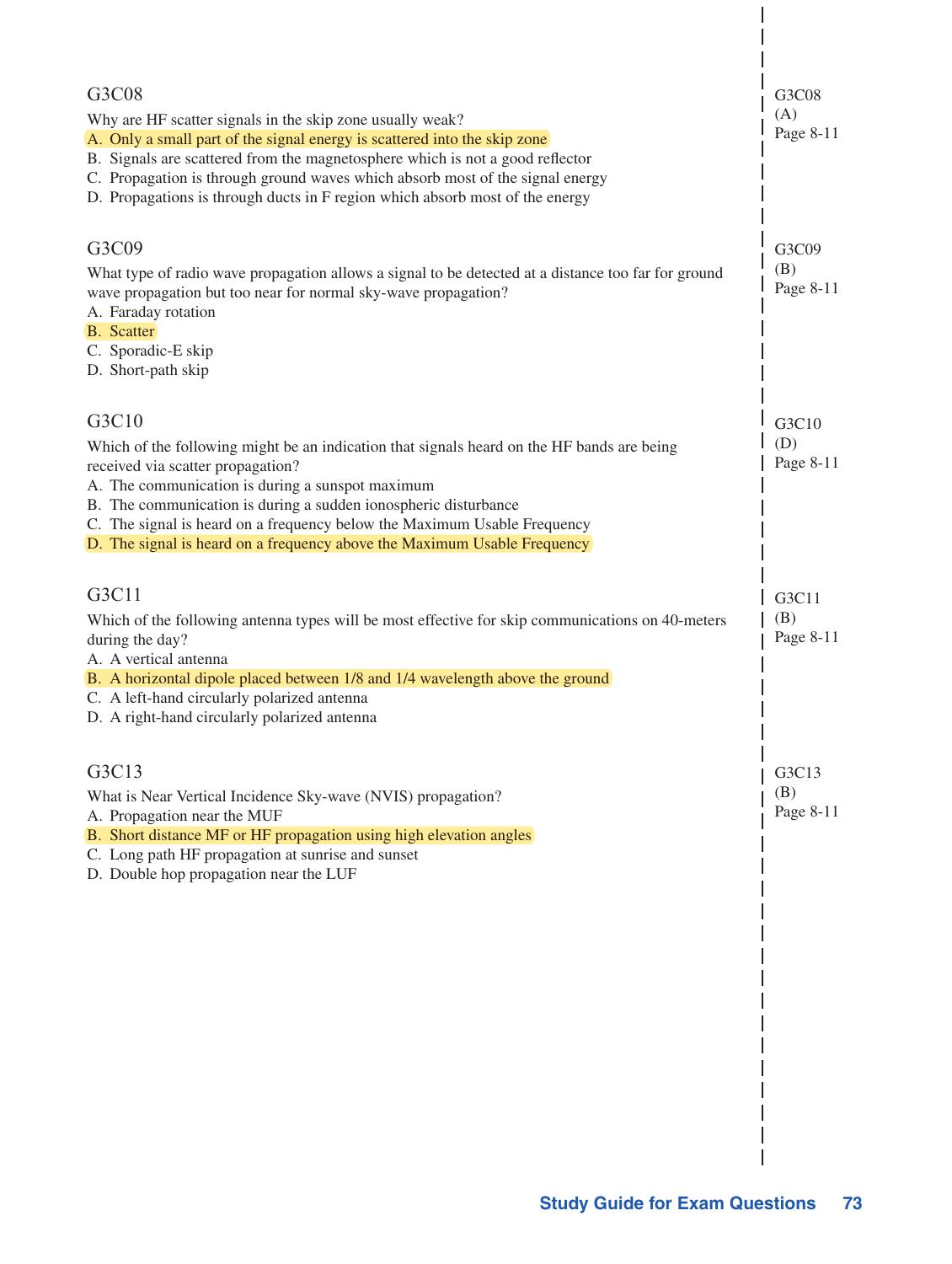## Chapter 9

 $\overline{\phantom{a}}$  $\overline{\phantom{a}}$ 

## Section 9.1

| G0B01<br>(A)<br>Page 9-5 | G0B01<br>Which wire or wires in a four-conductor connection should be attached to fuses or circuit breakers<br>in a device operated from a 240 VAC single phase source?<br>A. Only the two wires carrying voltage<br>B. Only the neutral wire<br>C. Only the ground wire<br>D. All wires                                                                                                                                                |
|--------------------------|-----------------------------------------------------------------------------------------------------------------------------------------------------------------------------------------------------------------------------------------------------------------------------------------------------------------------------------------------------------------------------------------------------------------------------------------|
| G0B02<br>(C)<br>Page 9-4 | G0B02<br>What is the minimum wire size that may be safely used for a circuit that draws up to 20 amperes of<br>continuous current?<br>A. AWG number 20<br>B. AWG number 16<br>C. AWG number 12<br>D. AWG number 8                                                                                                                                                                                                                       |
| G0B03<br>(D)<br>Page 9-4 | G0B03<br>Which size of fuse or circuit breaker would be appropriate to use with a circuit that uses AWG<br>number 14 wiring?<br>A. 100 amperes<br>B. 60 amperes<br>C. 30 amperes<br>D. 15 amperes                                                                                                                                                                                                                                       |
| G0B04<br>(A)<br>Page 9-6 | G0B04<br>Which of the following is a primary reason for not placing a gasoline-fueled generator inside an<br>occupied area?<br>A. Danger of carbon monoxide poisoning<br>B. Danger of engine over torque<br>C. Lack of oxygen for adequate combustion<br>D. Lack of nitrogen for adequate combustion                                                                                                                                    |
| G0B05<br>(B)<br>Page 9-5 | G0B05<br>Which of the following conditions will cause a Ground Fault Circuit Interrupter (GFCI) to<br>disconnect the 120 or 240 Volt AC line power to a device?<br>A. Current flowing from one or more of the voltage-carrying wires to the neutral wire<br>B. Current flowing from one or more of the voltage-carrying wires directly to ground<br>C. Overvoltage on the voltage-carrying wires<br>D. All of these choices are correct |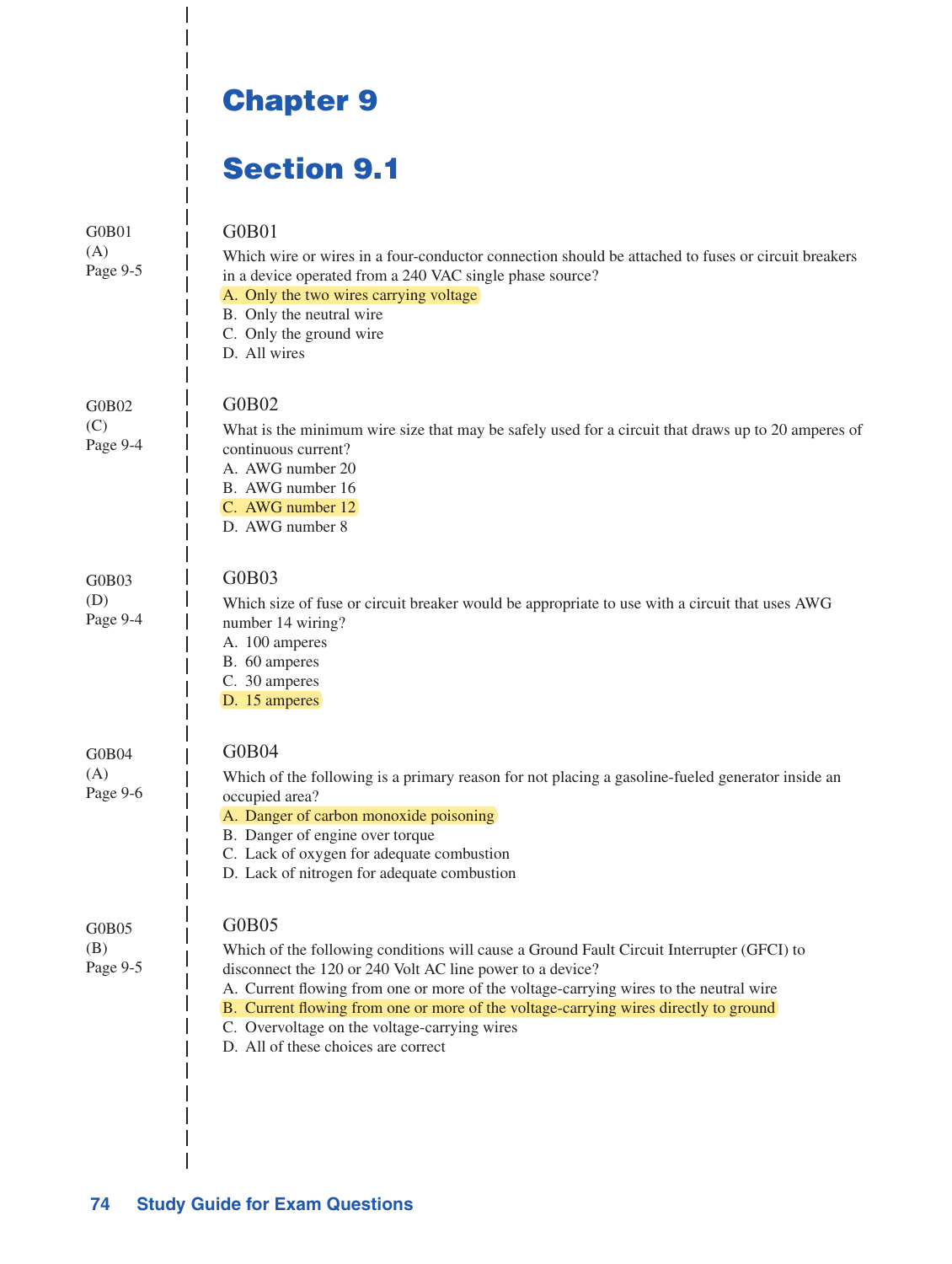| <b>G0B06</b><br>Why must the metal enclosure of every item of station equipment be grounded?<br>A. It prevents a blown fuse in the event of an internal short circuit<br>B. It prevents signal overload<br>C. It ensures that the neutral wire is grounded<br>D. It ensures that hazardous voltages cannot appear on the chassis                                                                                  | G0B06<br>(D)<br>Page 9-4 |
|-------------------------------------------------------------------------------------------------------------------------------------------------------------------------------------------------------------------------------------------------------------------------------------------------------------------------------------------------------------------------------------------------------------------|--------------------------|
| G0B09<br>Why should soldered joints not be used with the wires that connect the base of a tower to a system<br>of ground rods?<br>A. The resistance of solder is too high<br>B. Solder flux will prevent a low conductivity connection<br>C. Solder has too high a dielectric constant to provide adequate lightning protection<br>D. A soldered joint will likely be destroyed by the heat of a lightning strike | G0B09<br>(D)<br>Page 9-7 |
| GOB10<br>Which of the following is a danger from lead-tin solder?<br>A. Lead can contaminate food if hands are not washed carefully after handling the solder<br>B. High voltages can cause lead-tin solder to disintegrate suddenly<br>C. Tin in the solder can "cold flow" causing shorts in the circuit<br>D. RF energy can convert the lead into a poisonous gas                                              | GOB10<br>(A)<br>Page 9-2 |
| G0B11<br>Which of the following is good practice for lightning protection grounds?<br>A. They must be bonded to all buried water and gas lines<br>B. Bends in ground wires must be made as close as possible to a right angle<br>C. Lightning grounds must be connected to all ungrounded wiring<br>D. They must be bonded together with all other grounds                                                        | GOB11<br>(D)<br>Page 9-7 |
| GOB12<br>What is the purpose of a power supply interlock?<br>A. To prevent unauthorized changes to the circuit that would void the manufacturer's warranty<br>B. To shut down the unit if it becomes too hot<br>C. To ensure that dangerous voltages are removed if the cabinet is opened<br>D. To shut off the power supply if too much voltage is produced                                                      | G0B12<br>(C)<br>Page 9-5 |
| G0B13<br>What must you do when powering your house from an emergency generator?<br>A. Disconnect the incoming utility power feed<br>B. Insure that the generator is not grounded<br>C. Insure that all lightning grounds are disconnected<br>D. All of these choices are correct                                                                                                                                  | G0B13<br>(A)<br>Page 9-6 |
| GOB14<br>Which of the following is covered by the National Electrical Code?<br>A. Acceptable bandwidth limits<br>B. Acceptable modulation limits<br>C. Electrical safety inside the ham shack<br>D. RF exposure limits of the human body                                                                                                                                                                          | GOB14<br>(C)<br>Page 9-3 |

 $\overline{\phantom{a}}$  $\overline{\phantom{a}}$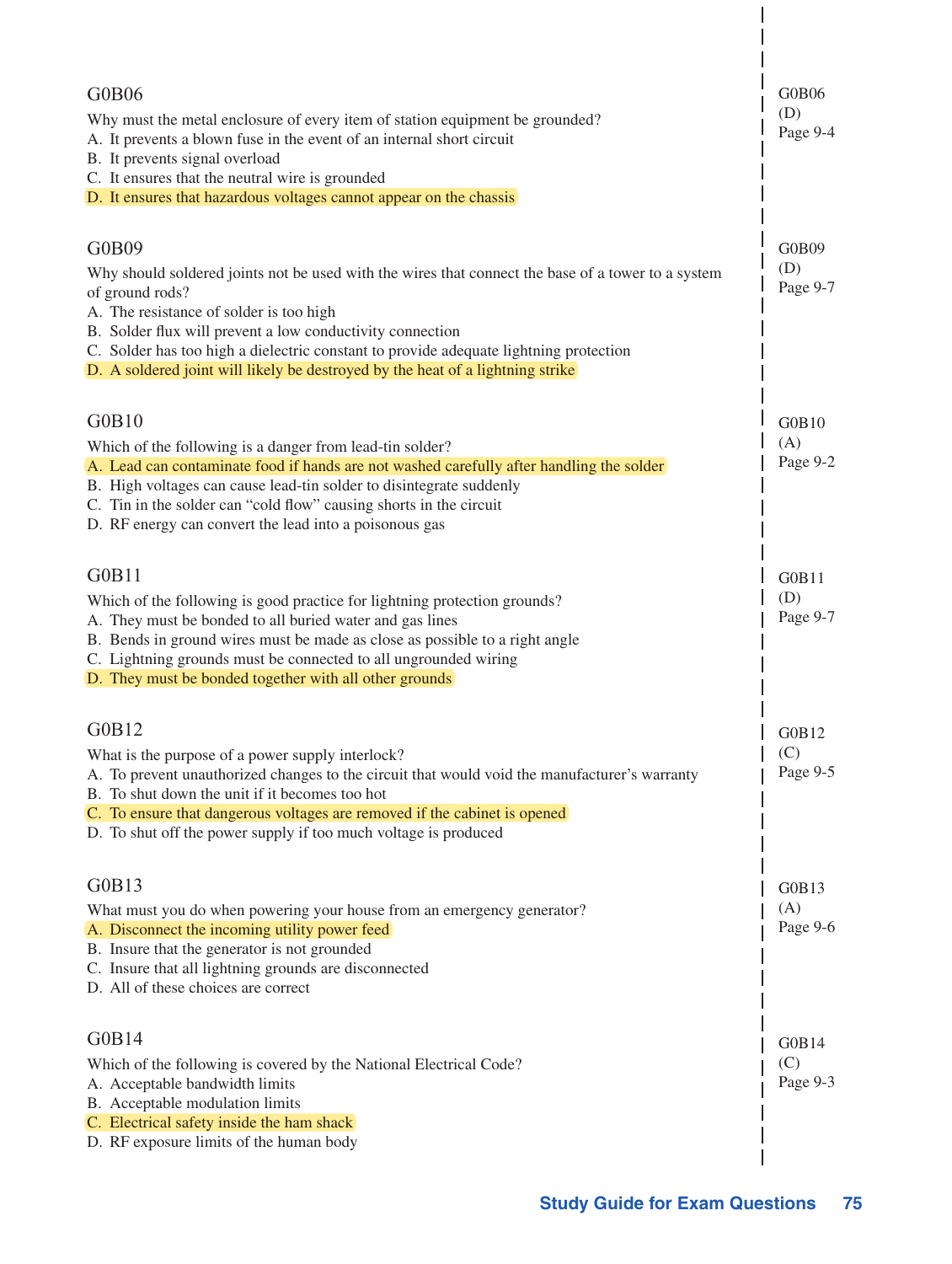| GOB15<br>(A)<br>Page 9-6                   | GOB15<br>Which of the following is true of an emergency generator installation?<br>A. The generator should be located in a well-ventilated area<br>B. The generator must be insulated from ground<br>C. Fuel should be stored near the generator for rapid refueling in case of an emergency<br>D. All of these choices are correct                                                                                  |
|--------------------------------------------|----------------------------------------------------------------------------------------------------------------------------------------------------------------------------------------------------------------------------------------------------------------------------------------------------------------------------------------------------------------------------------------------------------------------|
|                                            | <b>Section 9.2</b>                                                                                                                                                                                                                                                                                                                                                                                                   |
| G0A01<br>(A)<br>Page 9-8                   | G0A01<br>What is one way that RF energy can affect human body tissue?<br>A. It heats body tissue<br>B. It causes radiation poisoning<br>C. It causes the blood count to reach a dangerously low level<br>D. It cools body tissue                                                                                                                                                                                     |
| G0A02<br>(D)<br>Page 9-7                   | G0A02<br>Which of the following properties is important in estimating whether an RF signal exceeds the<br>maximum permissible exposure (MPE)?<br>A. Its duty cycle<br>B. Its frequency<br>C. Its power density<br>D. All of these choices are correct                                                                                                                                                                |
| G0A03<br>(D)<br>[97.13(c)(1)]<br>Page 9-10 | G0A03<br>How can you determine that your station complies with FCC RF exposure regulations?<br>A. By calculation based on FCC OET Bulletin 65<br>B. By calculation based on computer modeling<br>C. By measurement of field strength using calibrated equipment<br>D. All of these choices are correct                                                                                                               |
| G0A04<br>(D)<br>Page 9-9                   | G0A04<br>What does "time averaging" mean in reference to RF radiation exposure?<br>A. The average amount of power developed by the transmitter over a specific 24 hour period<br>B. The average time it takes RF radiation to have any long-term effect on the body<br>C. The total time of the exposure<br>D. The total RF exposure averaged over a certain time                                                    |
| G0A05<br>(A)<br>Page 9-11                  | G0A05<br>What must you do if an evaluation of your station shows RF energy radiated from your station<br>exceeds permissible limits?<br>A. Take action to prevent human exposure to the excessive RF fields<br>B. File an Environmental Impact Statement (EIS-97) with the FCC<br>C. Secure written permission from your neighbors to operate above the controlled MPE limits<br>D. All of these choices are correct |

 $\frac{1}{1}$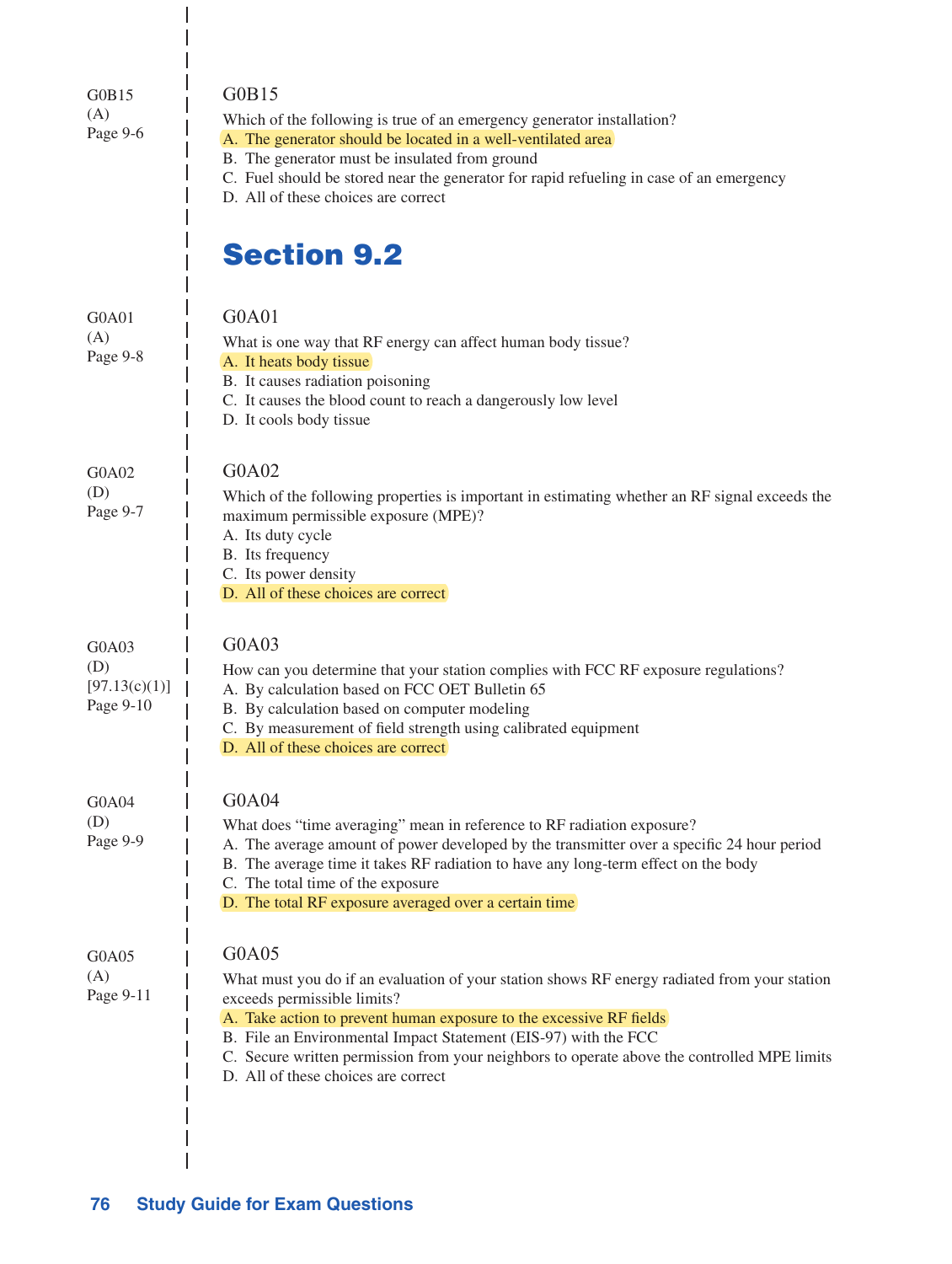| G0A06                                                                                                                                                               |                           |
|---------------------------------------------------------------------------------------------------------------------------------------------------------------------|---------------------------|
| What precaution should be taken when installing a ground-mounted antenna?                                                                                           | G0A06<br>(D)<br>Page 9-11 |
| A. It should not be installed higher than you can reach<br>B. It should not be installed in a wet area                                                              |                           |
| C. It should limited to 10 feet in height                                                                                                                           |                           |
| D. It should be installed such that it is protected against unauthorized access                                                                                     |                           |
| G0A07                                                                                                                                                               | G0A07                     |
| What effect does transmitter duty cycle have when evaluating RF exposure?                                                                                           | (A)                       |
| A. A lower transmitter duty cycle permits greater short-term exposure levels                                                                                        | Page 9-9                  |
| B. A higher transmitter duty cycle permits greater short-term exposure levels<br>C. Low duty cycle transmitters are exempt from RF exposure evaluation requirements |                           |
| D. High duty cycle transmitters are exempt from RF exposure requirements                                                                                            |                           |
| G0A08                                                                                                                                                               | G0A08                     |
| Which of the following steps must an amateur operator take to ensure compliance with RF safety                                                                      | (C)                       |
| regulations when transmitter power exceeds levels specified in FCC Part 97.13?                                                                                      | Page 9-10                 |
| A. Post a copy of FCC Part 97.13 in the station                                                                                                                     |                           |
| B. Post a copy of OET Bulletin 65 in the station<br>C. Perform a routine RF exposure evaluation                                                                     |                           |
| D. All of these choices are correct                                                                                                                                 |                           |
|                                                                                                                                                                     |                           |
| G0A09                                                                                                                                                               | G0A09                     |
| What type of instrument can be used to accurately measure an RF field?<br>A. A receiver with an S meter                                                             | (B)<br>Page 9-10          |
| B. A calibrated field strength meter with a calibrated antenna                                                                                                      |                           |
| C. An SWR meter with a peak-reading function                                                                                                                        |                           |
| D. An oscilloscope with a high-stability crystal marker generator                                                                                                   |                           |
| G0A10                                                                                                                                                               | G0A10                     |
| What is one thing that can be done if evaluation shows that a neighbor might receive more than the                                                                  | (D)                       |
| allowable limit of RF exposure from the main lobe of a directional antenna?                                                                                         | Page 9-11                 |
| A. Change to a non-polarized antenna with higher gain<br>B. Post a warning sign that is clearly visible to the neighbor                                             |                           |
| C. Use an antenna with a higher front-to-back ratio                                                                                                                 |                           |
| D. Take precautions to ensure that the antenna cannot be pointed in their direction                                                                                 |                           |
| G0A11                                                                                                                                                               | G0A11                     |
| What precaution should you take if you install an indoor transmitting antenna?                                                                                      | (C)                       |
| A. Locate the antenna close to your operating position to minimize feed line radiation                                                                              | Page 9-12                 |
| B. Position the antenna along the edge of a wall to reduce parasitic radiation                                                                                      |                           |
| C. Make sure that MPE limits are not exceeded in occupied areas                                                                                                     |                           |
| D. Make sure the antenna is properly shielded                                                                                                                       |                           |
|                                                                                                                                                                     |                           |
|                                                                                                                                                                     |                           |
|                                                                                                                                                                     |                           |
|                                                                                                                                                                     |                           |

 $\begin{array}{c} \end{array}$  $\overline{\phantom{a}}$  $\blacksquare$